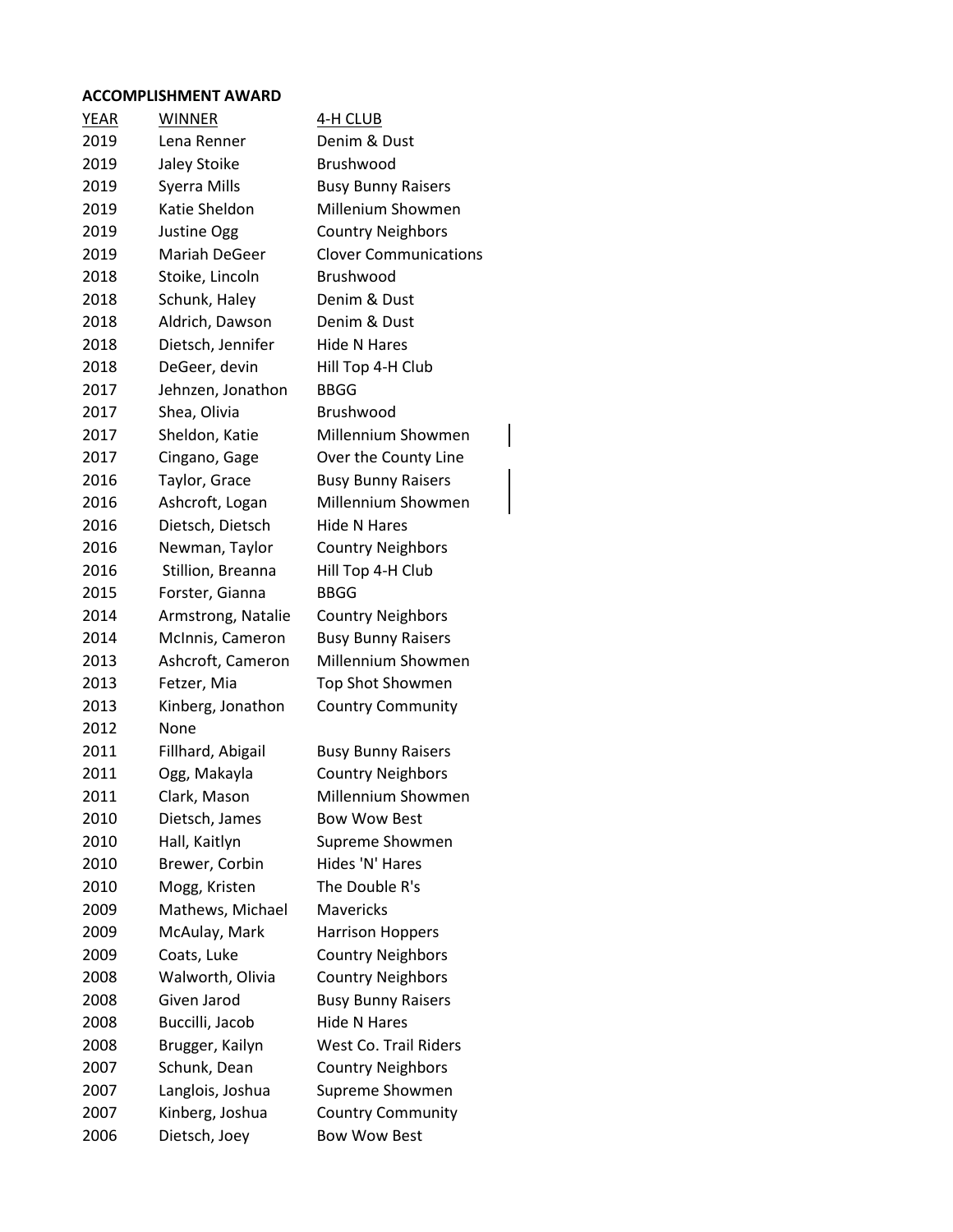| 2006 | Romanowski, Remi      | Busy Bunny Raisers/Millenium Showmen            |
|------|-----------------------|-------------------------------------------------|
| 2006 | Thompson, Garrett     | Ride Em N Shime Em                              |
| 2006 | Mielke, Kyle          | Kountry Kidz                                    |
| 2006 | Gilmore, Adam         | Millennium Showmen                              |
| 2005 | Schunk, Kyle          | <b>Country Neighbors M</b>                      |
| 2005 | Homa, Melissa         | <b>Barnyard Buddies S</b>                       |
| 2005 | Hall, Erica           | Kountry Kidz                                    |
| 2004 | Casebere, Kelsey      | <b>Country Neighbors</b>                        |
| 2004 | Given, Corey          | <b>Busy Bunny Raisers</b>                       |
| 2004 | McAuley, Andrea       | <b>Harrison Hoppers</b>                         |
| 2004 | Hales, Jordan         | <b>Blazing Saddles</b>                          |
| 2003 | Langlois, Andrew      | Kountry Kidz                                    |
| 2002 | Browns, Hallie        | Young Riders/Just Penning Around/Fur & Feathers |
| 2002 | Erickson, Kristen     | <b>Blue Ribbon</b>                              |
| 2002 | Geeck, Rochelle       | Clover Club                                     |
| 2002 | Schunk, Alex          | Millennium Showmen                              |
| 2002 | Thompson, Parker      | <b>Busy Bunny Raisers</b>                       |
| 2002 | <b>Warner Baillie</b> | Kountry Kidz                                    |
| 2001 | Brewer, Rebecca       | <b>Hide N Hares</b>                             |
| 2001 | Magnus, Danielle      | Kountry Kidz                                    |
| 2001 | Williams, Blair       | Millennium Showmen                              |
| 2000 | No recipient          |                                                 |
| 1999 | Williams, Rene        |                                                 |
| 1998 | Wilson, Anna          |                                                 |
| 1997 | McGregor, Brianna     |                                                 |
| 1996 | Lloyd, Whitney        |                                                 |
| 1995 | Beale, Melissa        |                                                 |
| 1994 | Cusumano, Angela      |                                                 |
| 1993 | Blain, Jason          |                                                 |
| 1993 | Brandon, Phoebe       |                                                 |
| 1993 | Ferguson, Richelle    |                                                 |
| 1993 | Haskin, Madison       |                                                 |
| 1993 | Hicks, Jodi           |                                                 |
| 1993 | Kaiser, Megan         |                                                 |
| 1993 | Kleinhardt, Todd      |                                                 |
| 1993 | Krawczynski, Emily    |                                                 |
| 1993 | Mohr, Leslie          |                                                 |
| 1993 | Schunk, Steven        |                                                 |
| 1993 | Shea, Sara            |                                                 |
| 1993 | Sunday, Angel         |                                                 |
| 1993 | Brown, Randi          |                                                 |
| 1993 | Burchette, Stephanie  |                                                 |
| 1993 | Gross, Joseph         |                                                 |
| 1993 | Haskin, Tanner        |                                                 |
| 1993 | Hilliard, Matthew     |                                                 |
| 1993 | Kleinhardt, Kacie     |                                                 |
| 1993 | Kraehnke, John        |                                                 |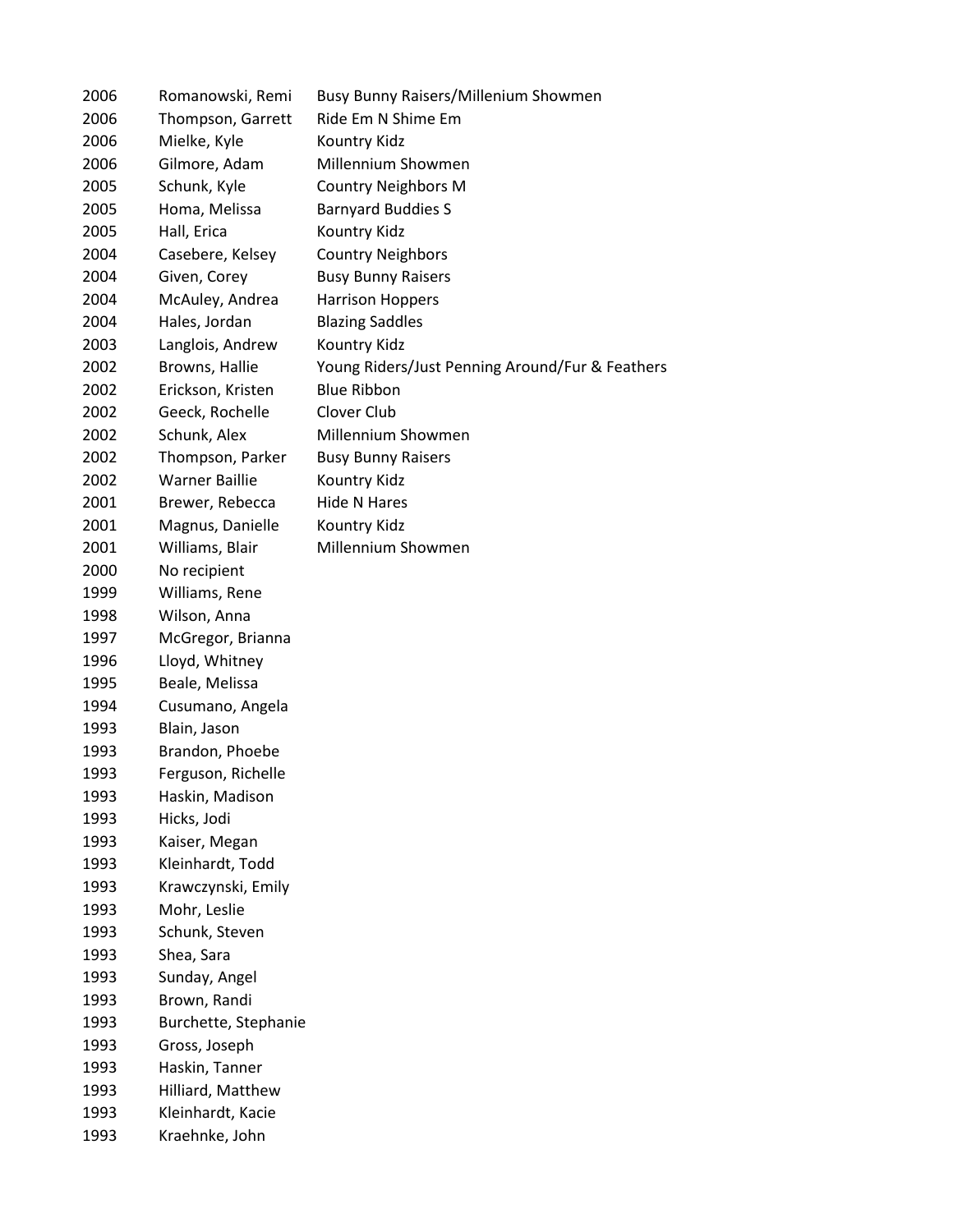| 1993 | McNeilly, Andy  |
|------|-----------------|
| 1993 | Sandel, Jillian |
| 1993 | Scotte, Renee   |
| 1993 | Slade, Lindsay  |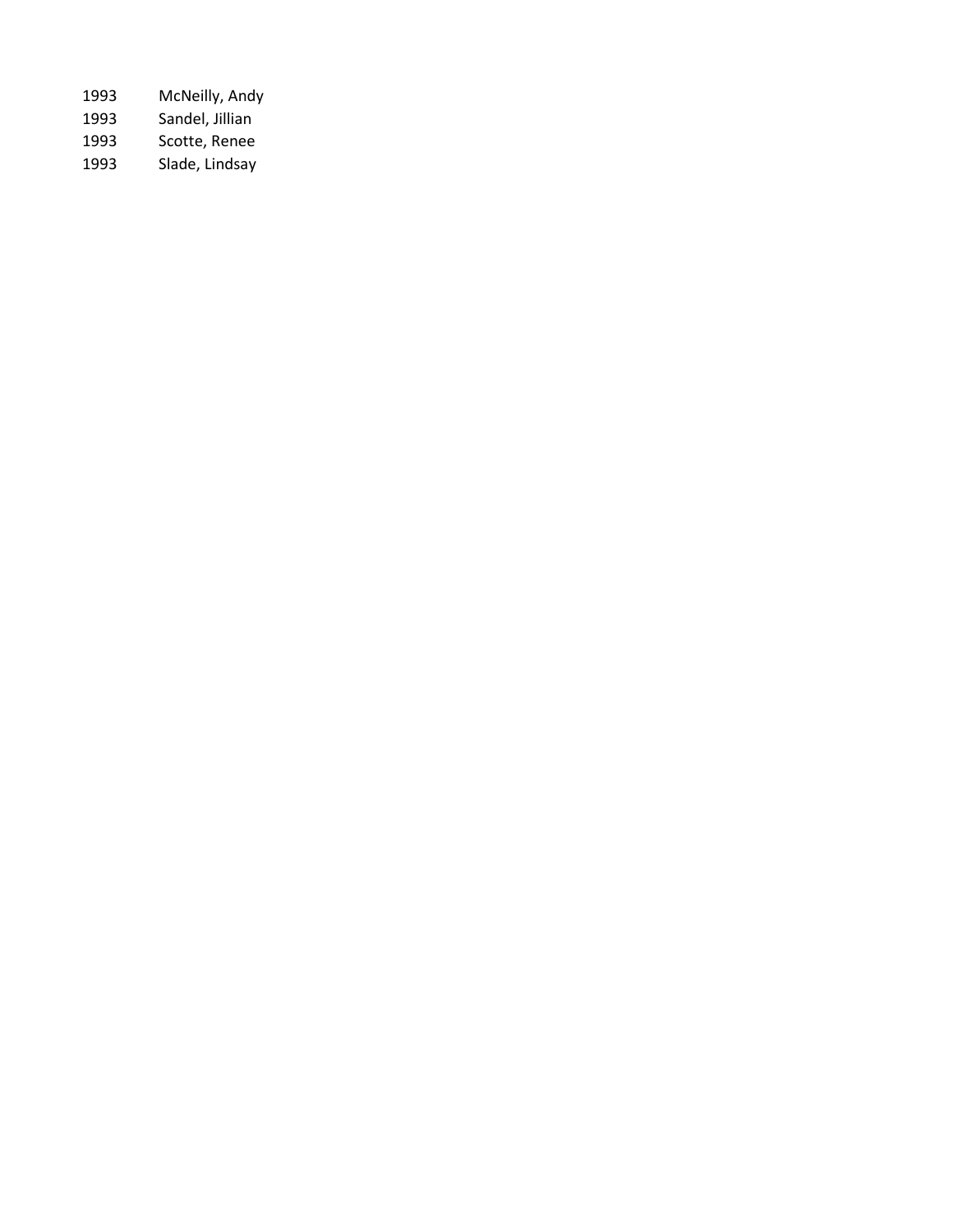# **ADOPT-A-HIGHWAY AWARD**

Date Winner 1996 Pony Tails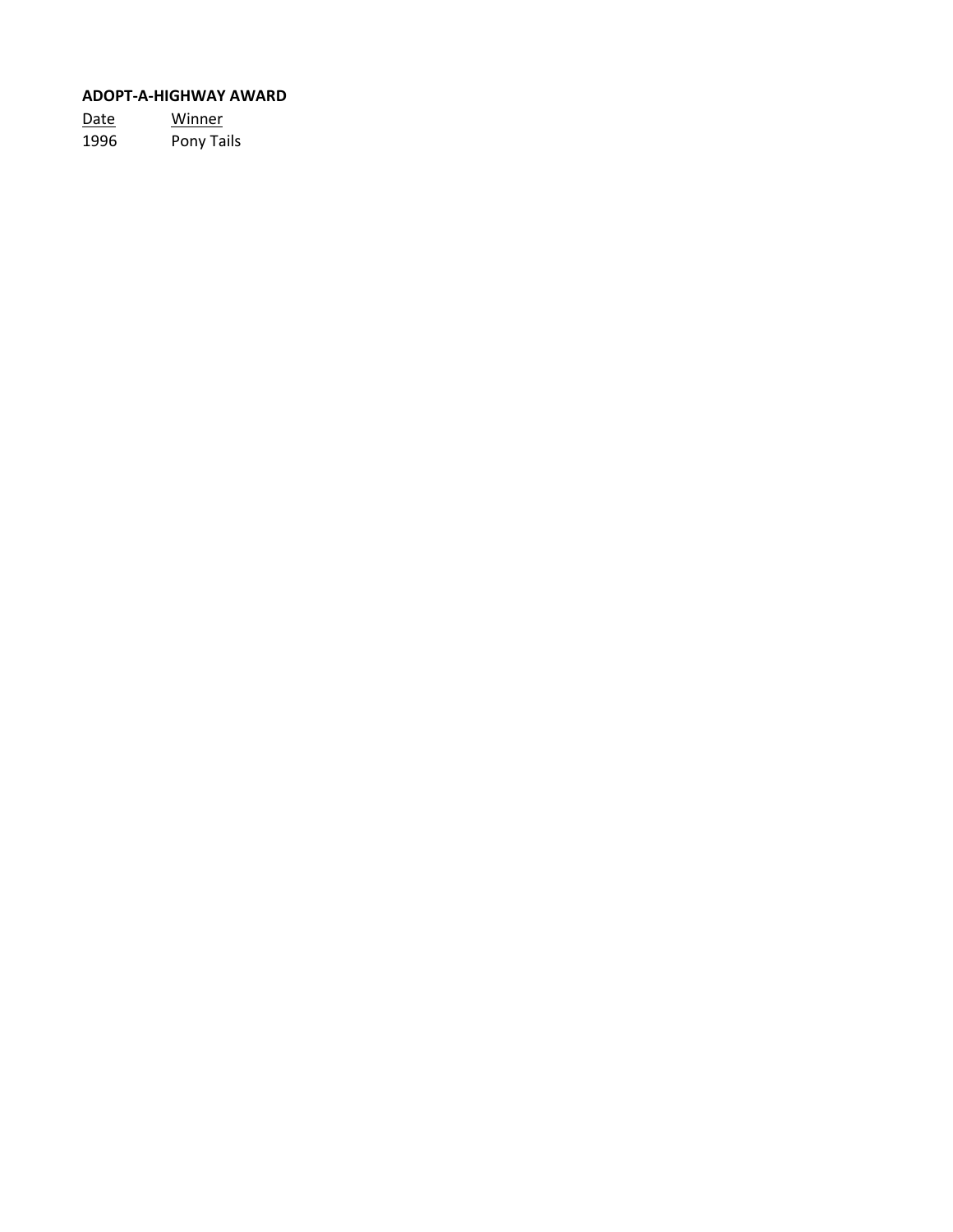#### **AGENTS CHOICE AWARD**

Year Winner 1991 Frank & Sue Murawski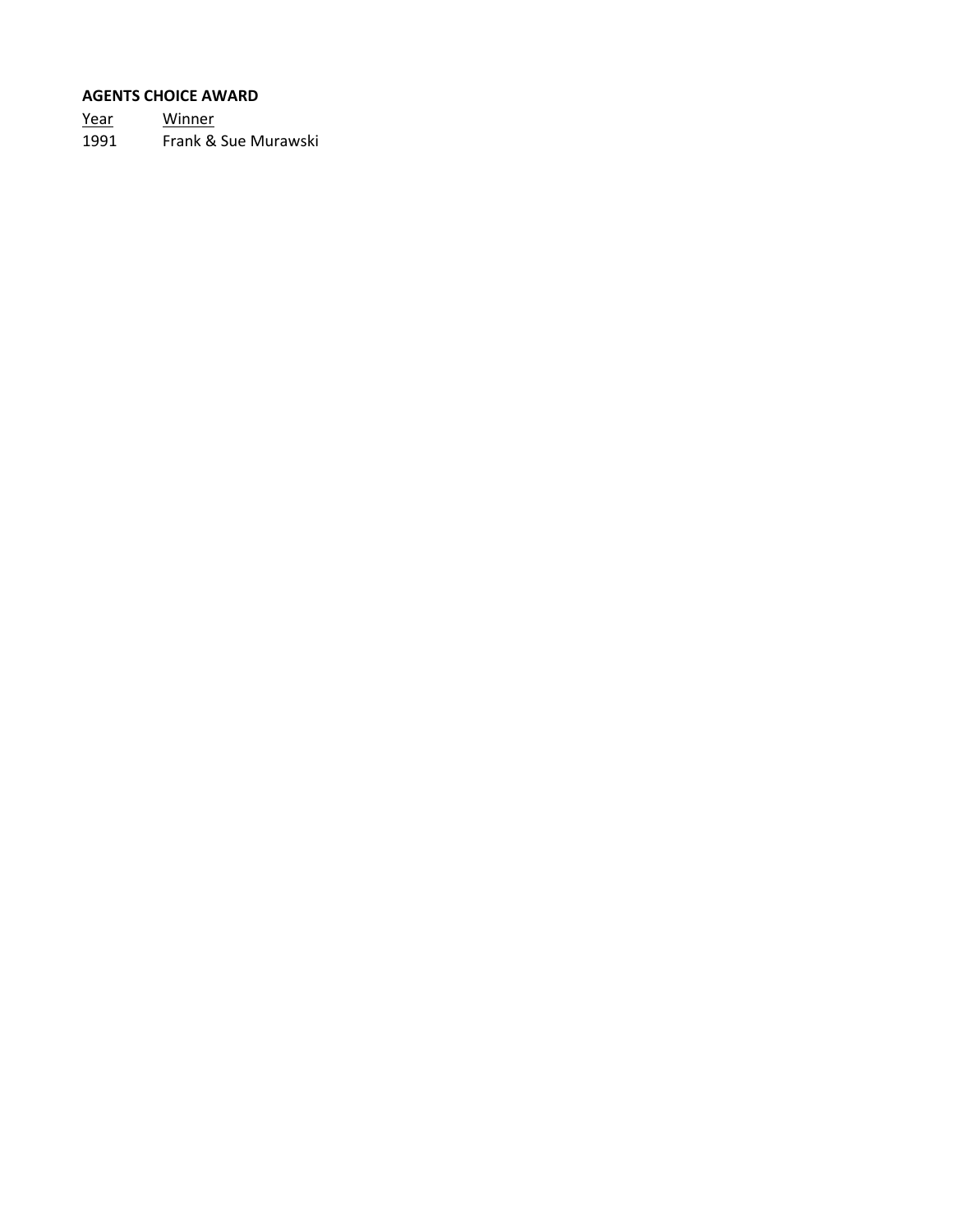# **ALL STAR AWARD**

| <b>YEAR</b> | <b>WINNER</b>           | CLUB                              |
|-------------|-------------------------|-----------------------------------|
| 2002        | Duvall, Dakota          | Weathers or Not                   |
| 2002        | Kinberg, Joshua         | <b>Country Community Club</b>     |
| 2002        | Langlois, Joshua        | Kountry Kidz                      |
| 2002        | Meister, Kurt           | F & F/Young Riders                |
| 2002        | Romanowski, Remi        | <b>North Country Trail Riders</b> |
| 2002        | <b>Thompson Garrett</b> | <b>Bust Bunny Raisers</b>         |
| 2002        | Walworth, Olivia        | Millenium Showmen                 |
| 2001        | Dietsch, Joseph         | Bow Wow Best/Clover Club          |
| 2001        | Schunk, Alex            | Millenium Showmen                 |
| 2000        | Russo, Christopher      |                                   |
| 2000        | Medford, Cody           |                                   |
| 2000        | Bell, Amber             |                                   |
| 1999        | Townsend, Melissa       |                                   |
| 1997        | Gunderman, Amber        |                                   |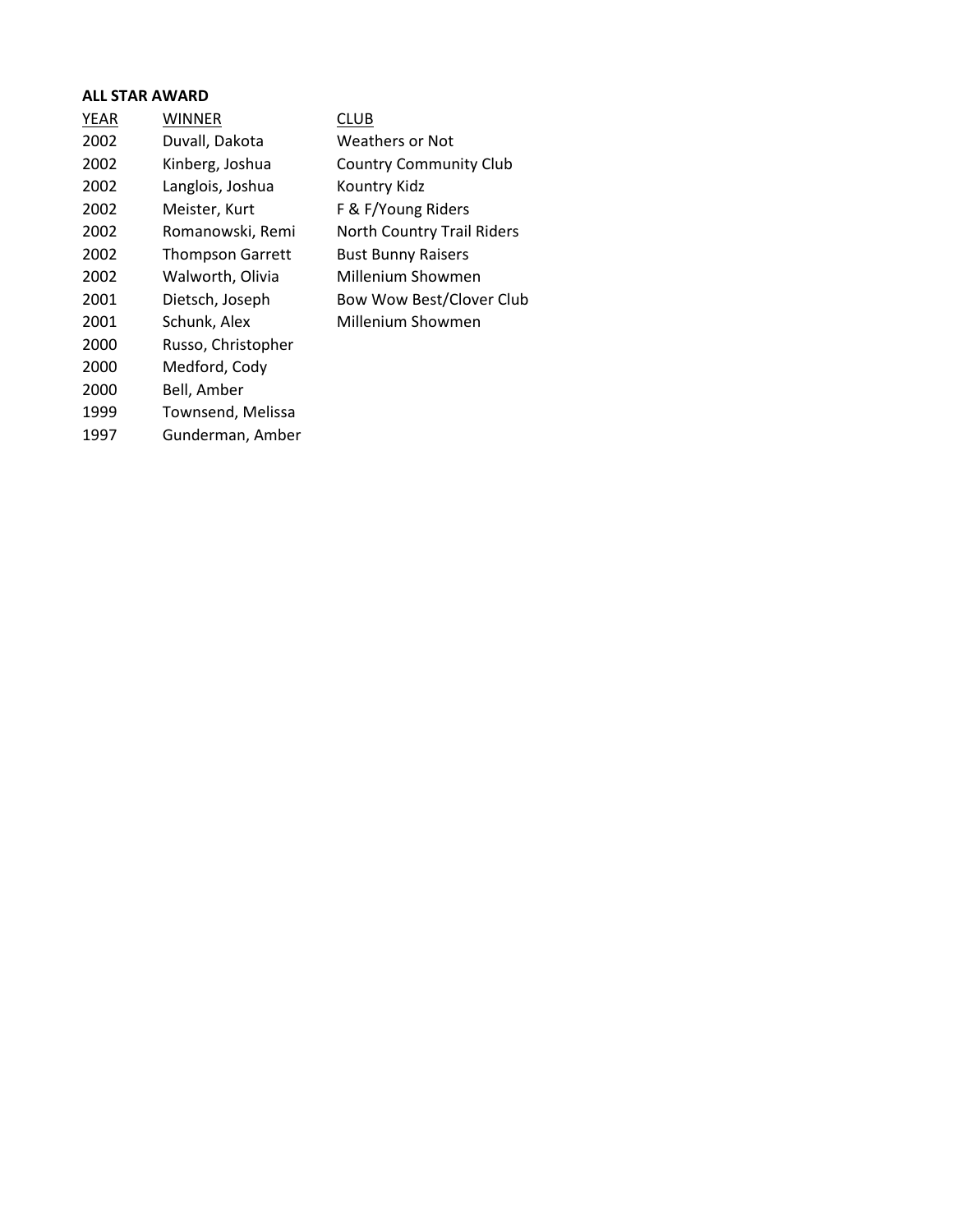# **4-H ALUMNI OF THE YEAR AWARD**

| <b>YEAR</b> | <b>WINNER</b>            |
|-------------|--------------------------|
| 2019        | <b>Ashley Eberhart</b>   |
| 2019        | Carol Forkum             |
| 2018        | Neff, Michelle           |
| 2018        | Roland, Erin             |
| 2017        | Krell, Joanna            |
| 2017        | Coats, Teresa            |
| 2016        | Langlois, Kim            |
| 2016        | Thompson, Parker         |
| 2015        | Denton, Marybeth         |
| 2015        | Gunden, Lamar            |
| 2014        | Thompson, Allyson        |
| 2014        | Kinberg, David           |
| 2013        | Armstrong, Tammy         |
| 2013        | McInnis, Meaghan         |
| 2012        | Williams, Jim            |
| 2011        | Fetzer, Molly            |
| 2011        | Kleinhardt, Charles      |
| 2010        | Mussell, Cindy           |
| 2010        | Witbeck, JoAnna          |
| 2009        | Goodenow, Mary           |
| 2009        | Coats, Javian            |
| 2008        | Hilyard, Greg            |
| 2008        | Crawford, Larry          |
| 2007        | Seth Landon              |
| 2007        | Amy Robinson             |
| 2006        | Fancon, Rick             |
| 2005        | Schunk, Max              |
| 2005        | Fancon, Tracy            |
| 2004        | Burns, Bill              |
| 2003        | Magnus, Chuck            |
| 2002        | Agle, Linda              |
| 2002        | Dietsch, Cindy           |
| 2001        | Smock, Phil              |
| 2000        | Forkum, Carol            |
| 2000        | Williams, Jim            |
| 1999        | Whiting, Linda           |
| 1998        | Prieskorn, Lorie         |
| 1991        | Wiley, Gala              |
| 1990        | Kinberg, Carolyn         |
| 1988        | King, Janet              |
| 1986        | King, Janet              |
| 1986        | Gould, Judy              |
| 1986        | <b>Johnston Elevator</b> |
| 1985        | Mussell, Cindy           |
| 1985        | Garver, Chris            |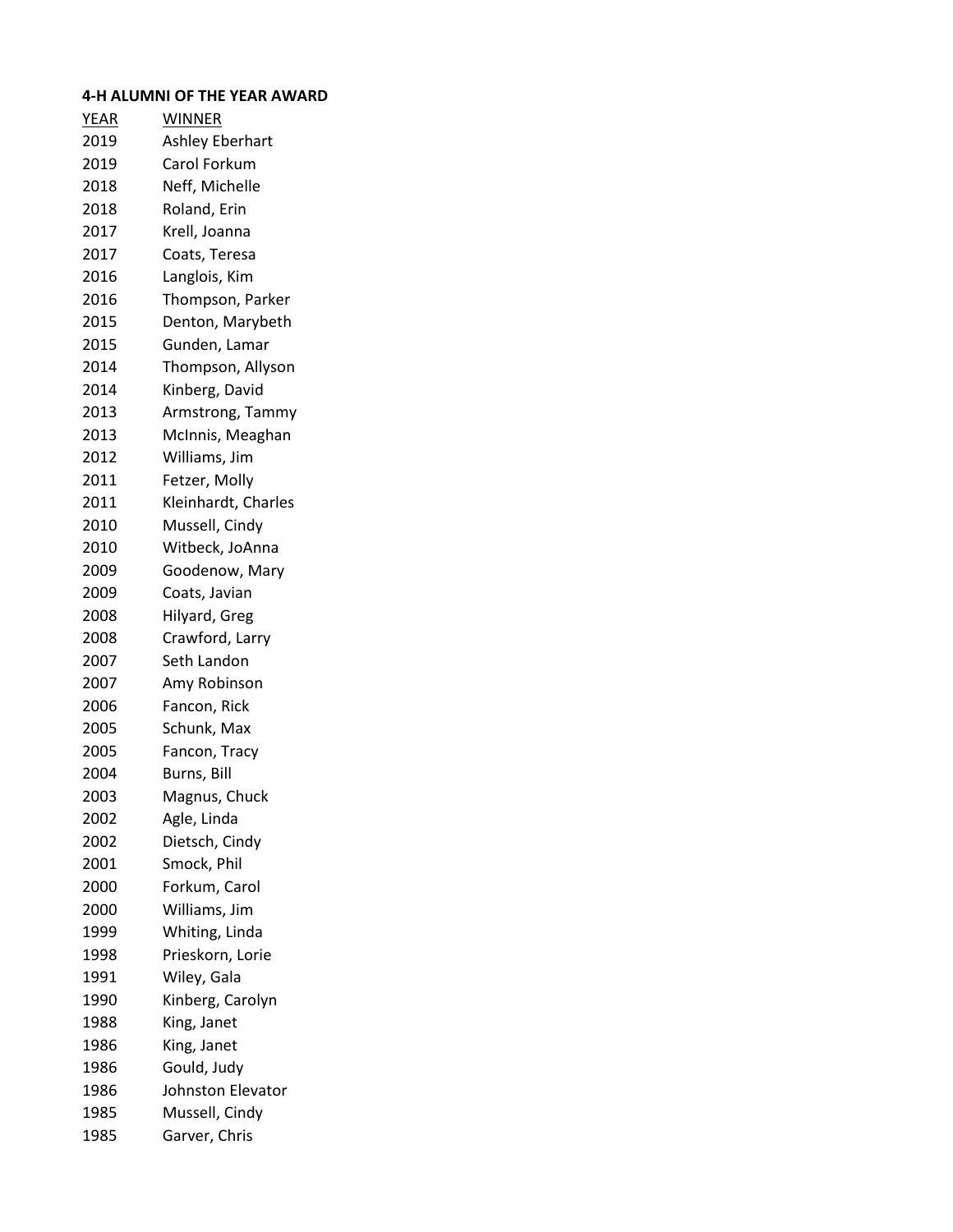| 1984 | Miller, Connie     |
|------|--------------------|
| 1984 | Poet, Tina         |
| 1983 | Armentrout, Harvey |
| 1983 | Dunkle, Darrel     |
| 1982 | Smith, Jeff        |
| 1982 | Magnus, Maredda    |
| 1980 | Murphey, Katie     |
| 1979 | Weldon, Jane Ann   |
| 1979 | Wentworth, Albert  |
| 1978 | Babcock, Pat       |
| 1978 | Rilette, Shirley   |
| 1977 | Walters, Wilma     |
| 1976 | Walters, Wilma     |
| 1975 | Bradley, Tom       |
| 1975 | Bay, Carolyn       |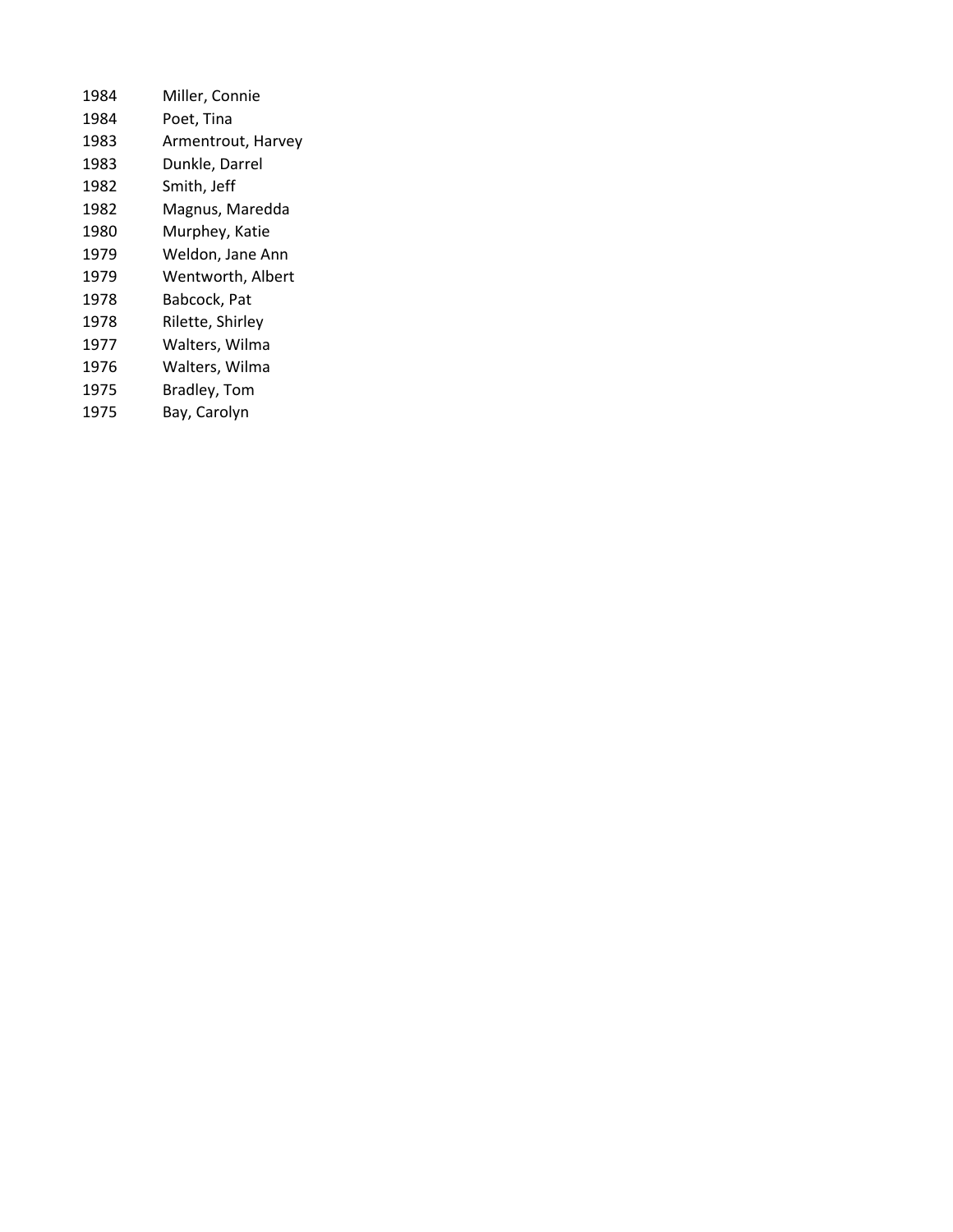#### **CLOVER AWARDS/MILESTONES**

| <u>Year</u> | Winner                 | <b>Place</b> |
|-------------|------------------------|--------------|
| 2019        | <b>Tammy Armstrong</b> | 5 Yrs        |
| 2019        | Tonya Crawford         | 5 Yrs        |
| 2019        | Sherry Landon          | 5 Yrs        |
| 2019        | Dana Taylor            | 5 Yrs        |
| 2019        | Jody Zelt              | 5 Yrs        |
| 2019        | Melissa Zelt           | 5 Yrs        |
| 2019        | <b>Betty Mussell</b>   | 20 Yrs       |
| 2019        | Carol Forkum           | 30 Yrs       |
| 2019        | Josiah Bear            | 1 Yr         |
| 2019        | Nia Becker             | 1 Yr         |
| 2019        | Louise Bryant          | 1 Yr         |
| 2019        | <b>Ted Dittenber</b>   | 1 Yr         |
| 2019        | Ashley Eberhart        | 1 Yr         |
| 2019        | Katharina Jehnzen      | 1 Yr         |
| 2019        | Carmen Longuski        | 1 Yr         |
| 2019        | <b>Tina McPhall</b>    | 1 Yr         |
| 2019        | Nelson Mieske          | 1 Yr         |
| 2019        | <b>Caleb Rowell</b>    | 1 Yr         |
| 2019        | Mathew Sand            | 1 Yr         |
| 2019        | Alex Schunk            | 1 Yr         |
| 2019        | Erika Schunk           | 1 Yr         |
| 2019        | Carrie Whitaker        | 1 Yr         |
| 2019        | Kasey Whitaker         | 1 Yr         |
| 2018        | <b>Shelly Haggart</b>  | 5 Yrs        |
| 2018        | Jeff Houvinen          | 5 Yrs        |
| 2018        | Jamie Sanford          | 5 Yrs        |
| 2018        | LeHann Scott           | 5 Yrs        |
| 2018        | Scott jehnzen          | 10 Yrs       |
| 2018        | Kim Langlois           | 15 Yrs       |
| 2018        | Carolyn Kinberg        | 30 Yrs       |
| 2017        | Kaleigh Boggs          | 5 Yrs        |
| 2017        | Marybeth Denton        | 5 Yrs        |
| 2017        | <b>Trudy Foster</b>    | 5 Yrs        |
| 2017        | Julie Judge            | 5 Yrs        |
| 2017        | <b>Heather Kinberg</b> | 5 Yrs        |
| 2017        | Parker Thompson        | 5 Yrs        |
| 2017        | Josette Given          | 10 Yrs       |
| 2017        | <b>Mjary Mathews</b>   | 10 Yrs       |
| 2017        | Jaenea Brooks          | 15 Yrs       |
| 2017        | Jeff Smith             | 30 Yrs       |
| 2016        | Molly Fetzer           | 5 Yrs        |
| 2016        | Mike Fetzer            | 5 Yrs        |
| 2016        | <b>Connie Miller</b>   | 10 Yrs       |
| 2016        | Donna Thompson         | 10 Yrs       |
| 2016        | <b>Cindy Dietsch</b>   | 15 Yrs       |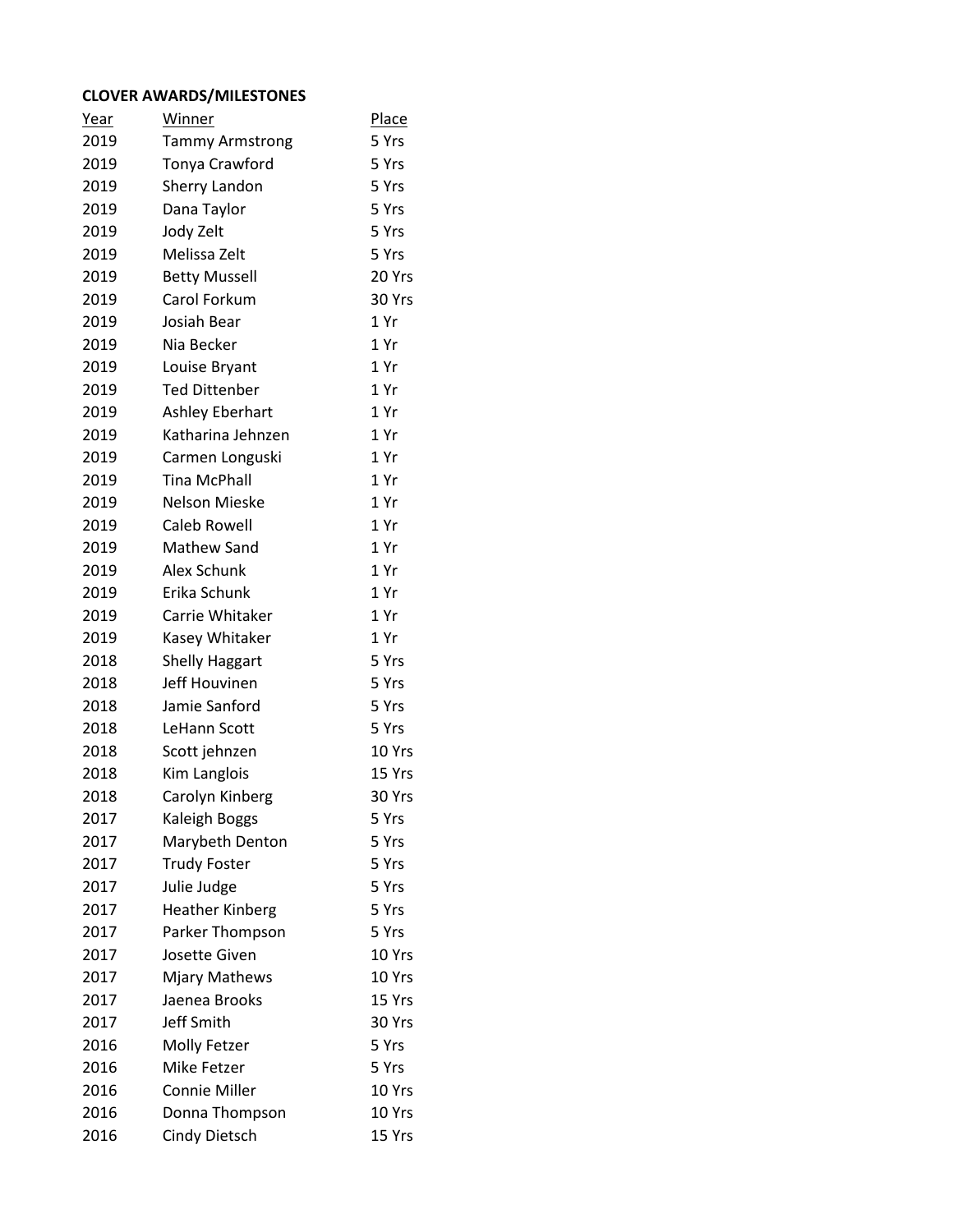| 2016 | <b>Margaret Price</b>   | 20 Yrs |
|------|-------------------------|--------|
| 2016 | David Kinberg           | 25 Yrs |
| 2015 | Molly Fetzer            | 5 Yrs  |
| 2015 | Pamela Millhisler       | 5 Yrs  |
| 2015 | <b>Tammie Armstrong</b> | 10 Yrs |
| 2015 | Lori Cameron            | 15 Yrs |
| 2015 | M Charles Kinberg       | 25 Yrs |
| 2015 | Jeffery Smith           | 25 Yrs |
| 2015 | Dawn Meister            | 30 Yrs |
| 2014 | Laurie Warner           | 5 yrs  |
| 2014 | Tonya Rood              | 5 Yrs  |
| 2014 | Penelope Brewer         | 10 Yrs |
| 2014 | <b>Betty Nussell</b>    | 15 Yrs |
| 2014 | Carol Forkum            | 25 Yrs |
| 2014 | Allyson Thompson        | 30 Yrs |
| 2012 | Dottie Brugger          | 5 Yrs  |
| 2012 | Jennifer Schunk         | 5 Yrs  |
| 2012 | Mary Mathews            | 5 Yrs  |
| 2012 | Josette Given           | 5 Yrs  |
| 2012 | Ken Reger               | 5 Yrs  |
| 2012 | Don Dietsch             | 10 Yrs |
| 2012 | Jaenea Brooks           | 10 Yrs |
| 2012 | Lisa Walworth           | 10 Yrs |
| 2012 | Mary Goodenow           | 10 Yrs |
| 2011 | <b>Connie Miller</b>    | 5 Yrs  |
| 2011 | Dexter Hubel            | 5 Yrs  |
| 2011 | Donna Thompson          | 5 Yrs  |
| 2011 | Ursula Jehnzen          | 5 Yrs  |
| 2011 | Scott jehnzen           | 5 Yrs  |
| 2011 | Cindy Dietsch           | 10 Yrs |
| 2011 | Joan Schunk             | 10 Yrs |
| 2011 | Lori Cameron            | 10 Yrs |
| 2011 | Max Schunk              | 10 Yrs |
| 2011 | David Kinberg           | 20 Yrs |
| 2011 | Anne Townsend           | 25 Yrs |
| 2010 | Marty Kleinhardt        | 5 Yrs  |
| 2010 | <b>Beth Wood</b>        | 5 Yrs  |
| 2010 | Amy Romanowski          | 10 Yrs |
| 2010 | <b>Charles Kinberg</b>  | 20 Yrs |
| 2010 | Dawn Meister            | 25 Yrs |
| 2009 | <b>Jill Nartker</b>     | 5 Yrs  |
| 2009 | Penny Brewer            | 5 Yrs  |
| 2009 | Jean Case               | 5 Yrs  |
| 2009 | Debra Fleming           | 10 Yrs |
| 2009 | <b>Betty Mussell</b>    | 10 Yrs |
| 2009 | Jim Williams            | 10 Yrs |
| 2009 | Carol Forkum            | 20 Yrs |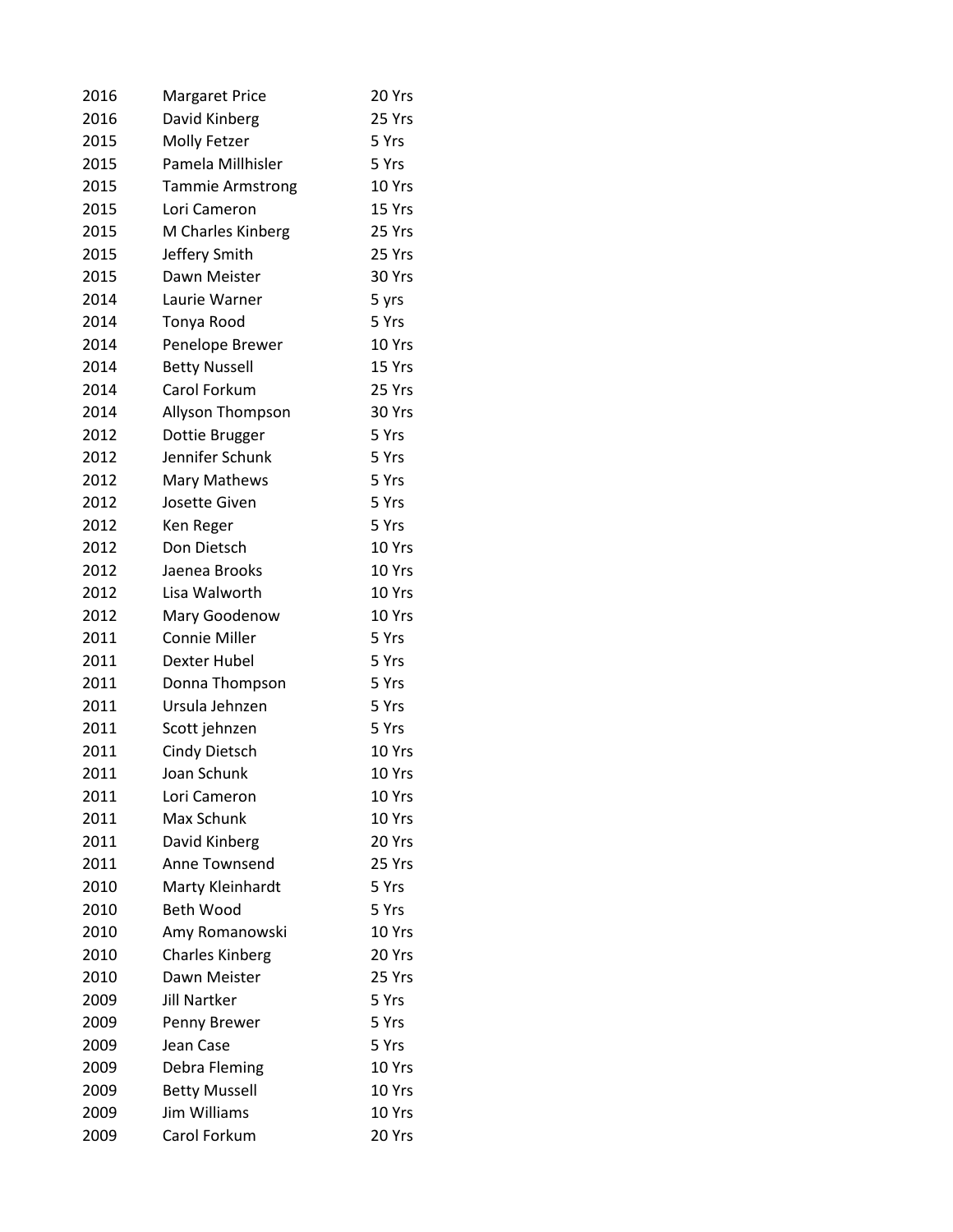| 2009 | Karen Halstead          | 20 Yrs |
|------|-------------------------|--------|
| 2009 | <b>Allyson Thompson</b> | 25 Yrs |
| 2008 | Lawrence Brooks         | 5 Yrs  |
| 2008 | Kim Langlois            | 5 Yrs  |
| 2008 | Patsy Spaulding         | 10 Yrs |
| 2008 | <b>Jackie Geeck</b>     | 15 Yrs |
| 2008 | Chris Kinberg           | 15 Yrs |
| 2008 | <b>Cindy Mussell</b>    | 15 Yrs |
| 2008 | Carolyn Kinberg         | 20 Yrs |
| 2007 | Sandy Bay               | 5 Yrs  |
| 2007 | Jaenea Brooks           | 5 Yrs  |
| 2007 | Don Dietsch             | 5 Yrs  |
| 2007 | Mary Goodenow           | 5 Yrs  |
| 2007 | Lisa Walworth           | 5 Yrs  |
| 2006 | Lori Cameron            | 5 Yrs  |
| 2006 | Robyn Castrop           | 5 Yrs  |
| 2006 | Cindy Dietsch           | 5 yRS  |
| 2006 | Erma Geim               | 5 Yrs  |
| 2006 | Denise Haskin           | 5 Yrs  |
| 2006 | Joan Schunk             | 5 Yrs  |
| 2006 | Max Schunk              | 5 Yrs  |
| 2006 | LeAnn Welch             | 5 Yrs  |
| 2006 | Alice Worley            | 5 Yrs  |
| 2006 | <b>Glenn Boggs</b>      | 10 Yrs |
| 2006 | <b>Margaret Price</b>   | 10 Yrs |
| 2006 | David Kinberg           | 15 Yrs |
| 2006 | Alan Rodgers            | 15 Yrs |
| 2006 | <b>Ruth Rodgers</b>     | 15 Yrs |
| 2006 | <b>Tony Hilliard</b>    | 20 Yrs |
| 2006 | Anne Townsend           | 20 Yrs |
| 2005 | <b>Richard Croff</b>    | 5 Yrs  |
| 2005 | Amy Robinson            | 5 Yrs  |
| 2005 | Laurie Schug            | 5 Yrs  |
| 2005 | M Charles Kinberg       | 15 Yrs |
| 2005 | Lee Schunk              | 15 Yrs |
| 2005 | Dawn Meister            | 20 Yrs |
| 2005 | Pat Morley              | 20 Yrs |
| 2005 | Ron Morley              | 20 Yrs |
| 2004 | Keri Endres-Bercher     | 5 Yrs  |
| 2004 | <b>Betty Mussell</b>    | 5 Yrs  |
| 2004 | Amy Romanowski          | 5 yrs  |
| 2004 | <b>Phil Smock</b>       | 5 yrs  |
| 2004 | Jim Williams            | 5 yrs  |
| 2004 | <b>Char Smock</b>       | 10 Yrs |
| 2004 | Linda Agle              | 15 Yrs |
| 2004 | Carol Forkum            | 15 Yrs |
| 2004 | Karen Halstead          | 15 Yrs |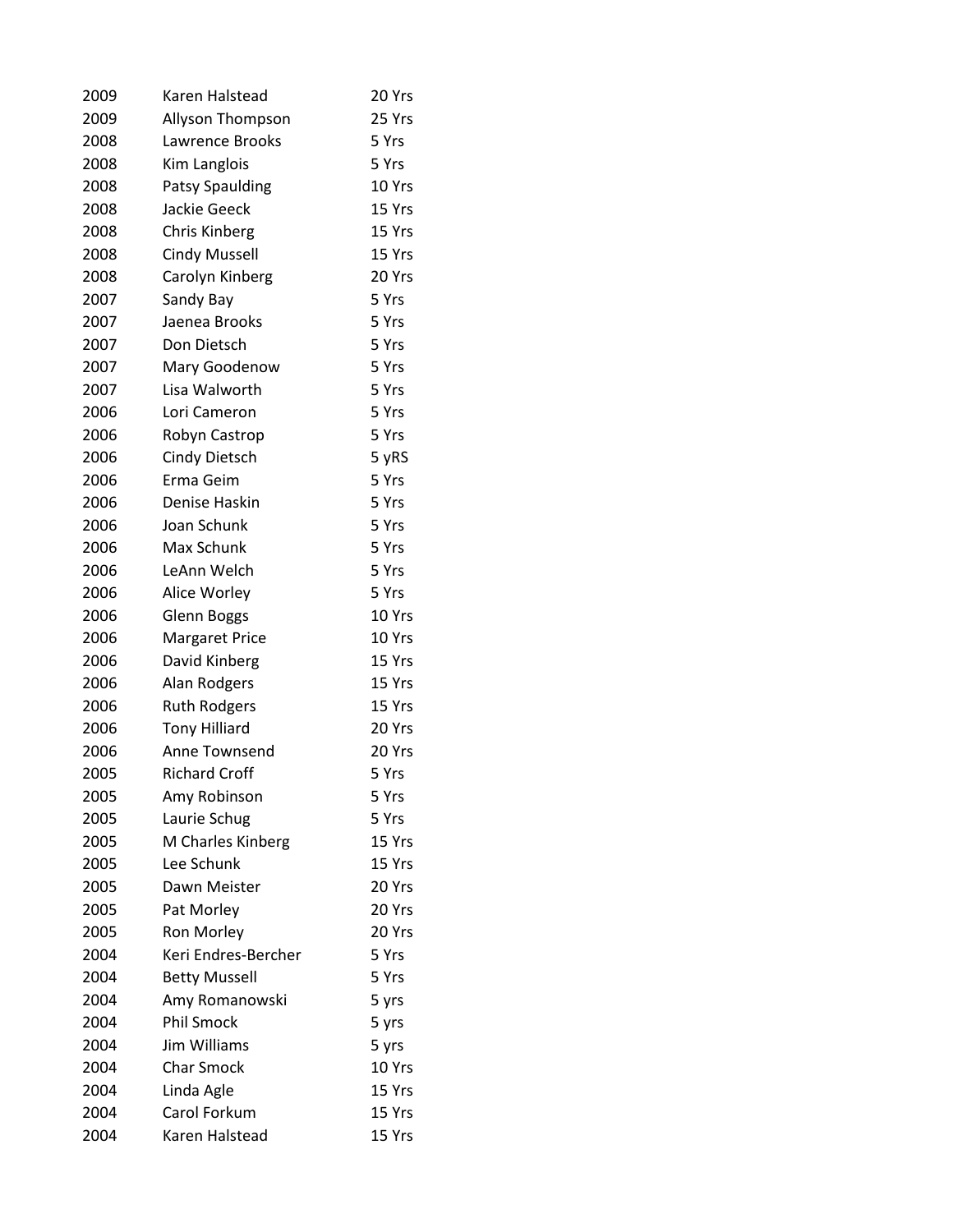| 2004 | <b>Howard Haskin</b>        | 15 Yrs              |
|------|-----------------------------|---------------------|
| 2003 | <b>Ron Schomisch</b>        | 5 Yrs               |
| 2003 | <b>Gary Schug</b>           | 5 Yrs               |
| 2003 | <b>Patsy Spaulding</b>      | 5 Yrs               |
| 2002 | <b>Tammy Moore</b>          | 5 yrs               |
| 2002 | Robyn Schunk                | 5 Yrs               |
| 2002 | Lamar Gunden                | 15 Yrs              |
| 2002 | <b>Tammy-Shively Meyers</b> | 15 Yrs              |
| 2002 | Janet Maxwell               | 20 Yrs              |
| 2001 | <b>Glenn Boggs</b>          | 5 yrs               |
| 2001 | Angela Medford              | 5 yrs               |
| 2001 | <b>Bill Neill</b>           | 5 yrs               |
| 2001 | Kathy Phelps                | 5 yrs               |
| 2001 | <b>Margaret Price</b>       | 5 yrs               |
| 2001 | Lori Brown                  | 10 yrs              |
| 2001 | Randy Brown                 | 10 yrs              |
| 2001 | David Kinberg               | 10 yrs              |
| 2001 | Tom Krchmar                 | 10 yrs              |
| 2001 | <b>Cindy Mussell</b>        | 10 yrs              |
| 2001 | Al Rodgers                  | 10 yrs              |
| 2001 | <b>Ruth Rodgers</b>         | 10 yrs              |
| 2001 | Byron Schunk                | 10 yrs              |
| 2001 | <b>Tony Hilliard</b>        | 15 yrs              |
| 2001 | Deb Schomisch               | 15 yrs              |
| 2001 | Anne Townsend               | 15 yrs              |
| 1998 | <b>Tammy Armstrong</b>      | <b>Fifth Year</b>   |
| 1998 | Stacey Chinnvanantwerp      | Fifth Year          |
| 1998 | Cathy Gunden                | <b>Fifth Year</b>   |
| 1998 | Jodi Higgins                | Fifth Year          |
| 1998 | <b>Chris Kinberg</b>        | Fifth Year          |
| 1998 | Kimberly Krchmar            | Fifth Year          |
| 1998 | DeeAnna Mohr                | <b>Fifth Year</b>   |
| 1998 | Lorraine Prieskorn          | <b>Fifth Year</b>   |
| 1998 | <b>Karen Cook</b>           | Tenth Yr            |
| 1998 | Carolyn Kinberg             | Tenth Yr            |
| 1998 | Jennifer Schunk             | Tenth Yr            |
| 1998 | Larry Crawford              | <b>Fifteenth Yr</b> |
| 1998 | William Hileman             | <b>Fifteenth Yr</b> |
| 1997 | Marcus Chinn                | Fifth Yr            |
| 1997 | <b>Vickie Erskine</b>       | Fifth Yr            |
| 1997 | Rudi Hicks                  | Fifth Yr            |
| 1997 | Deb Kaiser                  | Fifth Yr            |
| 1997 | Suanne Lloyd                | Fifth Yr            |
| 1997 | Connie McGregor             | Fifth Yr            |
| 1997 | Deb Hoyt                    | Fifth Yr            |
| 1997 | Don Nevill                  | Fifth Yr            |
| 1997 | Lamar Gunden                | Tenth Yr            |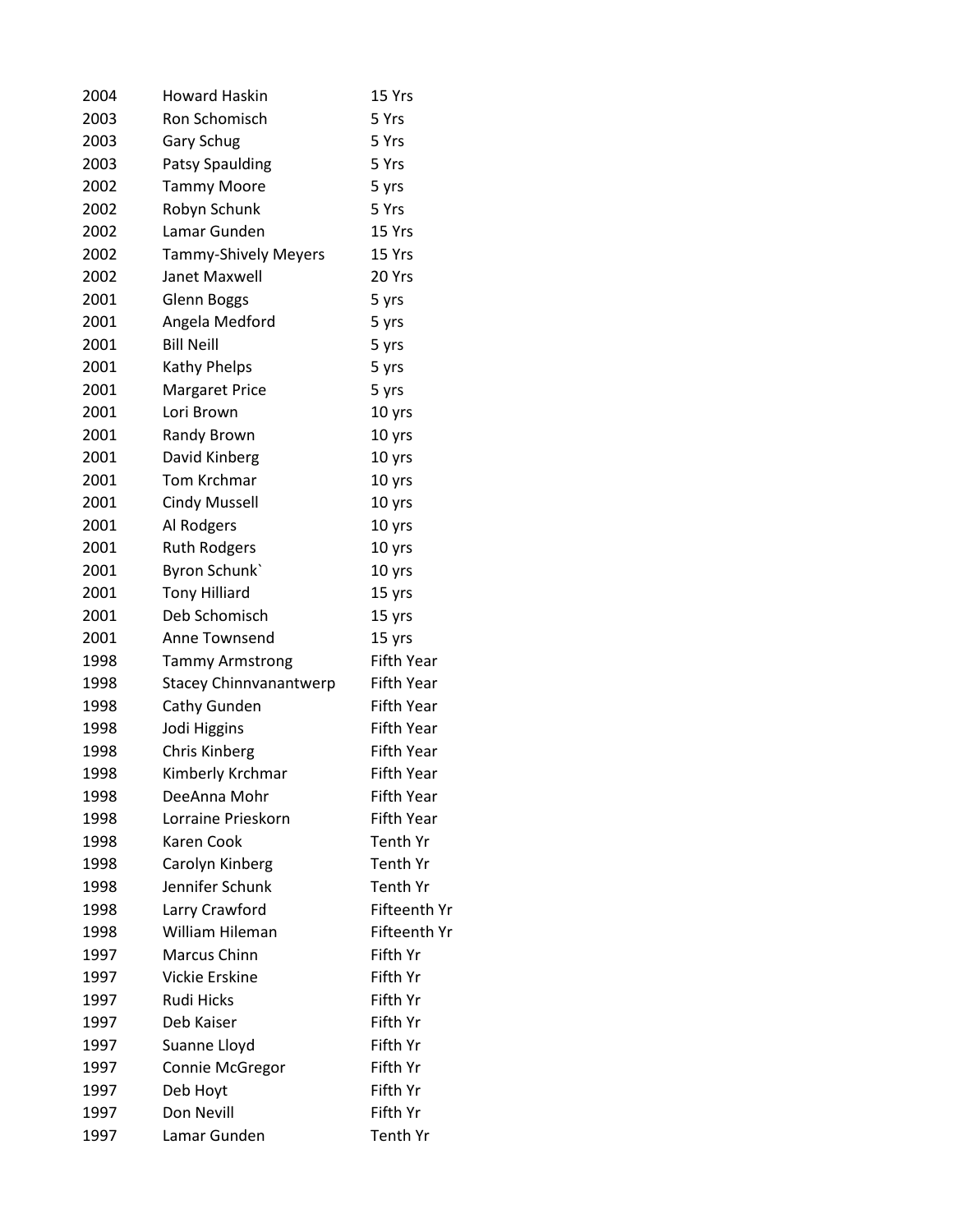| 1997 | Deb Nevill            | <b>Tenth Yr</b> |
|------|-----------------------|-----------------|
| 1997 | <b>Tammy Shively</b>  | Tenth Yr        |
| 1997 | Connie Worth          | Tenth Yr        |
| 1997 | Darrel Worth          | Tenth Yr        |
| 1997 | Janet Maxwell         | Fifteenth Yr    |
| 1997 | Doug Stork            | Twentieth Yr    |
| 1996 | David Kinberg         | Fifth Yr        |
| 1996 | <b>Tom Krchmar</b>    | Fifth Yr        |
| 1996 | Alan Rodgers          | Fifth Yr        |
| 1996 | <b>Ruth Rodgers</b>   | Fifth Yr        |
| 1996 | <b>Byron Schunk</b>   | Fifth Yr        |
| 1996 | Sandy Bristol         | Tenth Yr        |
| 1996 | <b>Tony Hilliard</b>  | Tenth Yr        |
| 1996 | Ann Townsend          | Tenth Yr        |
| 1996 | Penny Burgess         | Fifteenth Yr    |
| 1993 | Ken Brown             | Fifth Yr        |
| 1993 | Lesa Kidd             | Fifth Yr        |
| 1993 | Frank Murawski        | Fifth Yr        |
| 1993 | <b>Terry Yarhouse</b> | Fifth Yr        |
| 1993 | Karen Cook            | Fifth Yr        |
| 1993 | Carolyn Kinberg       | Fifth Yr        |
| 1993 | Lee Schunk            | Fifth Yr        |
| 1993 | Larry Crawford        | Tenth Yr        |
| 1993 | Phyllis Gariglio      | Tenth Yr        |
| 1993 | Leonard Gariglio      | Tenth Yr        |
| 1993 | William Hileman       | Tenth Yr        |
| 1993 | <b>Marion Magnus</b>  | Fiftieth Yr     |
| 1986 | <b>Francis Fancon</b> | Silver 5yr      |
| 1986 | Glenn Fancon          | Silver 5yr      |
| 1986 | James Gies            | Silver 5yr      |
| 1986 | Viola Gies            | Silver 5yr      |
| 1986 | Julie Schilling       | Silver 5yr      |
| 1986 | <b>Hugh Timlin</b>    | Silver 5yr      |
| 1986 | Sandy Timlin          | Silver 5yr      |
| 1986 | Dennis Lemke          | Silver 5yr      |
| 1986 | Jane Weldon           | Gold 10yr       |
| 1985 | Penny Burgess         | Silver 5yr      |
| 1985 | Dexter Hubel          | Silver 5yr      |
| 1985 | <b>Judy Hubel</b>     | Silver 5yr      |
| 1985 | Dave Krell            | Silver 5yr      |
| 1985 | Robert Pretzlaff      | Silver 5yr      |
| 1985 | JoAnn Pollard         | Silver 5yr      |
| 1985 | Ann Sigsbee           | Silver 5yr      |
| 1985 | David Thompson        | Silver 5yr      |
| 1985 | Lynn Gould            | Gold 10yr       |
| 1985 | Martin Loudenslager   | Gold 10yr       |
| 1985 | Ava Loudenslager      | Gold 10yr       |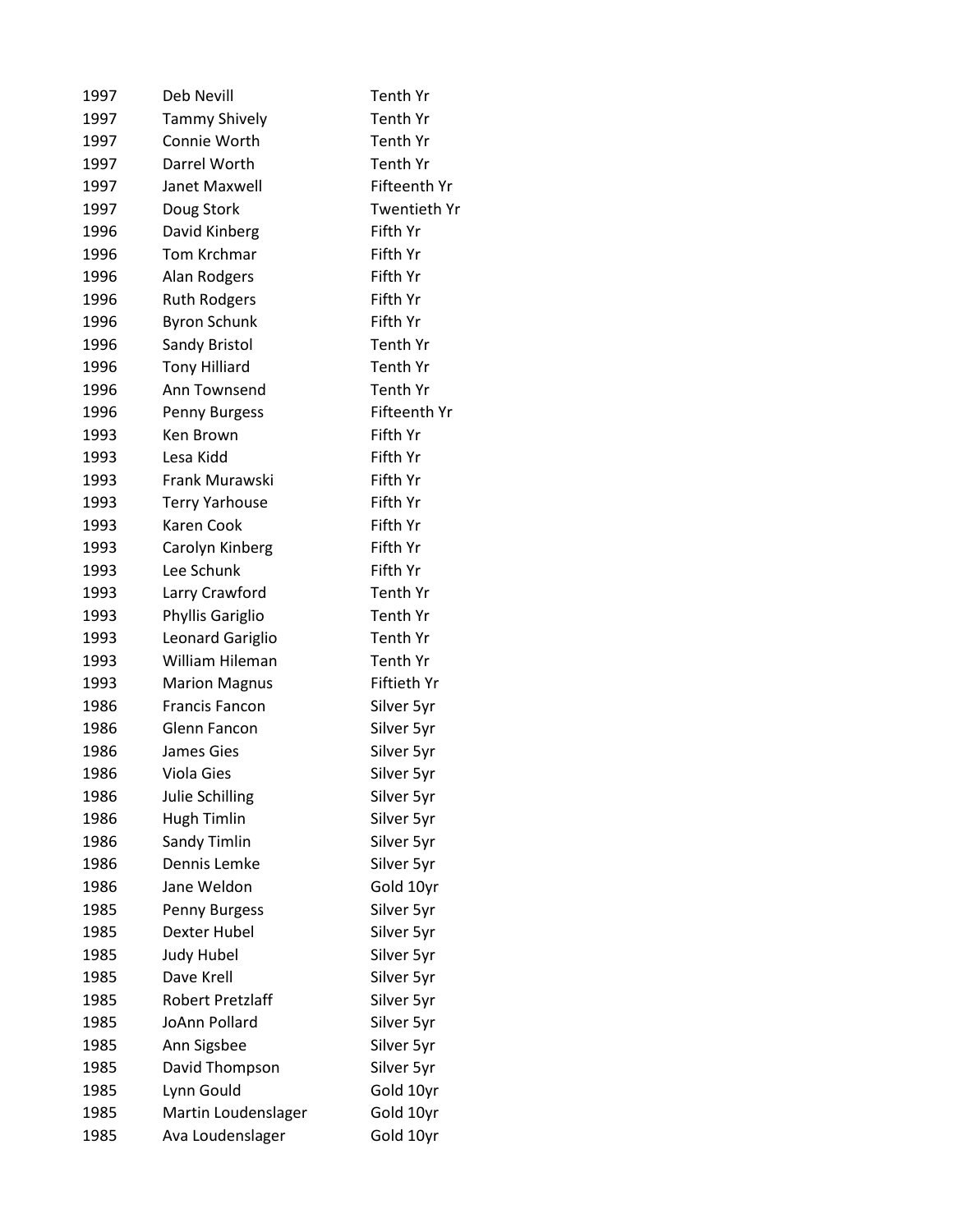| 1985 | Adelle Allen                     | Pearl 15yr    |
|------|----------------------------------|---------------|
| 1984 | <b>Thelma Dysinger</b>           | Silver 5yr    |
| 1984 | <b>Judy Gould</b>                | Silver 5yr    |
| 1984 | Janet King                       | Silver 5yr    |
| 1984 | Jeanne Lang                      | Silver 5yr    |
| 1984 | <b>Beverly Magnus</b>            | Silver 5yr    |
| 1984 | <b>Chuck Magnus</b>              | Silver 5yr    |
| 1984 | Annette Prielipp                 | Silver 5yr    |
| 1984 | Jennifer Schunk                  | Silver 5yr    |
| 1984 | Carolyn Brockway                 | Gold 10yr     |
| 1984 | Wilma Walters                    | Ruby 30yr     |
| 1983 | Jane Bell                        | Silver 5yr    |
| 1983 | Linda Bennett                    | Silver 5yr    |
| 1983 | Jim Crawford                     | Silver 5yr    |
| 1983 | <b>Sharon Crawford</b>           | Silver 5yr    |
| 1983 | <b>Judy DeVaull</b>              | Silver 5yr    |
| 1983 | E. Dexter Hubel                  | Silver 5yr    |
| 1983 | Marie Roth                       | Silver 5yr    |
| 1983 | <b>Marguritte Rumsey</b>         | Silver 5yr    |
| 1983 | Lori Tideswell                   | Silver 5yr    |
| 1983 | Delora Willick                   | Silver 5yr    |
| 1983 | <b>Albert Wentwork</b>           | Gold 10yr     |
| 1983 | Inez Pudvay                      | Sapphire 35yr |
| 1983 | <b>Marion Magnus</b>             | Diamond 40yr  |
| 1982 | Marlene Lemke                    | Silver 5yr    |
| 1982 | Maredda Magnus                   | Silver 5yr    |
| 1982 | Joyce Hamsher                    | Gold 10yr     |
| 1980 | <b>Mary Hipkins</b>              | Silver 5yr    |
| 1980 | Darlene Lago                     | Silver 5yr    |
| 1980 | Eva Loudenslager                 | Silver 5yr    |
| 1980 | Martin Loudenslager              | Silver 5yr    |
| 1980 | Dale Brockway                    | Silver 5yr    |
| 1980 | Adele Allen                      | Gold 10yr     |
| 1980 | <b>Deloris Rutter</b>            | Gold 10yr     |
| 1979 | Carolyn Brockway                 | Silver 5yr    |
| 1979 | Roberta Coker                    | Silver 5yr    |
| 1979 | <b>Tom Knoll</b>                 | Silver 5yr    |
| 1979 | Lisa VanHove                     | Silver 5yr    |
| 1978 | Wentworth, Albert                | Silver 5yr    |
| 1978 | <b>Shirley Rilett</b>            | Gold 10yr     |
| 1978 | Marjorie Schumm                  | Gold 10yr     |
| 1978 | Inez Pudvay                      | Ruby 30yr     |
| 1978 | <b>Marion Magnus</b>             | Sapphire 35yr |
| 1977 | <b>Citizens Bank &amp; Trust</b> | Silver 5yr    |
| 1976 | <b>Citizens Bank &amp; Trust</b> | Silver 5yr    |
| 1975 | <b>Citizens Bank &amp; Trust</b> | Silver 5yr    |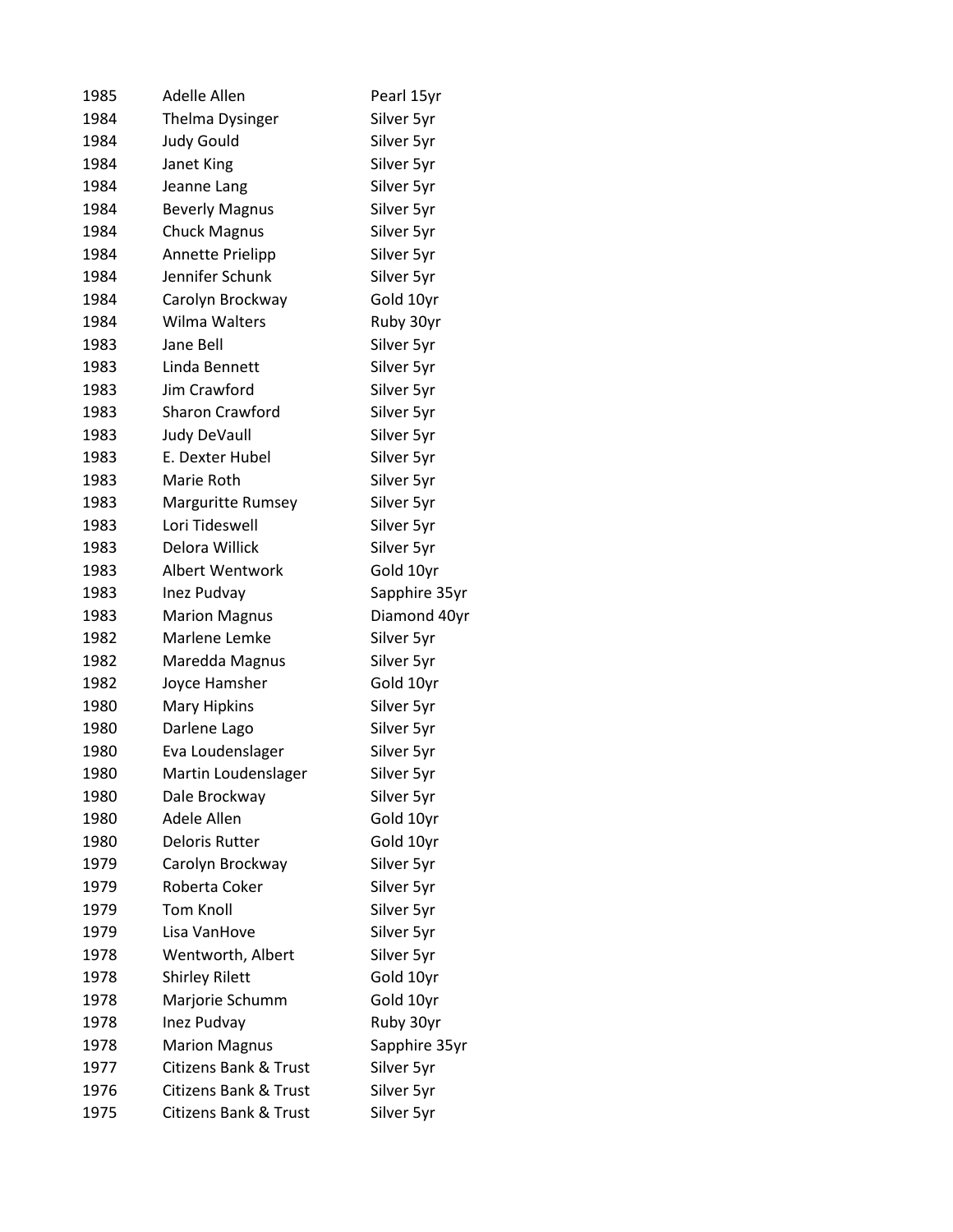# **CLUB SECRETARY**

YEAR WINNER 1990 Browning, Jennifer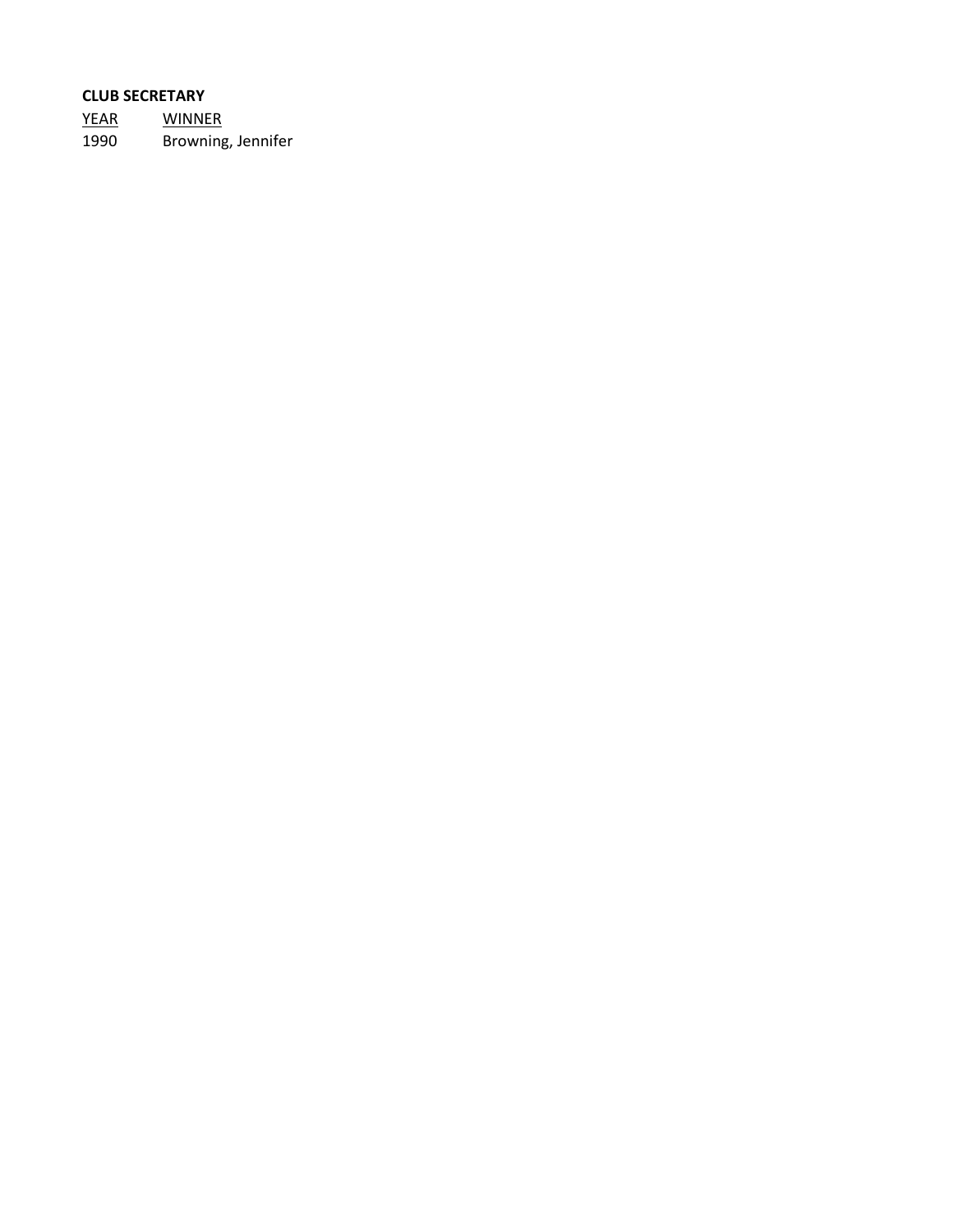#### **4-H CLUB OF THE YEAR AWARD**

| YEAR | 4-H CLUB NAME                | <b>LEADER NAME</b>        |
|------|------------------------------|---------------------------|
| 2019 | Denim & Dust                 |                           |
| 2018 | Hill Top 4-H                 | AJ McInnis                |
| 2017 | <b>Busy Bunny Raisers</b>    | Donna Thompson            |
| 2016 | <b>Hide N Hares</b>          | Carol Forkum/Penny Brewer |
| 2015 | <b>Country Neighbors</b>     | Max & Joan Schunk         |
| 2014 | <b>Millennium Showmen</b>    | Marybeth Denton           |
| 2013 | <b>Country Neighbors</b>     | Joan Schunk               |
| 2012 | <b>Busy Bunny Raisers</b>    | Donna Thompson            |
| 2011 | <b>Country Neighbors</b>     | Joan Schunk               |
| 2010 | <b>Bow Wow Best</b>          | <b>Cindy Dietsch</b>      |
| 2009 | <b>Bow Masters</b>           |                           |
| 2008 | <b>Country Neighbors</b>     | Joan Schunk               |
| 2007 | Hides 'N' Hares              | Carol Forkum              |
| 2006 | <b>Country Neighbors</b>     |                           |
| 2005 | <b>Busy Bunny Raisers</b>    | Ron/Pat Morley            |
| 2004 | Millennium Showmen           | <b>Char Smock</b>         |
| 2003 | Clare County Archery Team    |                           |
| 2002 | <b>Young Riders</b>          |                           |
| 2001 | <b>Young Riders</b>          |                           |
| 2000 | No Recipient                 |                           |
| 1999 | <b>Harrison Hoppers</b>      |                           |
| 1998 | Lori Prieskorn/Linda Whiting |                           |
| 1996 | Wags 'N' Whiskers            |                           |
| 1995 | <b>Hide N Hares</b>          |                           |
| 1994 | Kountry kidz                 |                           |
| 1993 | <b>Busy Bunny Raisers</b>    | Ron & Pat Morley          |
| 1993 | <b>Key Leaders</b>           | Frank & Sue Murawski      |
|      |                              |                           |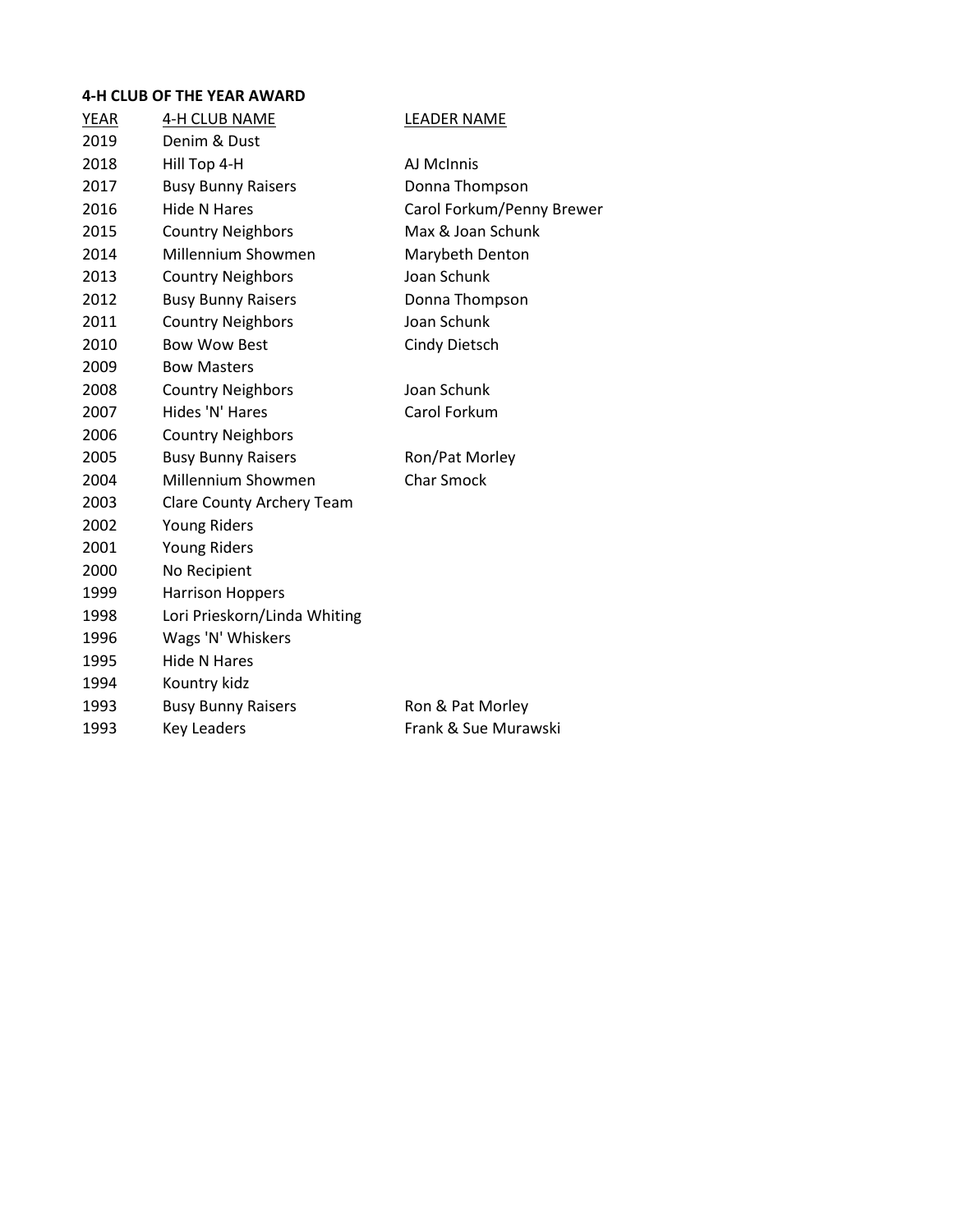| <b>YEAR</b> | <b>WINNER</b>          | <b>PROJECT AREA</b>                |
|-------------|------------------------|------------------------------------|
| 2019        | <b>Brailyn Tucker</b>  | <b>Beef Science</b>                |
| 2019        | <b>Haley Neff</b>      | Dairy Science                      |
| 2019        | Grace Taylor           | <b>Goat Science</b>                |
| 2019        | Grace Taylor           | <b>Birds &amp; Poultry Science</b> |
| 2019        | Jeffrey Carncross      | Leadership & Personal Development  |
| 2019        | <b>Rylee Carncross</b> | Rabbits and Cavy Science           |
| 2019        | Logan Young            | Sheep Science                      |
| 2019        | Jane Krell             | <b>Swine Science</b>               |
| 2019        | Jennifer Dietsch       | <b>Companion Animal Science</b>    |
| 2018        | Slater, Shania         | <b>Beef Science</b>                |
| 2018        | Stillion, Wesley       | Communications & Expressive Arts   |
| 2018        | Brandt, Tyler          | <b>Companion Animal Science</b>    |
| 2018        | Forster, Gianna        | Goat                               |
| 2018        | Sheldon, Cory          | <b>Birds &amp; Poultry Science</b> |
| 2018        | Taylor, Grace          | Rabbits & Cavy Science             |
| 2018        | Jordan, Jayce          | <b>Swine Science</b>               |
| 2018        | Carncross, Rylee       | Sheep Science                      |
| 2017        | Coats, Luke            | Acheivement                        |
| 2017        | Shea, Travis           | Agriculture                        |
| 2017        | Boulis, Ashley         | <b>Beef</b>                        |
| 2017        | Brandt, Tyler          | Cat                                |
| 2017        | McInnis, Camron        | Cat                                |
| 2017        | Stillion, Breanna      | Cavy                               |
| 2017        | Stillion, Wesley       | Goats                              |
| 2017        | Shea, Morgan           | Dairy                              |
| 2017        | McInnis, Cameron       | Dog Care/Training                  |
| 2017        | Jehnzen, Rebecca       | Horse                              |
| 2017        | Shea, Morgan           | Judging                            |
| 2017        | Stillion, Breanna      | Leadership                         |
| 2017        | Ogg, Cassidy           | <b>Plant Science</b>               |
| 2017        | Ogg, Cassidy           | <b>Public Speaking</b>             |
| 2017        | Brandt, Tyler          | Rabbits                            |
| 2017        | Jehnzen, Rebecca       | <b>Shooting Sports</b>             |
| 2017        | Drake, Cole            | Swine                              |
| 2017        | Stillion, Jayden       | <b>Visual Arts</b>                 |
| 2016        | Forester, Hunter       | Acheivement                        |
| 2016        | Coats, Luke            | Agriculture                        |
| 2016        | Ogg, Makayla           | <b>Beef</b>                        |
| 2016        | Brandt, Tyler          | Cavy                               |
| 2016        | Slater, Carla          | <b>Community Service</b>           |
| 2016        | Witbeck, Dallas        | Dairy                              |
| 2016        | Ogg, Cassidy           | Demonstration                      |
| 2016        | Spivey, Crysta         | Dog Care/Training                  |
| 2016        | Shea, Travis           | Engines/Tractors/Field Equipment   |
| 2016        | Stillion, Breanna      | Gardening & Horticulture           |
|             |                        |                                    |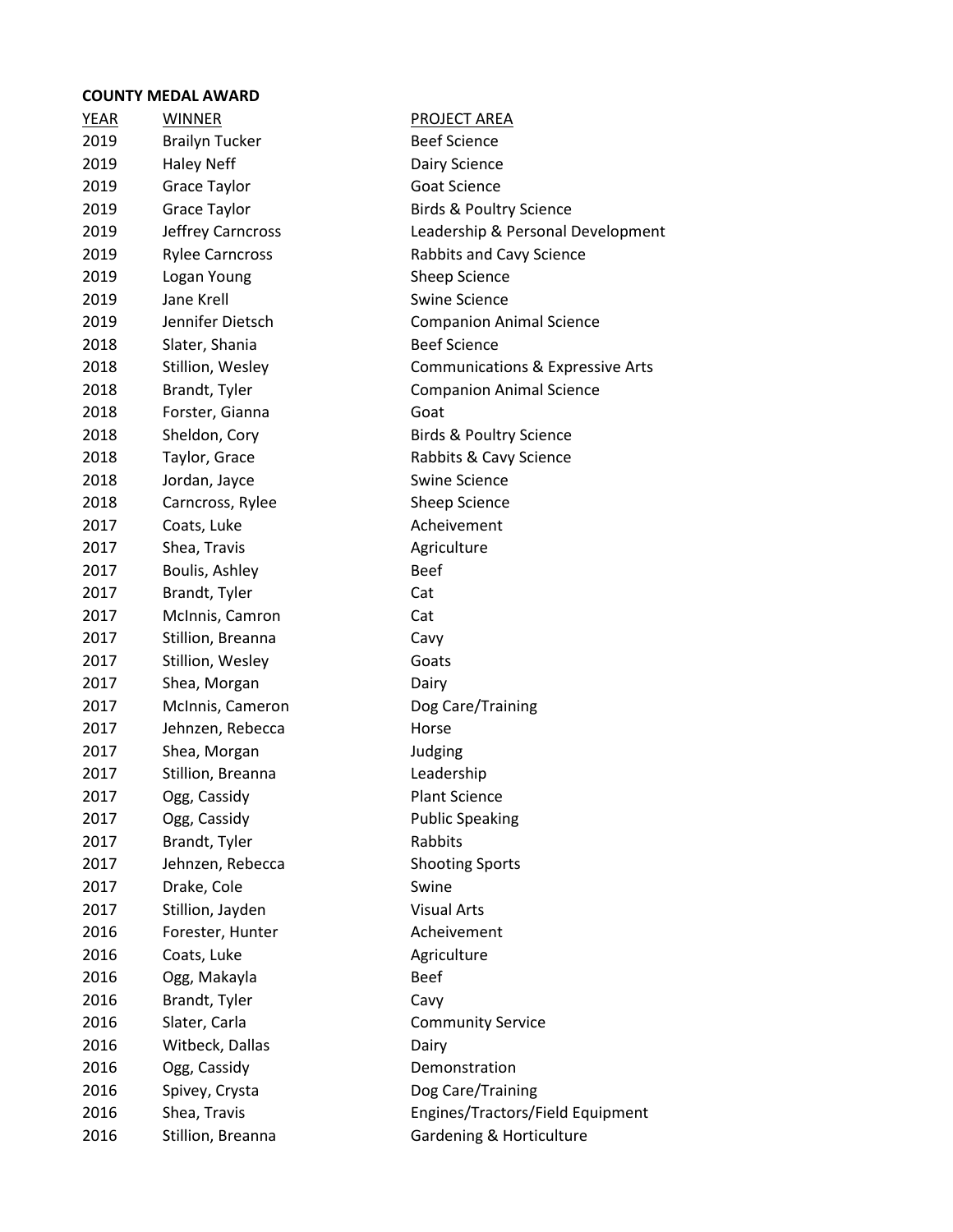| <b>YEAR</b> | <b>WINNER</b>      | <b>PROJECT AREA</b>      |
|-------------|--------------------|--------------------------|
| 2016        | Foster, Vanessa    | <b>Industrial Arts</b>   |
| 2016        | Rawson, Allison    | Horse                    |
| 2016        | Coats, Luke        | Judging                  |
| 2016        | Spivey, Crysta     | Knowledge                |
| 2016        | Ogg, Makayla       | Leadership               |
| 2016        | Slater, Shania     | Personal Development     |
| 2016        | Stillion, Breanna  | Pets                     |
| 2016        | Ficek, Skyler      | Poultry                  |
| 2016        | Ficek, Lily        | Rabbits                  |
| 2016        | Stillion, Wesley   | Rabbits                  |
| 2016        | Jehnzen, Katherina | <b>Shooting Sports</b>   |
| 2016        | Sheldon, Corey     | Swine                    |
| 2016        | Stillion, Gerald   | <b>Visual Arts</b>       |
| 2016        | Jehnzen, Faith     | Acheivement              |
| 2015        | McInnis, Cameron   | <b>Visual Arts</b>       |
| 2015        | Ogg, Cassidy       | Personal Development     |
| 2015        | Jehnzen, Rebecca   | Rabbit                   |
| 2015        | Spivey, Crysta     | Cats                     |
| 2015        | Ogg, Makayla       | <b>Community Service</b> |
| 2015        | Burmeister, Wyatt  | <b>Shooting Sports</b>   |
| 2015        | Gould, Paige       | Swine                    |
| 2015        | Sheldon, Corey     | Poultry                  |
| 2015        | Ashcroft, Cameron  | <b>Beef</b>              |
| 2015        | Millhisler, Taryn  | Horse                    |
| 2015        | Langlois, Joshua   | Knowledge                |
| 2015        | Langlois, Joshua   | Judjing                  |
| 2015        | Coats, Luke        | Knowledge                |
| 2014        | Foster, Vanessa    | Woodworking              |
| 2014        | Kinberg, Anna      | Photography              |
| 2014        | Kinberg, Anna      | <b>Visual Arts</b>       |
| 2014        | Kinberg, Jonathon  | Cavy                     |
| 2014        | Kinberg, Justin    | <b>Shooting Sports</b>   |
| 2014        | McInnis, Cameron   | Rabbit                   |
| 2014        | McInnis, Patrick   | Leadership               |
| 2014        | Newman, Taylor     | Dairy                    |
| 2014        | Ogg, Makayla       | Personal Development     |
| 2014        | Schunk, Dean       | Beef                     |
| 2014        | Wilson, Cheryl     | Poultry                  |
| 2014        | McInnis, Cameron   | Cavy                     |
| 2013        | Bear, Josiah       | Citizenship              |
| 2013        | McInnis, Patrick   | <b>Community Service</b> |
| 2013        | Coats, Luke        | Dairy                    |
| 2013        | Kinberg, Jonathon  | Food/Nutrition           |
| 2013        | Sweet, Kyle        | Gardening                |
| 2013        | McInnis, Cameron   | Goats                    |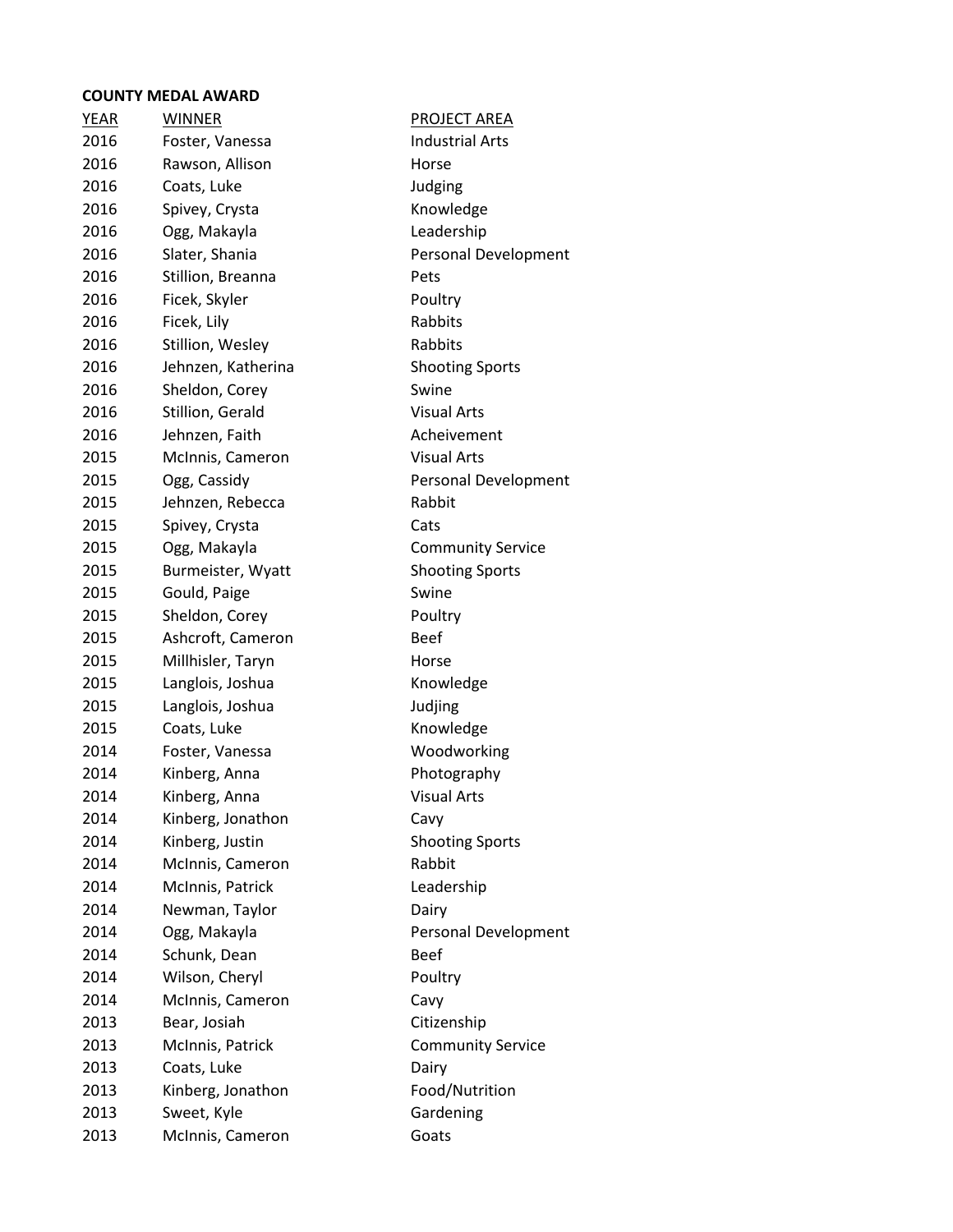| <b>YEAR</b> | <b>WINNER</b>     | <b>PROJECT AREA</b>                       |
|-------------|-------------------|-------------------------------------------|
| 2013        | McLavy, Maddy     | Leadership                                |
| 2013        | Bear, Josiah      | Personal Development                      |
| 2013        | Kinberg, Joshua   | Photography                               |
| 2013        | Kinberg, Anna     | Poultry                                   |
| 2013        | Schunk, Kyle      | <b>Public Speaking</b>                    |
| 2013        | Wilson, Cheryl    | Rabbit                                    |
| 2013        | Schunk, Dean      | Sheep                                     |
| 2013        | Fetzer, Mia       | <b>Shooting Sports</b>                    |
| 2013        | Given, Jarod      | Swine                                     |
| 2013        | LaPage, Aleta     | <b>Visual Arts</b>                        |
| 2013        | Given, Jarod      | Woodworking                               |
| 2013        | Ashcroft, Cameron | Swine                                     |
| 2012        | Denton, Chandler  | <b>Beef</b>                               |
| 2012        | Given, Jarod      | Goats                                     |
| 2012        | Given, Jarod      | <b>Community Service</b>                  |
| 2012        | McLavy, Maddy     | Dog                                       |
| 2012        | McLavy, Maddy     | <b>Visual Arts</b>                        |
| 2012        | McInnis, Patrick  | Achievement                               |
| 2012        | Ogg, Cassidy      | Dairy                                     |
| 2012        | Rauch, Jadyn      | Horse                                     |
| 2012        | Schunk, Dean      | Leadership                                |
| 2012        | Thompson, Parker  | Rabbit                                    |
| 2012        | Thompson, Parker  | Demonstration                             |
| 2012        | Eagle, Breana     | Goats                                     |
| 2011        | Casebere, Kelsey  | Achievement                               |
| 2011        | Dietsch, James    | Dog                                       |
| 2011        | Dietsch, James    | <b>Shooting Sports</b>                    |
| 2011        | Ogg, Makayla      | Dairy                                     |
| 2011        | Thompson, Garrett | Judging                                   |
| 2011        | Given, Corey      | <b>Visual Arts</b>                        |
| 2011        | Schunk, Dean      | Swine                                     |
| 2011        | Schunk, Kyle      | Leadership                                |
| 2011        | Schunk, Kyle      | <b>Community Service</b>                  |
| 2011        | Eagle, Breana     | Achievement                               |
| 2010        | Casebere, Kelsey  | <b>Beef</b>                               |
| 2010        | Casebere, Kelsey  | Leadership                                |
| 2010        | Robinson, Rachel  | Goats                                     |
| 2010        | Mathews, Makayla  | Knowledge                                 |
| 2010        | Thompson, Garrett | Horse                                     |
| 2010        | Dietsch, Joseph   | <b>Outdoor Education &amp; Recreation</b> |
| 2010        | Reinhardt, Keith  | Photography                               |
| 2010        | Given, Jarod      | <b>Visual Arts</b>                        |
| 2010        | Given, Corey      | Poultry                                   |
| 2010        | Given, Corey      | Woodworking                               |
| 2010        | Williams, Blair   | <b>Public Speaking</b>                    |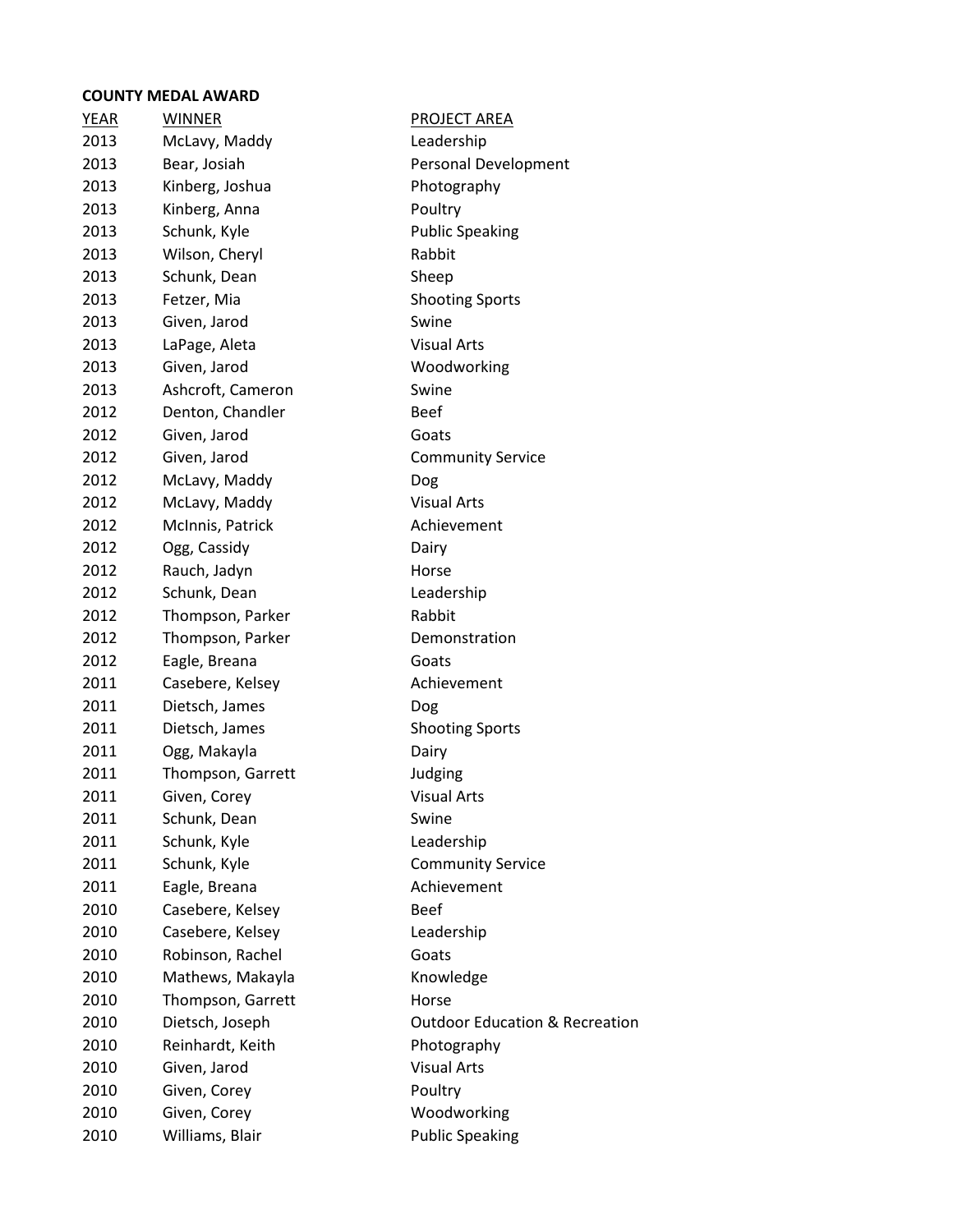| <u>YEAR</u> | <b>WINNER</b>      | <b>PROJECT AREA</b>      |
|-------------|--------------------|--------------------------|
| 2010        | McInnis, Patrick   | Rabbit                   |
| 2010        | Hall, Kaitlyn      | Dairy                    |
| 2010        | Schunk, Kyle       | Swine                    |
| 2009        | Langlois, Joshua   | <b>Beef</b>              |
| 2009        | McAulay, Andrea    | Cats                     |
| 2009        | Schunk, Dean       | <b>Community Service</b> |
| 2009        | Coats, Lyle        | Dairy                    |
| 2009        | Dietsch, Joey      | Dog                      |
| 2009        | Dietsch, James     | Dog                      |
| 2009        | Bates, Abbie       | <b>Horses</b>            |
| 2009        | Romanopwski, Remi  | <b>Food Nutrition</b>    |
| 2009        | Spaulding, Caitlin | Leadership               |
| 2009        | Mathews, Michael   | Personal Development     |
| 2009        | Price, Penny       | Rabbits                  |
| 2009        | Mathews, Makayla   | Safety                   |
| 2009        | Thompson, Garrett  | <b>Shooting Sports</b>   |
| 2009        | Romanowski, Reed   | Swine                    |
| 2009        | McInnis, Patrick   | Photography              |
| 2009        | Reinhardt, Keith   | <b>Wood Science</b>      |
| 2008        | Schunk, Kyle       | <b>Beef</b>              |
| 2008        | Roland, Erin       | Dog                      |
| 2008        | Haskin, Elizabeth  | Horse                    |
| 2008        | Schunk, Alex       | Swine                    |
| 2008        | Schunk, Alex       | Judging                  |
| 2008        | Spaulding, Caitlin | Knowledge                |
| 2008        | Williams, Blair    | Leadership               |
| 2008        | Mathews, Makayla   | Personal Development     |
| 2008        | Buccilli, Jacob    | Gardening & Horticulture |
| 2008        | McInnis, Patrick   | Poultry                  |
| 2008        | McInnis, Patrick   | Goats                    |
| 2008        | Thompson, Parker   | Photography              |
| 2008        | Scanlon, Casey     | Rabbits                  |
| 2008        | Scanlon, Casey     | Cavy                     |
| 2008        | Brooks, Elizabeth  | Safety                   |
| 2008        | Walworth, Olivia   | <b>Visual Arts</b>       |
| 2007        | Davis, Becky       | Goat                     |
| 2007        | Langlois, Andrew   | <b>Beef</b>              |
| 2007        | Kinberg, Joshua    | Food                     |
| 2007        | McInnis, Patrick   | Cavy                     |
| 2007        | Thompson, Parker   | <b>Community Service</b> |
| 2007        | Casebere, Kelsey   | Judging                  |
| 2007        | Kleinhardt, Addie  | Dogs                     |
| 2007        | Martin, Dylan      | Horse                    |
| 2007        | Thompson, Garrett  | Sheep                    |
| 2007        | Walworth, Olivia   | Photography              |
|             |                    |                          |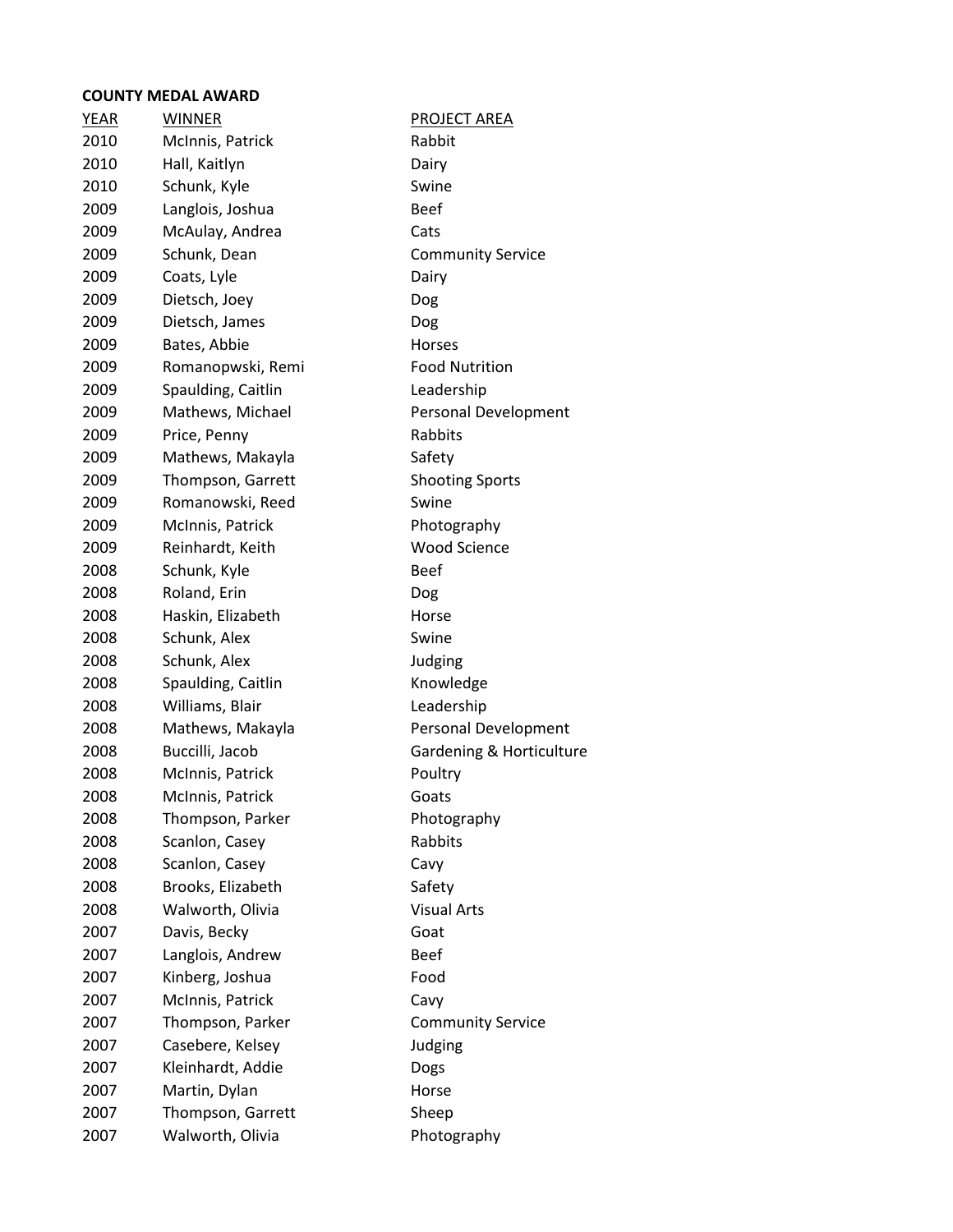| <u>YEAR</u> | <b>WINNER</b>         | <b>PROJECT AREA</b>       |
|-------------|-----------------------|---------------------------|
| 2007        | Walworth, Olivia      | Poultry                   |
| 2007        | Roland, Erin          | Cats                      |
| 2007        | Romanowski, Remi      | Leadership                |
| 2007        | Reinhardt, Keith      | Rabbits                   |
| 2007        | Langlois, Joshua      | Swine                     |
| 2007        | Dietsch, Joseph       | <b>Visual Arts</b>        |
| 2007        | Sweet, Kyle           | Woodworking               |
| 2006        | Langlois, Andrew      | Swine                     |
| 2006        | Williams, Blair       | <b>Beef</b>               |
| 2006        | Williams, Blair       | Rabbits                   |
| 2006        | Landon, Seth          | <b>Community Service</b>  |
| 2006        | Landon, Seth          | <b>Communication Arts</b> |
| 2006        | Langlois, Joshua      | Dairy                     |
| 2006        | Schunk, Kyle          | <b>Visual Arts</b>        |
| 2006        | Dickey, Heather       | Horse                     |
| 2006        | Schunk, Alex          | Poultry                   |
| 2006        | Sessions, Angel       | Sheep                     |
| 2006        | Dietsch, Joey         | <b>Shooting Sports</b>    |
| 2005        | Landon, Stacey        | Acheivement               |
| 2005        | Mielke, David         | <b>Beef</b>               |
| 2005        | Gardner, Ashley       | Cats                      |
| 2005        | Schunk, Kyle          | Woodworking               |
| 2005        | Casebere, Kelsey      | Dairy                     |
| 2005        | Bates, Abbie          | Dog                       |
| 2005        | Tate, Christina       | Goats                     |
| 2005        | Williams, Blair       | Judging                   |
| 2005        | Williams, Rene        | Poultry                   |
| 2005        | Smock, Jessica        | Rabbit                    |
| 2005        | McInnis, Patrick      | <b>Record Keeping</b>     |
| 2005        | Hall, Erica           | Sheep                     |
| 2005        | Faber, Ashley         | Swine                     |
| 2005        | Landon, Seth          | <b>Visual Arts</b>        |
| 2004        | Schunk, Ashley        | Beef                      |
| 2004        | Schunk, Ashley        | Judging                   |
| 2004        | Brewer, Rebecca       | Cavy                      |
| 2004        | Brewer, Rebecca       | Poultry                   |
| 2004        | <b>Croff Danniele</b> | <b>Community Service</b>  |
| 2004        | <b>Croff Danniele</b> | Outdoor Ed/Rec            |
| 2004        | Langlois, Andrew      | Dairy                     |
| 2004        | Price, Penny          | Dog                       |
| 2004        | Schug, Johnathon      | <b>Industrial Arts</b>    |
| 2004        | Schug, Johnathon      | Photography               |
| 2004        | Williams, Rene        | Swine                     |
| 2004        | McAuley, Andrea       | Rabbit                    |
| 2004        | Stone, Trisha         | <b>Record Keeping</b>     |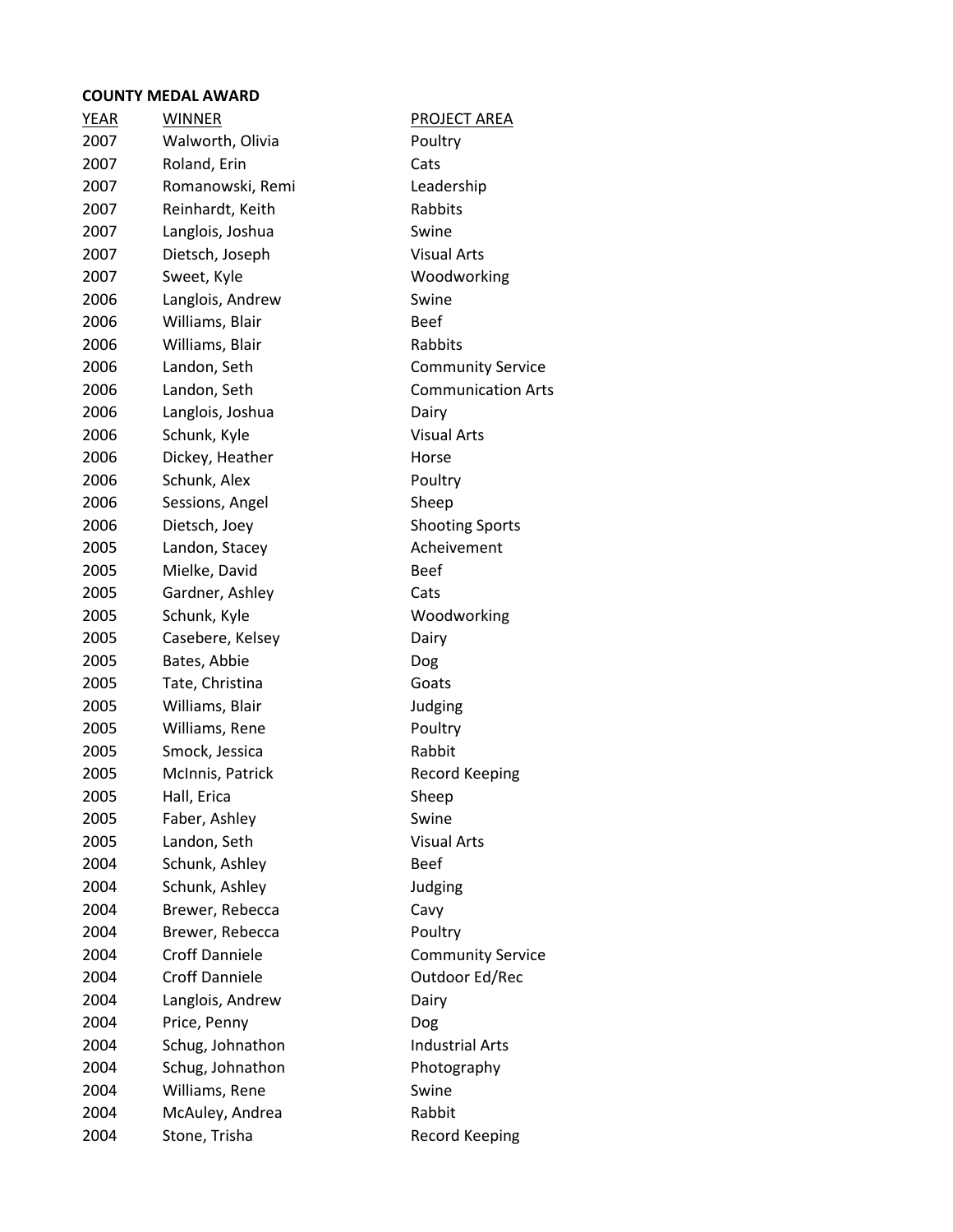| <b>YEAR</b> | <b>WINNER</b>          | <b>PROJECT AREA</b>              |
|-------------|------------------------|----------------------------------|
| 2004        | Gargin, Matthew        | <b>Shooting Sports</b>           |
| 2004        | Gargin, Matthew        | Tech/Engineer                    |
| 2004        | Landon, Stacey         | <b>Visual Arts</b>               |
| 2003        | Halstead, Holly        | Leadership                       |
| 2003        | Kinberg, Justin        | Gardening & Horticulture         |
| 2003        | Landon, Stacey         | Rabbits                          |
| 2003        | Strickland, Nate       | <b>Shooting Sports</b>           |
| 2003        | Williams, Rene         | Judging                          |
| 2002        | Williams, Rene         | <b>Beef</b>                      |
| 2002        | Brewer, Rebecca        | <b>Hobbies &amp; Collections</b> |
| 2002        | Halstead, Holly        | Rabbits                          |
| 2002        | Smock, Jessica         | <b>Community Service</b>         |
| 2002        | <b>Warner Baille</b>   | Dairy                            |
| 2002        | Landon, Stacey         | Dog Care/Training                |
| 2002        | Rogers, Amanda         | Gardening & Horticultural        |
| 2002        | Rogers, Amanda         | <b>Visual Arts</b>               |
| 2002        | Schunk, Dean           | Photography                      |
| 2002        | Meister, Karl          | Horse                            |
| 2002        | Meister, Keith         | Horse                            |
| 2002        | Agle, Katrina          | Leadership                       |
| 2002        | Schug, Johnathon       | Outdoor Ed/Rec                   |
| 2002        | Schug, Johnathon       | Record Keeping                   |
| 2002        | McInnis, Meaghan       | Poultry                          |
| 2002        | Williams, Blair        | Swine                            |
| 2002        | Higgins, Ashley        | Sheep                            |
| 2002        | Croff, Danniele        | <b>Shooting Sports</b>           |
| 2001        | Smock, Jessica         | Dog Care/Training                |
| 2001        | Smock, Jessica         | <b>Beef</b>                      |
| 2001        | Williams, Rene         | Sewing                           |
| 2001        | Schomisch, Christopher | Horses                           |
| 2001        | Schunk, Alex           | Photography                      |
| 2001        | Walworth, Colter       | Poultry                          |
| 2001        | Higgins, Ashley        | Rabbits                          |
| 2001        | Halstead, Holly        | Sheep                            |
| 2001        | Russo, Sarah           | Swine                            |
| 2001        | Schug, Jonathon        | <b>Visual Arts</b>               |
| 2001        | Schug, Jonathon        | <b>Shooting Sports</b>           |
| 2000        | Krchmar, LeAnn         | <b>Beef</b>                      |
| 2000        | Schunk, Ashley         | Sheep                            |
| 2000        | Smock, Jessica         | Swine                            |
| 2000        | Sessions, Angel        | <b>Record Keeping</b>            |
| 2000        | Rolland, James         | Cats                             |
| 2000        | Rolland, Erin          | Poultry                          |
| 2000        | Halstead, Holly        | Goats                            |
| 2000        | Medford, Kim           | Rabbits                          |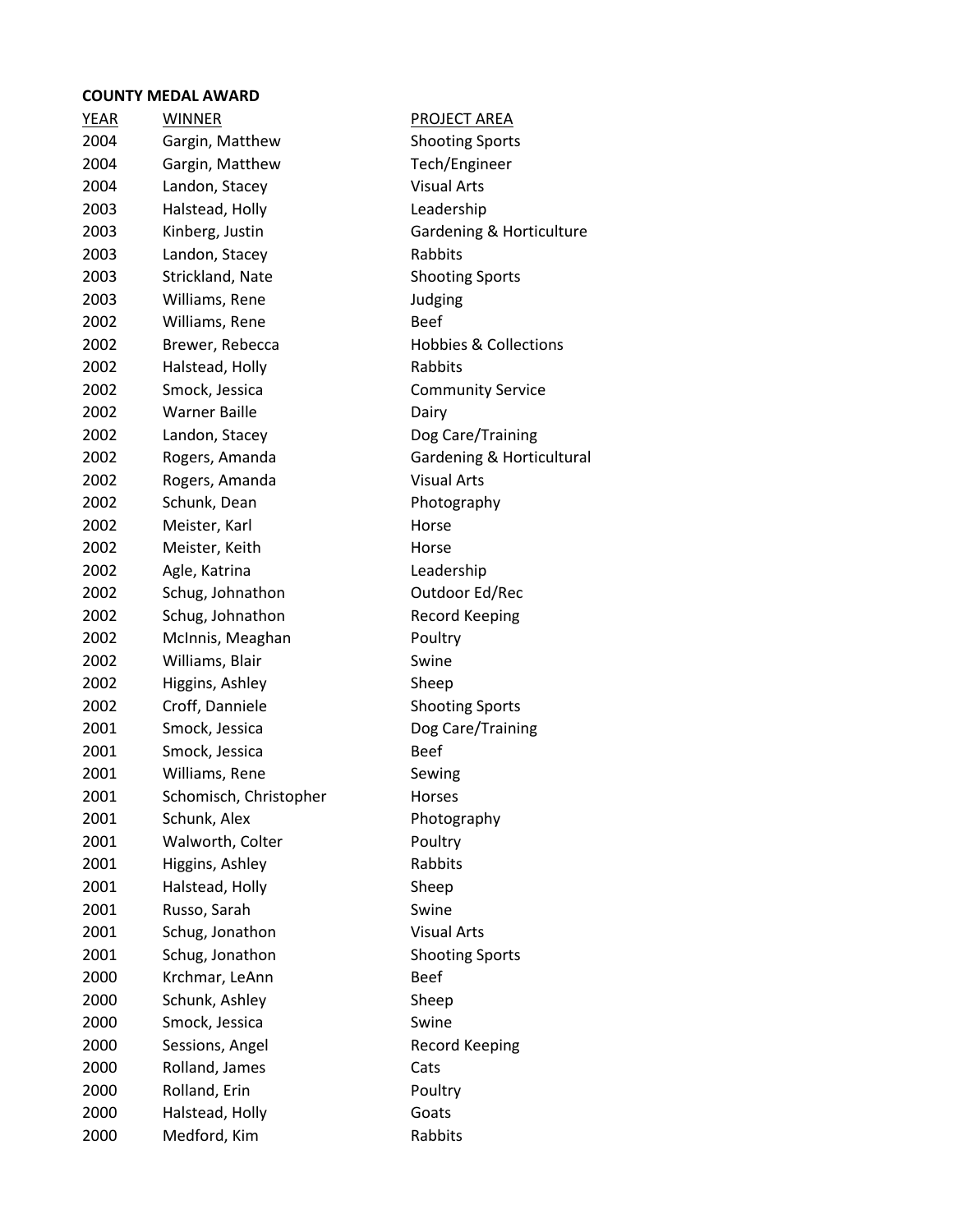| <b>YEAR</b> | <b>WINNER</b>        | <b>PROJECT AREA</b>              |
|-------------|----------------------|----------------------------------|
| 2000        | Gengler, Craig       | Garden & Horticulture            |
| 2000        | Agle, Katrina        | Horses                           |
| 2000        | Agle, Katrina        | Pets                             |
| 1999        | Price, Mary          | <b>Record Keeping</b>            |
| 1999        | Schunk, Travis       | <b>Steers</b>                    |
| 1999        | Smock, Jessica       | <b>Hobbies &amp; Collections</b> |
| 1999        | Price, Mary          | Rabbits                          |
| 1998        | Krchmar, LeAnn       | Dairy                            |
| 1997        | Stough, Traci        | Art                              |
| 1997        | Paul, Jeanine        | <b>Beef</b>                      |
| 1997        | Scott, Renee         | Cat                              |
| 1997        | Paul, Joleen         | Dairy                            |
| 1997        | Scott, Renee         | Dog                              |
| 1997        | Kaiser. Megan        | Goat                             |
| 1997        | Stough, Traci        | Poultry                          |
| 1997        | Agle, Katrina        | Rabbit                           |
| 1997        | Paul, Janette        | Sheep                            |
| 1997        | Paul, Joleen         | Swine                            |
| 1997        | Kraehnke, Robert     | <b>Veterinary Science</b>        |
| 1996        | Lehr, Curran         | <b>Beef</b>                      |
| 1996        | Lloyd, Whittney      | Cat                              |
| 1996        | Agle, Katrina        | Cavy                             |
| 1996        | Fancon, Kylie        | Dog                              |
| 1996        | Baily, Stephanie May | Foods                            |
| 1996        | Halstead, James      | Goat                             |
| 1996        | Whiting, Heather     | Horse                            |
| 1996        | Morley, Alicia       | Photography                      |
| 1996        | Agle, Alisa          | Poultry                          |
| 1996        | Kaiser, Dennis       | Rabbit                           |
| 1996        | Schunk, Ashley       | Sheep                            |
| 1996        | Cotton, Nicholas     | Swine                            |
| 1996        | Zebrowski, Alan      | <b>Veterinary Science</b>        |
| 1995        | Stough, Traci        | Poultry                          |
| 1995        | Bates, Jessica       | Dairy                            |
| 1995        | Higgins, Ashley      | Dog                              |
| 1995        | Higgins, Ashley      | Cat                              |
| 1995        | Agle, Alisa          | Horse                            |
| 1995        | Gunden, Erin         | <b>Beef</b>                      |
| 1995        | Shea, Christopher    | Swine                            |
| 1995        | Schunk, Ashley       | Sheep                            |
| 1995        | Lloyd, Whitney       | Rabbit                           |
| 1995        | Paul, Joleen         | Goat                             |
| 1994        | Schunk, Travis       | <b>Beef</b>                      |
| 1994        | Armstrong, Shawn     | Dairy                            |
| 1994        | Higgins, Ryan        | Dog                              |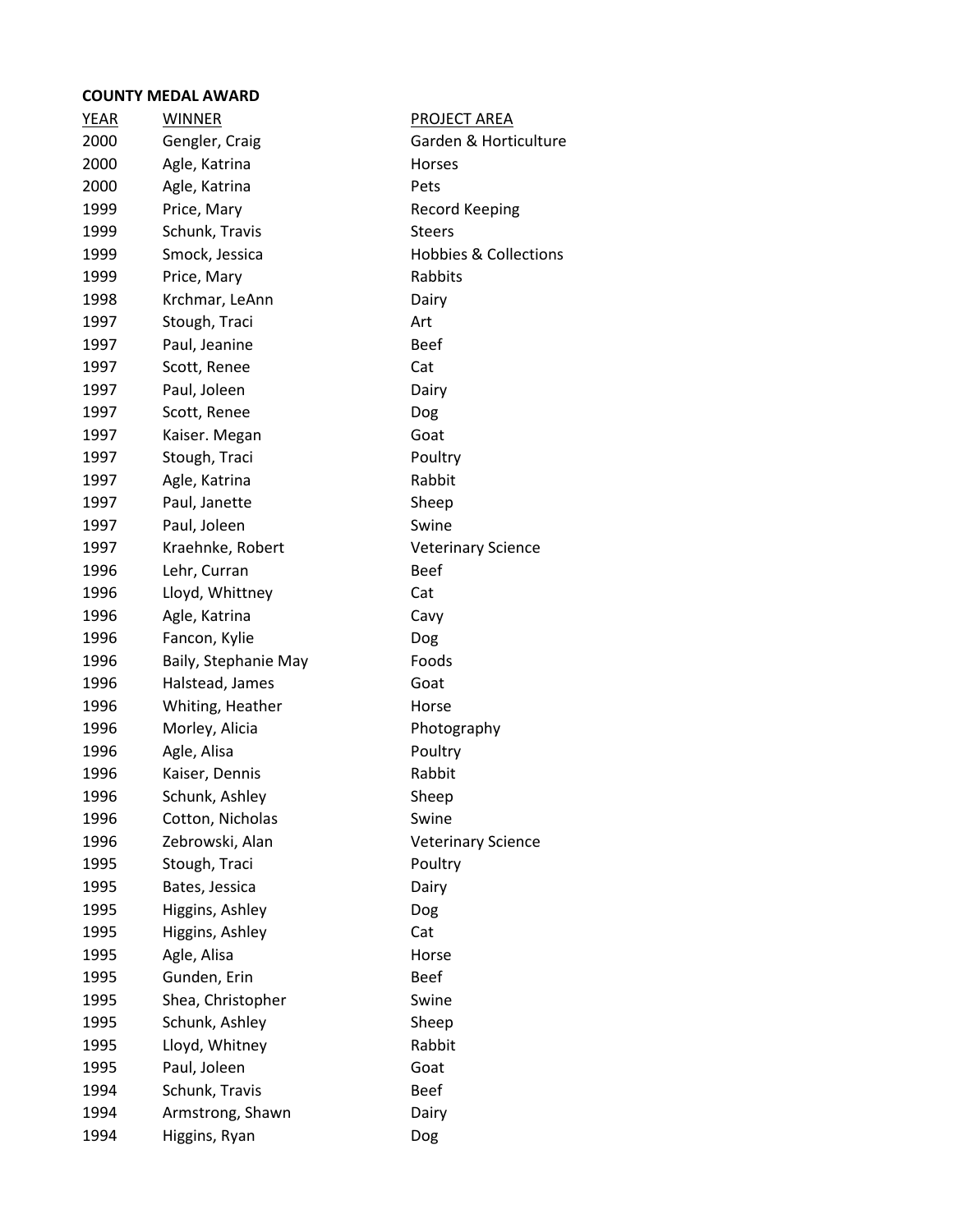| <b>YEAR</b> | <b>WINNER</b>       | PROJECT AREA |
|-------------|---------------------|--------------|
| 1994        | Ferguson, Kyle      | Horse        |
| 1994        | Blain, Jason        | Poultry      |
| 1994        | Bartholomew, Pam    | Rabbit       |
| 1994        | Armstrong, Shawn    | Sheep        |
| 1994        | Gunden, Alison      | Swine        |
| 1993        | Hileman, Corie      | Sr. Beef     |
| 1993        | <b>Stork Kristi</b> | Sr. Beef     |
| 1993        | Nevill, Amber       | Sr. Beef     |
| 1993        | Crawford, JoAnna    | Jr. Dairy    |
| 1993        | Krchmar, Travis     | Jr. Dairy    |
| 1993        | Krawczynski, Kelly  | Jr. Dairy    |
| 1993        | Schunk, Tom         | Jr. Dairy    |
| 1993        | Higgins, Ryan       | Jr. Dog      |
| 1993        | Lyons, Steven       | Jr. Dog      |
| 1993        | Bryant, Colleen     | Goat         |
| 1993        | Krchmar, Richard    | Sr. Goat     |
| 1993        | Halstead, Laura     | Jr. Goat     |
| 1993        | Paul, Janell        | Jr. Goat     |
| 1993        | Ackerman, Amy       | Sr. Horse    |
| 1993        | Ehle, Laura         | Sr. Horse    |
| 1993        | Roberts, Lisa       | Sr. Horse    |
| 1993        | Ackerman, Tracey    | Sr. Horse    |
| 1993        | Morris, Lisa        | Sr. Horse    |
| 1993        | Applegreen, Nicole  | Jr. Horse    |
| 1993        | Martin, Jenny       | Jr. Horse    |
| 1993        | Hilyard, Laicey     | Jr. Horse    |
| 1993        | Blain, Montey       | Sr. Poultry  |
| 1993        | Wiley, Sommer       | Jr. Poultry  |
| 1993        | Agle, Alisa         | Sr. Rabbit   |
| 1993        | Kraehnke, Herman    | Sr. Rabbit   |
| 1993        | Cusumano, Angela    | Sr. Rabbit   |
| 1993        | Morley, Paul        | Sr. Rabbit   |
| 1993        | Cook, Ben           | Jr. Rabbit   |
| 1993        | Hoffman, Brian      | Jr. Rabbit   |
| 1993        | Morley, Alicia      | Jr. Rabbit   |
| 1993        | <b>Stough Traci</b> | Jr. Rabbit   |
| 1993        | Higgins, Ryan       | Jr. Rabbit   |
| 1993        | Kraehnke, Robert    | Jr. Rabbit   |
| 1993        | Sandel, Jillian     | Jr. Rabbit   |
| 1993        | Baginski, Kelly     | Sr. Sheep    |
| 1993        | Nevill, Jana        | Sr. Sheep    |
| 1993        | Stork, Kristi       | Sr. Sheep    |
| 1993        | Stork, Stephanie    | Sr. Sheep    |
| 1993        | Gunden, Erin        | Jr. Sheep    |
| 1993        | Higgins, Ryan       | Jr. Sheep    |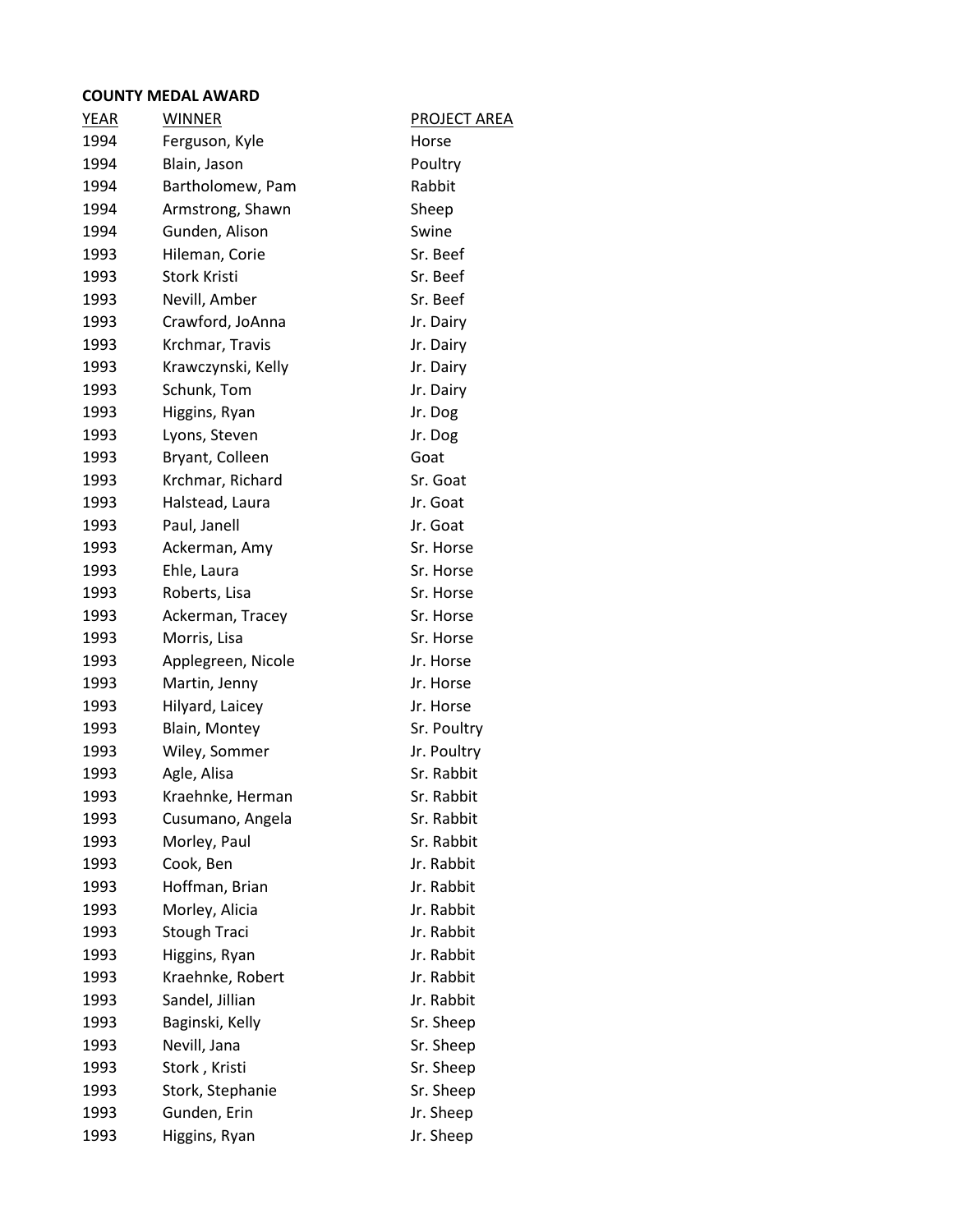| YEAR | <b>WINNER</b>    | PROJECT AREA                |
|------|------------------|-----------------------------|
| 1993 | Halstead, Jason  | Jr. Sheep                   |
| 1993 | Duma, Chad       | Sr. Shooting Sports         |
| 1993 | Breese, Jeremy   | Jr. Shooting Sports         |
| 1993 | Lenning, Michael | Jr. Shooting Sports         |
| 1993 | Green, Angela    | Sr. Swine                   |
| 1993 | Pretzlaff, Jeff  | Sr. Swine                   |
| 1993 | Hoffman, Brian   | Jr. Swine                   |
| 1993 | Marshall, Sara   | Jr. Swine                   |
| 1993 | Zelt, Lisa       | Jr. Swine                   |
| 1993 | Lehr, Curran     | Jr. Swine                   |
| 1993 | Shea, Lacey      | Jr. Swine                   |
| 1993 | Morris, Joseph   | Jr. Veterinary Science      |
| 1993 | Ackerman, Corey  | Woodworking                 |
| 1991 | Peckens, Tricia  | Sheep                       |
| 1991 | Halstead, Laura  | Rabbit                      |
| 1991 | Kinberg, David   | Poultry                     |
| 1991 | Kinberg, Chris   | Poultry                     |
| 1991 | Herhold, Julie   | Poultry                     |
| 1991 | Matthews, Andrew | Wildlife * Fisheries        |
| 1991 | Kinberg, David   | Citizenship                 |
| 1991 | Browning, Jeni   | Citizenship                 |
| 1990 | Herhold, Julie   | Horse                       |
| 1990 | Reed, Gary       | Horse                       |
| 1990 | Hileman, Cassie  | Horse                       |
| 1990 | Nevill, Jana     | <b>Beef</b>                 |
| 1990 | Muma, Kurt       | <b>Beef</b>                 |
| 1990 | Holstein, Andrea | Swine                       |
| 1990 | Matthews, Andrew | County Wildlife & Fisheries |
| 1990 | Brooks, Bobby    | Dinosaur Award              |
| 1990 | Read, Missy      | Citizenship                 |
| 1990 | Swiger, Mandy    | Citizenship                 |
| 1988 | Jenks, Tracy     | Aerospace                   |
| 1988 | McDiarmid, Wendy | Food & Nutrition            |
| 1988 | Jenks, Jimmy     | Food & Nutrition            |
| 1988 | Jenks, Tracy     | Arts & Crafts               |
| 1988 | McDiarmid, Ed    | <b>Wood Working</b>         |
| 1988 | Haskin, Shane    | Citizenship                 |
| 1988 | Kinberg, Dave    | Citizenship                 |
| 1987 | Miller, Mike     | <b>Bread Baking</b>         |
| 1987 | McRae, Martin    | Clowning                    |
| 1987 | Newkirk, Laurie  | Cats                        |
| 1987 | McRae, Martin    | Dairy Goats                 |
| 1987 | Beltz, Ann       | Horses                      |
| 1987 | Beltz, Vicky     | Horses                      |
| 1987 | Clark, Jess      | Horses                      |
|      |                  |                             |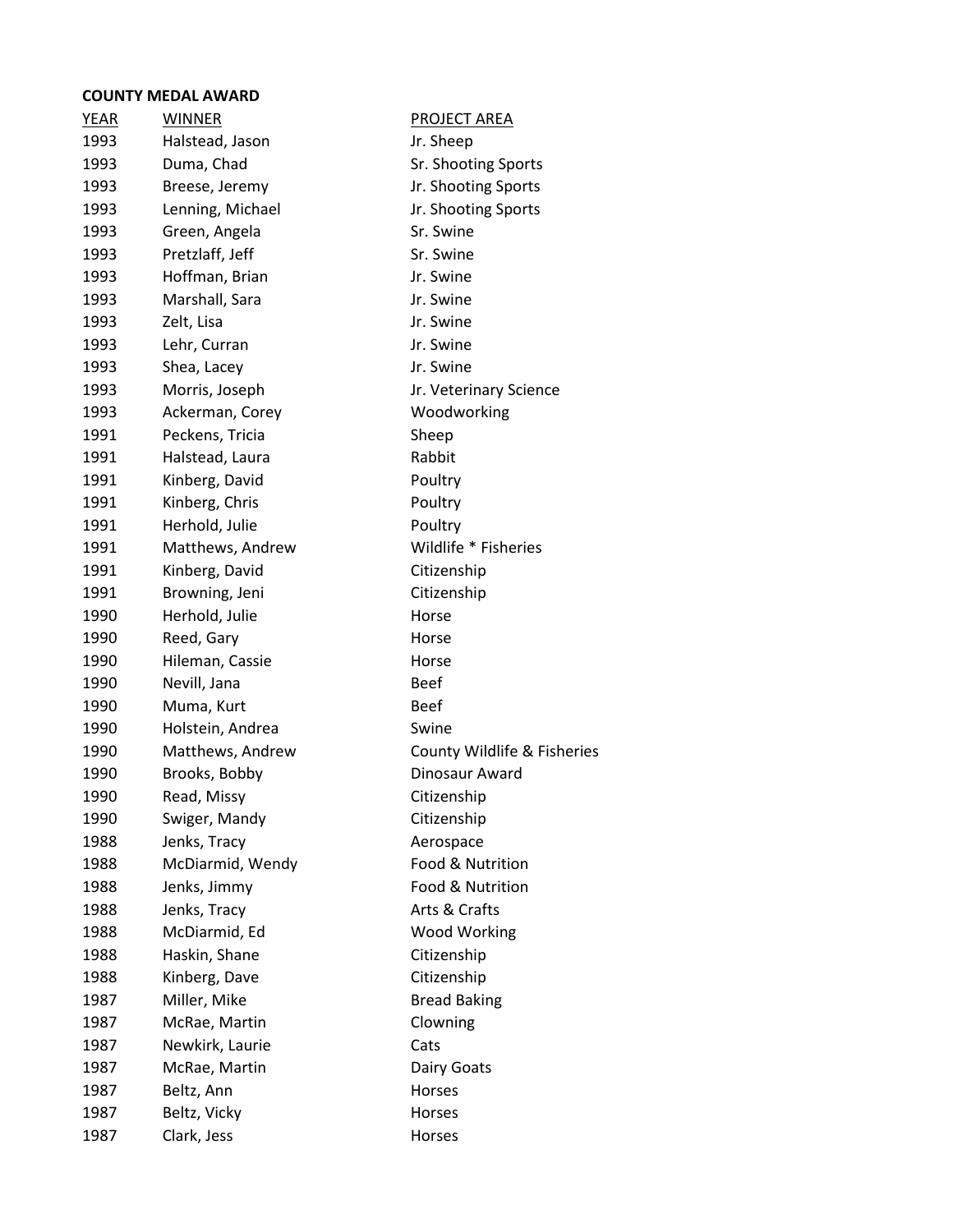| <b>WINNER</b><br><b>YEAR</b> |                             | <b>PROJECT AREA</b>              |
|------------------------------|-----------------------------|----------------------------------|
| 1987<br>Cuvelier, Troy       |                             | <b>Horses</b>                    |
| Schnepp, Erik<br>1987        |                             | <b>Shhoting Sports - Archery</b> |
| Clark, Jess<br>1987          |                             | <b>Veterinary Science</b>        |
| Warren, Tina<br>1987         |                             | Citizenship                      |
| 1986<br>Clark, Jess          |                             | Acheivement                      |
| Bailey, Brenda<br>1986       |                             | <b>Bread</b>                     |
| 1986<br><b>Bailey Tom</b>    |                             | <b>Bread</b>                     |
| 1986<br>Tessner, Jake        |                             | Citizenship                      |
| Simons, Milly<br>1986        |                             | Citizenship                      |
| 1986<br>Tessner, Jake        |                             | Gardening & Horticulture         |
| Lemke, Liz<br>1986           |                             | <b>Horses</b>                    |
| 1986<br>Clark, Jess          |                             | <b>Horses</b>                    |
| 1986                         | Mathews, Sue Ellen (Rumsey) | Hon. Mention Horse               |
| Hubel, Eddie John<br>1986    |                             | Leadership                       |
| 1986<br>Warren, Tina         |                             | Leadership                       |
| 1986<br>Sigsbee, Virginia    |                             | Leadership                       |
| 1986                         |                             |                                  |
| 1986<br>Tessner, Jake        |                             | Wildlife & Fisheries             |
| 1986                         | Hackworth, Stacey           | <b>Public Speaking</b>           |
| 1986<br>Warner, Kristen      |                             | Cats                             |
| 1986<br>Jenks, Tracy         |                             | <b>Shooting Sports - Pellet</b>  |
| 1986<br>Schnepp, Erik        |                             | Shooting Sports - Archery        |
| Peckens, Andy<br>1986        |                             | <b>Record Keeping</b>            |
| 1986<br>Jenks, Jim           |                             | Jr. Award                        |
| Brzak, Lisa<br>1986          |                             | Jr. Award                        |
| Burgess, Michael<br>1986     |                             | Jr. Award                        |
| Szyska, Chandra<br>1986      |                             | Jr. Award                        |
| 1986                         | Wentworth, Melissa          | Jr. Award                        |
| 1986<br>Browne, Sara         |                             | Jr. Award                        |
| 1986<br>DeWitt, Paul         |                             | Jr. Award                        |
| 1986<br>Bristol, Peter       |                             | Jr. Award                        |
| 1986<br>Ricards, Emily       |                             | Jr. Award                        |
| Beddoes, Charles<br>1986     |                             | Jr. Award                        |
| Pretzlaff, Jeff<br>1986      |                             | Jr. Award                        |
| Keelean, Denise<br>1986      |                             | Jr. Award                        |
| 1986                         | Mathews, Sue Ellen          | Crafts                           |
| 1986<br>Warren, Tina         |                             | Cavy - Guinea Pigs               |
| Keelean, Steve Jr.<br>1986   |                             | Poultry                          |
| 1986<br>Fancon, Mary Jo      |                             | <b>Beef</b>                      |
| 1986                         | Kleinhardt, Stephanie       | Dairy                            |
| 1986<br>Packard, Tim         |                             |                                  |
| 1986                         |                             | Dairy - Hon. Mention             |
|                              | Randall, Mindy              | Dairy Goats                      |
| 1986<br>McRae, Martin        |                             | Dairy Goats                      |
| Wade, David<br>1986          |                             | Sheep                            |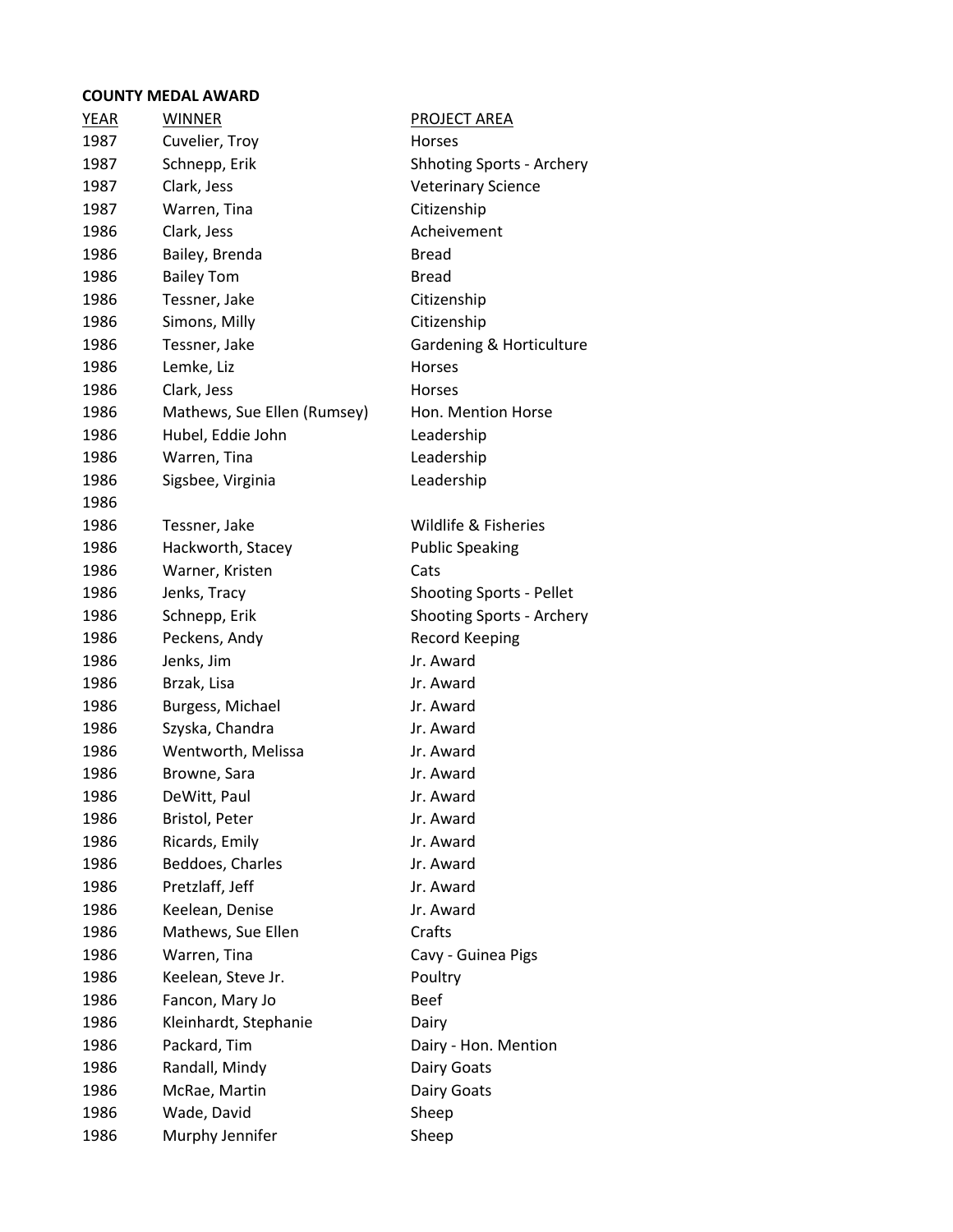| <b>YEAR</b> | <b>WINNER</b>        | <b>PROJECT AREA</b>       |
|-------------|----------------------|---------------------------|
| 1985        | Bay, maria           |                           |
| 1985        | Gould, Kevin         | <b>Beef</b>               |
| 1985        | Hilyard, Greg        | Acheivement               |
| 1985        | Bollinger, Chris     | Acheivement               |
| 1985        | Sharp, Todd          | Acheivement               |
| 1985        | Skibinski, Mary Beth | Clothing                  |
| 1985        | Shilling, Chris      | Clothing                  |
| 1985        | Krell, Kerry         | <b>Public Speaking</b>    |
| 1985        | Badger, Kyle         | Agriculture               |
| 1985        | Shilling, Lori       | Citizenship               |
| 1985        | Gould, Kevin         | Citizenship               |
| 1985        | Badger, Kyle         | Citizenship               |
| 1985        | Varney, Jacob        | Rabbit                    |
| 1985        | West, Jessie         | Rabbit                    |
| 1985        | Cole, Tom            | Swine                     |
| 1985        | Pollard, John        | Swine                     |
| 1985        | Pretzlaff, Brad      | Swine                     |
| 1985        | Myers, Jim           | Swine                     |
| 1985        | Benchley, Joe        | Automotive                |
| 1985        | Krell, Rick          | Automotive                |
| 1985        | Weldon, Patty        | <b>Food Preservation</b>  |
| 1985        | Pekins, Andy         | <b>Veterinary Science</b> |
| 1985        | Corlew, Malissa      | <b>Veterinary Science</b> |
| 1985        | Sharp, Chad          | <b>Veterinary Science</b> |
| 1985        | Bay, Maria           | Leadership                |
| 1985        | Rumsey, Sue Ellen    | Leadership                |
| 1985        | Bell, Julie          | Leadership                |
| 1985        | Simons, Dee          | Leadership                |
| 1985        | Lloyd, Trisha        | Horses                    |
| 1985        | Lemke, Liz           | Horses                    |
| 1985        | West, Anita          | Horses                    |
| 1985        | Rumsey, Sue Ellen    | Horses                    |
| 1985        | Clark, Jess          | Horses                    |
| 1985        | Ackerman, Missy      | Horses                    |
| 1985        | Dillon, Amy          | Horses                    |
| 1985        | Alexander, April     | Horses                    |
| 1985        | Wentworth, Brian     | Dairy                     |
| 1985        | Magnus, Tina         | Dairy                     |
| 1985        | Packard, Jennifer    | Dairy                     |
| 1985        | Armentrout, Amy      | Dairy                     |
| 1984        | Cole, Tom            | Acheivement               |
| 1984        | Hill, Linda          | Acheivement               |
| 1984        | Crawford, Joe        | Acheivement               |
| 1984        | McConnell, Melissa   | Acheivement               |
| 1984        | Pollard, Debbie      | Citizenship               |
|             |                      |                           |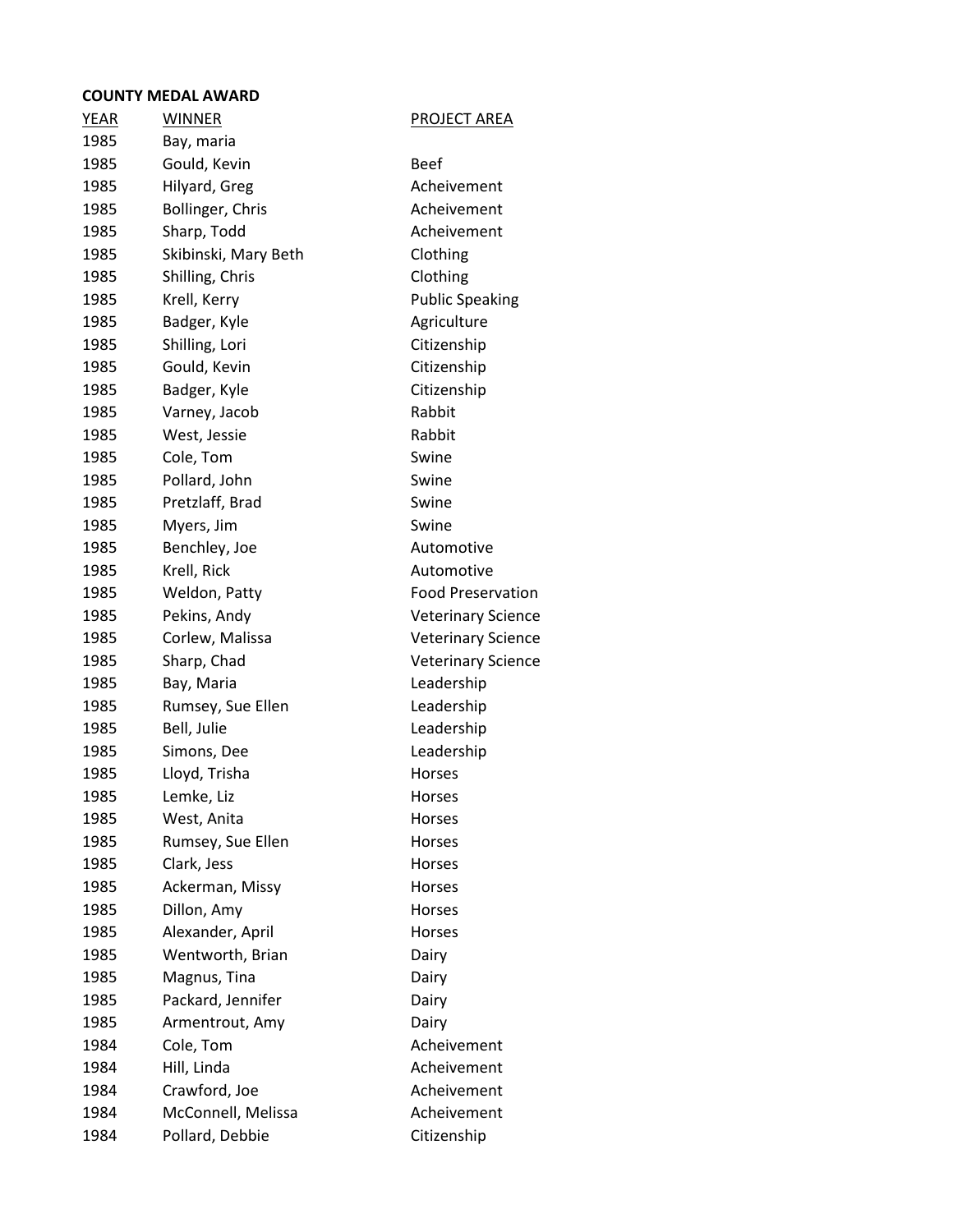| <b>YEAR</b><br><b>WINNER</b><br>PROJECT AREA<br>1984<br>McConnell, Melissa<br>Citizenship<br>1984<br>Shilling, Lori<br>Clothing<br>Morley, Melissa<br>Clothing<br>1984<br>Food-Nutrition<br>Badger, Monica<br>1984<br>1984<br>Loudenslager, Tom<br>Leadership<br>1984<br>Simon, Dee<br>Leadership<br>1984<br>Leadership<br>LaDere, Janet<br>Krell, Kerry<br>Leadership<br>1984<br>1984<br>LaDere, James<br>Photography<br><b>Veterinary Science</b><br>1984<br>LaDere, Janet<br>1984<br>LaDere, Janet<br><b>Horses</b><br>Lemke, Elizabeth<br>1984<br><b>Horses</b><br>Wentworth, Bruce<br>1984<br>Dairy<br>1984<br>Wentworth, Sean<br>Dairy<br>Rabbits<br>1984<br>Johnston, Cathy<br>1984<br>Sharp, Todd<br>Rabbits<br>Schomisch, Ron<br><b>Beef</b><br>1984<br>McConnell, Melissa<br><b>Beef</b><br>1984<br>1984<br>Schellhas, Bobby<br>Sheep<br>1984<br>Sheep<br>Coe, Jane<br>1984<br>Swine<br>Kleinhardt, Marty<br>Cole, Tom<br>Swine<br>1984<br>Acheivement<br>1983<br>Hilyard, Greg<br>1983<br>Weldon, Tim<br>Acheivement<br>Acheivement<br>1983<br>Pollard, Debbie<br>1983<br>Acheivement<br>Myers, Gary<br>Citizenship<br>1983<br>VanMeter, Ann<br>1983<br>Hackworth, Stacey<br>Citizenship<br>Citizenship<br>1983<br>Schomisch, Dawn<br>1983<br>Wentworth, Paul<br>Citizenship<br>1983<br>Lloyd, Heidi<br>Clothing<br>Clothing<br>1983<br>Magnus, Tina<br>1983<br>Clothing<br>Weldon, Patty<br>1983<br>Mayer, Stacie<br>Clothing<br>Packard, Jennifer<br>Dairy<br>1983<br>1983<br>Armentrout, Amy<br>Dairy<br>Wentworth, Brian<br>1983<br>Dairy<br>Wentworth, Greg<br>1983<br>Dairy<br>Weldon, Patty<br>Dairy Foods<br>1983<br>Brockway, Jeff<br>1983<br>Horses<br>Fancon, MaryJo<br>1983<br>Horses<br>Miller, April<br>1983<br>Horses<br>1983<br>Allen, Marcy<br>Horses<br>Warner, Shelly<br>Leadership<br>1983<br>Leadership<br>1983<br>Cotton, Keith |  |  |
|------------------------------------------------------------------------------------------------------------------------------------------------------------------------------------------------------------------------------------------------------------------------------------------------------------------------------------------------------------------------------------------------------------------------------------------------------------------------------------------------------------------------------------------------------------------------------------------------------------------------------------------------------------------------------------------------------------------------------------------------------------------------------------------------------------------------------------------------------------------------------------------------------------------------------------------------------------------------------------------------------------------------------------------------------------------------------------------------------------------------------------------------------------------------------------------------------------------------------------------------------------------------------------------------------------------------------------------------------------------------------------------------------------------------------------------------------------------------------------------------------------------------------------------------------------------------------------------------------------------------------------------------------------------------------------------------------------------------------------------------------------------------------------------------------------------------------------------------------------------|--|--|
|                                                                                                                                                                                                                                                                                                                                                                                                                                                                                                                                                                                                                                                                                                                                                                                                                                                                                                                                                                                                                                                                                                                                                                                                                                                                                                                                                                                                                                                                                                                                                                                                                                                                                                                                                                                                                                                                  |  |  |
|                                                                                                                                                                                                                                                                                                                                                                                                                                                                                                                                                                                                                                                                                                                                                                                                                                                                                                                                                                                                                                                                                                                                                                                                                                                                                                                                                                                                                                                                                                                                                                                                                                                                                                                                                                                                                                                                  |  |  |
|                                                                                                                                                                                                                                                                                                                                                                                                                                                                                                                                                                                                                                                                                                                                                                                                                                                                                                                                                                                                                                                                                                                                                                                                                                                                                                                                                                                                                                                                                                                                                                                                                                                                                                                                                                                                                                                                  |  |  |
|                                                                                                                                                                                                                                                                                                                                                                                                                                                                                                                                                                                                                                                                                                                                                                                                                                                                                                                                                                                                                                                                                                                                                                                                                                                                                                                                                                                                                                                                                                                                                                                                                                                                                                                                                                                                                                                                  |  |  |
|                                                                                                                                                                                                                                                                                                                                                                                                                                                                                                                                                                                                                                                                                                                                                                                                                                                                                                                                                                                                                                                                                                                                                                                                                                                                                                                                                                                                                                                                                                                                                                                                                                                                                                                                                                                                                                                                  |  |  |
|                                                                                                                                                                                                                                                                                                                                                                                                                                                                                                                                                                                                                                                                                                                                                                                                                                                                                                                                                                                                                                                                                                                                                                                                                                                                                                                                                                                                                                                                                                                                                                                                                                                                                                                                                                                                                                                                  |  |  |
|                                                                                                                                                                                                                                                                                                                                                                                                                                                                                                                                                                                                                                                                                                                                                                                                                                                                                                                                                                                                                                                                                                                                                                                                                                                                                                                                                                                                                                                                                                                                                                                                                                                                                                                                                                                                                                                                  |  |  |
|                                                                                                                                                                                                                                                                                                                                                                                                                                                                                                                                                                                                                                                                                                                                                                                                                                                                                                                                                                                                                                                                                                                                                                                                                                                                                                                                                                                                                                                                                                                                                                                                                                                                                                                                                                                                                                                                  |  |  |
|                                                                                                                                                                                                                                                                                                                                                                                                                                                                                                                                                                                                                                                                                                                                                                                                                                                                                                                                                                                                                                                                                                                                                                                                                                                                                                                                                                                                                                                                                                                                                                                                                                                                                                                                                                                                                                                                  |  |  |
|                                                                                                                                                                                                                                                                                                                                                                                                                                                                                                                                                                                                                                                                                                                                                                                                                                                                                                                                                                                                                                                                                                                                                                                                                                                                                                                                                                                                                                                                                                                                                                                                                                                                                                                                                                                                                                                                  |  |  |
|                                                                                                                                                                                                                                                                                                                                                                                                                                                                                                                                                                                                                                                                                                                                                                                                                                                                                                                                                                                                                                                                                                                                                                                                                                                                                                                                                                                                                                                                                                                                                                                                                                                                                                                                                                                                                                                                  |  |  |
|                                                                                                                                                                                                                                                                                                                                                                                                                                                                                                                                                                                                                                                                                                                                                                                                                                                                                                                                                                                                                                                                                                                                                                                                                                                                                                                                                                                                                                                                                                                                                                                                                                                                                                                                                                                                                                                                  |  |  |
|                                                                                                                                                                                                                                                                                                                                                                                                                                                                                                                                                                                                                                                                                                                                                                                                                                                                                                                                                                                                                                                                                                                                                                                                                                                                                                                                                                                                                                                                                                                                                                                                                                                                                                                                                                                                                                                                  |  |  |
|                                                                                                                                                                                                                                                                                                                                                                                                                                                                                                                                                                                                                                                                                                                                                                                                                                                                                                                                                                                                                                                                                                                                                                                                                                                                                                                                                                                                                                                                                                                                                                                                                                                                                                                                                                                                                                                                  |  |  |
|                                                                                                                                                                                                                                                                                                                                                                                                                                                                                                                                                                                                                                                                                                                                                                                                                                                                                                                                                                                                                                                                                                                                                                                                                                                                                                                                                                                                                                                                                                                                                                                                                                                                                                                                                                                                                                                                  |  |  |
|                                                                                                                                                                                                                                                                                                                                                                                                                                                                                                                                                                                                                                                                                                                                                                                                                                                                                                                                                                                                                                                                                                                                                                                                                                                                                                                                                                                                                                                                                                                                                                                                                                                                                                                                                                                                                                                                  |  |  |
|                                                                                                                                                                                                                                                                                                                                                                                                                                                                                                                                                                                                                                                                                                                                                                                                                                                                                                                                                                                                                                                                                                                                                                                                                                                                                                                                                                                                                                                                                                                                                                                                                                                                                                                                                                                                                                                                  |  |  |
|                                                                                                                                                                                                                                                                                                                                                                                                                                                                                                                                                                                                                                                                                                                                                                                                                                                                                                                                                                                                                                                                                                                                                                                                                                                                                                                                                                                                                                                                                                                                                                                                                                                                                                                                                                                                                                                                  |  |  |
|                                                                                                                                                                                                                                                                                                                                                                                                                                                                                                                                                                                                                                                                                                                                                                                                                                                                                                                                                                                                                                                                                                                                                                                                                                                                                                                                                                                                                                                                                                                                                                                                                                                                                                                                                                                                                                                                  |  |  |
|                                                                                                                                                                                                                                                                                                                                                                                                                                                                                                                                                                                                                                                                                                                                                                                                                                                                                                                                                                                                                                                                                                                                                                                                                                                                                                                                                                                                                                                                                                                                                                                                                                                                                                                                                                                                                                                                  |  |  |
|                                                                                                                                                                                                                                                                                                                                                                                                                                                                                                                                                                                                                                                                                                                                                                                                                                                                                                                                                                                                                                                                                                                                                                                                                                                                                                                                                                                                                                                                                                                                                                                                                                                                                                                                                                                                                                                                  |  |  |
|                                                                                                                                                                                                                                                                                                                                                                                                                                                                                                                                                                                                                                                                                                                                                                                                                                                                                                                                                                                                                                                                                                                                                                                                                                                                                                                                                                                                                                                                                                                                                                                                                                                                                                                                                                                                                                                                  |  |  |
|                                                                                                                                                                                                                                                                                                                                                                                                                                                                                                                                                                                                                                                                                                                                                                                                                                                                                                                                                                                                                                                                                                                                                                                                                                                                                                                                                                                                                                                                                                                                                                                                                                                                                                                                                                                                                                                                  |  |  |
|                                                                                                                                                                                                                                                                                                                                                                                                                                                                                                                                                                                                                                                                                                                                                                                                                                                                                                                                                                                                                                                                                                                                                                                                                                                                                                                                                                                                                                                                                                                                                                                                                                                                                                                                                                                                                                                                  |  |  |
|                                                                                                                                                                                                                                                                                                                                                                                                                                                                                                                                                                                                                                                                                                                                                                                                                                                                                                                                                                                                                                                                                                                                                                                                                                                                                                                                                                                                                                                                                                                                                                                                                                                                                                                                                                                                                                                                  |  |  |
|                                                                                                                                                                                                                                                                                                                                                                                                                                                                                                                                                                                                                                                                                                                                                                                                                                                                                                                                                                                                                                                                                                                                                                                                                                                                                                                                                                                                                                                                                                                                                                                                                                                                                                                                                                                                                                                                  |  |  |
|                                                                                                                                                                                                                                                                                                                                                                                                                                                                                                                                                                                                                                                                                                                                                                                                                                                                                                                                                                                                                                                                                                                                                                                                                                                                                                                                                                                                                                                                                                                                                                                                                                                                                                                                                                                                                                                                  |  |  |
|                                                                                                                                                                                                                                                                                                                                                                                                                                                                                                                                                                                                                                                                                                                                                                                                                                                                                                                                                                                                                                                                                                                                                                                                                                                                                                                                                                                                                                                                                                                                                                                                                                                                                                                                                                                                                                                                  |  |  |
|                                                                                                                                                                                                                                                                                                                                                                                                                                                                                                                                                                                                                                                                                                                                                                                                                                                                                                                                                                                                                                                                                                                                                                                                                                                                                                                                                                                                                                                                                                                                                                                                                                                                                                                                                                                                                                                                  |  |  |
|                                                                                                                                                                                                                                                                                                                                                                                                                                                                                                                                                                                                                                                                                                                                                                                                                                                                                                                                                                                                                                                                                                                                                                                                                                                                                                                                                                                                                                                                                                                                                                                                                                                                                                                                                                                                                                                                  |  |  |
|                                                                                                                                                                                                                                                                                                                                                                                                                                                                                                                                                                                                                                                                                                                                                                                                                                                                                                                                                                                                                                                                                                                                                                                                                                                                                                                                                                                                                                                                                                                                                                                                                                                                                                                                                                                                                                                                  |  |  |
|                                                                                                                                                                                                                                                                                                                                                                                                                                                                                                                                                                                                                                                                                                                                                                                                                                                                                                                                                                                                                                                                                                                                                                                                                                                                                                                                                                                                                                                                                                                                                                                                                                                                                                                                                                                                                                                                  |  |  |
|                                                                                                                                                                                                                                                                                                                                                                                                                                                                                                                                                                                                                                                                                                                                                                                                                                                                                                                                                                                                                                                                                                                                                                                                                                                                                                                                                                                                                                                                                                                                                                                                                                                                                                                                                                                                                                                                  |  |  |
|                                                                                                                                                                                                                                                                                                                                                                                                                                                                                                                                                                                                                                                                                                                                                                                                                                                                                                                                                                                                                                                                                                                                                                                                                                                                                                                                                                                                                                                                                                                                                                                                                                                                                                                                                                                                                                                                  |  |  |
|                                                                                                                                                                                                                                                                                                                                                                                                                                                                                                                                                                                                                                                                                                                                                                                                                                                                                                                                                                                                                                                                                                                                                                                                                                                                                                                                                                                                                                                                                                                                                                                                                                                                                                                                                                                                                                                                  |  |  |
|                                                                                                                                                                                                                                                                                                                                                                                                                                                                                                                                                                                                                                                                                                                                                                                                                                                                                                                                                                                                                                                                                                                                                                                                                                                                                                                                                                                                                                                                                                                                                                                                                                                                                                                                                                                                                                                                  |  |  |
|                                                                                                                                                                                                                                                                                                                                                                                                                                                                                                                                                                                                                                                                                                                                                                                                                                                                                                                                                                                                                                                                                                                                                                                                                                                                                                                                                                                                                                                                                                                                                                                                                                                                                                                                                                                                                                                                  |  |  |
|                                                                                                                                                                                                                                                                                                                                                                                                                                                                                                                                                                                                                                                                                                                                                                                                                                                                                                                                                                                                                                                                                                                                                                                                                                                                                                                                                                                                                                                                                                                                                                                                                                                                                                                                                                                                                                                                  |  |  |
|                                                                                                                                                                                                                                                                                                                                                                                                                                                                                                                                                                                                                                                                                                                                                                                                                                                                                                                                                                                                                                                                                                                                                                                                                                                                                                                                                                                                                                                                                                                                                                                                                                                                                                                                                                                                                                                                  |  |  |
|                                                                                                                                                                                                                                                                                                                                                                                                                                                                                                                                                                                                                                                                                                                                                                                                                                                                                                                                                                                                                                                                                                                                                                                                                                                                                                                                                                                                                                                                                                                                                                                                                                                                                                                                                                                                                                                                  |  |  |
|                                                                                                                                                                                                                                                                                                                                                                                                                                                                                                                                                                                                                                                                                                                                                                                                                                                                                                                                                                                                                                                                                                                                                                                                                                                                                                                                                                                                                                                                                                                                                                                                                                                                                                                                                                                                                                                                  |  |  |
|                                                                                                                                                                                                                                                                                                                                                                                                                                                                                                                                                                                                                                                                                                                                                                                                                                                                                                                                                                                                                                                                                                                                                                                                                                                                                                                                                                                                                                                                                                                                                                                                                                                                                                                                                                                                                                                                  |  |  |
|                                                                                                                                                                                                                                                                                                                                                                                                                                                                                                                                                                                                                                                                                                                                                                                                                                                                                                                                                                                                                                                                                                                                                                                                                                                                                                                                                                                                                                                                                                                                                                                                                                                                                                                                                                                                                                                                  |  |  |
|                                                                                                                                                                                                                                                                                                                                                                                                                                                                                                                                                                                                                                                                                                                                                                                                                                                                                                                                                                                                                                                                                                                                                                                                                                                                                                                                                                                                                                                                                                                                                                                                                                                                                                                                                                                                                                                                  |  |  |
|                                                                                                                                                                                                                                                                                                                                                                                                                                                                                                                                                                                                                                                                                                                                                                                                                                                                                                                                                                                                                                                                                                                                                                                                                                                                                                                                                                                                                                                                                                                                                                                                                                                                                                                                                                                                                                                                  |  |  |
|                                                                                                                                                                                                                                                                                                                                                                                                                                                                                                                                                                                                                                                                                                                                                                                                                                                                                                                                                                                                                                                                                                                                                                                                                                                                                                                                                                                                                                                                                                                                                                                                                                                                                                                                                                                                                                                                  |  |  |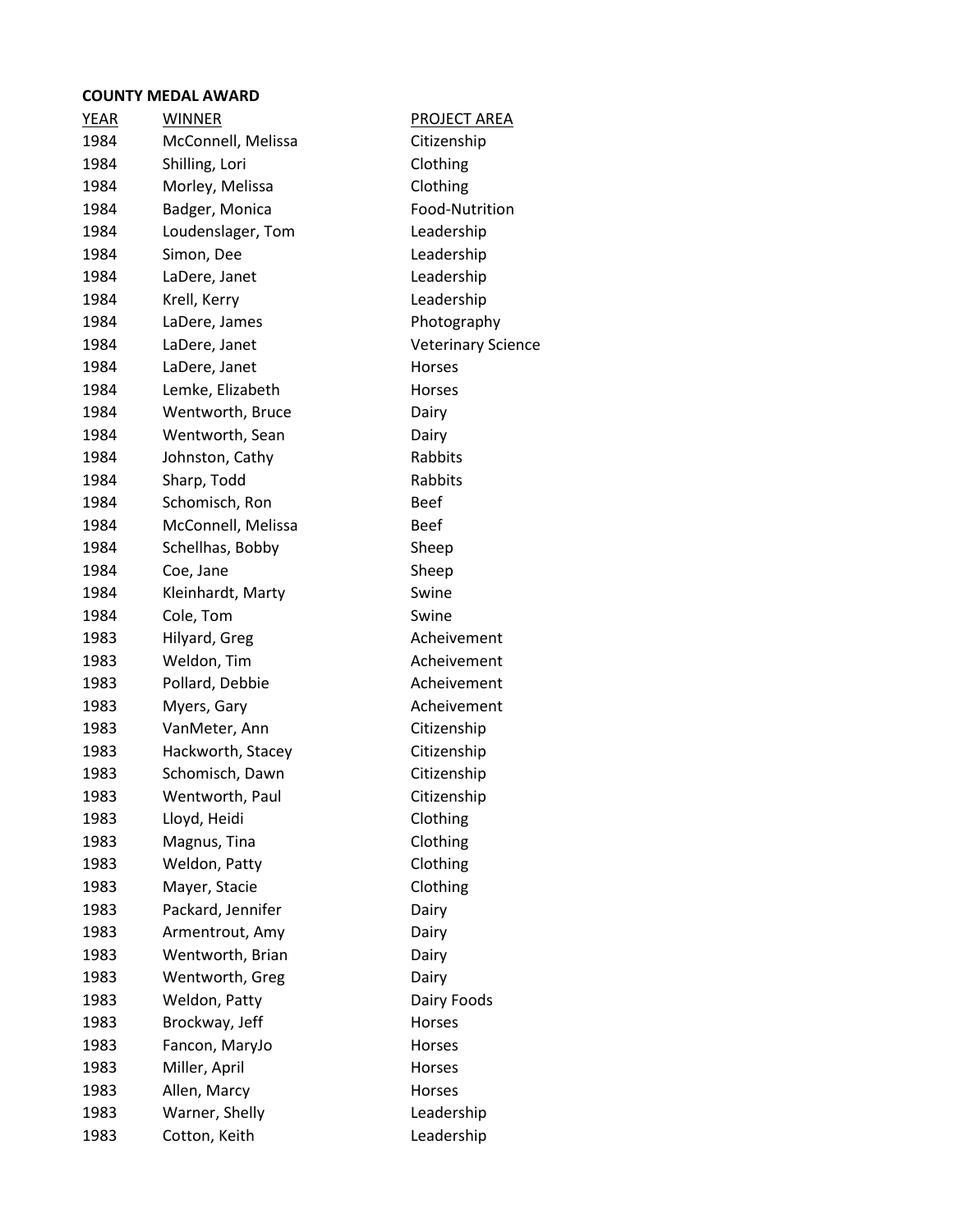| <b>YEAR</b> | <b>WINNER</b>     | <b>PROJECT AREA</b>       |
|-------------|-------------------|---------------------------|
| 1983        | Craft, Joan       | Leadership                |
| 1983        | Gould, Kevin      | Leadership                |
| 1983        | Cole, Tom         | Swine                     |
| 1983        | Tessman, Leon     | Swine                     |
| 1983        | Coats, Javian     | <b>Beef</b>               |
| 1983        | Gould, Kevin      | <b>Beef</b>               |
| 1983        | Warner, Shelly    | Sheep                     |
| 1983        | Warner, Joel      | Sheep                     |
| 1983        | Wilkerson, Wade   | Goat                      |
| 1983        | Sigsbee, Dan      | Goat                      |
| 1982        | Murphey, Gus      | Acheivement               |
| 1982        | Warner, Joel      | Acheivement               |
| 1982        | Loudenslager, Tom | Acheivement               |
| 1982        | Strouse, Carrie   | Acheivement               |
| 1982        | Warner, Joel      | Agricultural              |
| 1982        | Warner, Ron       | Agricultural              |
| 1982        | Warner, Pat       | Automotive                |
| 1982        | Schomisch, Ron    | Citizenship               |
| 1982        | Miller, April     | Citizenship               |
| 1982        | Craft, Joan       | Citizenship               |
| 1982        | Weldon, Tim       | Citizenship               |
| 1982        | Strouse, Carrie   | Clothing                  |
| 1982        | Cotton, Patty     | Clothing                  |
| 1982        | Harvey, Renee     | Clothing                  |
| 1982        | Kleinhardt, Molly | Clothing                  |
| 1982        | Packard, Glen     | Dairy                     |
| 1982        | Wentworth, Elaine | Dairy                     |
| 1982        | Wentworth, Sheila | Dairy                     |
| 1982        | Magnus, Tina      | Dairy                     |
| 1982        | Saltzman, Mark    | Dog Care & Training       |
| 1982        | Weldon, Patty     | Food-Nutrition            |
| 1982        | Weldon, Patty     | Gardening                 |
| 1982        | Schomisch, Dawn   | Horses                    |
| 1982        | Brockway, Jeff    | Horses                    |
| 1982        | Schomisch, Ron    | Horses                    |
| 1982        | Gloss, Lisa       | Horses                    |
| 1982        | Warner, Joel      | Leadership                |
| 1982        | Tessman, Leona    | Leadership                |
| 1982        | Schomisch, Ron    | Leadership                |
| 1982        | Schomisch, Dawn   | Leadership                |
| 1982        | Gloss, Mike       | Photography               |
| 1982        | Warner, Shelly    | <b>Public Speaking</b>    |
| 1982        | Sullivan, Kim     | <b>Veterinary Science</b> |
| 1981        | Schellhas, Tammy  | Acheivement               |
| 1981        | Schunk, Max       | Acheivement               |
|             |                   |                           |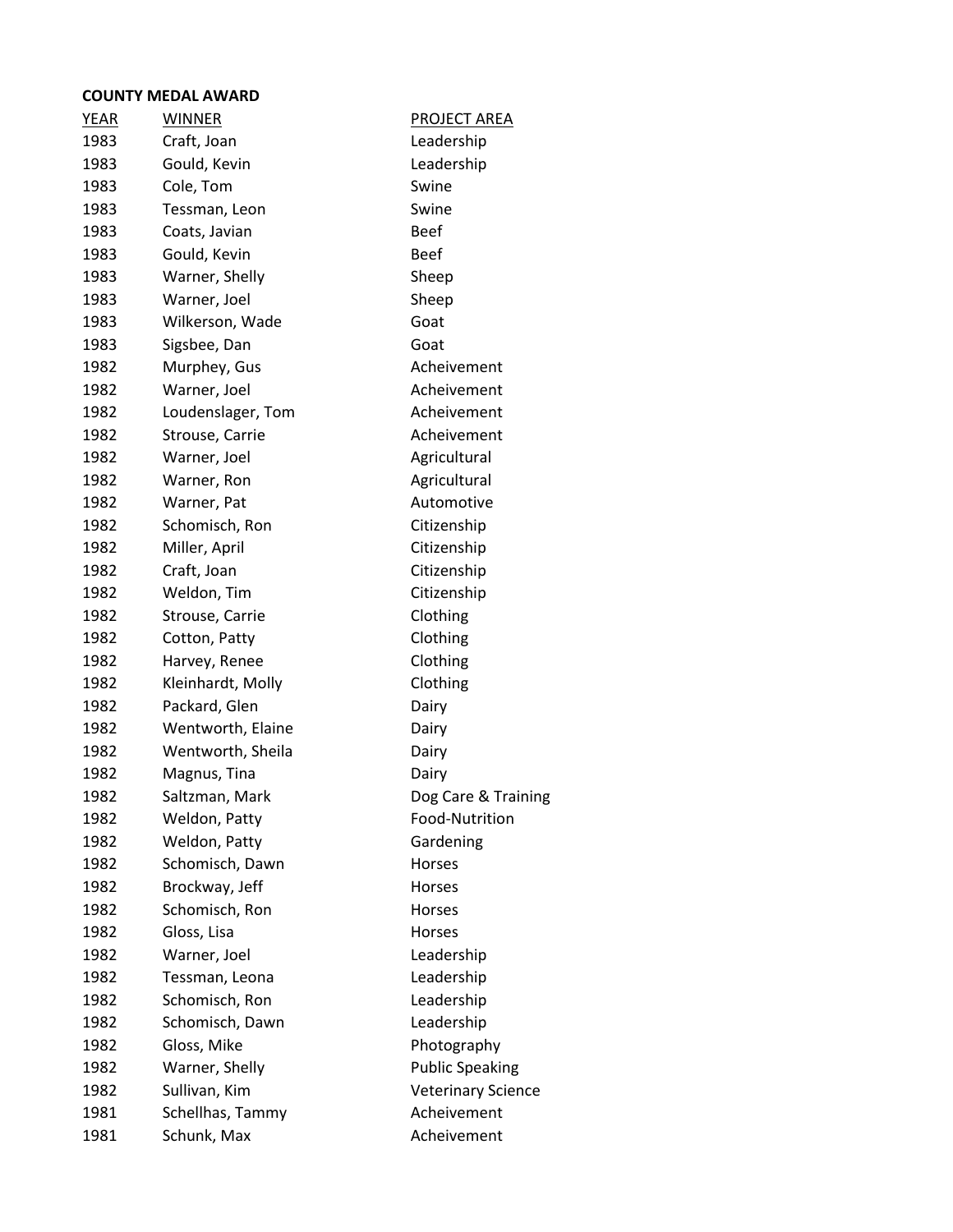| YEAR | <b>WINNER</b>     | PROJECT AREA                             |
|------|-------------------|------------------------------------------|
| 1981 | Weldon, Bill      | Acheivement                              |
| 1981 | Lago, Brandi      | Acheivement                              |
| 1981 | Monzo, Aaron      | Agricultural                             |
| 1981 | Coats, Javian     | Agricultural                             |
| 1981 | Warner, Ken., Jr. | Agricultural                             |
| 1981 | Warner, Joel      | Citizenship                              |
| 1981 | Fancon, Tracy     | Citizenship                              |
| 1981 | Schomisch, Dawn   | Citizenship                              |
| 1981 | Monzo, Aaron      | Citizenship                              |
| 1981 | Mayer, Teresa     | Clothing                                 |
| 1981 | Reger, Pam        | Clothing                                 |
| 1981 | Warner, Pat       | <b>Conservation of Natural Resources</b> |
| 1981 | Warner, Joel      | <b>Conservation of Natural Resources</b> |
| 1981 | Magnus, Richard   | Dairy                                    |
| 1981 | Wentworth, Aaron  | Dairy                                    |
| 1981 | Badger, Monica    | Dairy                                    |
| 1981 | Gould, Kevin      | Entomology                               |
| 1981 | Weldon, Tim       | Food-Nutrition                           |
| 1981 | Warner, Duane     | Gardening                                |
| 1981 | Garver, Chris     | <b>Horses</b>                            |
| 1981 | Mussell, Cindy    | Horses                                   |
| 1981 | Lemke, Matt       | Horses                                   |
| 1981 | Weldon, Tim       | Leadership                               |
| 1981 | Monzo, Aaron      | Leadership                               |
| 1981 | Morley, Maleeya   | Leadership                               |
| 1981 | Weldon, Bill      | Leadership                               |
| 1981 | Warner, Ken. Jr.  | Photography                              |
| 1981 | Tessman, Leon     | <b>Veterinary Science</b>                |
| 1981 | Lago, Blaize      | <b>Veterinary Science</b>                |
| 1981 | Read, Jackie      | <b>Veterinary Science</b>                |
| 1981 | Badger, Kyle      | <b>Wood Science</b>                      |
| 1981 | Gould, Kevin      | <b>Wood Science</b>                      |
| 1981 | Weldon, Bill      | <b>Beef</b>                              |
| 1981 | DeGeer, Jamie     | <b>Beef</b>                              |
| 1981 | Schunk, Max       | Sheep                                    |
| 1981 | Shellhas, Tammy   | Sheep                                    |
| 1981 | Walters, Ben      | Swine                                    |
| 1981 | Pollard, Debbie   | Swine                                    |
| 1981 | Tessman, Leona    | Rabbit                                   |
| 1981 | Case, Kelly       | Rabbit                                   |
| 1981 | Dement, Pam       | Goat                                     |
| 1981 | Fancon, Tracy     | Goat                                     |
| 1980 | Pollard, Debbie   | Acheivement                              |
| 1980 | Warner, Ken Jr.   | Acheivement                              |
| 1980 | Morley, Maleeya   | Acheivement                              |
|      |                   |                                          |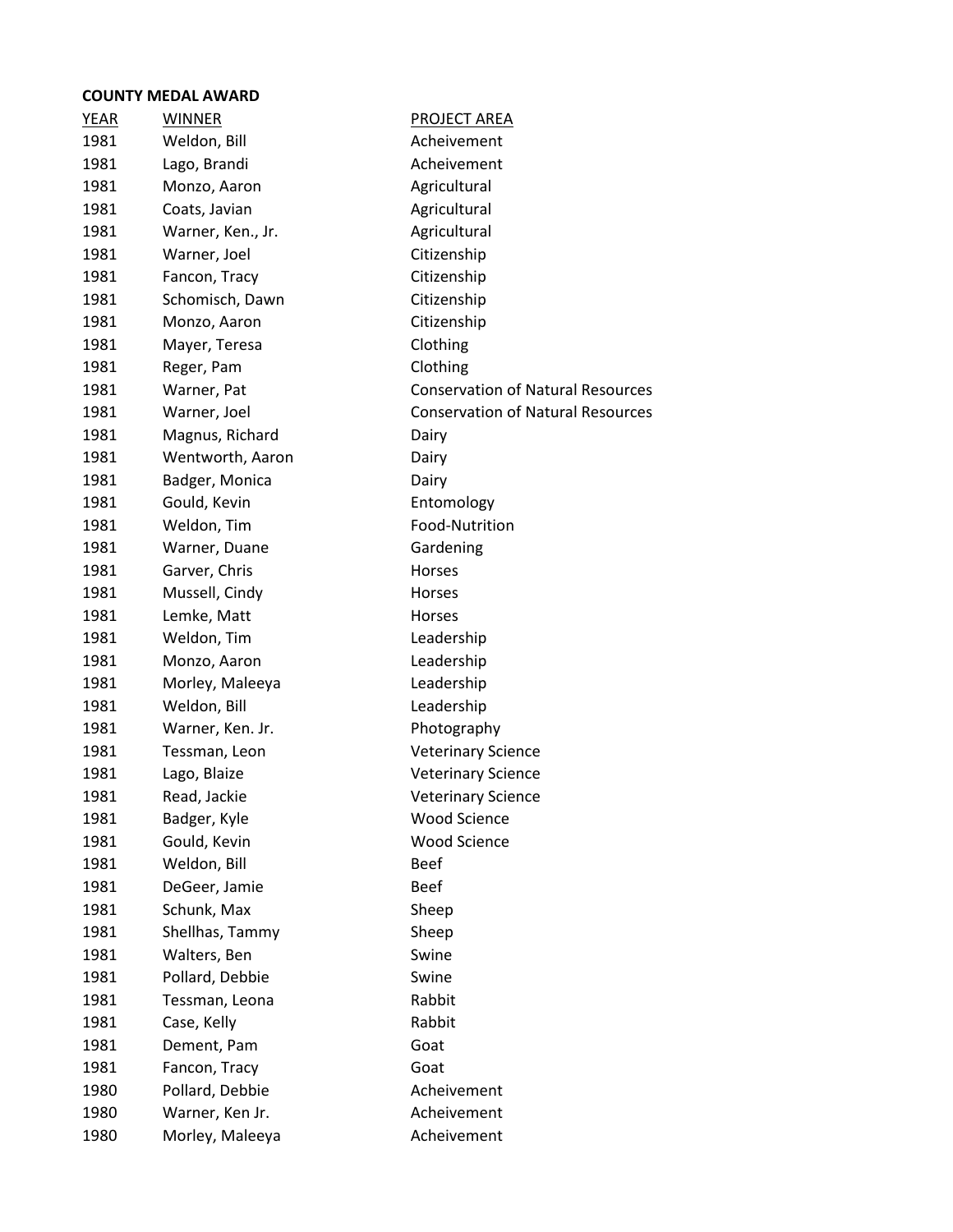| YEAR | <b>WINNER</b>       | <b>PROJECT AREA</b>          |
|------|---------------------|------------------------------|
| 1980 | <b>Fancon Tracy</b> | Acheivement                  |
| 1980 | Weldon, Tim         | <b>Bread</b>                 |
| 1980 | Lago, Brandi        | Citizenship                  |
| 1980 | Weldon, Bill        | Citizenship                  |
| 1980 | Walters, Sherry     | Citizenship                  |
| 1980 | Strouse, Amy        | Clothing                     |
| 1980 | Richardson, Darcey  | Clothing                     |
| 1980 | Morley, Maleeya     | Clothing                     |
| 1980 | Pollard, Debbie     | Clothing                     |
| 1980 | Cole, Loren         | Dairy                        |
| 1980 | Wentworth, Gorden   | Dairy                        |
| 1980 | Dement, Pam         | <b>Food Preservation</b>     |
| 1980 | Weldon, Tim         | Gardening                    |
| 1980 | Hilyard, Greg       | Horses                       |
| 1980 | Hubel, Eddie, J.    | <b>Horses</b>                |
| 1980 | Fancon, Tracy       | Leadership                   |
| 1980 | Warner, Ken Jr.     | Leadership                   |
| 1980 | Schunk, Jeff        | Leadership                   |
| 1980 | Lago, Blaize        | Photography                  |
| 1980 | Schunk, Jeff        | <b>Beef</b>                  |
| 1980 | Monzo, Aaron        | Swine                        |
| 1980 | Warner, Shelly      | Swine                        |
| 1980 | Westphal, RaeAnn    | Goat                         |
| 1979 | Leposkey, Kimberly  | Acheivement                  |
| 1979 | Rowland, Jim        | Acheivement                  |
| 1979 | LaPoe, Jeff         | Agricultural - Dairy Judging |
| 1979 | Rumsey, Tim         | Crafts                       |
| 1979 | Warner, Joel        | Beef                         |
| 1979 | Cotton, Patty       | Clothing                     |
| 1979 | Murphey, Gus        | Clothing                     |
| 1979 | Walters, Sherry     | Clothing                     |
| 1979 | Montney, Tammy      | Clothing                     |
| 1979 | Wentworth, Bruce    | Dairy                        |
| 1979 | Cole, Tom           | Dairy                        |
| 1979 | Weldon, Tim         | Electric                     |
| 1979 | Nevill, Amy         | Food & Nutrition             |
| 1979 | Pollard, Debbie     | Goat                         |
| 1979 | Tideswell, Tracy    | Horses                       |
| 1979 | Shull, Melissa      | Horses                       |
| 1979 | Knoll, Michelle     | Horses                       |
| 1979 | Hecker, Shannon     | Horses                       |
| 1979 | Loudenslager, Jess  | Leadership                   |
| 1979 | Loudenslager, Tom   | Leadership                   |
| 1979 | Geis, Janet         | Leadership                   |
| 1979 | Montney, Tammy      | Leadership                   |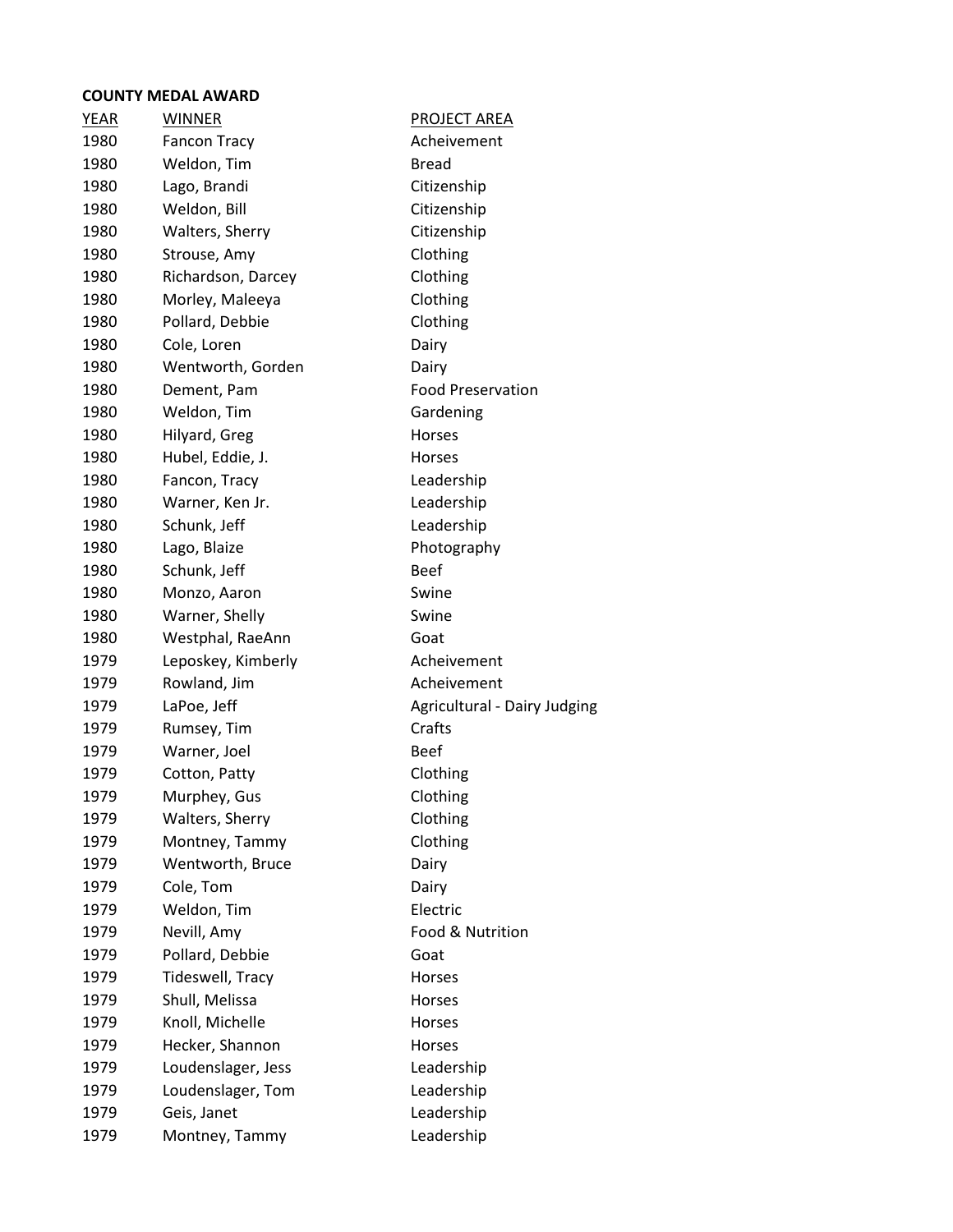| <b>YEAR</b> | <b>WINNER</b>           | <b>PROJECT AREA</b> |
|-------------|-------------------------|---------------------|
| 1979        | Moore, Jennifer         | Rabbit              |
| 1979        | Burns, Bill             | Sheep               |
| 1979        | Warner, Dawn            | Sheep               |
| 1979        | Jerred, Virginia        | Sheep               |
| 1979        | Crawford, Jim           | Swine               |
| 1979        | Kleinhardt, Monty       | Swine               |
| 1979        | Warner, Pat             | Swine               |
| 1979        | Schunk, Max             | Swine               |
| 1978        | Armentrout, Harvey      | Acheivement         |
| 1978        | Hampsher, Laura         | Acheivement         |
| 1978        | Shanahan, Laurie        | Clothing            |
| 1978        | Fancon, Tracy           | Clothing            |
| 1978        | Strouse, Carleen        | Clothing            |
| 1978        | Mielke, Kelly           | Clothing            |
| 1978        | Armentrout, Harvey      | <b>Beef</b>         |
| 1978        | Miller, Jane            | <b>Beef</b>         |
| 1978        | Carter, Robbi           | Sheep               |
| 1978        | Schunk, Diane           | Sheep               |
| 1978        | Schunk, Jeff            | Swine               |
| 1978        | Tutzi, Mike             | Swine               |
| 1978        | Lapoe, Mike             | Livestock Judging   |
| 1978        | Schroeder, Peggy        | <b>Horses</b>       |
| 1978        | Faber, Debbie           | Horses              |
| 1978        | Raymond, Jackie         | Horses              |
| 1978        | Cudney, Linda           | <b>Horses</b>       |
| 1978        | LaDere, Debbie          | Horses              |
| 1978        | Lloyd, Tina             | Horses              |
| 1978        | Reger, Pam              | Horses              |
| 1978        | Martin, Lori            | Dairy               |
| 1978        | <b>Armentrout Tracy</b> | Dairy               |
| 1978        | Fancon, Tracy           | Goat                |
| 1978        | Lago, Brandi            | Goat                |
| 1978        | Lloyd, Tina             | Leadership          |
| 1978        | Tideswell, Lori         | Leadership          |
| 1978        | Hubel, Connie           | Leadership          |
| 1978        | LaDere, Debbie          | Leadership          |
| 1978        | Cotton, Patty           | Leathercrafts       |
| 1977        | Schunk, Diane           | Acheivement         |
| 1977        | Bacon, Chris            | Acheivement         |
| 1977        | DeGeer, Pam             | Clothing            |
| 1977        | Reger, Pam              | Clothing            |
| 1977        | Tideswell, Lori         | Clothing            |
| 1977        | Bauer, Becky            | Clothing            |
| 1977        | Bay, Dave               | <b>Beef</b>         |
| 1977        | Schunk, Max             | <b>Beef</b>         |
|             |                         |                     |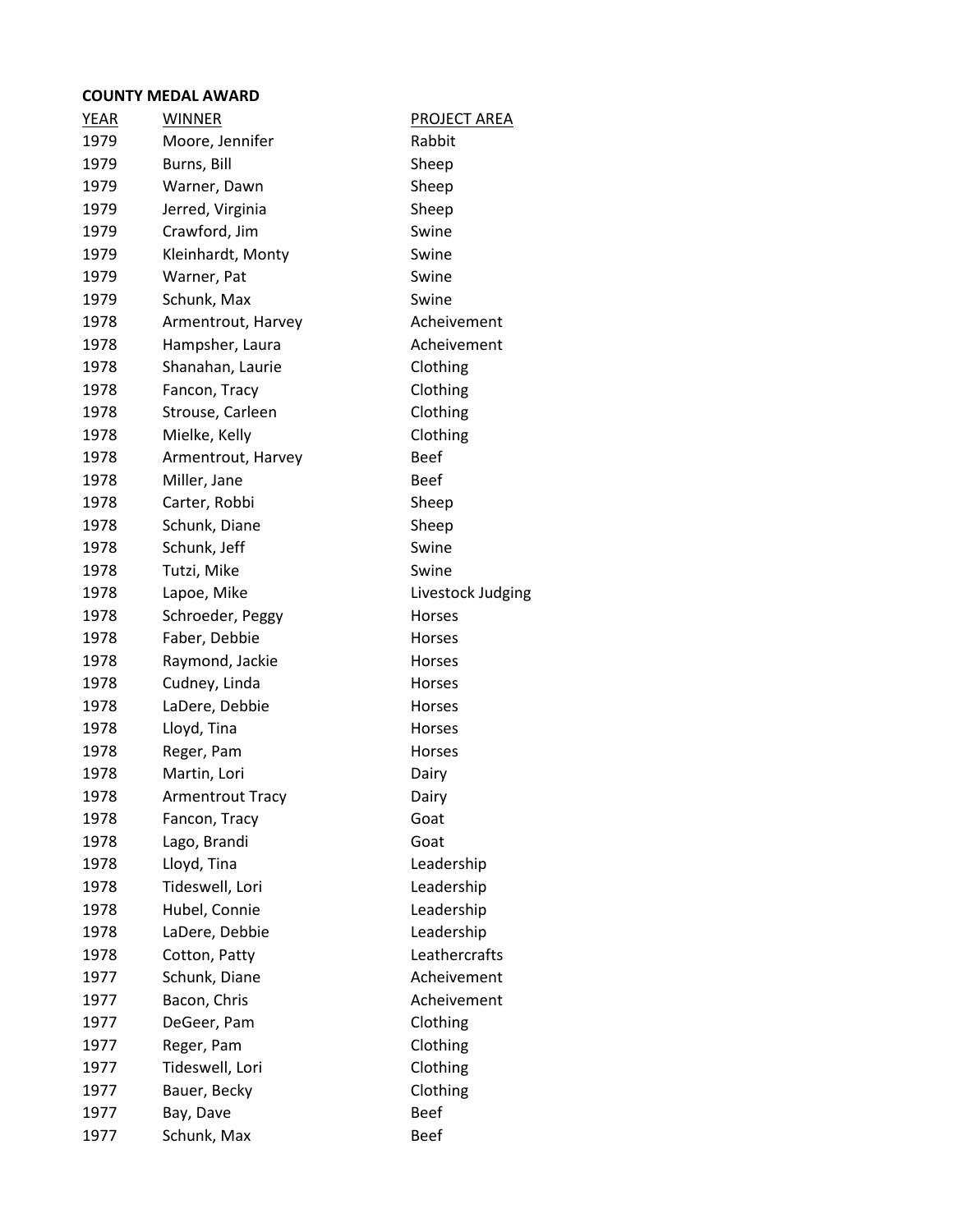| YEAR | <b>WINNER</b>      | <b>PROJECT AREA</b>       |
|------|--------------------|---------------------------|
| 1977 | Murphy, Gusie      | Sheep                     |
| 1977 | Monzo, Glen        | Sheep                     |
| 1977 | Shanahan, Laurie   | Swine                     |
| 1977 | Brockway, Jan      | Horses                    |
| 1977 | Allen, Becky       | Horses                    |
| 1977 | DeGeer, Patty      | Horses                    |
| 1977 | Hamsher, Laura     | Horses                    |
| 1977 | Howard, Viva       | Arts & Crafts             |
| 1977 | Collom, Sue        | <b>Fine Arts</b>          |
| 1977 | Wentworth, Paul    | Dairy                     |
| 1977 | Wentworth, Robert  | Dairy                     |
| 1977 | Lago, Jay          | Goats                     |
| 1977 | Burnett, Pat       | <b>Veterinary Science</b> |
| 1977 | Hamsher, Julia     | <b>Veterinary Science</b> |
| 1977 | Hamsher, Laura     | <b>Veterinary Science</b> |
| 1977 | Burnett, Jackie    | Leadership                |
| 1977 | Burnette, Pat      | Leadership                |
| 1977 | Schunk, Diane      | Leadership                |
| 1977 | Kube, Randy        | Leathercrafts             |
| 1977 | Tideswell, Tony    | Leathercrafts             |
| 1977 | Hoag, Tonya        | Rabbits                   |
| 1976 | Murphy, Katie      | Acheivement               |
| 1976 | Cudney, Lori       | Acheivement               |
| 1976 | Strouse, Cindy     | Clothing                  |
| 1976 | Howard, Viva       | Clothing                  |
| 1976 | Leposky, Kim       | Clothing                  |
| 1976 | Wentworth, Vicki   | Clothing                  |
| 1976 | Warner, Ken Jr.    | Gardening                 |
| 1976 | Bacon, Chris       | Gardening                 |
| 1976 | Loudenslager, Jess | <b>Beef</b>               |
| 1976 | Warner, Ken Jr.    | <b>Beef</b>               |
| 1976 | Murphy, Katie      | <b>Beef</b>               |
| 1976 | Burns, Jeff        | <b>Beef</b>               |
| 1976 | Langworthy, Larry  | Swine                     |
| 1976 | Ladley, Todd       | Rabbit                    |
| 1976 | Carr, Venecia      | Horses                    |
| 1976 | Ladley, Todd       | <b>Horses</b>             |
| 1976 | Loudenslager, Jess | Horses                    |
| 1976 | Tideswell, Lori    | Horses                    |
| 1976 | DeGeer, Pam        | Horses                    |
| 1976 | Hamsher, Julia     | Arts & Crafts             |
| 1976 | Carr, Venecia      | Arts & Crafts             |
| 1976 | Stanfield, Tom     | Arts & Crafts             |
| 1976 | LaPoe, Jeff        | Dairy                     |
| 1976 | Wentworth, Gerald  | Dairy                     |
|      |                    |                           |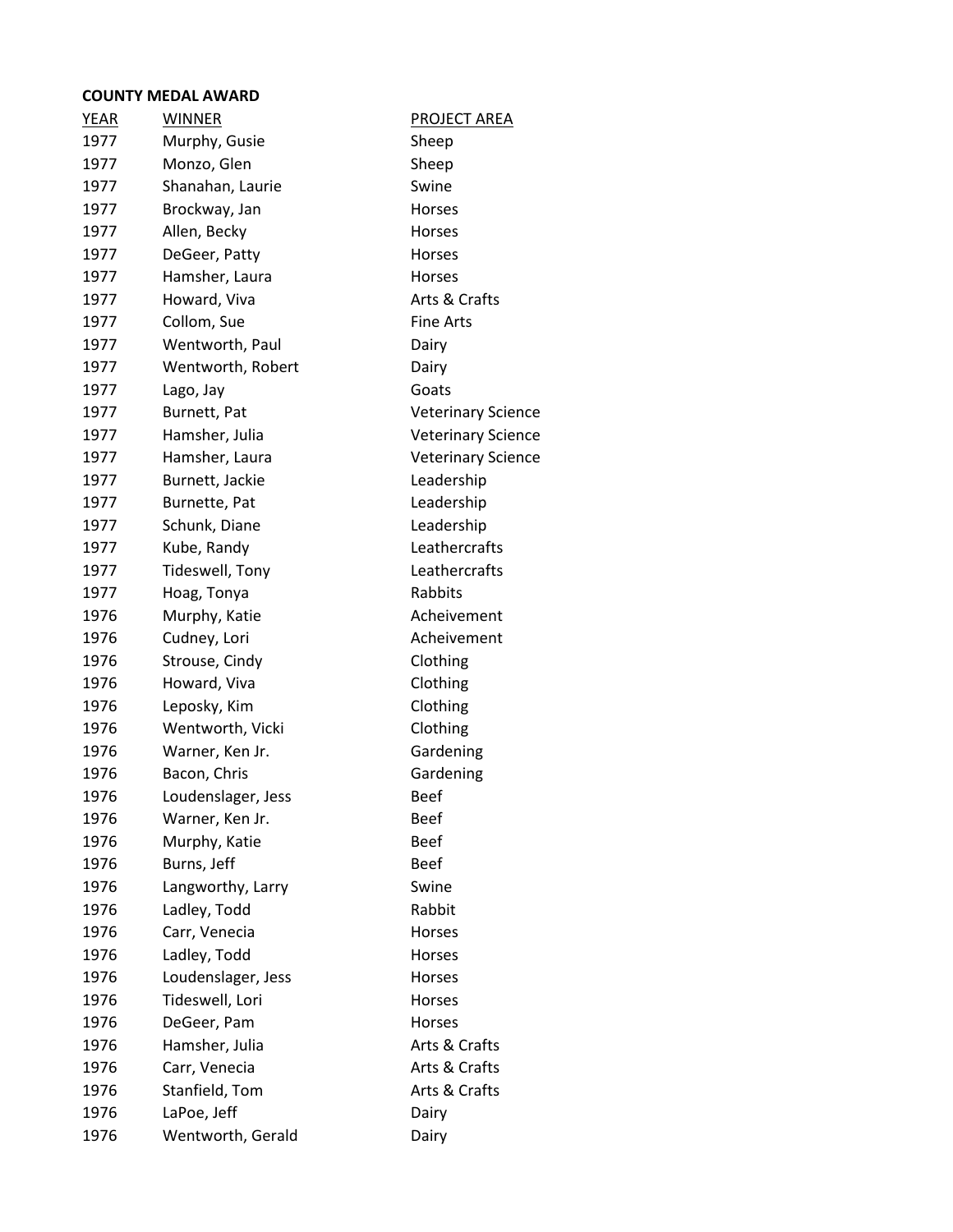| YEAR | <b>WINNER</b>      | <b>PROJECT AREA</b>      |
|------|--------------------|--------------------------|
| 1976 | Salchert, Margaret | Dairy                    |
| 1976 | Rilett, Beth       | Dairy                    |
| 1976 | Cudney, Lori       | <b>Vetrinary Science</b> |
| 1976 | Loudenslager, Jess | Livestock Judging        |
| 1976 | LaPoe, Kathy       | Livestock Judging        |
| 1976 | Bacon, Chris       | Leadership               |
| 1976 | Carr, Tom          | Leadership               |
| 1976 | Hamsher, Laura     | Leadership               |
| 1976 | DeGeer, Pam        | Leadership               |
| 1976 | Tideswell, Lori    | Leathercrafts            |
| 1976 | Babcock, Becky     | Leathercrafts            |
| 1976 | Vincent, Scott     | <b>Shooting Sports</b>   |
| 1976 | Rowe, Karen        | <b>Shooting Sports</b>   |
| 1975 | Carr, Venecia      | Achievement              |
| 1975 | Hartnell, Lori     | Clothing                 |
| 1975 | Armentrout, Karen  | Clothing                 |
| 1975 | Rilett, Beth       | Clothing                 |
| 1975 | Switzer, Tanya     | Clothing                 |
| 1975 | Collom, Kathy      | <b>Cake Decorating</b>   |
| 1975 | Montney, Denise    | <b>Beef</b>              |
| 1975 | Schunk, Jeff       | <b>Beef</b>              |
| 1975 | Aleck, Ghazey      | Sheep                    |
| 1975 | Shanahan, Rick     | Swine                    |
| 1975 | Stevens, Cindy     | <b>Fine Arts</b>         |
| 1975 | Carr, Tom          | Leathercrafts            |
| 1975 | Carr, Venecia      | <b>Leather Crafts</b>    |
| 1975 | Carr, Venecia      | Leadership               |
| 1975 | Darling, Toni      | Leadership               |
| 1975 | Harster Shiela     | Horse                    |
| 1975 | Hipkins, Mary      | Horse                    |
| 1975 | Tideswell, Robert  | Horse                    |
| 1975 | Cook, Robin        | Horse                    |
| 1975 | Stanfield, Tom     | Self Determined (Horse)  |
| 1975 | Bartell, Ann       | Self Determined (Horse)  |
| 1975 | Tideswell, Tracy   | Self Determined (Horse)  |
| 1975 | Armentrout, Harvey | Dairy                    |
| 1975 | Armentrout, Ruth   | Dairy                    |
| 1975 | Kleinhardt, Kevin  | Dairy                    |
| 1975 | Wentworth, Vicki   | Dairy                    |
| 1975 | Stone, Diane       | Conservation             |
| 1975 | Stone, Diane       | Gardening                |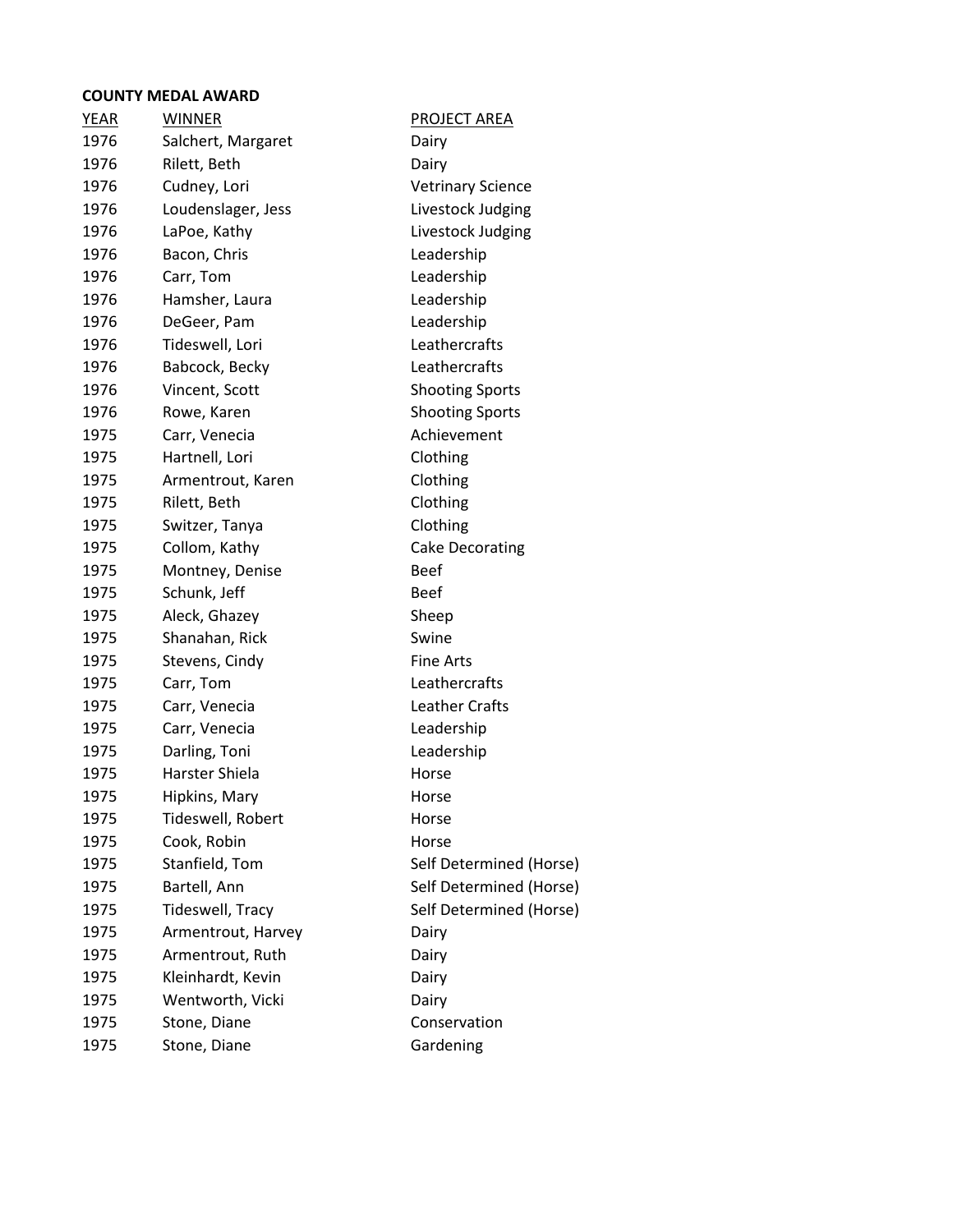#### **COUNTY FAIR CLUB POSTER**

| Year | Winner                    | <b>Place</b> |
|------|---------------------------|--------------|
| 2019 | <b>Country Neighbors</b>  | 1st          |
| 2019 | <b>Busy Bunny Raisers</b> | 2nd          |
| 2019 | Brushwood                 | 3rd          |
| 2018 | <b>Busy Bunny Raisers</b> | 1st          |
| 2017 | <b>Busy Bunny Raisers</b> | 1st          |
| 2016 | <b>Busy Bunny Raisers</b> | 1st          |
| 2015 | <b>Busy Bunny Raisers</b> | 1st          |
| 2014 | <b>Busy Bunny Raisers</b> | 1st          |
| 2014 | <b>Country Neighbors</b>  | 2nd          |
| 2014 | Millennium Showmen        | 3rd          |
| 2012 | <b>Busy Bunny Raisers</b> | 1st          |
| 2011 | <b>Country Neighbors</b>  | 1st          |
| 2011 | Bow Wow best              | 2nd          |
| 2011 | <b>Busy Bunny Raisers</b> | 3rd          |
| 2010 | <b>Busy Bunny Raisers</b> | 1st          |
| 2010 | <b>Country Neighbors</b>  | 2nd          |
| 2010 | <b>Harrison Hoppers</b>   | 3rd          |
| 2009 | Millenium Showman         | 1st          |
| 2009 | <b>Country Neighbors</b>  | 2nd          |
| 2009 | <b>Busy Bunny Raisers</b> | 3rd          |
| 2008 | <b>Busy Bunny Raisers</b> | 1st          |
| 2008 | Kountry Kidz              | 2nd          |
| 2008 | <b>Country Neighbors</b>  | 3rd          |
| 2007 | <b>Busy Bunny Raisers</b> | 1st          |
| 2007 | <b>Country Neighbors</b>  | 2nd          |
| 2006 | <b>Country Cow-Pokes</b>  | 1st          |
| 2006 | <b>Busy Bunny Raisers</b> | 2nd          |
| 2006 | <b>Country Neighbors</b>  | 3rd          |
| 2005 | Clare County Archery Team | 1st          |
| 2005 | <b>Rowdy Ranchers</b>     | 2nd          |
| 2005 | <b>Country Cow-Pokes</b>  | 3rd          |
| 2004 | Clare County Archery Team | 1st          |
| 2004 | <b>Country Cow-Pokes</b>  | 2nd          |
| 2004 | <b>Busy Bunny Raisers</b> | 3rd          |
| 2003 | <b>Country Cow-Pokes</b>  | 1st          |
| 2003 | Clare County Archery Team | 2nd          |
| 2003 | <b>Busy Bunny Raisers</b> | 3rd          |
| 2002 | <b>Country Cow-Pokes</b>  | 1st          |
| 2002 | <b>Busy Bunny Raisers</b> | 2nd          |
| 2002 | Millenium Showmen         | 3rd          |
| 2001 | Millenium Showman         | 1st          |
| 2001 | <b>Country Cow-Pokes</b>  | 2nd          |
| 2001 | 4-H Archery Team          | 3rd          |
| 2000 | <b>Country Cow-Pokes</b>  | 1st          |
| 2000 | Teen Leader Club          | 2nd          |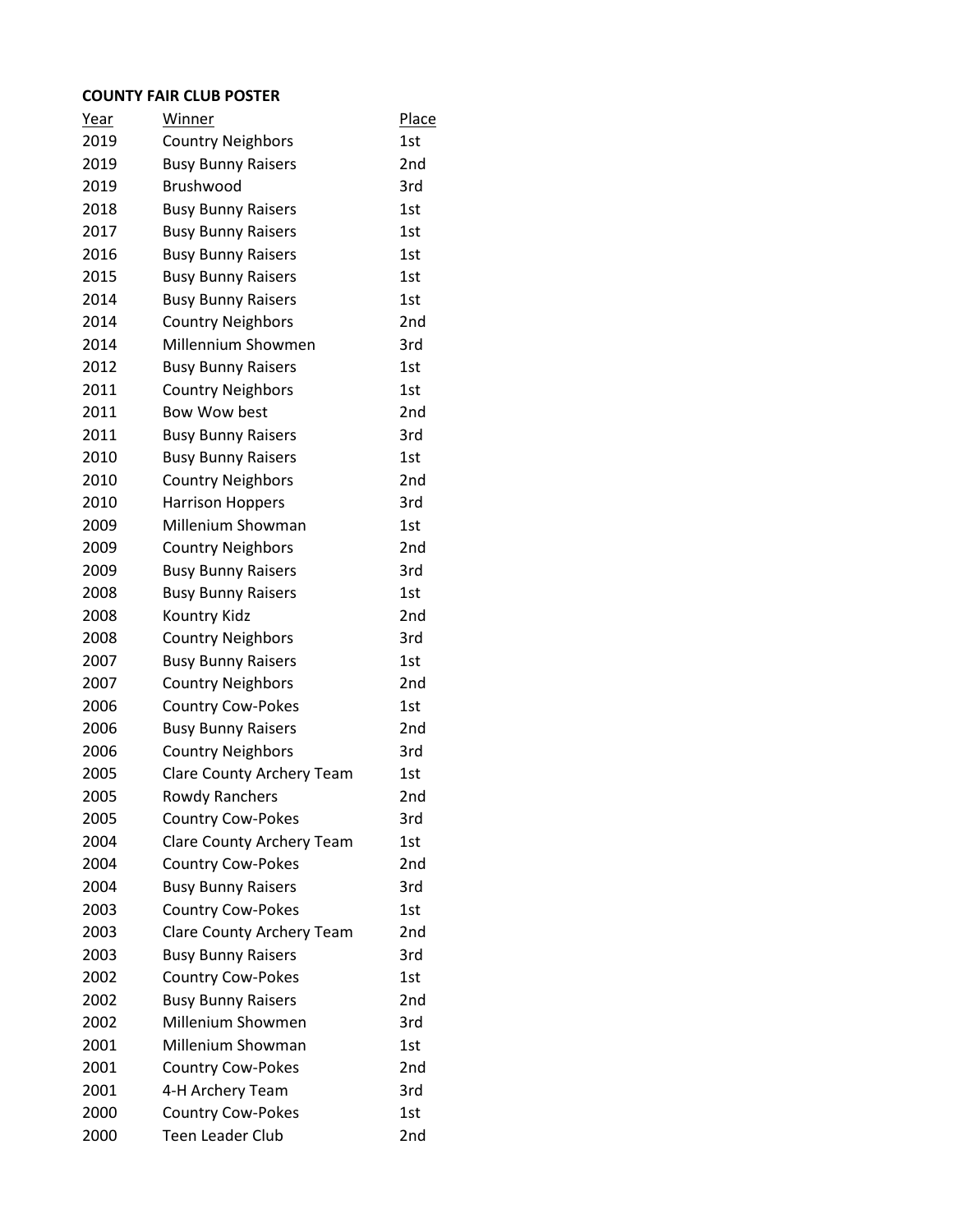| 2000 | Kountry Kidz              | 3rd             |
|------|---------------------------|-----------------|
| 1998 | Kountry Kids              | 1st             |
| 1997 | <b>Busy Bunny Raisers</b> | 1st             |
| 1997 | Hides N Hares             | 2 <sub>nd</sub> |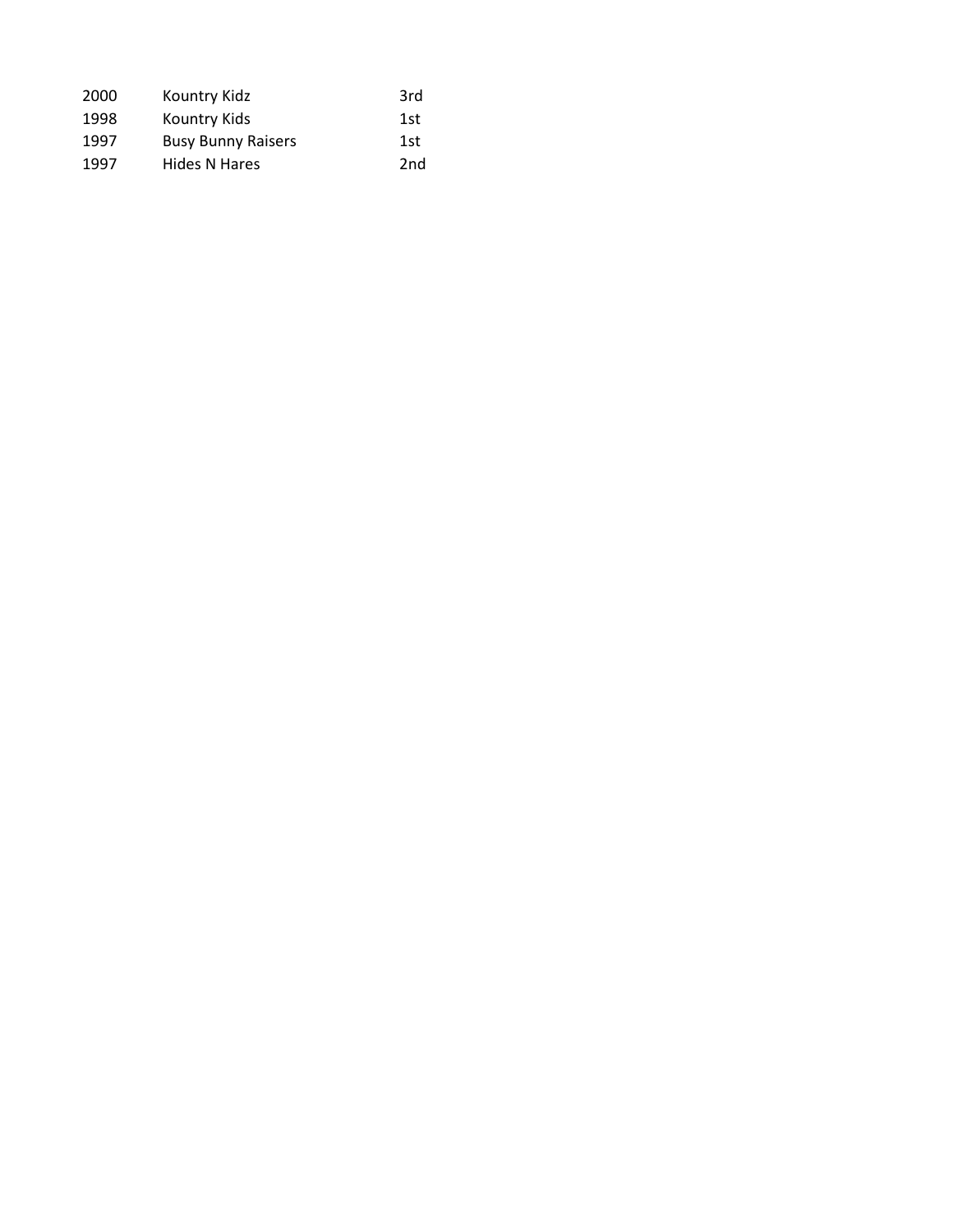#### **COUNTY FAIR LIVE STOCK HERDSMAN AWARD**

| Year | Winner                     | <b>Species</b> |
|------|----------------------------|----------------|
| 2019 | <b>Tommy Dewey</b>         | <b>Beef</b>    |
| 2019 | Dallas Witbeck             | Dairy          |
| 2018 | Shania Slater              | <b>Beef</b>    |
| 2018 | Kaitlyn Hall               | Sheep          |
| 2018 | <b>Brenden Haggary</b>     | Swine          |
| 2018 | Kerrigan Koch              | Dairy          |
| 2017 | Makayla Ogg                | <b>Beef</b>    |
| 2017 | <b>Haley Schunk</b>        | Sheep          |
| 2017 | <b>Travis Shea</b>         | Swine          |
| 2017 | Morgan Shea                | Dairy          |
| 2016 | Logan Ashcroft             | <b>Beef</b>    |
| 2016 | Grace Zelt                 | Sheep          |
| 2016 | <b>Brendan Haggart</b>     | Swine          |
| 2016 | <b>Taylor Newman</b>       | Dairy          |
| 2015 | <b>Travis Shea</b>         | <b>Beef</b>    |
| 2015 | Makayla Ogg                | Sheep          |
| 2015 | Paige Gould                | Swine          |
| 2015 | Morgan Shea                | Dairy          |
| 2014 | <b>Brady Fruge</b>         | <b>Beef</b>    |
| 2014 | Ben Wood                   | Sheep          |
| 2014 | Caitlyn Harris             | Swine          |
| 2014 | <b>Haley Schunk</b>        | Dairy          |
| 2013 | Joshua Langlois            | <b>Beef</b>    |
| 2013 | <b>Ashley Boulis</b>       | Sheep          |
| 2013 | Kay Burmeister             | Swine          |
| 2013 | Luke Coats                 | Dairy          |
| 2012 | Deanna/Michael Heintzelman | <b>Beef</b>    |
| 2012 | Erica Hall                 | Sheep          |
| 2012 | <b>Nick Simons</b>         | Swine          |
| 2012 | <b>Allison Shoaf</b>       | Dairy          |
| 2011 | <b>Kelsey Casebere</b>     | <b>Beef</b>    |
| 2011 | Jordan Spitler             | Sheep          |
| 2011 | Lee Cole                   | Swine          |
| 2011 | Luke Coats                 | Dairy          |
| 2010 | Nicole Iutzi               | <b>Beef</b>    |
| 2010 | <b>Mathew Brubaker</b>     | Sheep          |
| 2010 | Kyle Schunk                | Swine          |
| 2010 | Kristen Shoaf              | Dairy          |
| 2009 | <b>Blair Williams</b>      | <b>Beef</b>    |
| 2009 | Olivia Witbeck             | Sheep          |
| 2009 | Dakota Jimenez             | Swine          |
| 2009 | Kristen Shoaf              | Dairy          |
| 2008 | <b>Russ Taylor</b>         | <b>Beef</b>    |
| 2008 | <b>Mathew Brubaker</b>     | Sheep          |
| 2008 | Olivia Wardwall            | Swine          |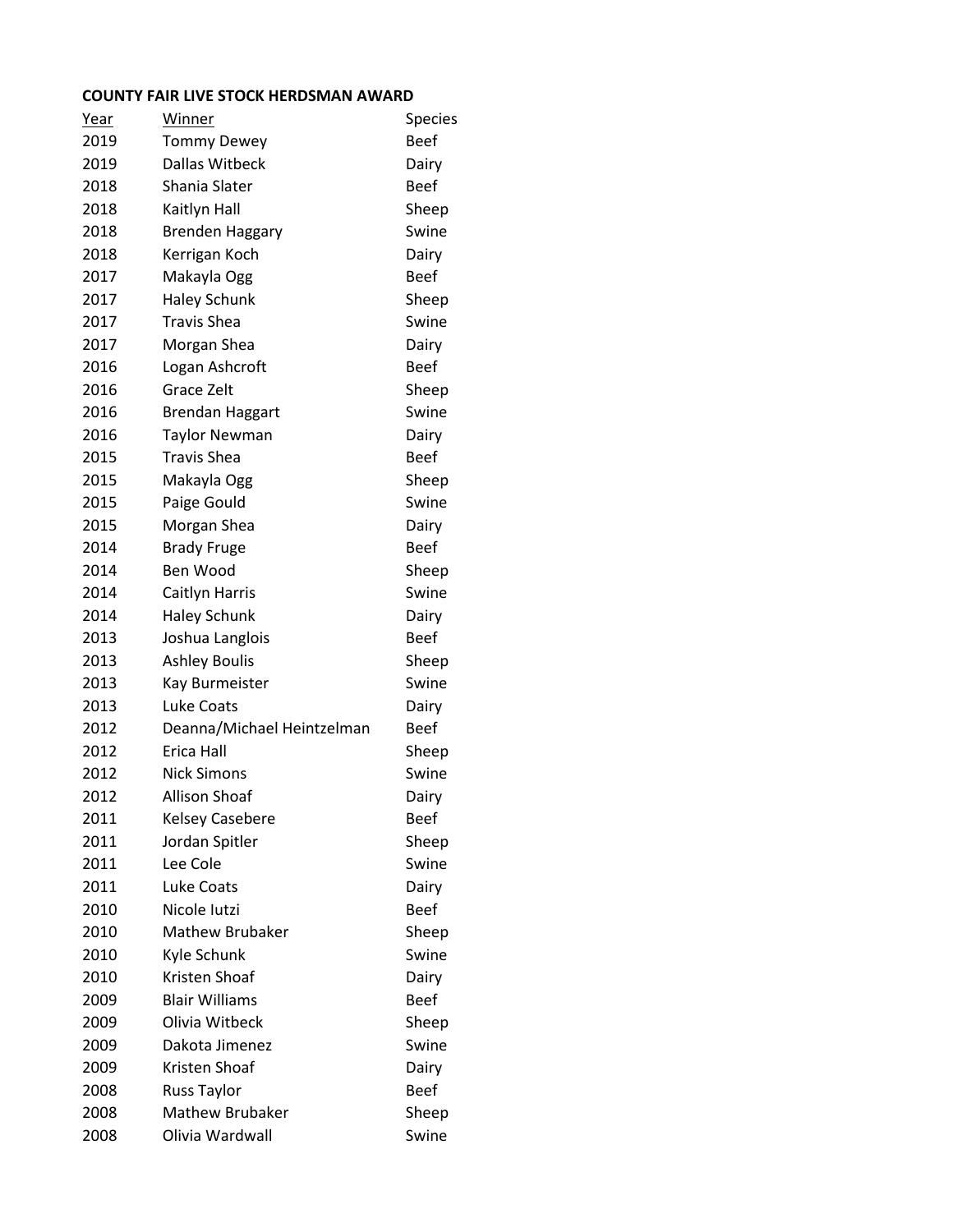| 2008 | McKenzie Cook             | Dairy       |
|------|---------------------------|-------------|
| 2007 | Lyle Coats                | <b>Beef</b> |
| 2007 | Jenna DeGeer              | Sheep       |
| 2007 | Dakota Reger              | Swine       |
| 2007 | <b>Kelsey Casebere</b>    | Dairy       |
| 2006 | Kyle Mielke               | <b>Beef</b> |
| 2006 | Erica Hall                | Sheep       |
| 2006 | Nick Miahfaly             | Swine       |
| 2006 | <b>Whitney Connor</b>     | Dairy       |
| 2005 | <b>Elizabeth Fancon</b>   | <b>Beef</b> |
| 2005 | Chris Shea                | Swine       |
| 2005 | Noelle Warner             | Dairy       |
| 2004 | <b>Colt Davis</b>         | <b>Beef</b> |
| 2004 | <b>Ashley Schunk</b>      | Sheep       |
| 2004 | <b>Blair Williams</b>     | Swine       |
| 2004 | Kyle Mielke               | Dairy       |
| 2003 | Grant Fritz Jr.           | <b>Beef</b> |
| 2003 | Jessica Rodgers           | Sheep       |
| 2003 | <b>Bridgette Burrows</b>  | Swine       |
| 2003 | <b>Kelsey Casebere</b>    | Dairy       |
| 2002 | David Mielke              | <b>Beef</b> |
| 2002 | Jaylea-Mae Wiley          | Sheep       |
| 2002 | Andrea Cotter             | Swine       |
| 2002 | Andrew Langlois           | Dairy       |
| 2001 | <b>Travis Schunk</b>      | <b>Beef</b> |
| 2001 | Ashley Schunk             | Sheep       |
| 2001 | Andrea Cotter             | Swine       |
| 2001 | Marliana Warner           | Dairy       |
| 2000 | <b>Travis Schunk</b>      | <b>Beef</b> |
| 2000 | Adalie Kleinhardt         | Sheep       |
| 2000 | <b>Becky Chichester</b>   | Swine       |
| 2000 | LeAnn Krchmar             | Dairy       |
| 1998 | <b>Andy Nevill</b>        | <b>Beef</b> |
| 1998 | Elizabeth Wilson          | Sheep       |
| 1998 | Sam Eberhardt             | Swine       |
| 1998 | Racquel Davis             | Dairy       |
| 1997 | <b>Travis Schunk</b>      | <b>Beef</b> |
| 1997 | Amber Billman             | Swine       |
| 1997 | Jennifer Sunderman        | Sheep       |
| 1997 | <b>Charles Pennington</b> | Dairy       |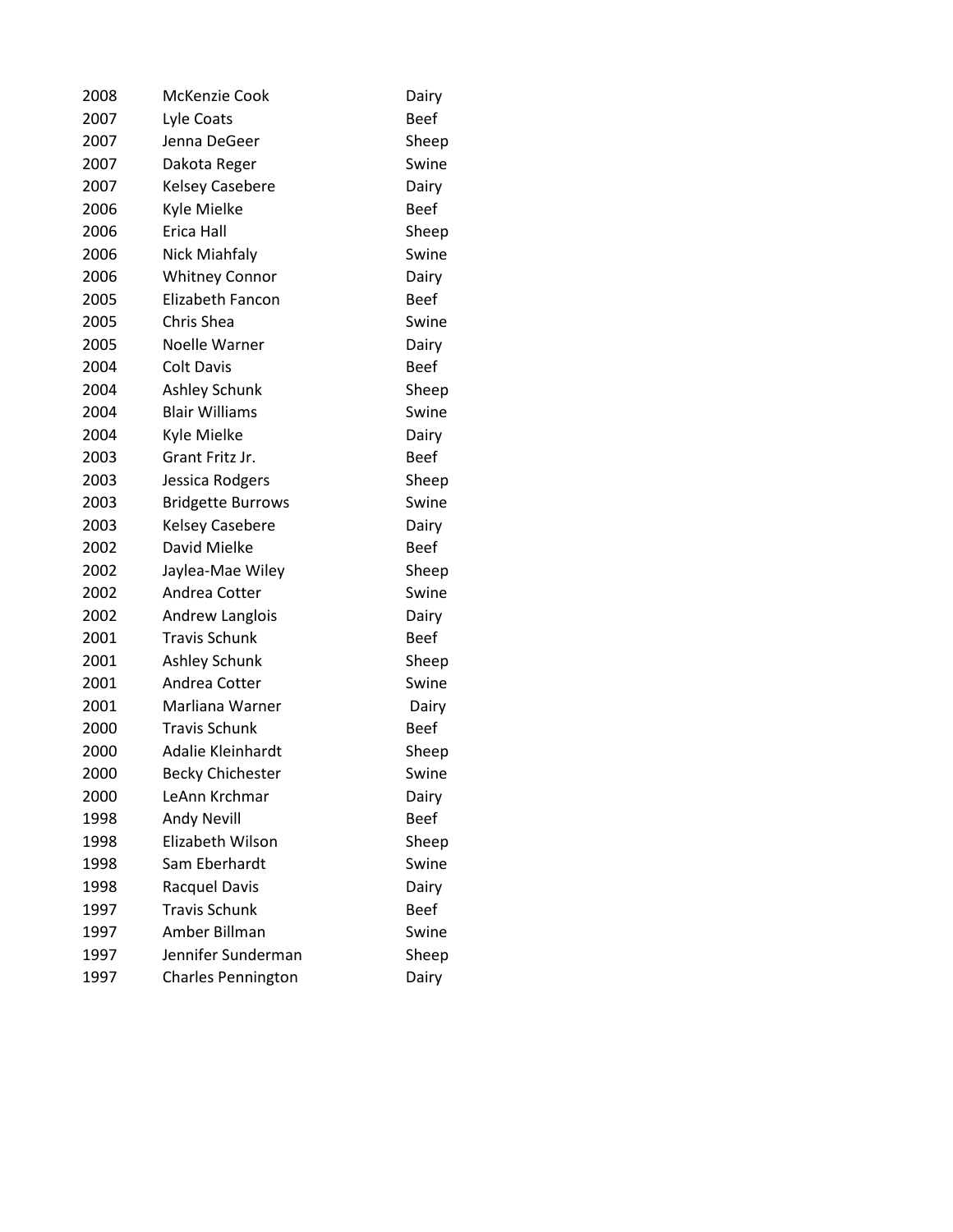#### **COUNTY FAIR LIVESTOCK RECORD KEEPING**

| <u>Year</u> | Winner                  | <b>Species</b>                    | <u>Age</u>      |
|-------------|-------------------------|-----------------------------------|-----------------|
| 2019        | <b>Easton Waite</b>     | <b>Beginner Swine</b>             |                 |
| 2019        | <b>Rylee Carncross</b>  | <b>Intermediate Swine</b>         |                 |
| 2019        | Jeffrey Carncross       | <b>Advanced Swine</b>             |                 |
| 2019        | Jackson Heyboer         | <b>Beginner Sheep</b>             |                 |
| 2019        | <b>Haley Schunk</b>     | Intermediate Sheep                |                 |
| 2019        | Grace Zelt              | <b>Advanced Sheep</b>             |                 |
| 2019        | <b>Haley Neff</b>       | <b>Beginner Feeder Steers</b>     |                 |
| 2019        | Grace Taylor            | <b>Intermediate Feeder Steers</b> |                 |
| 2019        | <b>Mitchell Randle</b>  | <b>Beginner Beef</b>              |                 |
| 2019        | <b>Taylor Newman</b>    | Intermediate Beef                 |                 |
| 2019        | Shania Slater           | <b>Advanced Beef</b>              |                 |
| 2018        | <b>Easton Waite</b>     | <b>Beginner Swine</b>             |                 |
| 2018        | Sydnie Scott            | Intermediate Swine                |                 |
| 2018        | Jordan Brugger          | <b>Advanced Swine</b>             |                 |
| 2018        | <b>Mitchell Randle</b>  | <b>Beginner Sheep</b>             |                 |
| 2018        | <b>Taryn Millhisler</b> | Intermediate Sheep                |                 |
| 2018        | Kaitlyn Hall            | <b>Advanced Sheep</b>             |                 |
| 2018        | <b>Hayley Neff</b>      | <b>Beginner Feeder Steers</b>     |                 |
| 2018        | <b>Tyler Viet</b>       | <b>Intermediate Feeder Steers</b> |                 |
| 2018        | Erin Judge              | <b>Beginner Beef</b>              |                 |
| 2018        | Taryn Millhisler        | Intermediate Beef                 |                 |
| 2018        | Kaitlyn Hall            | <b>Advanced Beef</b>              |                 |
| 2017        | Lily Ficek              | Junior                            |                 |
| 2017        | <b>Cameron McInnis</b>  | Intermediate                      |                 |
| 2017        | <b>Tyler Brandt</b>     | Senior                            |                 |
| 2016        | Kaitlyn Hall            | Intermediate Sheep                |                 |
| 2016        | Jordan Brugger          | <b>Intermediate Swine</b>         | 1st             |
| 2016        | Jordan Wood             | Intermediate Swine                | 2nd             |
| 2016        | Morgan Shea             | Intermediate Beef                 | 1st.            |
| 2016        | kaitlyn Hall            | Intermediate Beef                 | 2nd             |
| 2016        | <b>Haley Schunk</b>     | Junior Dairy Feeder               | 1st             |
| 2016        | Olivia Shea             | Junior Dairy Feeder               | 2 <sub>nd</sub> |
| 2016        | <b>Haley Schunk</b>     | Junior Sheep                      |                 |
| 2016        | Kaitlyn Wood            | Junior Swine                      |                 |
| 2015        | Jordan Wood             | Junior Swine                      | 1st             |
| 2015        | Katelyn Wood            | Junior Swine                      | 2nd             |
| 2015        | Nick Spivey             | <b>Intermediate Swine</b>         | 1st             |
| 2015        | Paysen Pecic-Zelt       | <b>Intermediate Swine</b>         | 2nd             |
| 2015        | <b>Haley Schunk</b>     | Junior Dairy Feeder               |                 |
| 2014        | Grace Zelt              | Intermediate Sheep                |                 |
| 2014        | Owen Zelt               | Junior Swine                      |                 |
| 2014        | Paysen Pecic-Zelt       | Intermediate Swine                |                 |
| 2014        | Chandler denton         | Intermediate Beef                 |                 |
| 2014        | Owen Zelt               | Junior Dairy Feeder               |                 |
| 2014        | Grace Zelt              | Intermediate Dairy Feeder         |                 |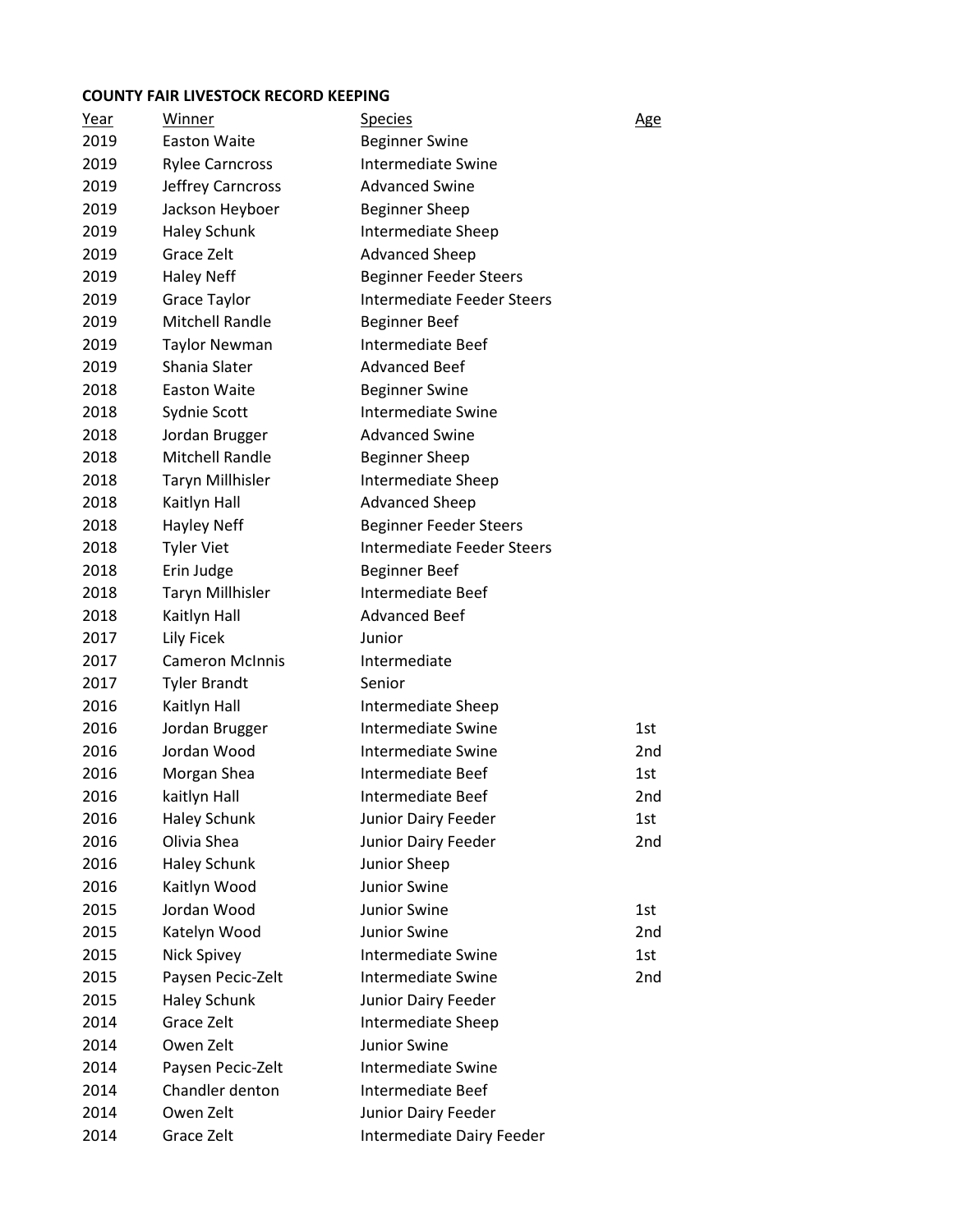| 2014 | <b>Patrick McInnis</b>   | <b>Overall Small Animal</b>    |
|------|--------------------------|--------------------------------|
| 2013 | Evan Judge               | <b>Junior Swine</b>            |
| 2013 | Paysen Pecic             | <b>Intermediate Swine</b>      |
| 2013 | Evan Judge               | Junior Dairy Feeder            |
| 2013 | <b>Patrick McInnis</b>   | Goat                           |
| 2013 | <b>Patrick McInnis</b>   | Poultry                        |
| 2013 | <b>Patrick McInnis</b>   | Overall                        |
| 2012 | <b>Chandler Denton</b>   | Intermediate Beef              |
| 2012 | Evan Judge               | Junior Dairy Feeder            |
| 2012 | <b>Patrick McInnis</b>   | Rabbit                         |
| 2012 | <b>Patrick McInnis</b>   | Goat                           |
| 2012 | <b>Patrick McInnis</b>   | Poultry                        |
| 2011 | Zoe Hippler              | Junior Sheep                   |
| 2011 | <b>Brandon Pahl</b>      | <b>Intermediate Swine</b>      |
| 2011 | <b>Chandler Denton</b>   | Junior Beef                    |
| 2011 | <b>Taryn Millhisler</b>  | Junior Beef+C110C109:C104:C112 |
| 2011 | <b>Patrick McInnis</b>   | <b>Small Animal</b>            |
| 2010 | Grace Zelt               | Junior Sheep                   |
| 2010 | <b>Chandler Denton</b>   | Junior Beef                    |
| 2010 | <b>Tiffany Magnus</b>    | Dog                            |
| 2010 | <b>Patrick McInnis</b>   | Cavy                           |
| 2010 | <b>Chandler Denton</b>   | Rabbit                         |
| 2010 | <b>Patrick McInnis</b>   | Goat                           |
| 2010 | <b>Patrick McInnis</b>   | Poultry                        |
| 2010 | <b>Patrick McInnis</b>   | Overall                        |
| 2009 | Karly Humphrey           | Junior Swine                   |
| 2009 | Morgan Humphrey          | <b>Intermediate Swine</b>      |
| 2009 | <b>Chandler Denton</b>   | Junior Beef                    |
| 2009 | Erin Roland              | Dog                            |
| 2009 | <b>Patrick McInnis</b>   | Cavy                           |
| 2009 | <b>Patrick McInnis</b>   | Rabbit                         |
| 2009 | <b>Patrick McInnis</b>   | Goat                           |
| 2009 | <b>Patrick McInnis</b>   | Poultry                        |
| 2008 | Kylee Grieser            | Junior Sheep                   |
| 2008 | <b>Caitlin Spaulding</b> | Intermediate Sheep             |
| 2008 | Olivia Walworth          | Junior Swine                   |
| 2008 | Kyle Schunk              | <b>Intermediate Swine</b>      |
| 2008 | <b>Kelsey Casebere</b>   | Intermediate Beef              |
| 2008 | <b>Kelsey Casebere</b>   | Intermediate Dairy             |
| 2008 | Andrea McAulay           | Cat                            |
| 2008 | <b>Patrick McInnis</b>   | Cavy                           |
| 2008 | Casey Jo Scanlon         | Rabbit                         |
| 2008 | <b>Patrick McInnis</b>   | Goat                           |
| 2008 | <b>Patrick McInnis</b>   | Poultry                        |
| 2007 | Jordan Spitler           | Junior Sheep                   |
| 2007 | <b>Caitlin Spaulding</b> | Intermediate Sheep             |
| 2007 | Josh Langlois            | Junior Swine                   |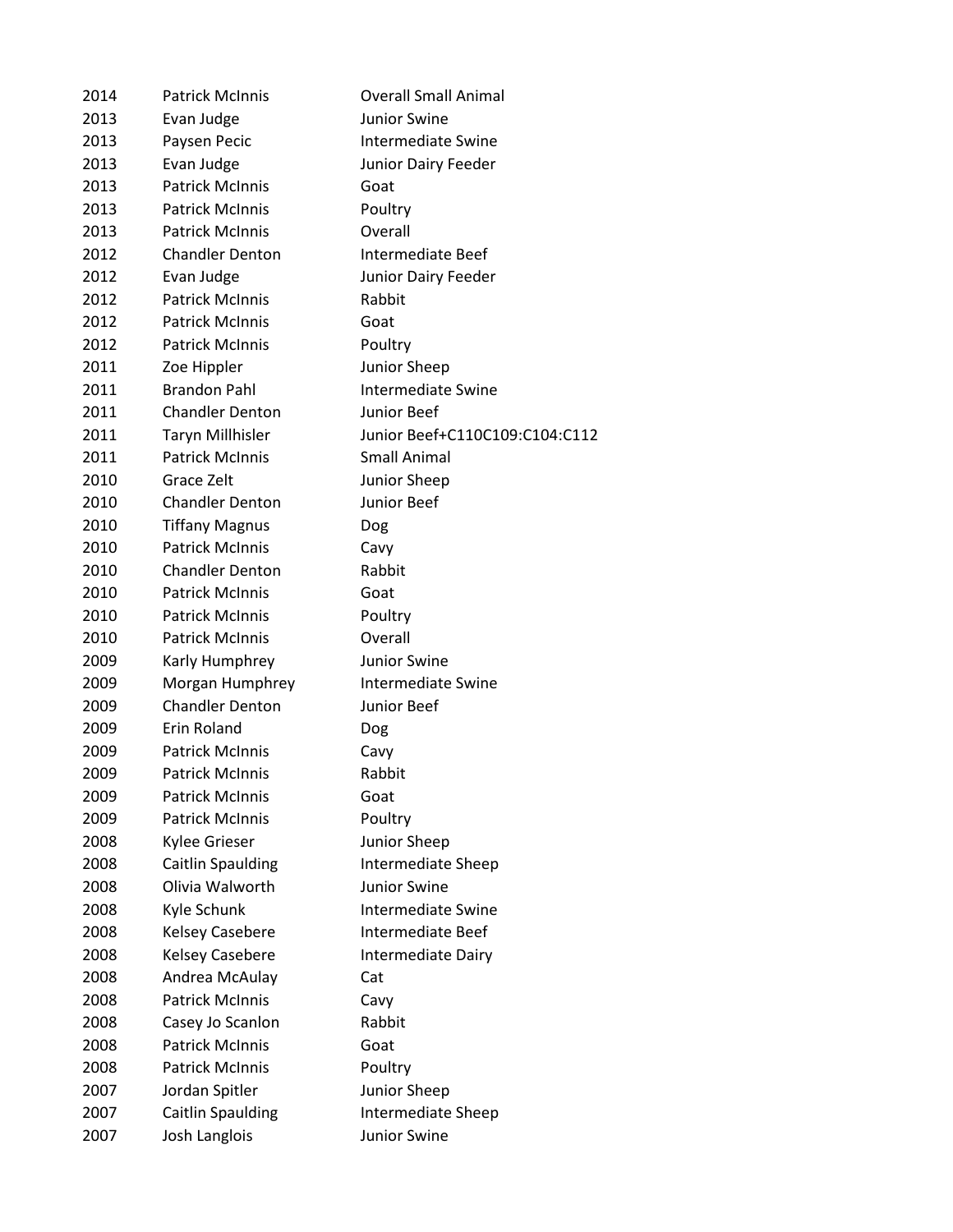| 2007 | Josh Langlois            | Junior Beef               |
|------|--------------------------|---------------------------|
| 2007 | Kelsey Casebere          | <b>Intermediate Beef</b>  |
| 2007 | <b>Kelsey Casebere</b>   | <b>Intermediate Dairy</b> |
| 2007 | Joshua Langlois          | Junior Dairy Feeder       |
| 2007 | <b>Erin Roland</b>       | Dog                       |
| 2007 | <b>Becky Davis</b>       | Cat                       |
| 2007 | <b>Becky Davis</b>       | Rabbit                    |
| 2007 | <b>Becky Davis</b>       | Goat                      |
| 2007 | <b>Becky Davis</b>       | Poultry                   |
| 2006 | Erica Hall               | Junior Sheep              |
| 2006 | <b>Caitlin Spaulding</b> | Intermediate Sheep        |
| 2006 | Kylie Fancon             | Senior Sheep              |
| 2006 | Joshua Langlois          | <b>Junior Swine</b>       |
| 2006 | <b>Kelsey Casebere</b>   | Intermediate Beef         |
| 2006 | Joshua Langlois          | <b>Junior Dairy</b>       |
| 2006 | Kelsey Casebere          | Intermediate Dairy        |
| 2006 | Joshua Langlois          | Junior Dairy Feeder       |
| 2006 | <b>Patrick McInnis</b>   | Cavy                      |
| 2006 | <b>Patrick McInnis</b>   | Goat                      |
| 2006 | Josh Kinberg             | Poultry                   |
| 2005 | Erica Hall               | Junior Sheep              |
| 2005 | <b>Caitlin Spaulding</b> | Intermediate Sheep        |
| 2005 | Kylie Fancon             | Senior Sheep              |
| 2005 | Dakota DuVall            | <b>Junior Swine</b>       |
| 2005 | Andrew Langlois          | Intermediate Swine        |
| 2005 | Kyle Mielke              | Junior Beef               |
| 2005 | Andrew Langlois          | Intermediate Beef         |
| 2005 | Joshua Langlois          | Junior Dairy Feeder       |
| 2005 | Penny Price              | Dog                       |
| 2005 | <b>Jordan Hales</b>      | Cat                       |
| 2005 | <b>Patrick McInnis</b>   | Cavy                      |
| 2005 | Kylie Fancon             | Rabbit                    |
| 2005 | <b>Patrick McInnis</b>   | Poultry                   |
| 2004 | Caitlyn Spaulding        | Junior Sheep              |
| 2004 | Kylie Fancon             | Senior Sheep              |
| 2004 | Andrew Langlois          | <b>Junior Swine</b>       |
| 2004 | Luke Shea                | Senior Swine              |
| 2004 | Penny Price              | Dog                       |
| 2004 | <b>Patrick McInnis</b>   | Cavy                      |
| 2004 | Trisha Stone             | Rabbit                    |
| 2004 | <b>Patrick McInnis</b>   | Poultry                   |
| 2003 | Kylie Fancon             | Senior Sheep              |
| 2003 | Katie Shea               | <b>Junior Swine</b>       |
| 2003 | Luke Shea                | <b>Senior Swine</b>       |
| 2003 | Kylie Fancon             | Cat                       |
| 2003 | Trisha Stone             | Rabbit                    |
| 2002 | Kylie Fancon             | Senior Sheep              |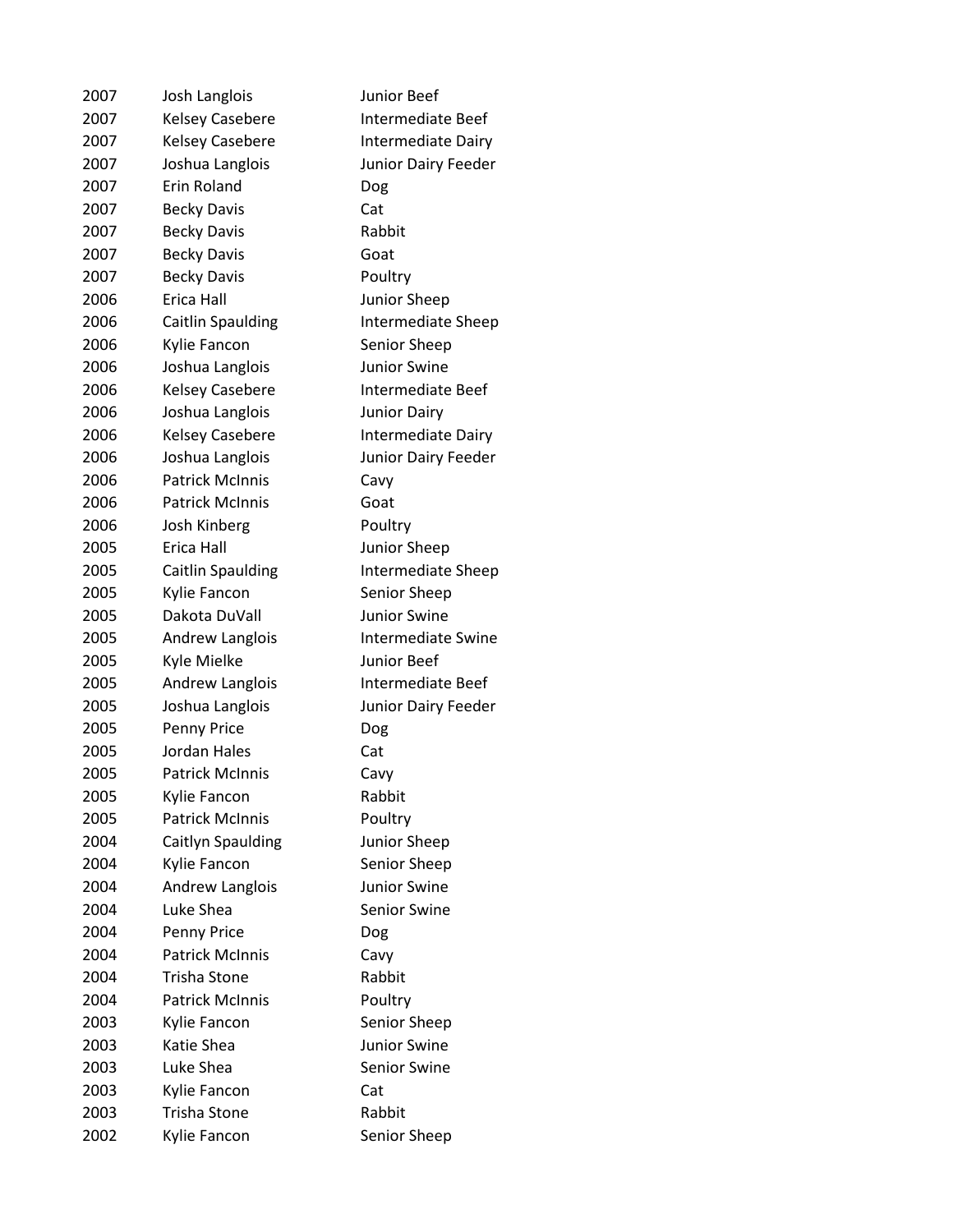| 2002 | Ryan Long                | Junior Swine        |          |
|------|--------------------------|---------------------|----------|
| 2002 | Andrea Cotter            | Senior Swine        |          |
| 2002 | Andrea Cotter            | Senior Dairy        |          |
| 2002 | Penny Price              | Dog                 |          |
| 2002 | Kylie Fancon             | Cat                 |          |
| 2002 | Jazmin Unscheid          | Rabbit              |          |
| 2001 | Jacob Barlow             | Junior Sheep        |          |
| 2001 | Kylie Fancon             | Senior Sheep        |          |
| 2001 | Luke Shea                | Junior Swine        |          |
| 2001 | Cristie Shively          | Senior Swine        |          |
| 2001 | <b>Elizabeth Strouse</b> | Senior Beef         |          |
| 2001 | Andrea Cotter            | Senior Dairy        |          |
| 2000 | Christopher Schomisch    | Junior Sheep        |          |
| 2000 | Cristie Shively          | <b>Junior Swine</b> |          |
| 2000 | <b>Katie Pitts</b>       | Senior Swine        |          |
| 2000 | Andrea Cotter            | Senior Dairy        |          |
| 1998 | Marliana Warner          | <b>Beef</b>         | 13 & Un  |
| 1998 | Jeanine Paul             | <b>Beef</b>         | 14 & Up  |
| 1998 | Kylie Fancon             | Sheep               | 13 & Un  |
| 1998 | Chris Shea               | Swine               | 13 & Un  |
| 1998 | Sarah Shea               | Swine               | 14 & Up  |
| 1998 | Noelle Warner            | Dairy Feed          | 13 & Un  |
| 1998 | Marliana Warner          | Dairy               | 13 & Un  |
| 1998 | Jolene Paul              | Dairy               | 14 & Up  |
| 1997 | Ashley Schunk            | <b>Beef</b>         | 13 & Un  |
| 1997 | Lisa Zelt                | <b>Beef</b>         | 13 & Old |
| 1997 | Jennifer Sunderman       | Sheep               | 13 & Un  |
| 1997 | Cristie Shively          | Swine               | 13 & Un  |
| 1997 | Andrea Cotter            |                     | 13 & Old |
|      |                          |                     |          |

13 & Under 13 & Under 13 & Under 13 & Under 13 & Under 13 & Under 13 & Older 13 & Under 13 & Under 13 & Older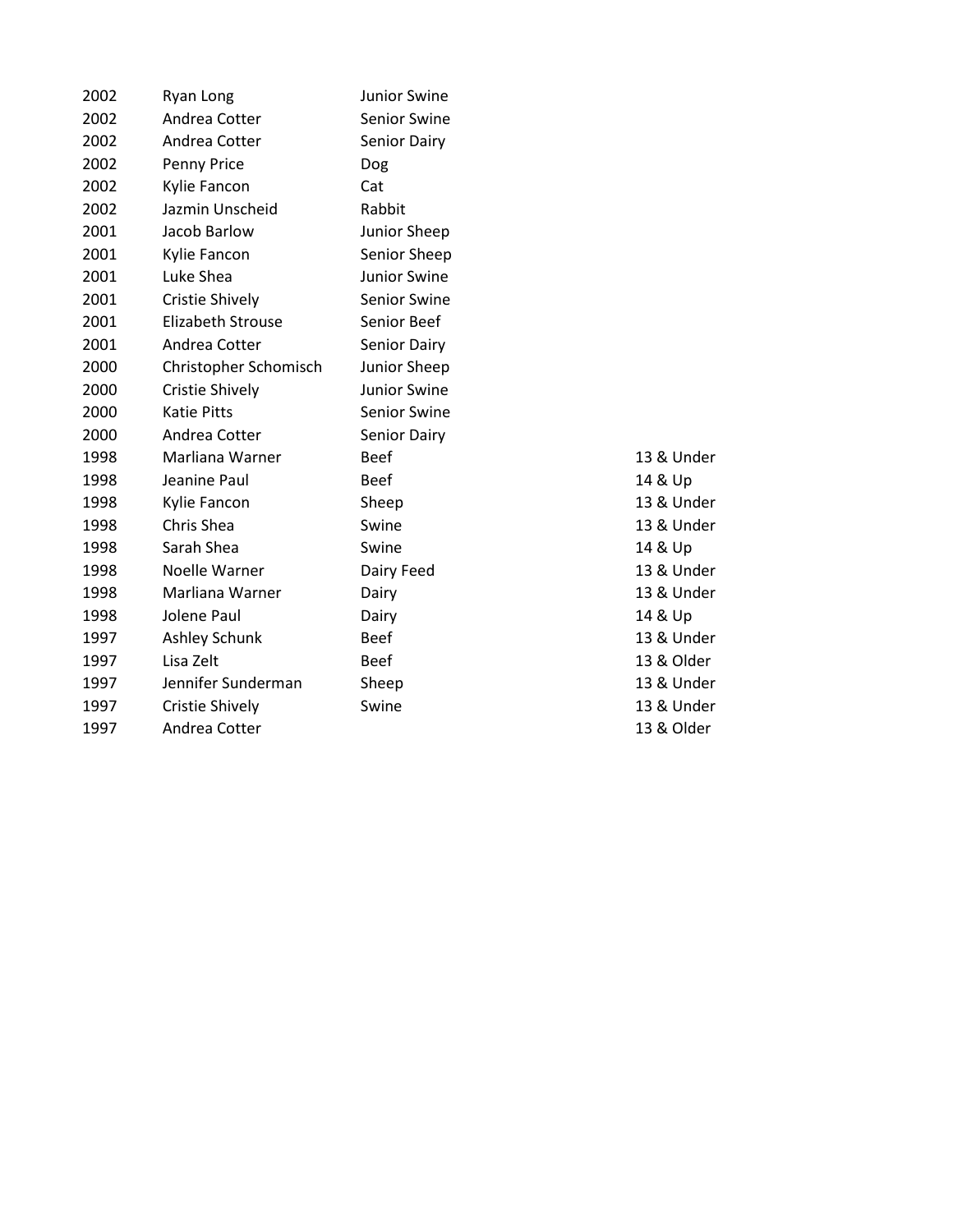# **DEDICATION AWARD**

| <b>YEAR</b> | <b>WINNER</b>      |
|-------------|--------------------|
| 2019        | Dawson Aldrich     |
| 2018        | Shea, Morgan       |
| 2017        | Coats, Luke        |
| 2016        | Ashcroft, Logan    |
| 2015        | Schunk, Dean       |
| 2014        | Langlois, Joshua   |
| 2013        | McInnis, Patrick   |
| 2012        | Schunk, Kyle       |
| 2011        | Thompson, Parker   |
| 2010        | Schunk, Alexandria |
| 2009        | Mathews, Makayla   |
| 2008        | Roland, Erin       |
| 2007        | Wilson, Billy      |
| 2006        | Faber, Ashley      |
| 2005        | Haddon, David      |
| 2004        | Sian, Autumn       |
| 2003        | Burrows, Bridgette |
| 2002        | Agle, Katrina      |
| 2001        | Pitts, Katie       |
| 2000        | Schug, Johnathon   |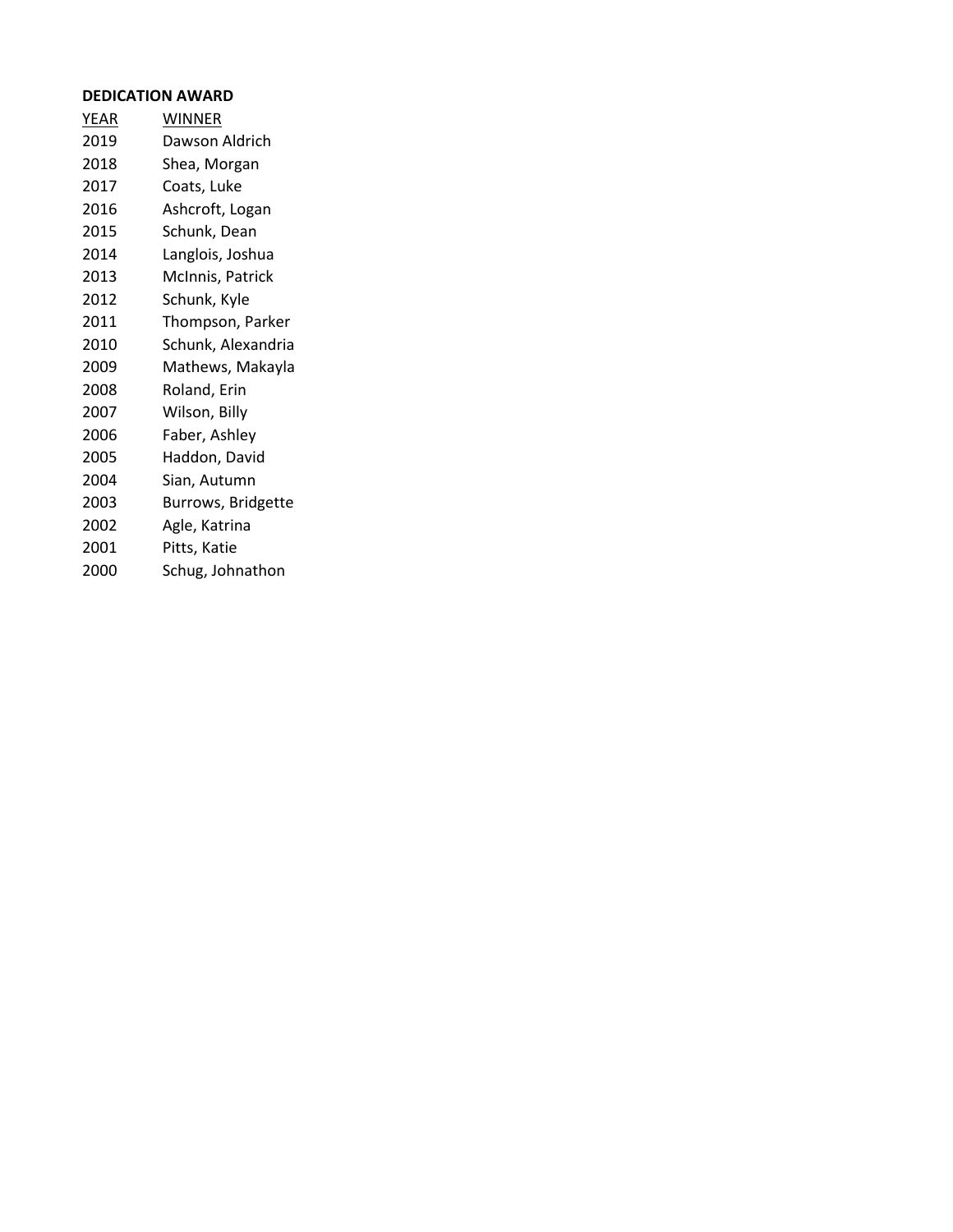# **DIVISION AWARD**

| <b>YEAR</b> | <b>WINNER</b>     | <b>CATEGORY</b> (Livestock, Horse, Small Animal, Home Arts) |
|-------------|-------------------|-------------------------------------------------------------|
| 2019        | Gianna Forster    | <b>Small Animal</b>                                         |
| 2019        | Dawson Aldrich    | Livestock                                                   |
| 2019        | Cory Sheldon      | Home Arts                                                   |
| 2018        | Sheldon, Katie    | <b>Small Animal</b>                                         |
| 2018        | Schunk, Haley     | Livestock                                                   |
| 2018        | Mitchell, Randle  | Home Arts                                                   |
| 2018        | Jehnzen, Rebecca  | Horse                                                       |
| 2017        | Dietsch, Jennifer | Small Animal                                                |
| 2017        | Coats, Luke       | Livestock                                                   |
| 2017        | Taylor, Grace     | Home Arts                                                   |
| 2016        | Foster, Vanessa   | Home Arts                                                   |
| 2016        | Ficek, Lily       | <b>Small Animal</b>                                         |
| 2016        | Ashcroft, Cameron | Livestock                                                   |
| 2015        | Jehnzen, Faith    | Small Animal                                                |
| 2015        | Rawson, Allison   | Horse                                                       |
| 2014        | McInnis, Cameron  | Small Animal                                                |
| 2014        | McInnis, Cameron  | <b>Small Animal</b>                                         |
| 2013        | Ashcroft, Cameron | Livestock                                                   |
| 2013        | Kinberg, Justin   | Home Arts                                                   |
| 2013        | McInnis, Patrick  | <b>Small Animal</b>                                         |
| 2013        | Ashcroft, Cameron | Livestock                                                   |
| 2013        | Kinberg, Justin   | Home Arts                                                   |
| 2013        | McInnis, Patrick  | <b>Small Animal</b>                                         |
| 2012        | Rauch, Jadyn      | Home Arts                                                   |
| 2012        | Rauch, Jadyn      | Home Arts                                                   |
| 2011        | Eagle, Breanna    | Home Arts                                                   |
| 2011        | Brugger, Kailyn   | Horse                                                       |
| 2011        | Eagle, Breanna    | Home Arts                                                   |
| 2011        | Brugger, Kailyn   | Horse                                                       |
| 2010        | Dietsch, James    | Small Animal                                                |
| 2010        | Given, Jarod      | Home Arts                                                   |
| 2010        | Dietsch, James    | <b>Small Animal</b>                                         |
| 2010        | Given, Jarod      | Home Arts                                                   |
| 2009        | Brooks, Elizabeth | Horse                                                       |
| 2009        | Schunk, Dean      | Livestock                                                   |
| 2009        | Walworth, Olivia  | Home Arts                                                   |
| 2009        | McInnis, Patrick  | Small Animal                                                |
| 2008        | Dietsch, Joey     | Home Arts                                                   |
| 2008        | Roland, Erin      | <b>Small Animal</b>                                         |
| 2008        | Casebere, Kelsey  | Livestock                                                   |
| 2007        | Schunk, Dean      | Home Arts                                                   |
| 2007        | Schunk, Alex      | Livestock                                                   |
| 2007        | Thompson, Parker  | Horse                                                       |
| 2007        | Davis, Becky      | <b>Small Animal</b>                                         |
| 2006        | Langlois, Joshua  | Livestock                                                   |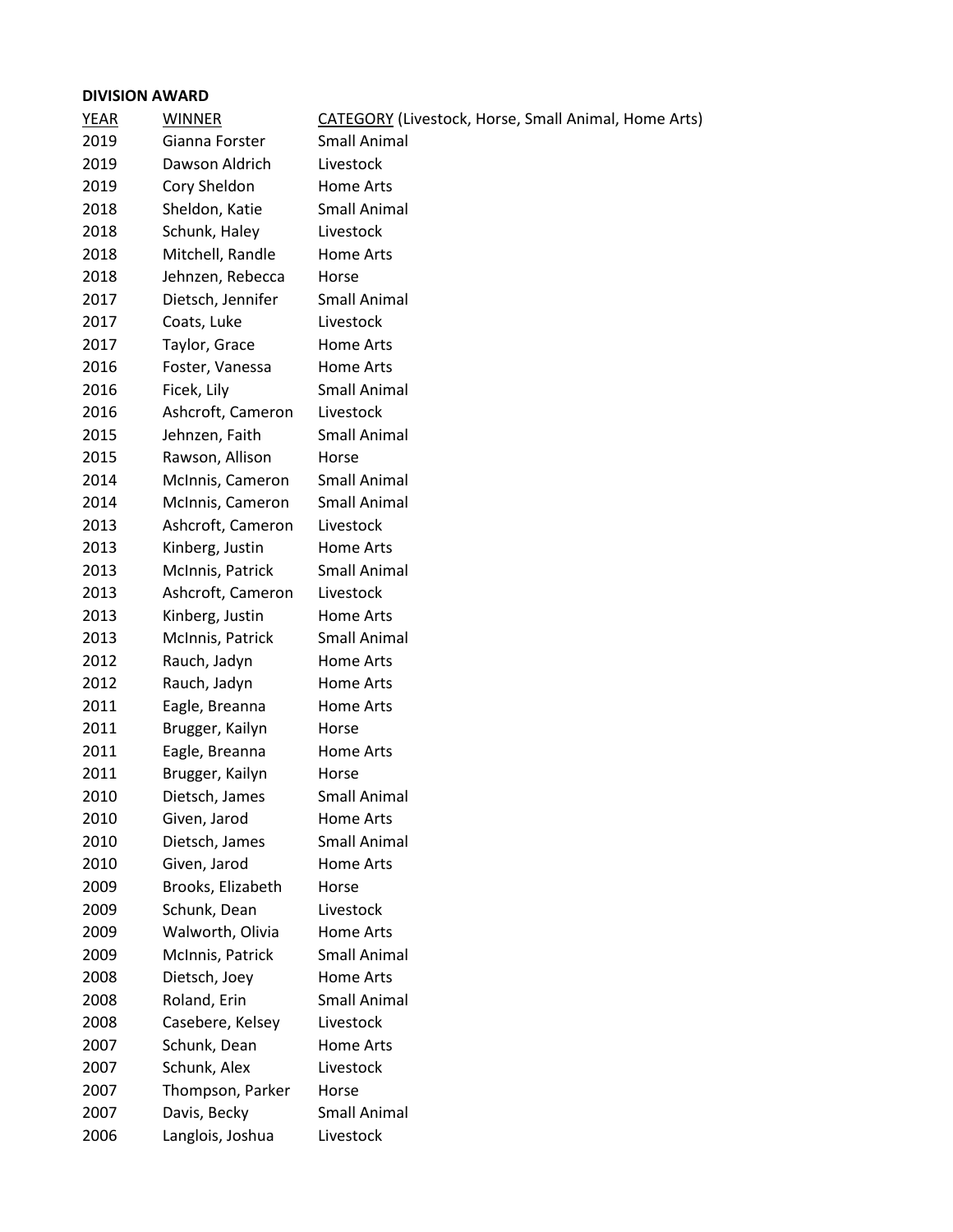| 2006 | Thompson, Garrett | Horse         |
|------|-------------------|---------------|
| 2006 | Thompson, Parker  | Small Animal  |
| 2005 | Landon, Seth      | Home Arts     |
| 2005 | Langlois, Andrew  | Livestock     |
| 2004 | Williams, Blair   | Livestock     |
| 2004 | Landon, Stacey    | Home Arts     |
| 2003 | Schug, John       | Home Arts     |
| 2003 | Smock, Jessica    | Livestock     |
| 2002 | Brewer, Rebecca   | Home Arts     |
| 2002 | Williams, Rene    | Livestock     |
| 2002 | Landon, Stacey    | Small Animals |
| 2001 | Warner, Marliana  | Livestock     |
| 2000 | Halstead, Holly   | Small Animal  |
| 1999 | Townsend, Melissa | Small Animals |
| 1999 | Price, Penny      | Home Arts     |
|      |                   |               |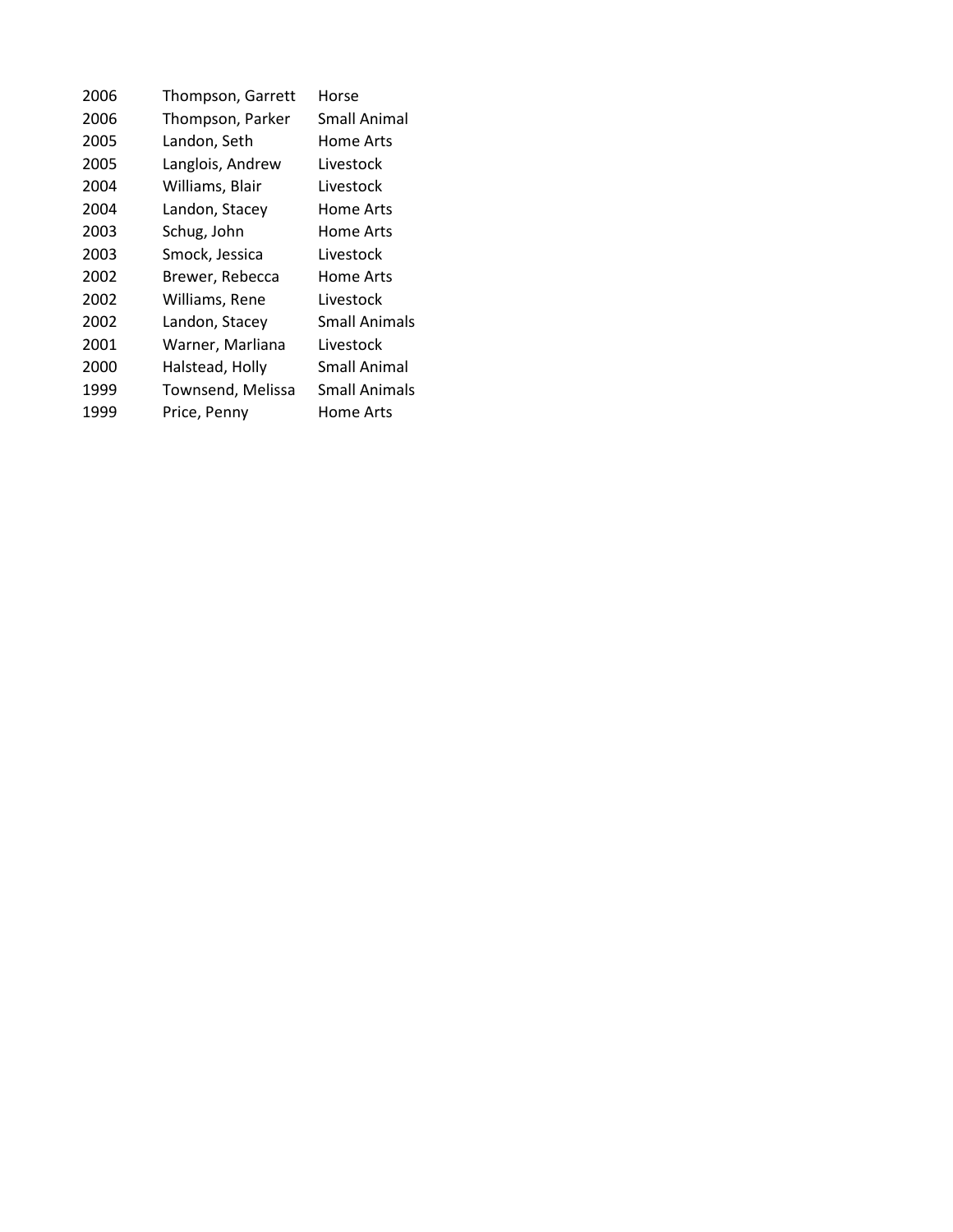#### **DRUG FREE PROGRAM**

| Year | Participant          |
|------|----------------------|
| 1990 | <b>Bailey Brenda</b> |
| 1990 | Simons, Molly        |
| 1990 | Simons, Nina         |
| 1990 | Whittey, Jamie       |
| 1990 | Hopkins, Kobe        |
| 1990 | Jenks, Tracy         |
| 1990 | Beltz, Ann           |
| 1990 | Jensenius, Allison   |
| 1990 | Keelean, Denise      |
| 1990 | Syska, Chandra       |
| 1988 | Tessner, Jake        |
| 1988 | Warren, Tina         |
| 1988 | Warren, Bruce        |
| 1988 | Bailey, Tom          |
|      |                      |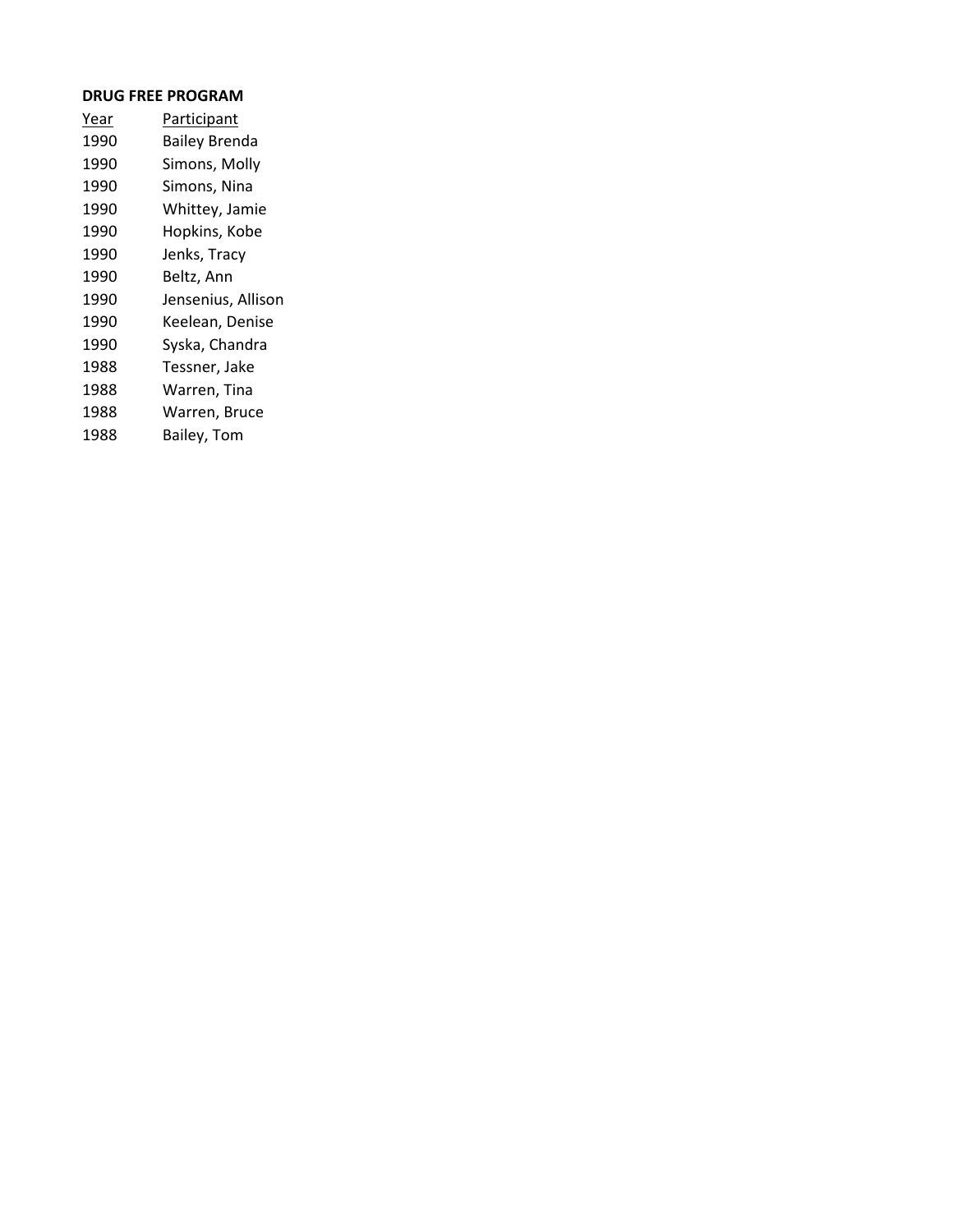# **EXCELLENCE AWARD**

| <b>YEAR</b> | WINNER            |              |
|-------------|-------------------|--------------|
| 2019        | Jennifer Dietsch  | Hide N Hares |
| 2018        | Forster, Gianna   |              |
| 2017        | Sheldon, Corey    |              |
| 2016        | Ogg, Cassidy      |              |
| 2015        | Ashcroft, Cameron |              |
| 2014        | Foster, Vanessa   |              |
| 2013        | McLavy, Maddy     |              |
| 2012        | Schunk, Dean      |              |
| 2011        | Brugger, Kailyn   |              |
| 2010        | Thompson, Garrett |              |
| 2009        | Davis, Danielle M |              |
| 2008        | Casabere, Kelsey  |              |
| 2007        | Schunk, Alex      | New Award    |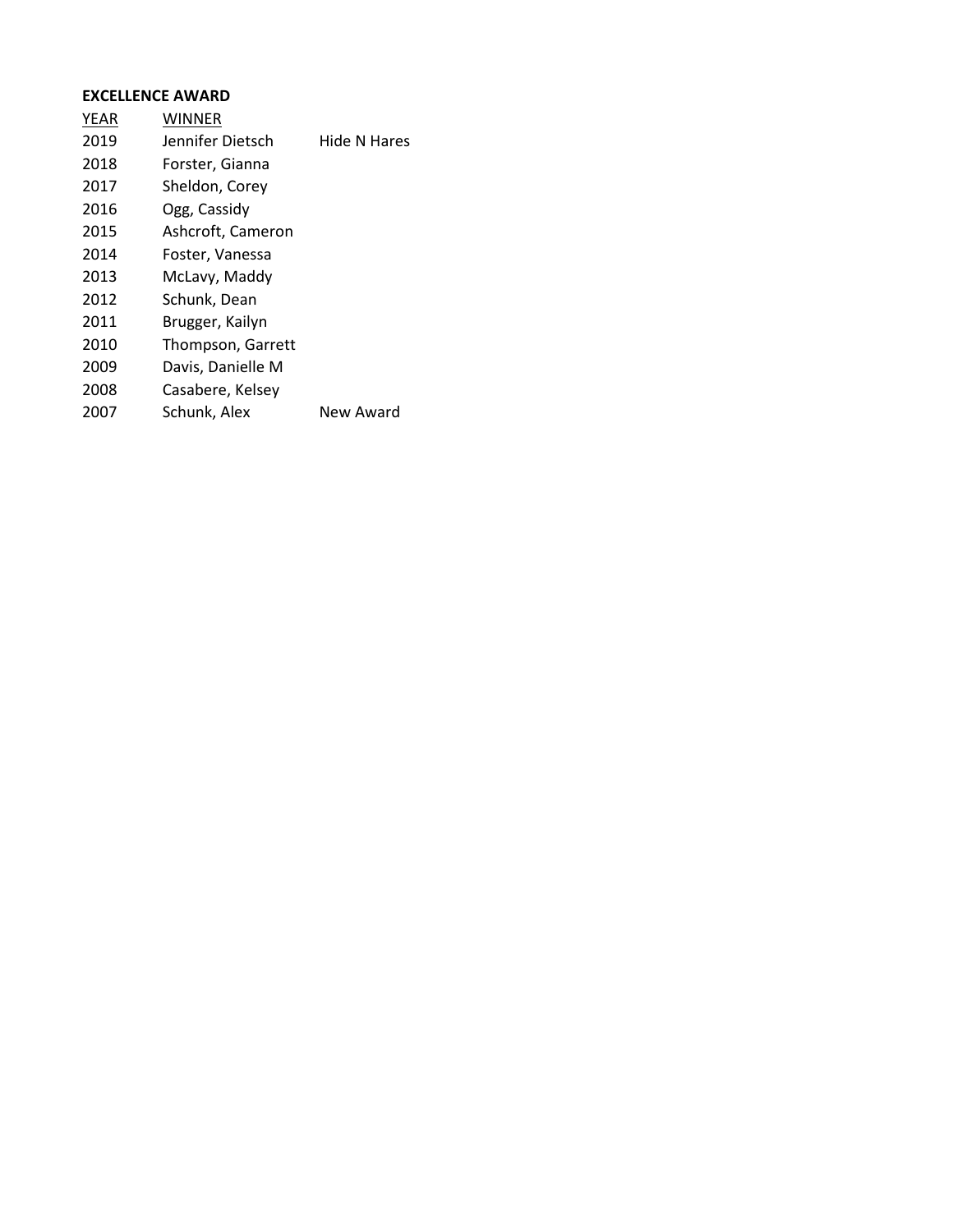# **FLOWER POT CONTEST**

| <u>Year</u> | <b>Winner</b>           | <u>Size</u> | <b>Place</b>    |
|-------------|-------------------------|-------------|-----------------|
| 2019        | Hannah Wormsley         | $6"$ -      | 1st             |
| 2019        | <b>Addison Wittig</b>   | $6"$ -      | 2 <sub>nd</sub> |
| 2019        | Syerra Mills            | $7"+$       | 1st             |
| 2019        | Gage Mills              | $7"+$       | 2 <sub>nd</sub> |
| 2019        | <b>Bryce Mills</b>      | $7"+$       | 3rd             |
| 2019        | <b>Tina McPhall</b>     | Adult 7"+   | 1st             |
| 2019        | Carol Forkum            | Adult 7"+   | 2nd             |
| 2018        | Jaley Stoike            | $6"$ -      | 1st             |
| 2017        | Linde Davison           | $6"$ -      | 1st             |
| 2017        | <b>Tyler Brandt</b>     | $6"$ -      | 2nd             |
| 2017        | Grace Taylor            | $7"+$       | 1st             |
| 2017        | Jennifer Dietsch        | $7"+$       | 2nd             |
| 2017        | <b>Tyler Brandt</b>     | $7"+$       | 3rd             |
| 2017        | Kaylee Ellis            | $7"+$       | 4th             |
| 2017        | Carol Forkum            | Adult 7"+   | 1st             |
| 2016        | Carol Forkum            | Adult 7"+   | 1st             |
| 2015        | Corey Given             | $6"$ -      | 1st             |
| 2015        | Zachary Chenweth        | $6"$ -      | 2nd             |
| 2015        | Kathleen Goodenow       | $7"+$       | 1st             |
| 2015        | <b>Addy Haskell</b>     | $7"+$       | 2nd             |
| 2012        | <b>Kameron Haag</b>     | $7"+$       | 1st             |
| 2012        | Kathleen Goodenow       | $7"+$       | 2nd             |
| 2011        | <b>Brenden Hamilton</b> | $7"+$       | 1st             |
| 2011        | Jaynie Hamilton         | $7"+$       | 2 <sub>nd</sub> |
| 2011        | Reise Haskin            | $6"$ -      | 1st             |
| 2011        | Marin Haskin            | $6"$ -      | 2 <sub>nd</sub> |
| 2010        | Kathleen Goodenow       | $7"+$       | 1st             |
| 2009        | <b>Tayler Garver</b>    | $7"+$       | 1st             |
| 2009        | <b>Mark DeMoines</b>    | $7"+$       | 2nd             |
| 2009        | Kaci Garver             | $6"$ -      | 1st             |
| 2009        | Alex Schunk             | $6"$ -      | 2nd             |
| 2008        | Kaci Garver             | $7"+$       | 1st             |
| 2008        | McKenzie Cook           | $7"+$       | 2nd             |
| 2008        | Chandler irish          | $6"$ -      | 1st             |
| 2008        | <b>Tayler Garver</b>    | $6"$ -      | 2nd             |
| 2007        | <b>Tayler Garver</b>    | $7"+$       | 1st             |
| 2007        | Kaci Garver             | $7"+$       | 2nd             |
| 2007        | Alex Schunk             | $6"$ -      | 1st             |
| 2006        | <b>Colter Walworth</b>  | $7"+$       | 1st             |
| 2006        | Olivia Walworth         | $7"+$       | 2nd             |
| 2006        | Kaci Garver             | $6"$ -      | 1st             |
| 2006        | Dean Schunk             | $6"$ -      | 2nd             |
| 2005        | McKenzie Cook           | $7"+$       | 1st             |
| 2005        | Alex Hubbard            | $7"+$       | 2nd             |
| 2005        | Sydney Hubbard          | $6"$ -      | 1st             |
|             |                         |             |                 |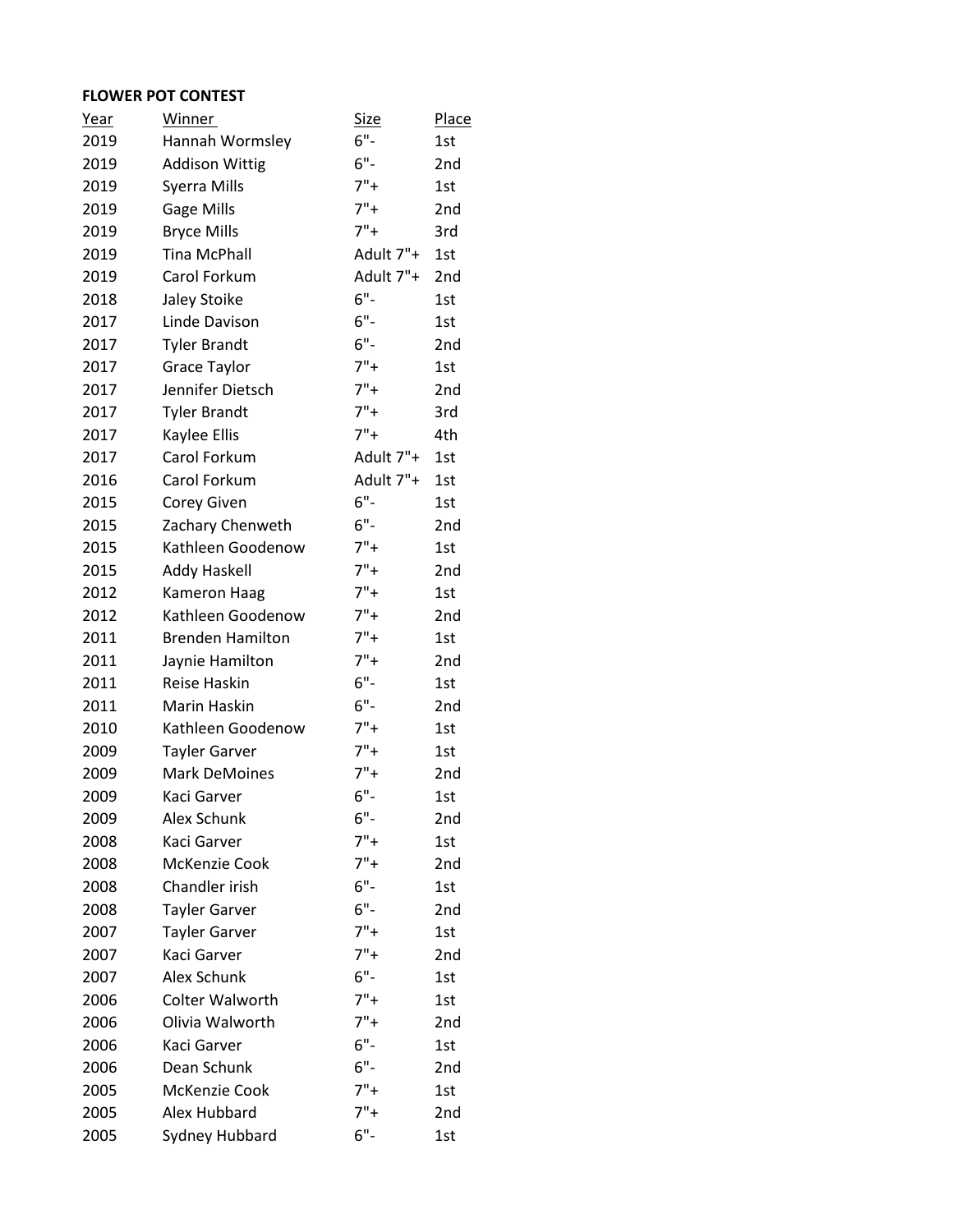| 2005 | Dean Schunk           | $6"$ -    | 2nd             |
|------|-----------------------|-----------|-----------------|
| 2005 | <b>Char Smock</b>     | Adult 7"+ | 1st             |
| 2005 | Joan Schunk           | Adult 6"- | 1st             |
| 2004 | <b>Robert Miller</b>  | $7"+$     | 1st             |
| 2004 | Erin Rolland          | $7"+$     | 2 <sub>nd</sub> |
| 2004 | Karianne Lagalo       | $6"$ -    | 1st             |
| 2004 | Olivia Walworth       | $6"$ -    | 2nd             |
| 2004 | <b>Tammy Fancon</b>   | Adult 7"+ | 1st             |
| 2003 | Erin Roland           | $7"+$     | 1st             |
| 2003 | Dean Schunk           | $7"+$     | 2 <sub>nd</sub> |
| 2003 | Joshua Langlois       | $6"$ -    | 1st             |
| 2003 | Robber Miller         | $6"$ -    | 2nd             |
| 2003 | <b>Fancon Farms</b>   | Adult 7"+ | 1st             |
| 2003 | <b>Judy Williams</b>  | Adult 7"+ | 2 <sub>nd</sub> |
| 2003 | <b>Char Smock</b>     | Adult 6"- | 1st             |
| 2003 | Judy Williams         | Adult 6"- | 2nd             |
| 2002 | <b>Kellie Mussell</b> | $7"+$     | 1st             |
| 2002 | Kristine Mussell      | $7"+$     | 2nd             |
| 2002 | Andrew Langlois       | $6"$ -    | 1st             |
| 2002 | Dean Schunk           | $6"$ -    | 2 <sub>nd</sub> |
| 2002 | <b>Char Smock</b>     | Adult     | 1st             |
| 2001 | Dean Schunk           | $7"+$     | 1st             |
| 2001 | Kyle Schunk           | $7"+$     | 2nd             |
| 2001 | 4-H Archery Team      | $6"$ -    | 1st             |
| 2001 | Alexandria Schunk     | $6"$ -    | 2 <sub>nd</sub> |
| 2000 | Jessica Bates         | $7"+$     | 1st             |
| 2000 | <b>Abby Bates</b>     | $7"+$     | 2nd             |
|      |                       |           |                 |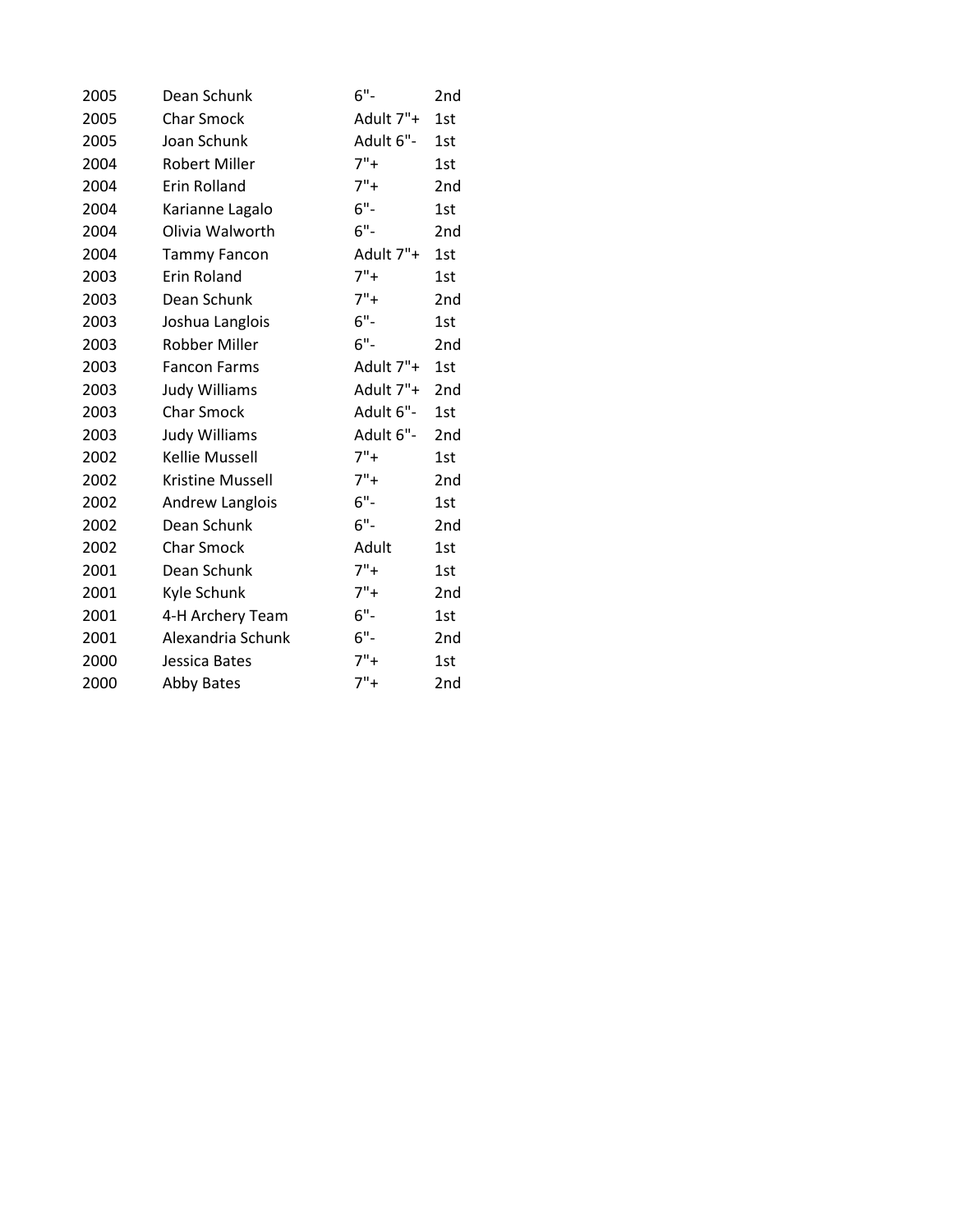# **FRIEND OF 4-H AWARD**

| YEAR | <b>WINNER</b>                      | AREA     |
|------|------------------------------------|----------|
| 2019 | Norm Yoder                         |          |
| 2019 | Gateway Refrigeration - Loren Cole |          |
| 2018 | Sherry McClellan - Sheris Diner    | Harrison |
| 2018 | <b>Stanford Propane</b>            |          |
| 2017 | Harrison Sportsman Club            | Harrison |
| 2017 | Steve Hippler - Schwan's           | Clare    |
| 2016 | <b>Trudy Foster</b>                | Farwell  |
| 2016 | <b>MMCC - Matt Miller</b>          | Harrison |
| 2015 | Witbecks/Jerry Witbeck             | Clare    |
| 2015 | Caldwell, MaryEllen                |          |
| 2014 | <b>Steve's Country Meats</b>       | Harrison |
| 2014 | <b>Clare County Review</b>         | Clare    |
| 2013 | <b>Surrey Point</b>                | Clare    |
| 2013 | M & M Meats                        | Clare    |
| 2012 | <b>Tommy Ellis</b>                 | Harrison |
| 2012 | <b>Brian Ellis</b>                 | Harrison |
| 2011 | Doug Stork                         | Clare    |
| 2011 | Jay's Sporting Goods               | Clare    |
| 2010 | Clare Rod & Gun Club               | Clare    |
| 2010 | <b>Steve Stocking</b>              | Harrison |
| 2009 | MacLean Pharmacy (Carol & Mike)    | Harrison |
| 2009 | <b>Warner Petroleum</b>            |          |
| 2008 | <b>Harrison Lions Club</b>         | Harrison |
| 2008 | Mid Michigan Community College     | Harrison |
| 2007 | Betty & larry Beadle               | Harrison |
| 2007 | Ken Warner - KW Feeds              | Farwell  |
| 2006 | <b>Benchley Chiropractics</b>      | Clare    |
| 2006 | <b>Jays Sporting Goods</b>         | Clare    |
| 2005 | Farwell Labor Day Committee        | Farwell  |
| 2005 | Clare County Farm Bureau           | Clare    |
| 2005 | <b>Billsby Lumber</b>              | Harrison |
| 2004 | Larry Haddon, Larrys Party Tents   |          |
| 2004 | Mark Salchert, Voelker Implement   |          |
| 2003 | Trouble Shooters, Phil Smock       |          |
| 2002 | Clare Sentinel - Al Bransdorfer    | Clare    |
| 2002 | <b>Gibis Excavating</b>            |          |
| 2001 | Jim Sykora                         |          |
| 2001 | Jerry Witbeck                      |          |
| 2000 | Hilliard, Tony                     |          |
| 1999 | Barnes, Karen                      |          |
| 1999 | Harrison Lumber Do It Center       |          |
| 1999 | Hudson, Hal                        |          |
| 1993 | Richardson, Dale                   |          |
| 1991 | <b>Witbeck's Family Foods</b>      |          |
| 1991 | <b>Harrsion Lumber</b>             |          |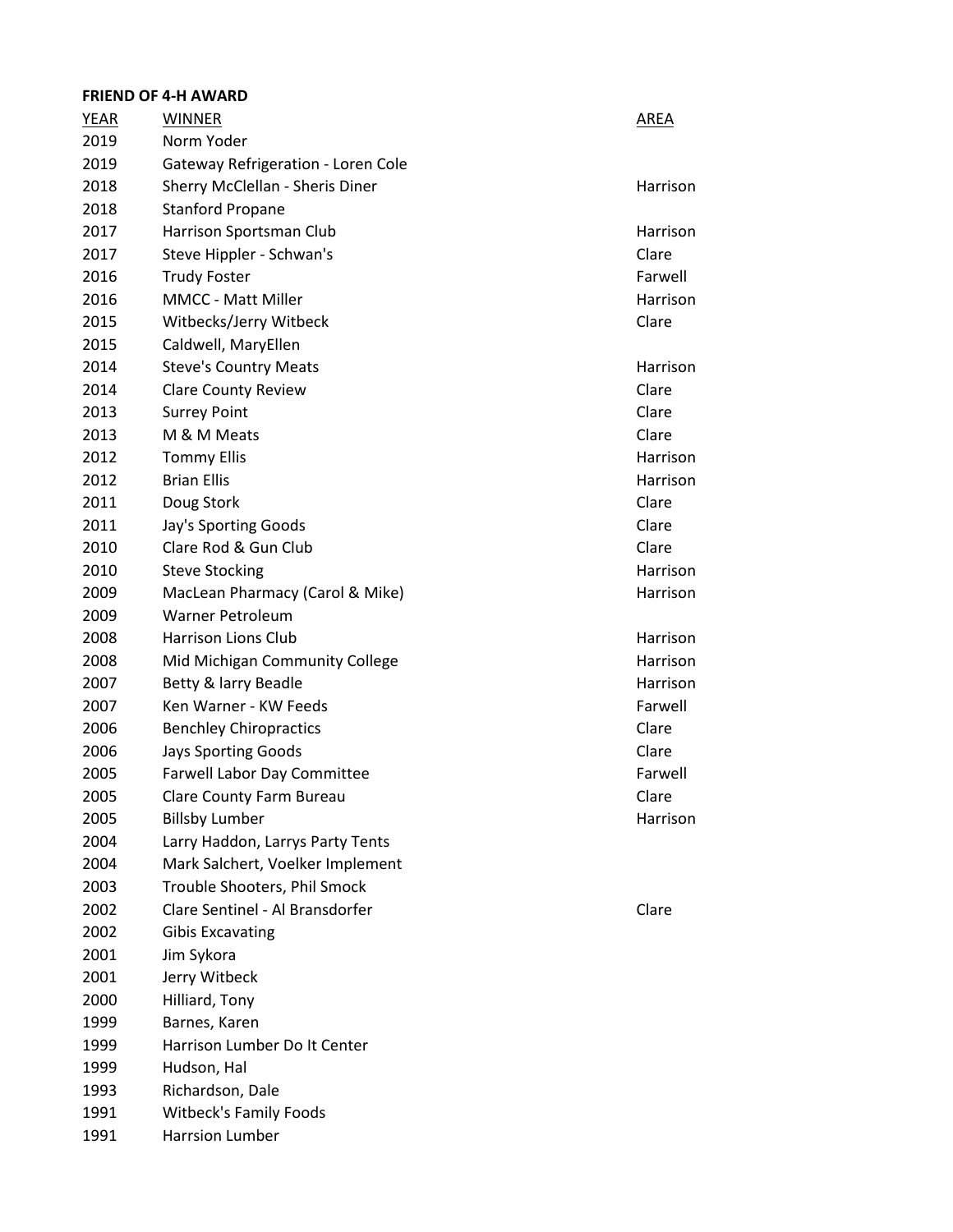| 1990 | Thompson, Allyson                                          |
|------|------------------------------------------------------------|
| 1988 | Fancon, Horace                                             |
| 1988 | Fancon, Caroline                                           |
| 1988 | Harrsion Sportsman Club                                    |
| 1987 | Ray Billsby Lumber                                         |
| 1987 | Kathy Rynearson - Lone Pine Restaurant                     |
| 1986 | Douglass, Denny                                            |
| 1986 | IGA                                                        |
| 1986 | Haskin, Howard                                             |
| 1986 | Harrison Sportsman Club                                    |
| 1986 | <b>Clare County Fairboard</b>                              |
| 1986 | Joe Johnston Elevator                                      |
| 1985 | Jerry Witbeck - Witbeck's IGA                              |
| 1984 | Mid Michigan Community College                             |
| 1983 | Young, Al                                                  |
| 1982 | Charles Sherwood, Gr. Knight, Harrison Knights of Columbus |
| 1981 | Walters, Ethard                                            |
| 1980 | Dillon's carpet Center                                     |
| 1979 | <b>Bob &amp; Rosemary Carter</b>                           |
| 1979 | Kerr, Ed                                                   |
| 1978 | Haskins, Howard                                            |
| 1978 | Marko, Mike                                                |
| 1977 | Wade, Ruth                                                 |
| 1976 | Joe Johnston                                               |
| 1975 | Murton Oil                                                 |
| 1975 | Citizen's Bank & Trust                                     |
| 1974 | Hawks, Leonard                                             |
| 1974 | <b>Clare County Board of Commissioners</b>                 |
| 1973 | Ashcraft's Super market                                    |
| 1973 | Koerner, Floyd                                             |
| 1973 | Norcutt, Floyd                                             |
| 1973 | <b>Clare Livestock Auction</b>                             |
| 1973 | Doherty, A.J.                                              |
| 1972 | Doherty, A.J.                                              |
| 1972 | Schaffer, William                                          |
| 1972 | Loomis, Bud                                                |
| 1971 | Northland IGA                                              |
| 1971 | <b>Clare County Fairboard</b>                              |
| 1970 | S.C.D.                                                     |
| 1969 | Koontz, Richard                                            |
| 1968 | Pratt, Vernon                                              |
| 1961 | Hawks, Leonard                                             |
| 1961 | <b>Clare Kiwanis</b>                                       |
| 1961 | Clare Bank                                                 |
| 1961 | Joe Johnston                                               |
| 1961 | Jim Sykora                                                 |
| 1961 | Cornwell Ranch                                             |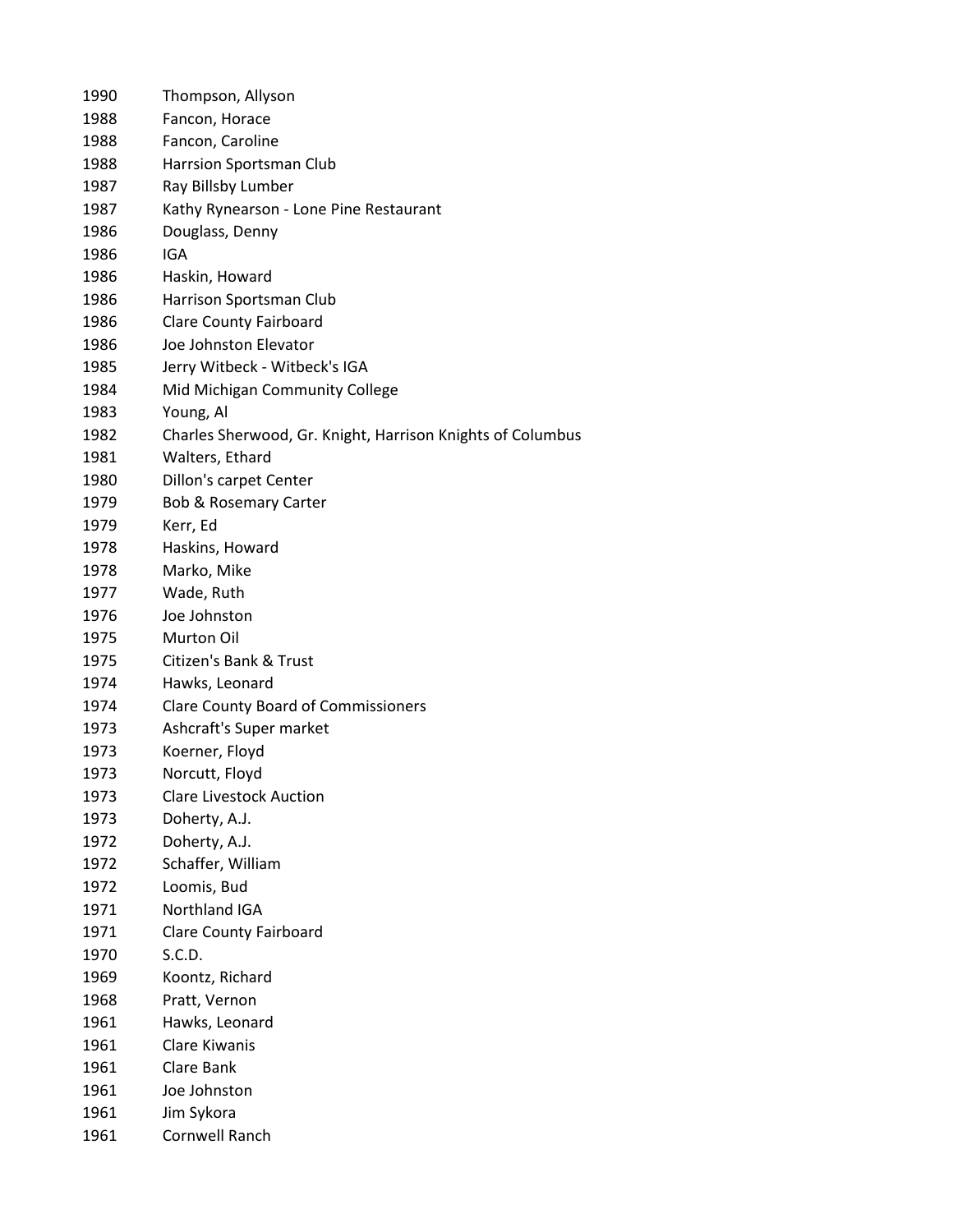# **GOLDEN PITCHFORK AWARD**

- Year Winner
- North Country Trail Riders
- West Country Trail Riders
- East Country Trail Riders
- North Country Trail Riders
- Giddy-Up
- East Country Trail Riders
- Ride Em N Shine Em
- Mavericks
- North Country Trail Riders
- Young Riders
- North Country Trail Riders
- North Country Trail Riders
- The Mavericks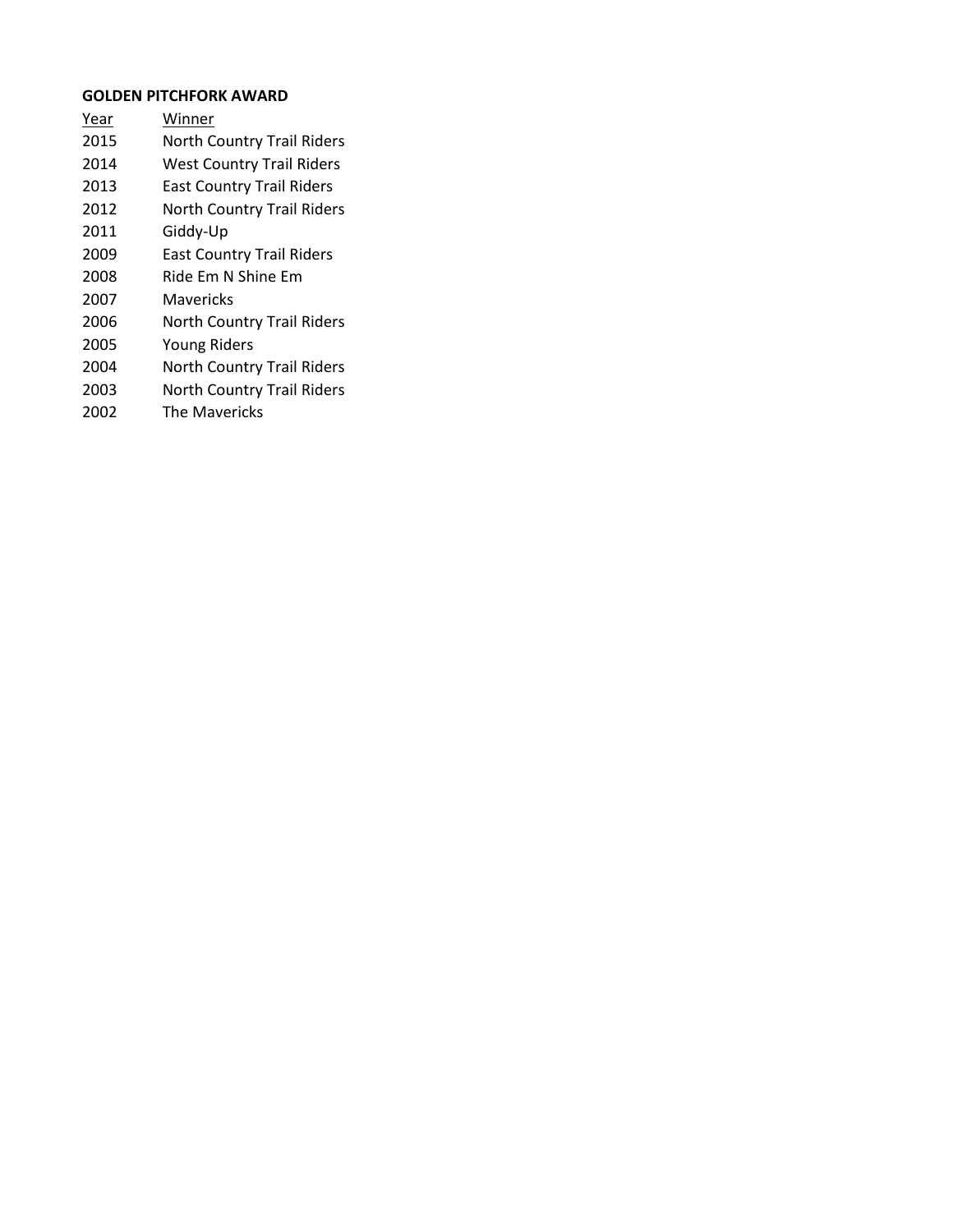# **4-H HIGHER EDUCATION SCHOLARSHIP**

| <b>WINNER</b>      |
|--------------------|
| Cassidy Ogg        |
| Dallas Witbeck     |
| Mitchell Hoskey    |
| Hall, Kaitlyn      |
| Rowell, Wyatt      |
| Ogg, Makayla       |
| Boulis, Ashley     |
| Pummel, Holly      |
| Bear, Josiah       |
| Gould, Paige       |
| Jehnzen, Katherina |
| Huovinen, Tessa    |
| Schunk, Dean       |
| Simpkins, Laura    |
| Barber, Kelsey     |
| Coats, Lyle        |
| Kinberg, Joshua    |
| Schunk, Kyle       |
| Hall, Erica        |
| Thompson, Garrett  |
| Romanowski, Riley  |
| Reinhardt, Keith   |
| Schunk, Alexandria |
| Casebere, Kelsey   |
| Thompson, Parker   |
| Williams, Blair    |
| Geeck, Rochelle    |
| Erickson, Kristen  |
| Haskin, Elizabeth  |
| Haley, John        |
| Shea, Katie        |
| Stevens, Kayla     |
| Davis, Becky       |
| Dickey, Heather    |
| Landon, Stacey     |
| Shea, Luke         |
| Croff, Daniel      |
| Magnus, David      |
| Williams, Rene     |
| Mohr, Trisha       |
| Schunk, Ashley     |
| Ranck, Johnathon   |
| Halstead, Holly    |
| Schug, Johnathon   |
| Gunden, Allison    |
|                    |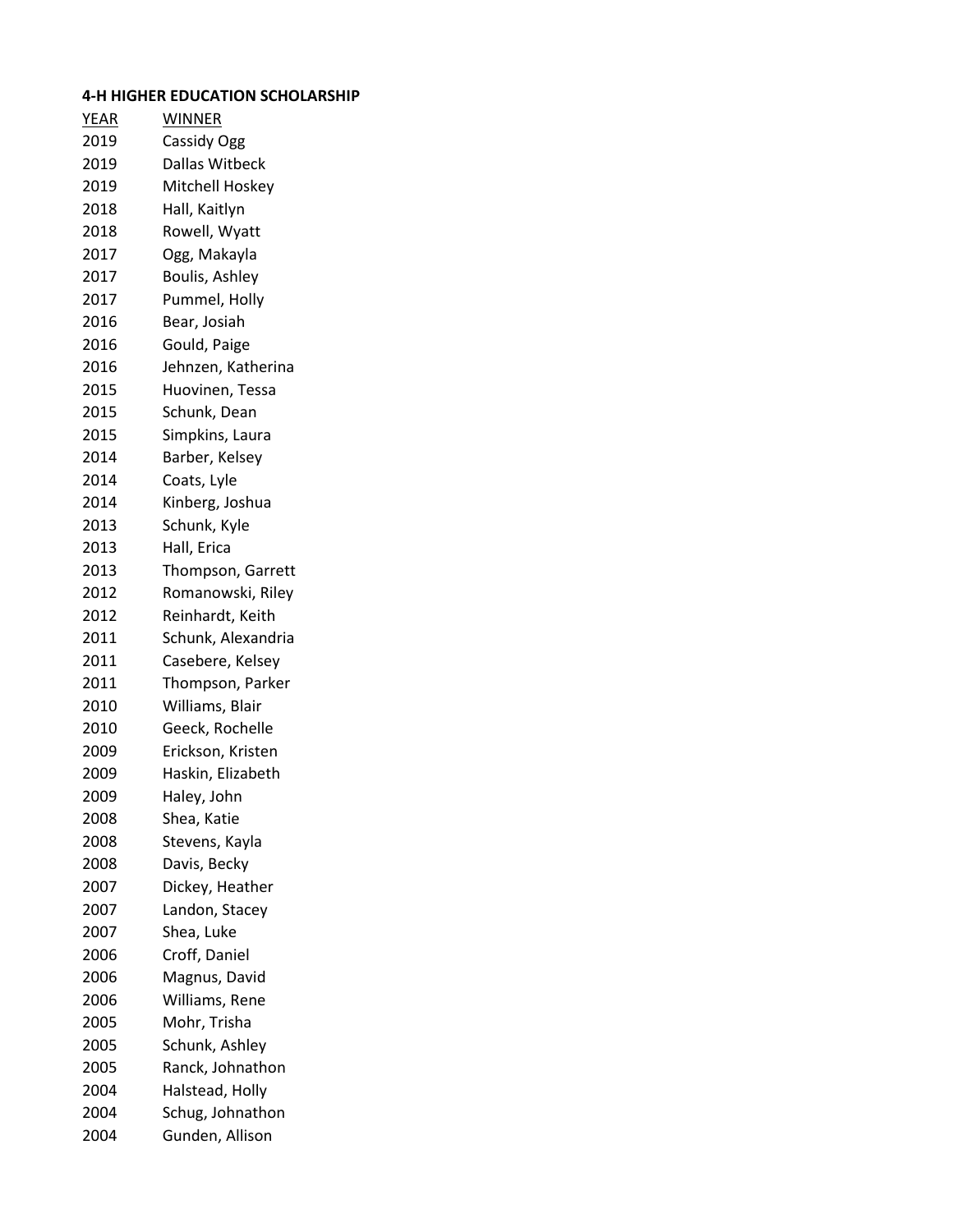| 2003 | Smock, Jessica    |
|------|-------------------|
| 2003 | Mohr, Shelby      |
| 2003 | Higgins, Ashley   |
| 2002 | schunk, Travis    |
| 2002 | Agle, Katrina     |
| 2002 | Cotter, Andrea    |
| 2001 | Hileman, Travis   |
| 2001 | Gunden, Phillip   |
| 2000 | Gunden, Erin      |
| 2000 | Halstead, James   |
| 2000 | Zebrowski, Jeremy |
| 1998 | Gross, Robyn      |
| 1998 | Paul, Janell      |
| 1998 | Morley, Alicia    |
| 1997 | Agle, Alisa       |
| 1997 | Schunk, Tom       |
| 1997 | Halstead, Laura   |
|      |                   |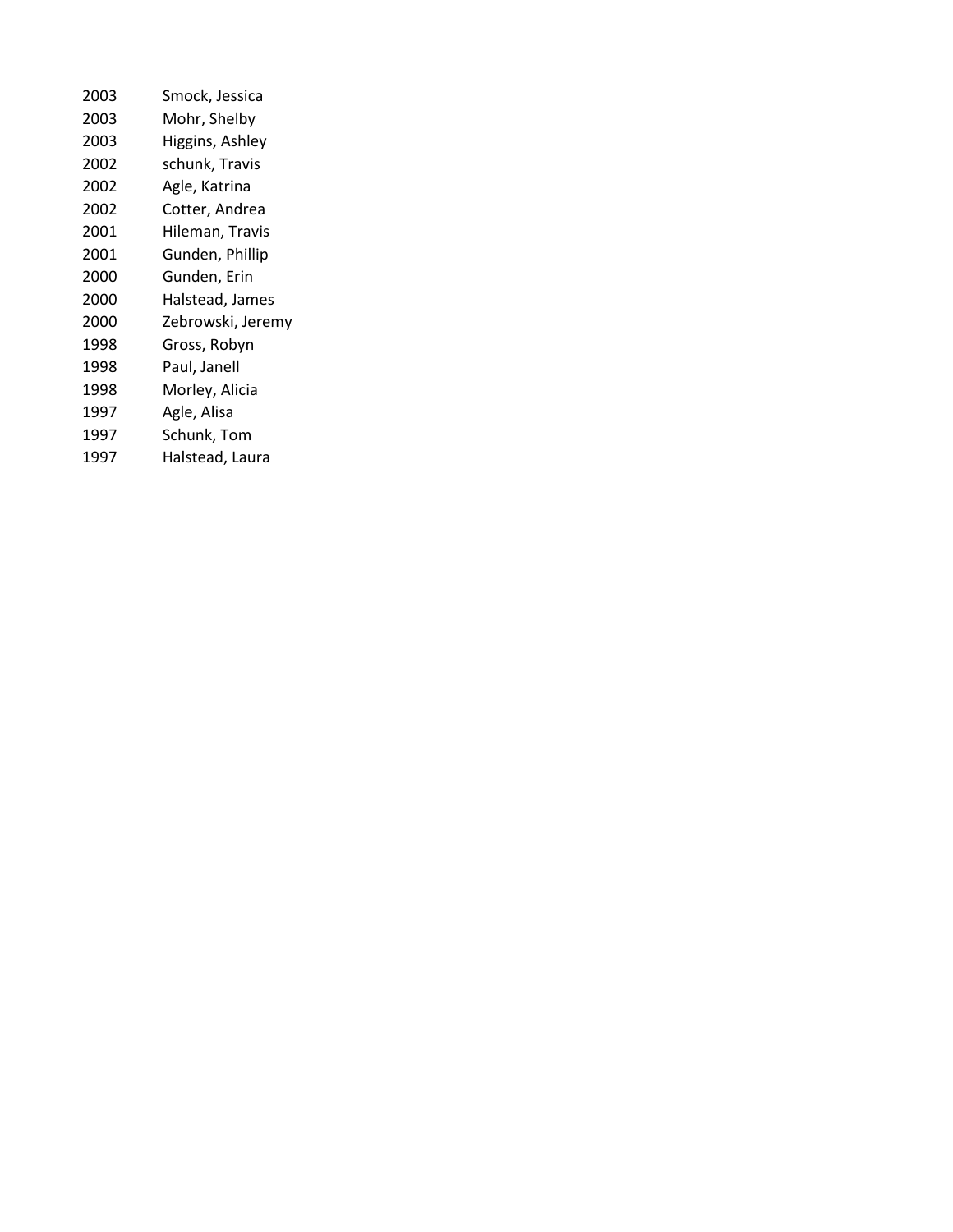## **AYF NATIONAL LEADERSHIP 'I DARE YOU' AWARD**

| <u>YEAR</u> | <b>WINNER</b>      |                          |
|-------------|--------------------|--------------------------|
| 2019        | Cassidy Ogg        | <b>Country Neighbors</b> |
| 2018        | Carncross, Jeffrey |                          |
| 2017        | Brandt, Tyler      |                          |
| 2016        | No Recipient       |                          |
| 2015        | Jehnzen, Katherina |                          |
| 2014        | Schunk, Dean       |                          |
| 2013        | Langlois, Joshua   |                          |
| 2012        | McInnis, Patrick   |                          |
| 2012        | Thompson, Garrett  |                          |
| 2011        | Dietsch, Joseph    |                          |
| 2010        | Thompson, Parker   |                          |
| 2010        | Langlois, Andrew   |                          |
| 2009        | Schunk, Alex       |                          |
| 2009        | Casebere, Kelsey   |                          |
| 2008        | Williams, Blair    |                          |
| 2007        | No Recipient       |                          |
| 2006        | No Recipient       |                          |
| 2005        | Landon, Stacey     |                          |
| 2004        | Williams, Rene     |                          |
| 2003        | Schug, John        | Senior                   |
| 2003        | Schunk, Ashley     | Junior                   |
| 2002        | Halstead, Holly    | Junior                   |
| 2001        | Smock, Jessica     | Junior                   |
| 2001        | Schunk, Travis     | Senior                   |
| 2000        | Agle, Katrina      |                          |
| 1999        | Price, Mary        |                          |
| 1997        | Morley, Alicia     |                          |
| 1996        | Halstead, Laura    |                          |
| 1995        | Agle, Alisa        |                          |
| 1994        | Morley, Paul       |                          |
| 1993        | Bryant, Shannon    |                          |
| 1991        | Read, Missy        |                          |
| 1990        | Gould, Shelly      |                          |
| 1990        | Kinberg, Dave      |                          |
| 1990        | Gould, Shelly      |                          |
| 1990        | Kinberg, David     |                          |
| 1988        | Beltz, Ann         |                          |
| 1988        | Herhold, Julie     |                          |
| 1987        | Weldon, Patty      |                          |
| 1987        | McRae, Martin      |                          |
| 1986        | Sigsbee, Virginia  |                          |
| 1986        | Hubel, Eddie John  |                          |
| 1985        | Lloyd, Heidi       |                          |
| 1984        | Weldon, Tim        |                          |
| 1984        | LaDere, Janet      |                          |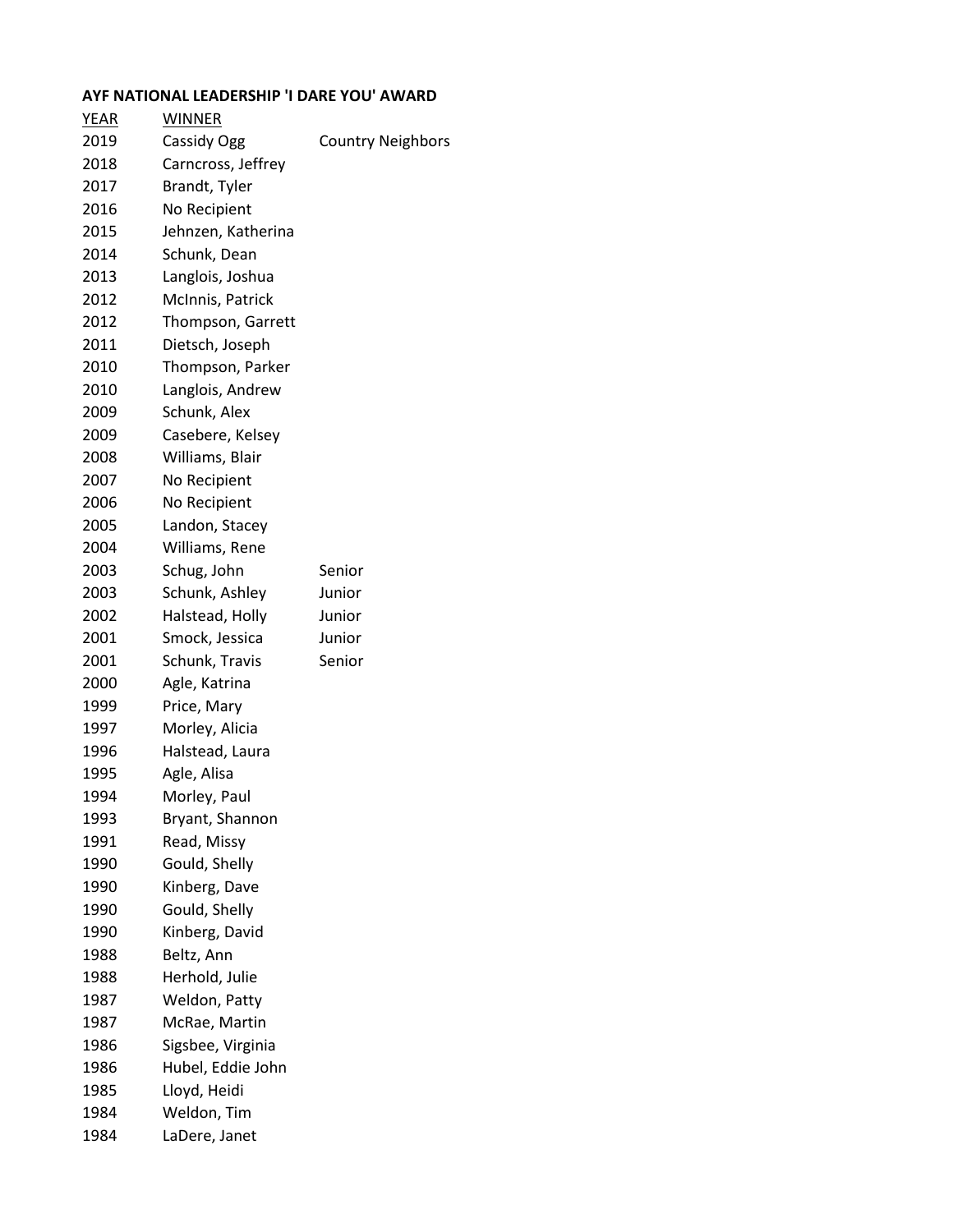| 1983 | Schomisch, Ron     |
|------|--------------------|
| 1983 | Schomisch, Dawn    |
| 1982 | Fancon, Tracy      |
| 1981 | Cotton, Patty      |
| 1981 | Monzo, Aaron       |
| 1980 | Warner, Ken Jr,    |
| 1980 | Mussell, Cindy     |
| 1979 | Loudenslager, Jess |
| 1979 | Tideswell, Tracy   |
| 1978 | Armentrout, Harvey |
| 1978 | Schumm, Laura      |
| 1977 | Rilett, David      |
| 1977 | Armentrout, Ruth   |
| 1976 | Carr, Venecia      |
| 1976 | Stanfield, Tom     |
| 1975 | Bartell, Anne      |
| 1974 | Rilett, Rick       |
| 1974 | Magnus, Maredda    |
| 1973 | Gunden, Lamar      |
| 1973 | McGuire, Kim       |
| 1971 | Murphy, Martin     |
| 1971 | Kleinhardt, Charma |
| 1970 | Hildebrandt, Dawn  |
| 1970 | Montney, Alan      |
|      |                    |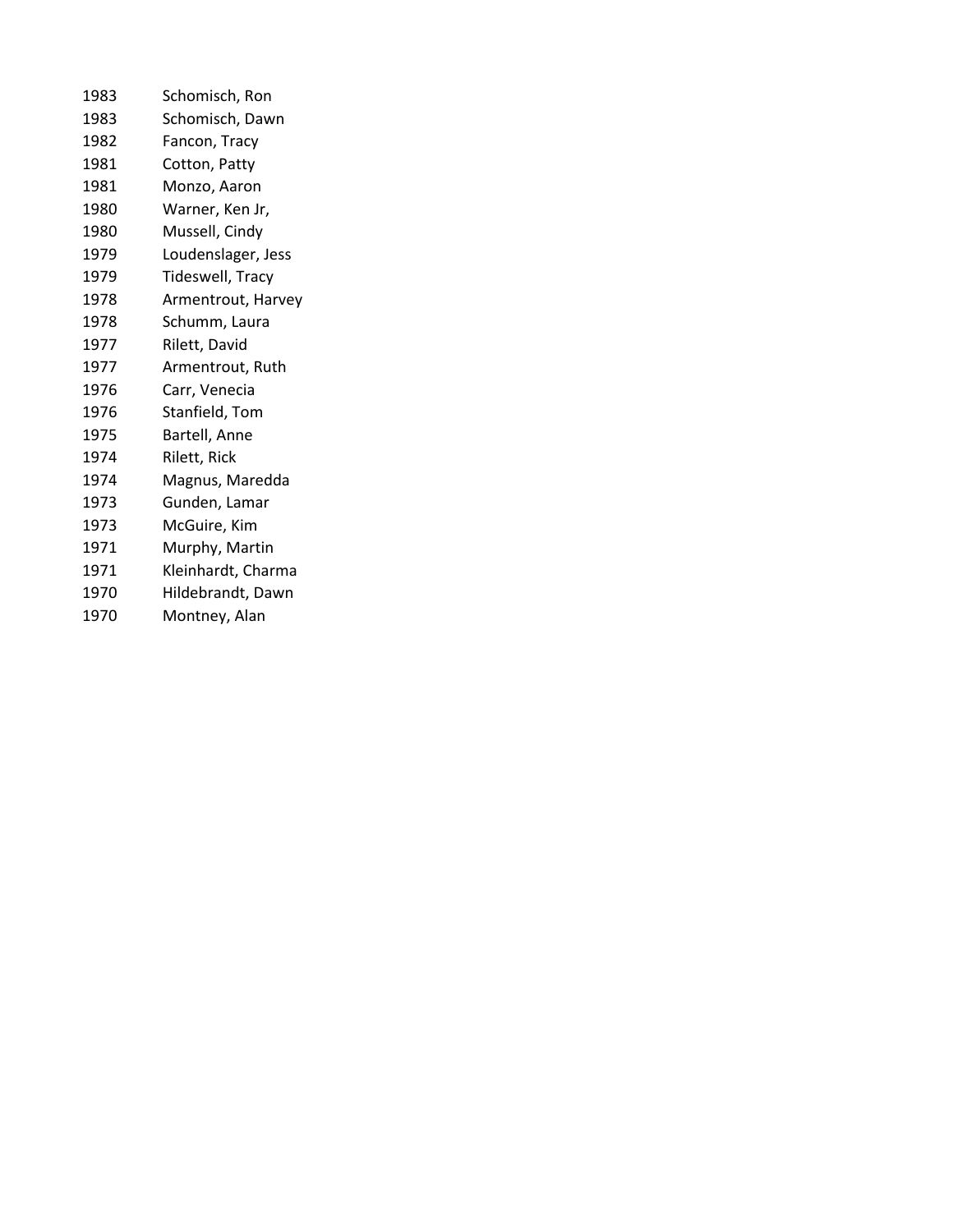#### **IMAGE AWARD**

| <u>Year</u> | <b>Winner</b>       |
|-------------|---------------------|
| 2019        | Swine               |
| 2018        | Horse               |
| 2017        | Swine               |
| 2016        | Swine               |
| 2015        | Swine               |
| 2014        | Dairy               |
| 2013        | Horse               |
| 2012        | Dairy               |
| 2011        | Swine               |
| 2010        | Swine               |
| 2009        | Swine               |
| 2008        | <b>Small Animal</b> |
| 2007        | Beef                |
| 2006        | Swine               |
| 2005        | Small Animal        |
| 2004        | <b>Small Animal</b> |
| 2003        | Dairy               |
| 2002        | Swine               |
| 1997        | Beef                |
| 1996        | Dairy               |
|             |                     |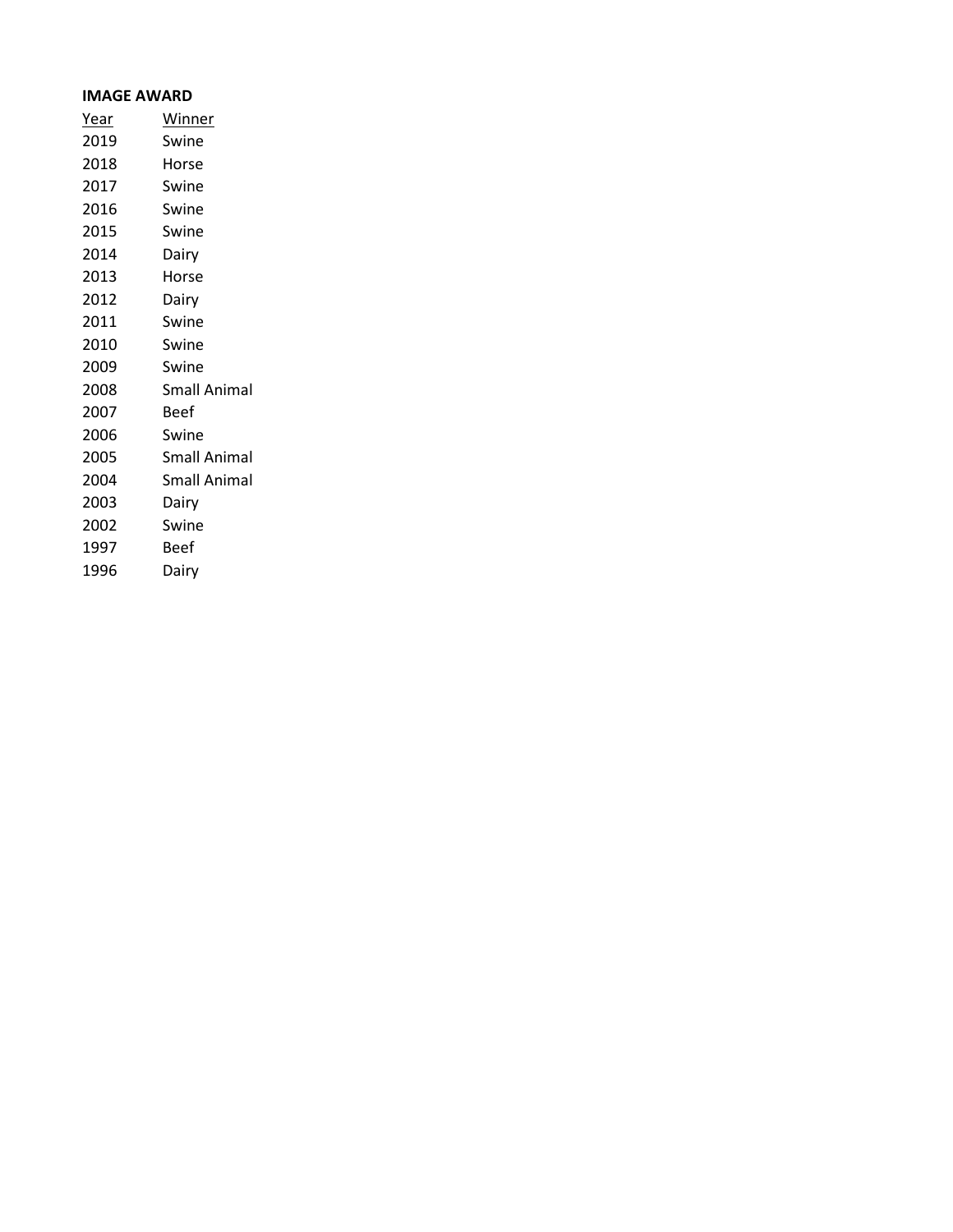#### **JUNIOR ACHEIVEMENT**

Year Name Long, Amanda Morley, Alicia Agle, Katrina Burgess, Andy Burgess, Joey Schunk, Tom Wiley, Sommer Worth, Gail Keelean, Denise Bristol, Pete Bristol, Ben Howey, Tammy Burgess, Joeseph Bernard, Roxanne Rapson Andy Howington, Tayaka Saxton, Jessica Rapson, Heather Burgess, Andy King, Brandon Swiger, Mandy Ackerman, Amy Beddoes, Charles Hamilton, Miel Dorman, Geoff Jensinius, Brian Stickler, Joe Browning, Jenny Bernard, Jenny Day, Heather Jenks, James Jr. Bristol, Pete Bondie, Jennifer Browne, Sarah Wiley, Sommer Bristol, Ben Sandborn, Mike Howey, Tammy Martin, Jenny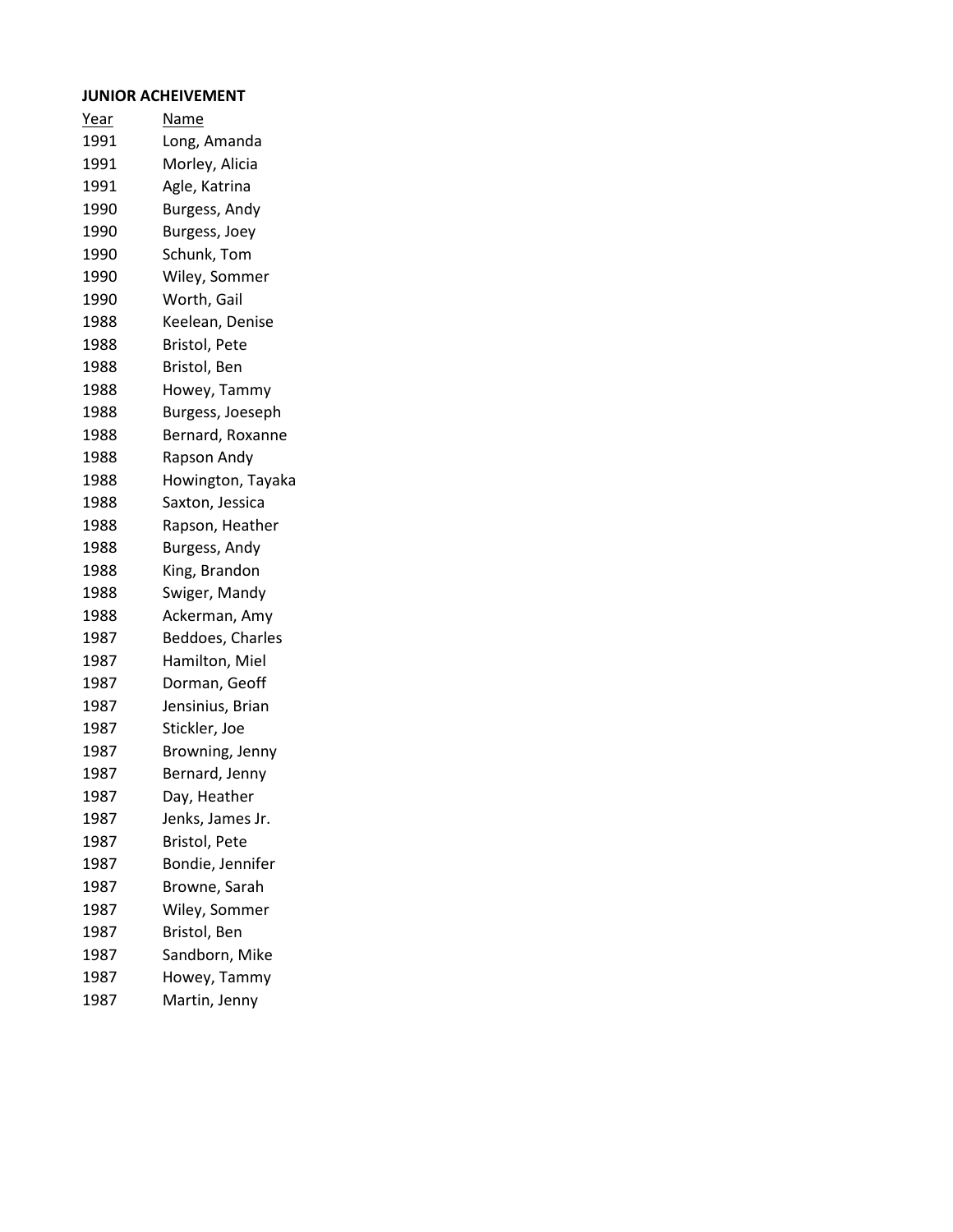#### **4-H KEY CLUB AWARD**

| <u>YEAR</u> | WINNER                |                   |
|-------------|-----------------------|-------------------|
| 2019        | Cassidy Ogg           | Country neighbors |
| 2018        | Brandt, Tyler         |                   |
| 2017        | No Recipient          |                   |
| 2016        | Ogg, Makayla          |                   |
| 2015        | Jehnzen, Katherina    |                   |
| 2014        | McInnis, Patrick      |                   |
| 2013        | Langlois, Joshua      |                   |
| 2012        | Spivey, Crysta        |                   |
| 2011        | Schunk, Alexandria    |                   |
| 2010        | Langlois, Andrew      |                   |
| 2009        | Casebere, Kelsey      |                   |
| 2008        | Thompson, Parker      |                   |
| 2007        | Williams, Blair       |                   |
| 2006        | no recipients         |                   |
| 2005        | Williams, Rene        |                   |
| 2004        | No Recipient          |                   |
| 2003        | Halstead, Holly       |                   |
| 2002        | Schomisch, Chris      |                   |
| 2001        | Agle, Katrina         |                   |
| 2000        | Medford, Kim          |                   |
| 1997        | Paul, Janell          |                   |
| 1996        | Morley, Alicia        |                   |
| 1995        | Crawford, JoAnna      |                   |
| 1993        | Agle, Alisa           |                   |
| 1993        | Bristol, Pete         |                   |
| 1993        | Burgess, Andrew       |                   |
| 1993        | McPhall, Matt         |                   |
| 1993        | Spence, Tom           |                   |
| 1993        | Bartholomew, Pam      |                   |
| 1993        | <b>Bryant Colleen</b> |                   |
| 1993        | Isaac, Jennifer       |                   |
| 1993        | Montney, Jason        |                   |
| 1991        | Kinberg, David        |                   |
| 1990        | Kinberg, Chris        |                   |
| 1990        | Kimpel, Nathan        |                   |
| 1988        | Clark, Jess           |                   |
| 1988        | Loudenslager, Dottie  |                   |
| 1987        | Clark, Jess           |                   |
| 1987        | Beltz, Ann            |                   |
| 1986        | Hackworth, Stacey     |                   |
| 1986        | Tessner, Jake         |                   |
| 1985        | Hilyard, Greg         |                   |
| 1985        | Weldon, Patty         |                   |
| 1984        | LaDere, Janet         |                   |
| 1983        | Weldon, Tim           |                   |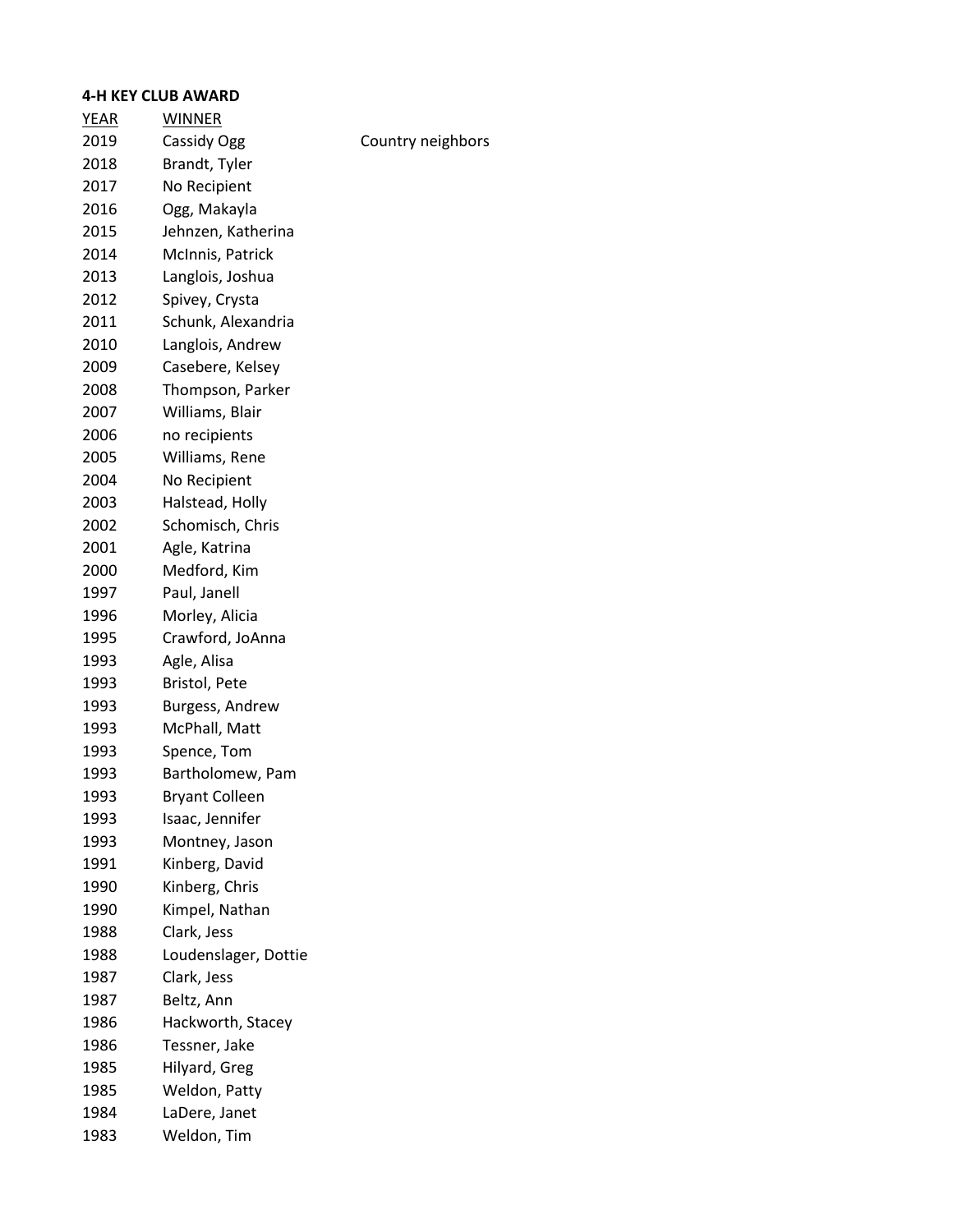| 1983 | Pollard, Debbie     |
|------|---------------------|
| 1982 | Loudenslager, Tom   |
| 1982 | Fancon, Tracy       |
| 1981 | Loudenslager, Jesse |
| 1981 | Lago, Brandi        |
| 1980 | Schunk, Jeff        |
| 1980 | Rager, Pam          |
| 1979 | Warner, Ken Jr.     |
| 1978 | Carr, Tom           |
| 1978 | Leposkey, Kim       |
| 1977 | Tideswell, Lori     |
| 1977 | Wentworth, Vicki    |
| 1975 | Carr, Venecia       |
| 1973 | Bicknell, Deborah   |
| 1973 | Schunk, Byron       |
| 1973 | Montney, DeeAnna    |
| 1973 | Montney, Denise     |
| 1973 | Magnus Maredda      |
| 1972 | Montney, Maida      |
| 1971 | Bolle, Jeannie      |
| 1971 | Streeter, Becky     |
| 1971 | Magnus, Fred        |
| 1970 | Rodabaugh, Patty    |
| 1970 | Montney, Alan       |
| 1970 | Maxwell, Sharon     |
| 1970 | Kleinhardt, Charma  |
| 1970 | Kleinhardt, Tim     |
| 1968 | Rodabaugh, Mike     |
| 1968 | Dawson, Lynda       |
| 1968 | Magnus, Bill        |
| 1968 | Fletcher, Gary      |
| 1968 | Streeter, Roberta   |
| 1967 | Dunkle, Diane       |
| 1967 | Schmid, Wayne       |
| 1965 | Dunkle, Delos       |
| 1965 | Kleinhardt, Richard |
| 1965 | Fletcher, Wilbur    |
| 1965 | Weldon, Bev         |
| 1964 | Schroeder, Roxanne  |
| 1964 | Magnus, Charles     |
| 1964 | Carr, Patricia      |
| 1962 | Dunkle, Darrel      |
| 1962 | Krawczynski, Helen  |
| 1961 | Ferweda, Evelyn     |
| 1961 | Baumer, Judy        |
| 1960 | Marotzke, Judy      |
| 1960 | Dunkle, Joyce       |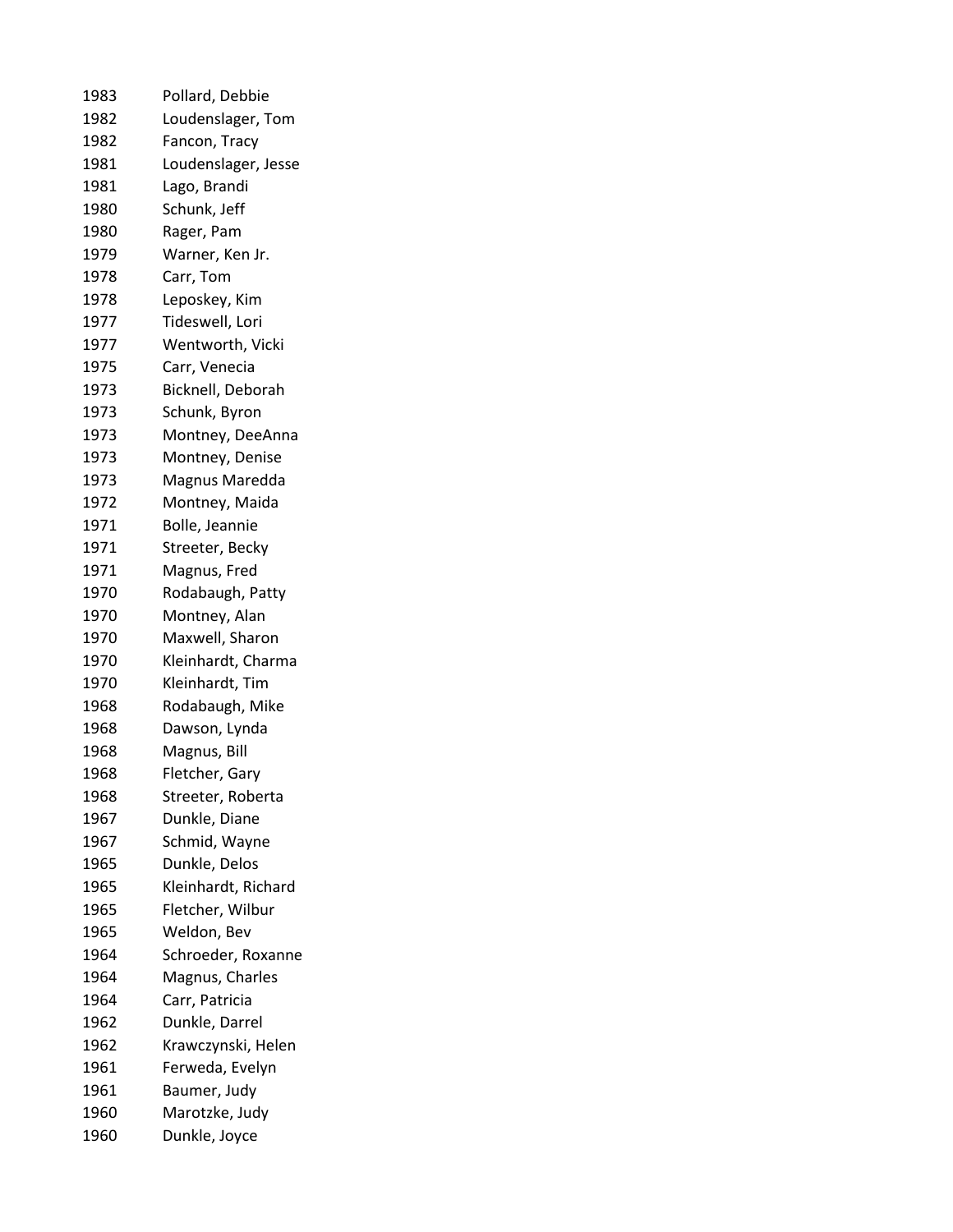Allen, Nancy Pudvay, Lois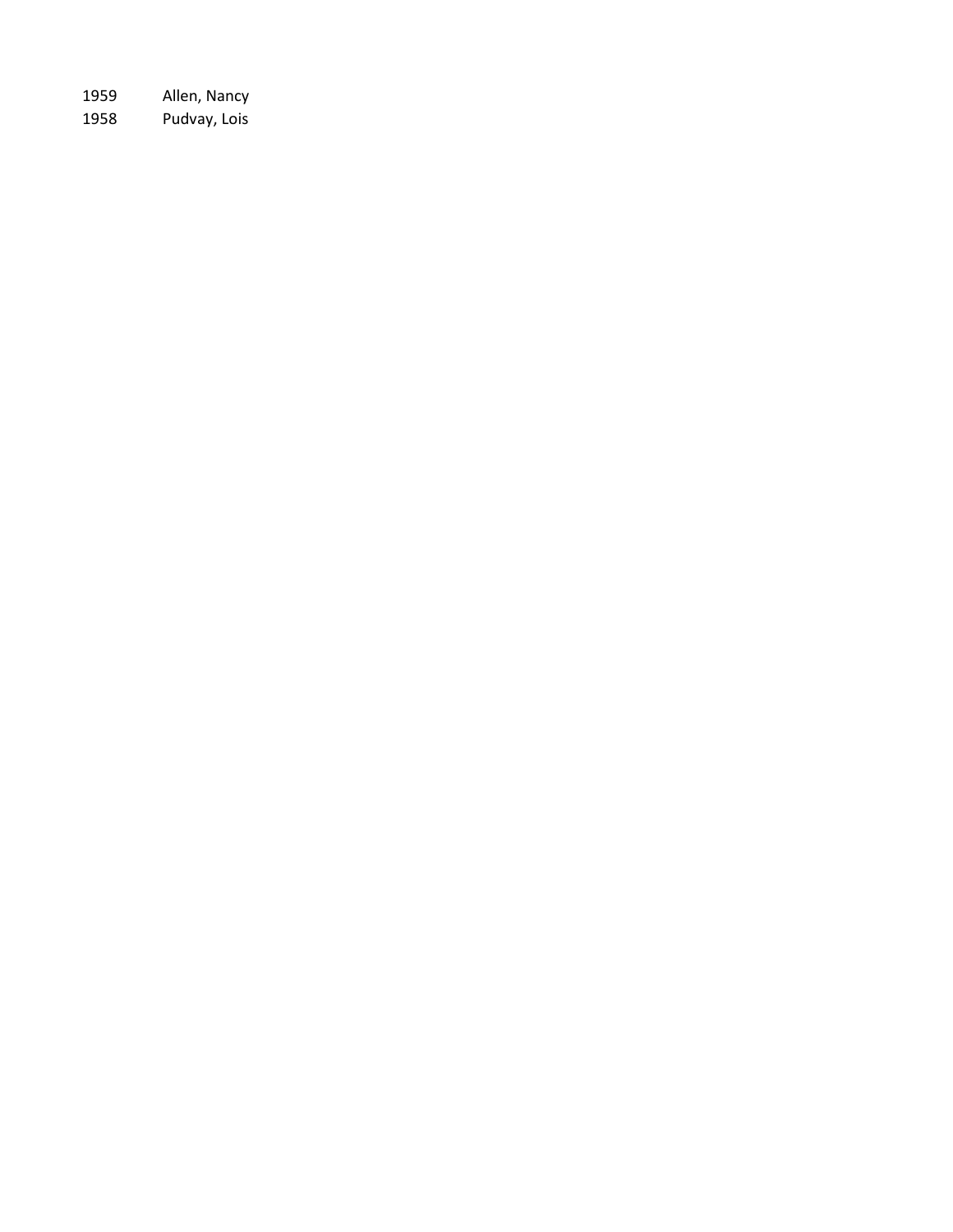# **4-H LEADER OF THE YEAR AWARD**

| <b>YEAR</b> | <u>WINNER</u>        |
|-------------|----------------------|
| 2019        | Haggert, Shelly      |
| 2018        | Taylor, Dana         |
| 2017        | Cameron, Lori        |
| 2017        | Foster, Trudy        |
| 2016        | Schunk, Jenny        |
| 2015        | Price, Margaret      |
| 2015        | Jehnzen, Ursula      |
| 2014        | Langlois, Kim        |
| 2013        | Brugger, Dottie      |
| 2012        | Mathews, Mary        |
| 2011        | Hubel, Dexter        |
| 2011        | Thompson, Donna      |
| 2010        | Mussell, Cindy       |
| 2009        | Given, Mark          |
| 2009        | Mussell, Betty       |
| 2008        | Brewer, Penny        |
| 2008        | Schunk, Joan         |
| 2007        | Walworth, Lisa       |
| 2007        | Brooks, Jaene        |
| 2006        | Forkum, Carol        |
| 2006        | Schunk, Max          |
| 2005        | Dietsch, Don & Cindy |
| 2005        | Schug, Laurie        |
| 2004        | Williams, Jim        |
| 2004        | Price, Margaret      |
| 2003        | Spaulding, Patsy     |
| 2002        | Gunden, Lamar        |
| 2001        | Krchmar, Tom         |
| 2001        | Schomisch, Deb       |
| 2000        | Smock, Char          |
| 1999        | Ron & Pat Morley     |
| 1998        | Murawski, Sue        |
| 1997        | Higgins, Jodi        |
| 1996        | Lloyd, Suann         |
| 1995        | Gunden, Lamar        |
| 1994        | Murawski, Sue        |
| 1993        | Forkum, Carol        |
| 1993        | Halstead, Karen      |
| 1991        | Peckens, Harold      |
| 1990        | Chin, Lois           |
| 1989        | Nevill, Don          |
| 1989        | Herhold, Beth        |
| 1988        | Clark, Lynn          |
| 1977        | Tideswell, Lori      |
| 1977        | Walworth, Vicki      |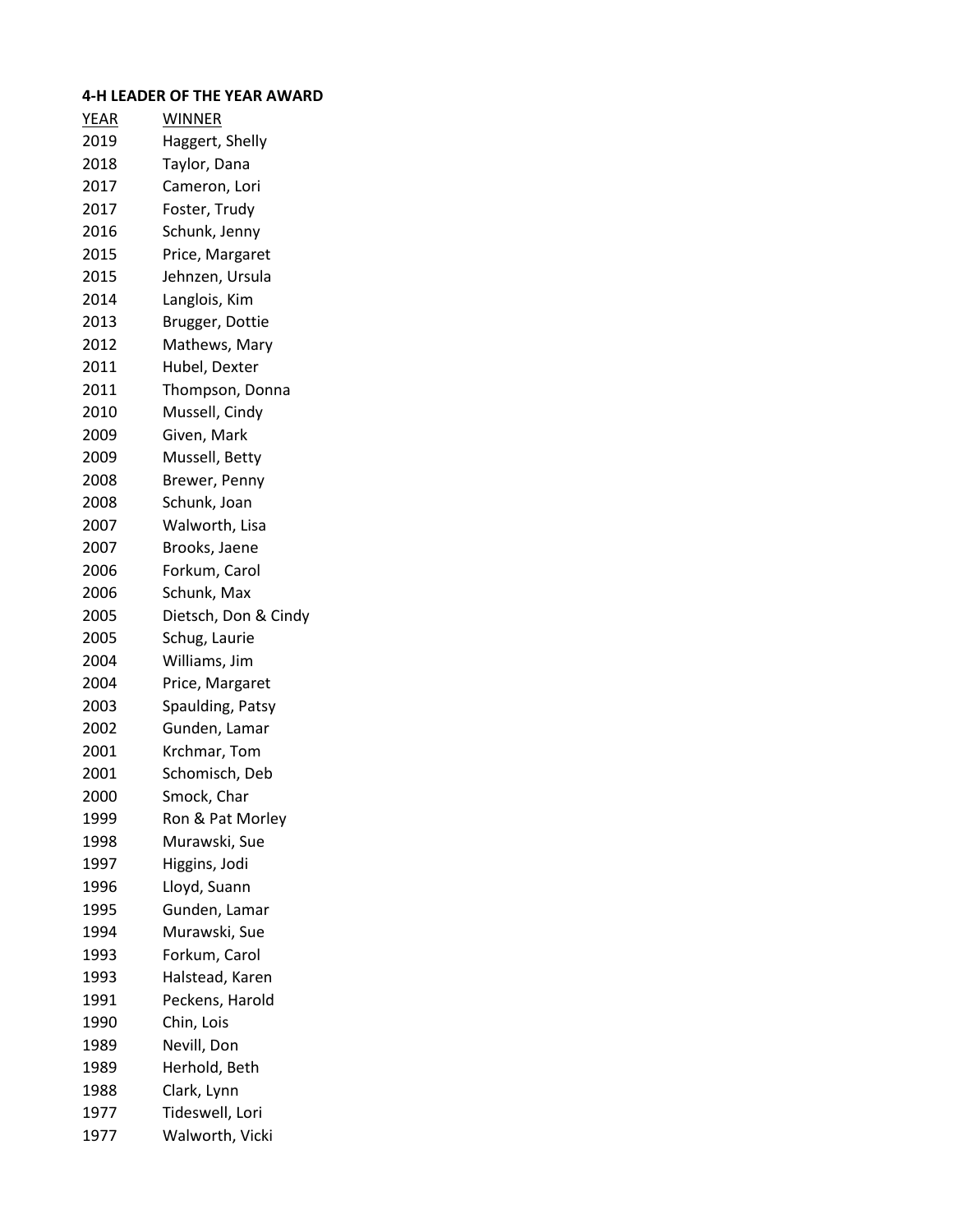#### **OVERALL ACHIEVEMENT AWARD**

| <b>YEAR</b> | <b>WINNER</b>       |                           |
|-------------|---------------------|---------------------------|
| 2019        | <b>Tyler Brandt</b> | <b>Busy Bunny Raisers</b> |
| 2018        | Shea, Morgan        |                           |
| 2017        | Ogg, Makayla        |                           |
| 2016        | Jehnzen, Katherina  |                           |
| 2015        | Spivey, Crysta      |                           |
| 2014        | Langlois, Joshua    |                           |
| 2013        | Schunk, Dean        |                           |
| 2012        | Schunk, Kyle        |                           |
| 2011        | Casebere, Kelsey    |                           |
| 2010        | Eagle, Breana       |                           |
| 2009        | Thompson, Parker    |                           |
| 2008        | Spaulding, Caitlin  |                           |
| 2007        | Roland, Erin        |                           |
| 2006        | Landon, Stacey      |                           |
| 2005        | Mohr, Trisha        |                           |
| 2004        | Williams, Blair     |                           |
| 2003        | Williams, Rene      |                           |
| 2002        | Smock, Jessica      |                           |
| 2001        | Halstead, Holly     |                           |
| 2000        | Agle, Katrina       |                           |
| 1999        | Zebrowski, Allen    |                           |
| 1998        | Zebrowski, Jeremy   |                           |
| 1997        | Paul, Paul          |                           |
| 1996        | Rhein, Mike         |                           |
| 1995        | Crawford, JoAnna    |                           |
| 1994        | Morley, Alicia      |                           |
| 1993        | Agle, Katrina       |                           |
| 1993        | Ferguson, Kyle      |                           |
| 1993        | Halstead, James     |                           |
| 1993        | Hileman, Carly      |                           |
| 1993        | Brown, Seth         |                           |
| 1993        | Gross, Jimmy        |                           |
| 1993        | Hegyi, Amy          |                           |
| 1993        | Hileman, Travis     |                           |
| 1993        | Krchmar, Leann      |                           |
| 1993        | Paul Jeanine        |                           |
| 1993        | Paul Jeanette       |                           |
| 1993        | Rodgers, Micheal    |                           |
| 1991        | Trinca, Amanda      |                           |
| 1991        | Browning, Jeni      |                           |
| 1991        | Zelt, Colleen       |                           |
| 1991        | Bryant, Colleen     |                           |
| 1990        | Cusumano, Angela    |                           |
| 1988        | Chin, Marcus        |                           |
| 1988        | Snepp, Eric         | <b>Honarable Mention</b>  |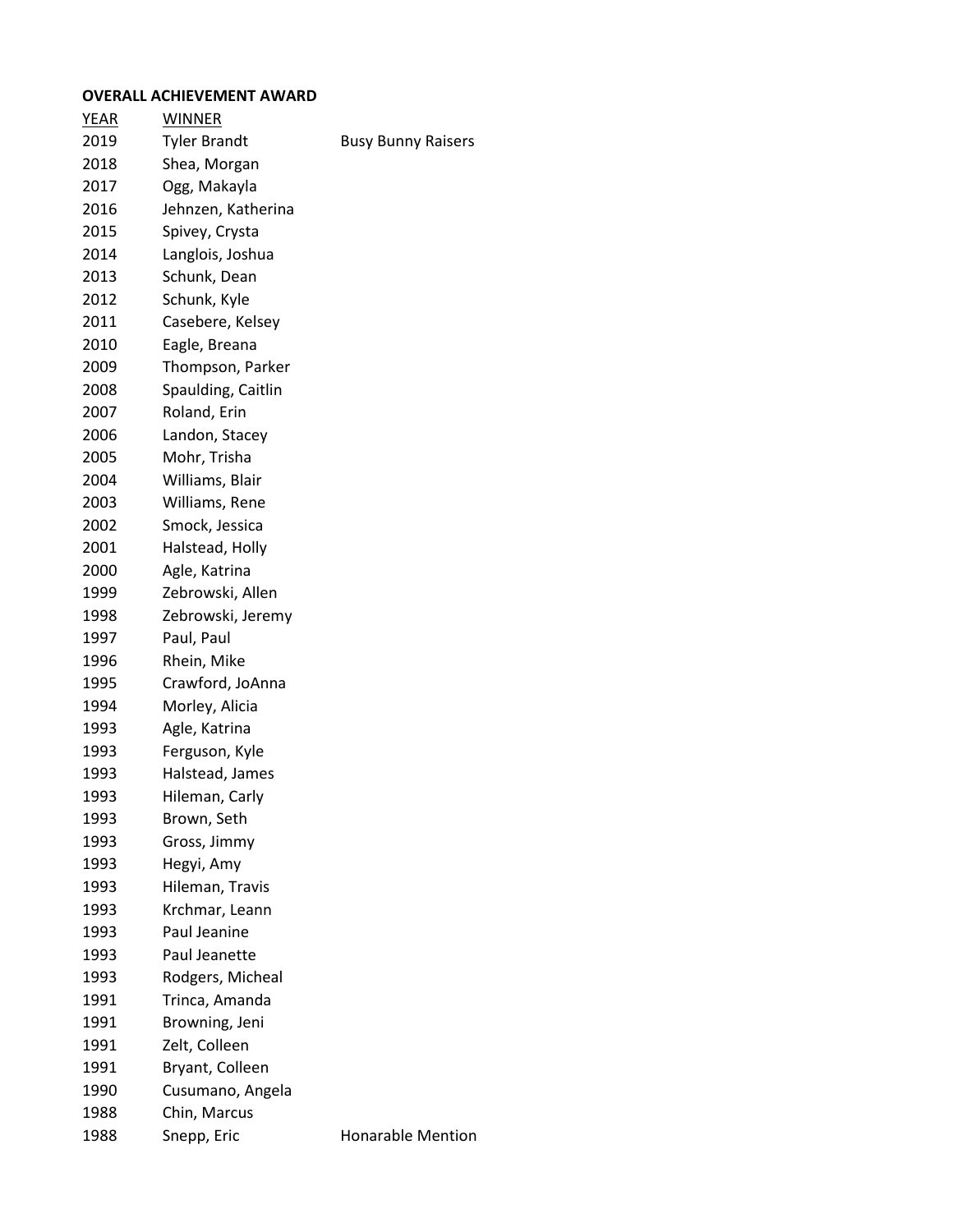| 1988 | Randall, Mindy   | <b>Honarable Mention</b> |
|------|------------------|--------------------------|
| 1988 | Jackson, Heather | <b>Honarable Mention</b> |
| 1988 | Burgess, Frank   | <b>Honarable Mention</b> |
| 1988 | Herhold, Julie   | <b>Honarable Mention</b> |
| 1987 | Clark, Jess      |                          |
| 1987 | Cuvelier, Troy   |                          |
| 1987 | Burgess, Mike    |                          |
| 1987 | Simons, Molly    |                          |
| 1987 | Lambert, Renee   |                          |
| 1985 | Bay Maria        |                          |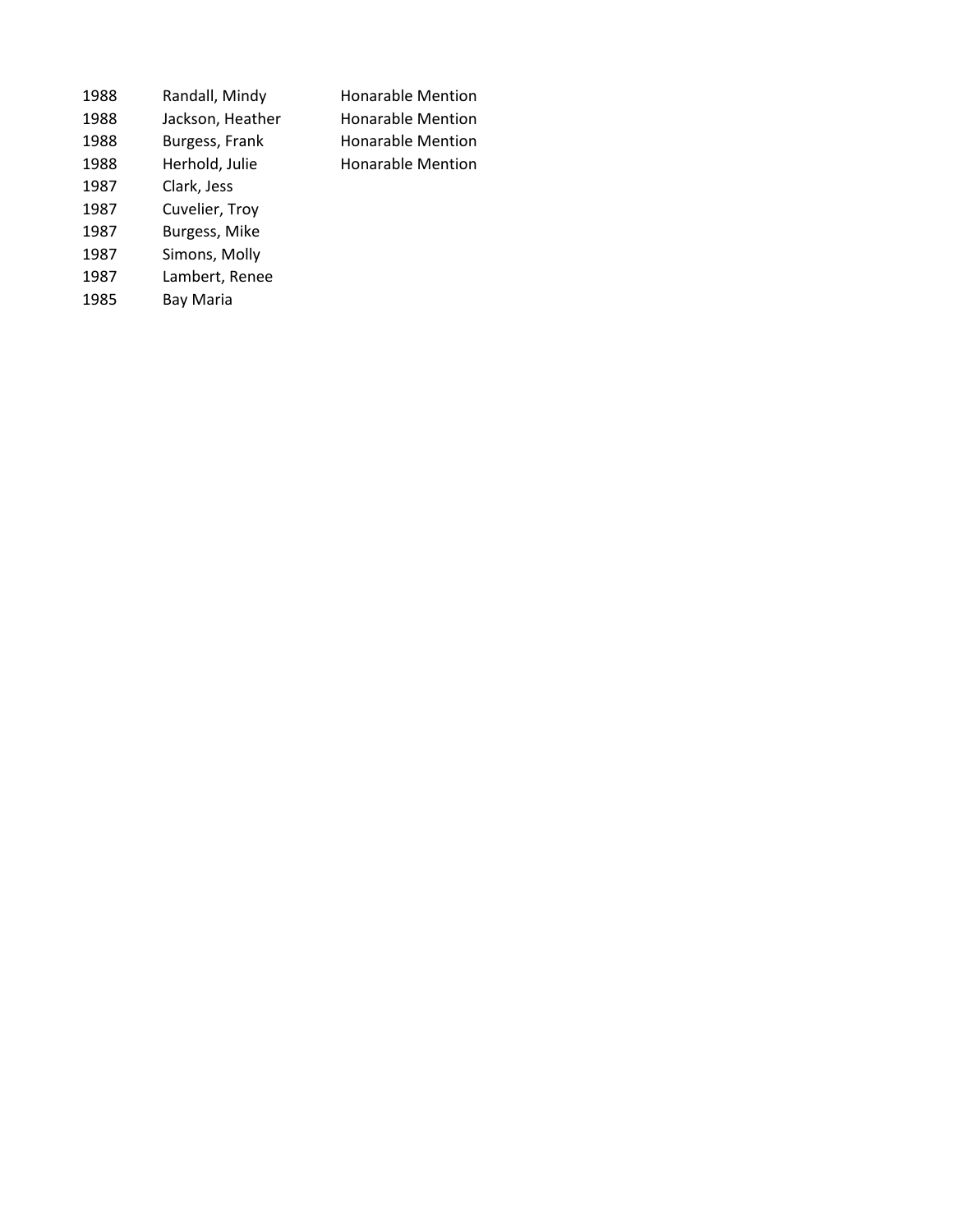## **OVERALL SHOWMANSHIP CONTESTANTS**

| Year | Contestant            | <b>Species</b>              |
|------|-----------------------|-----------------------------|
| 2017 | <b>Tyler Brandt</b>   | <b>Small Animal Overall</b> |
| 2017 | Kailyn Brugger        | Goat                        |
| 2017 | Jeffery Carncross     | Poultry                     |
| 2017 | <b>Tyler Brandt</b>   | Rabbit                      |
| 2017 | <b>Tyler Brandt</b>   | Cavy                        |
| 2017 | <b>Tyler Brandt</b>   | Dog                         |
| 2017 | <b>Tyler Brandt</b>   | Cat                         |
| 2016 | Crysta Spivey         | Small Animal Overall        |
| 2016 | Crysta Spivey         | Cat                         |
| 2016 | Crysta Spivey         | Cavy                        |
| 2016 | Crysta Spivey         | Goat                        |
| 2016 | Crysta Spivey         | Poultry                     |
| 2016 | Crysta Spivey         | Rabbit                      |
| 2016 | Crysta Spivey         | Dog                         |
| 2015 | Crysta Spivey         | <b>Small Animal Overall</b> |
| 2015 | Crysta Spivey         | Cavy                        |
| 2015 | Crysta Spivey         | Cat                         |
| 2015 | Crysta Spivey         | Goat                        |
| 2015 | Crysta Spivey         | Poultry                     |
| 2015 | Crysta Spivey         | Rabbit                      |
| 2015 | Crysta Spivey         | Dog                         |
| 2014 | Crysta Spivey         | <b>Small Animal Overall</b> |
| 2014 | Crysta Spivey         | Cat                         |
| 2014 | Crysta Spivey         | Poultry                     |
| 2014 | Angelique Jehnzen     | Goat                        |
| 2014 | <b>Austin Maxey</b>   | Rabbit                      |
| 2014 | <b>Matlory Harmon</b> | Dog                         |
| 2014 | Crysta Spivey         | Cavy                        |
| 2013 | Crysta Spivey         | <b>Small Animal Overall</b> |
| 2013 | Joshua Langlois       | <b>Beef</b>                 |
| 2013 | McKenzie Cook         | Sheep                       |
| 2013 | Adalie Kleinhardt     | Swine                       |
| 2013 | Lyle Coats            | Dairy                       |
| 2013 | Garrett Thompson      | Horse                       |
| 2013 | Crysta Spivey         | Cavy                        |
| 2013 | Crysta Spivey         | Cat                         |
| 2013 | Crysta Spivey         | Goat                        |
| 2013 | Crysta Spivey         | Poultry                     |
| 2013 | <b>Austin Maxey</b>   | Rabbit                      |
| 2013 | Maddy McLavy          | Dog                         |
| 2013 | Cami Miller           | <b>Junior Beef</b>          |
| 2013 | Shelby Harwood        | Junior Sheep                |
| 2013 | <b>Taylor Garver</b>  | <b>Junior Swine</b>         |
| 2013 | Luke Coats            | <b>Junior Dairy</b>         |
| 2013 | Jack Moore            | Junior Horse                |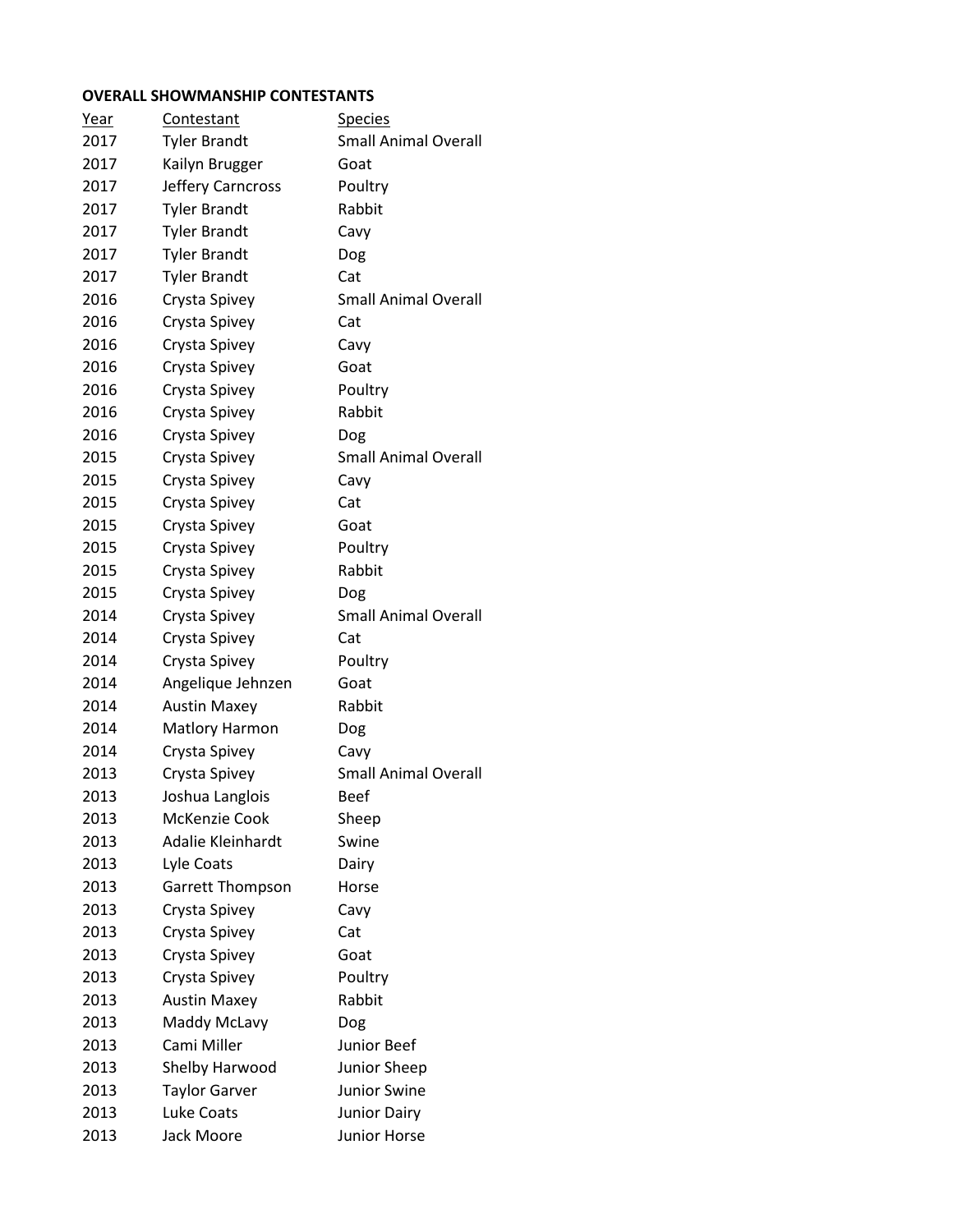| 2012 | Joshua Langlois         | Livestock Overall           |
|------|-------------------------|-----------------------------|
| 2012 | Megan Medford           | <b>Small Animal Overall</b> |
| 2012 | Joshua Langlois         | <b>Beef</b>                 |
| 2012 | McKenzie Cook           | Sheep                       |
| 2012 | Adalie Kleinhardt       | Swine                       |
| 2012 | Lyle Coats              | Dairy                       |
| 2012 | <b>Garrett Thompson</b> | Horse                       |
| 2012 | Crysta Spivey           | Cavy                        |
| 2012 | Rebecca Brewer          | Cat                         |
| 2012 | Megan Medford           | Goat                        |
| 2012 | Crysta Spivey           | Poulty                      |
| 2012 | <b>Collin Maxey</b>     | Rabbit                      |
| 2012 | Raymond Wehrly          | Dog                         |
| 2012 | Cami Miller             | Junior Livestock Overall    |
| 2012 | Shelby Harwood          | Junior Sheep                |
| 2012 | <b>Taylor Garver</b>    | Junior Swine                |
| 2012 | Luke Coats              | <b>Junior Dairy</b>         |
| 2012 | Luke Coats              | Junior Dairy Feeder         |
| 2012 | Jack Moore              | Horse                       |
| 2011 | <b>Kelsey Casebere</b>  | Livestock Overall           |
| 2011 | Rebecca Brewer          | <b>Small Animal Overall</b> |
| 2011 | <b>Kelsey Casebere</b>  | <b>Beef</b>                 |
| 2011 | Erica Hall              | Sheep                       |
| 2011 | Josh Langlois           | Swine                       |
| 2011 | <b>Kelsey Casebere</b>  | Dairy                       |
| 2011 | <b>Haley Stephens</b>   | Horse                       |
| 2011 | Rebecca Brewer          | Cavy                        |
| 2011 | Meagan Walls            | Cat                         |
| 2011 | Cody Medford            | Goat                        |
| 2011 | Olivia Walworth         | Poultry                     |
| 2011 | Rebecca Brewer          | Rabbit                      |
| 2011 | James Dietsch           | Dog                         |
| 2011 | Cami Miller             | Junior Livestock Overall    |
| 2011 | Cami Miller             | Swine                       |
| 2011 | Luke Coats              | Dairy                       |
| 2011 | Cami Miller             | <b>Beef</b>                 |
| 2011 | Kaitlyn Hall            | Sheep                       |
| 2011 | JJ Gross                | Horse                       |
| 2011 | Kaitlyn Hall            | Dairy Feeder                |
| 2011 | McKenzie Cook           | Junior Livestock Overall    |
| 2011 | Reed Romanowski         | <b>Junior Swine</b>         |
| 2011 | Luke Coats              | <b>Junior Dairy</b>         |
| 2011 | Mike McGuire            | Junior Beef                 |
| 2011 | McKenzie Cook           | Junior Sheep                |
| 2011 | Colton Hilyard          | <b>Junior Horse</b>         |
| 2011 | Cassidy Ogg             | Junior Dairy Feeder         |
| 2010 | <b>Kelsey Casebere</b>  | Livestock Overall           |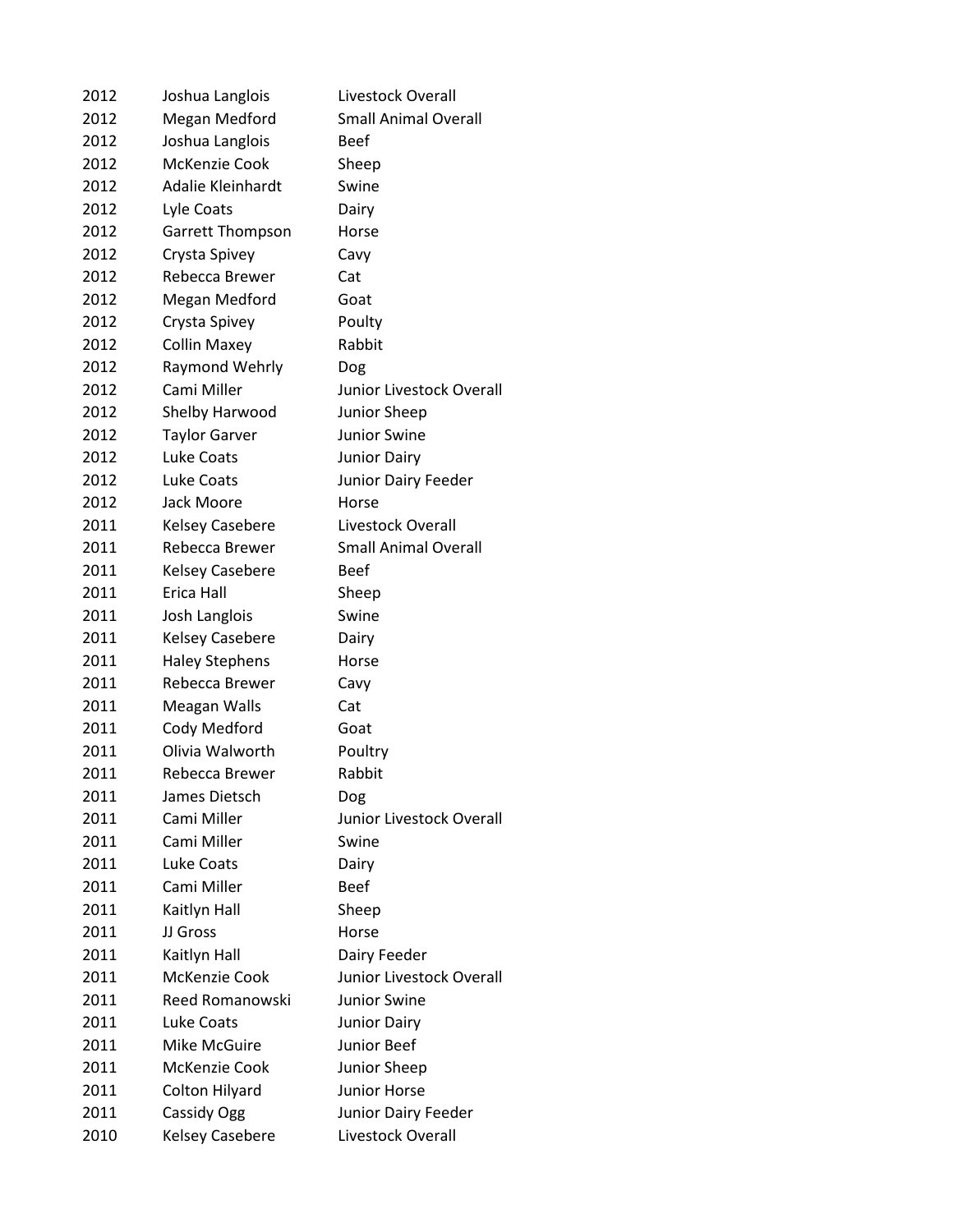| 2010 | Rebecca Brewer         | <b>Small Animal Overall</b> |
|------|------------------------|-----------------------------|
| 2010 | <b>Kelsey Casebere</b> | <b>Beef</b>                 |
| 2010 | Erica Hall             | Sheep                       |
| 2010 | Kaleigh Boggs          | Swine                       |
| 2010 | Kelsey Casebere        | Dairy                       |
| 2010 | Cassidy Ogg            | Dairy Feeder                |
| 2010 | <b>Abbie Bates</b>     | Horse                       |
| 2010 | Rebecca Brewer         | Cavy                        |
| 2010 | <b>Megan Hilts</b>     | Cat                         |
| 2010 | Megan Medford          | Goat                        |
| 2010 | Karissa John           | Poultry                     |
| 2010 | Parker Thompson        | Rabbit                      |
| 2010 | <b>Tiffany Magnus</b>  | Dog                         |
| 2010 | McKenzie Cook          | Junior Livestock Overall    |
| 2010 | Reed Romanowski        | <b>Junior Swine</b>         |
| 2010 | Luke Coats             | <b>Junior Dairy</b>         |
| 2010 | Mike McGuire           | Junior Beef                 |
| 2010 | McKenzie Cook          | Junior Sheep                |
| 2010 | Colton Hilyard         | <b>Junior Horse</b>         |
| 2010 | Cassidy Ogg            | Junior Dairy Feeder         |
| 2009 | <b>Blair Williams</b>  | Livestock Overall           |
| 2009 | Rebecca Brewer         | <b>Small Animal Overall</b> |
| 2009 | <b>Blair Williams</b>  | <b>Beef</b>                 |
| 2009 | Erica Hall             | Sheep                       |
| 2009 | Kaleigh Boggs          | Swine                       |
| 2009 | <b>Kelsey Casebere</b> | Dairy                       |
| 2009 | McKenzie Cook          | Dairy Feeder                |
| 2009 | <b>Haley Stephens</b>  | Horse                       |
| 2009 | Rebecca Brewer         | Cavy                        |
| 2009 | Megan Hilts            | Cat                         |
| 2009 | Megan Medford          | Goat                        |
| 2009 | Erin Roland            | Poultry                     |
| 2009 | Rebecca Brewer         | Rabbit                      |
| 2009 | <b>Tiffany Magnus</b>  | Dog                         |
| 2008 | Tanya Fancon           | Livestock Overall           |
| 2008 | Rebecca Brewer         | <b>Small Animal Overall</b> |
| 2008 | <b>Blair Williams</b>  | <b>Beef</b>                 |
| 2008 | Erica Hall             | Sheep                       |
| 2008 | Tanya Fancon           | Swine                       |
| 2008 | <b>Kelsey Casebere</b> | Dairy                       |
| 2008 | McKenzie Cook          | Dairy Feeder                |
| 2008 | Elizabeth Haskin       | Horse                       |
| 2008 | Rebecca Brewer         | Cavy                        |
| 2008 | Rebecca Brewer         | Cat                         |
| 2008 | <b>Megan Hilts</b>     | Goat                        |
| 2008 | Jacob Buccilli         | Poultry                     |
| 2008 | Casy Jo Scanlon        | Rabbit                      |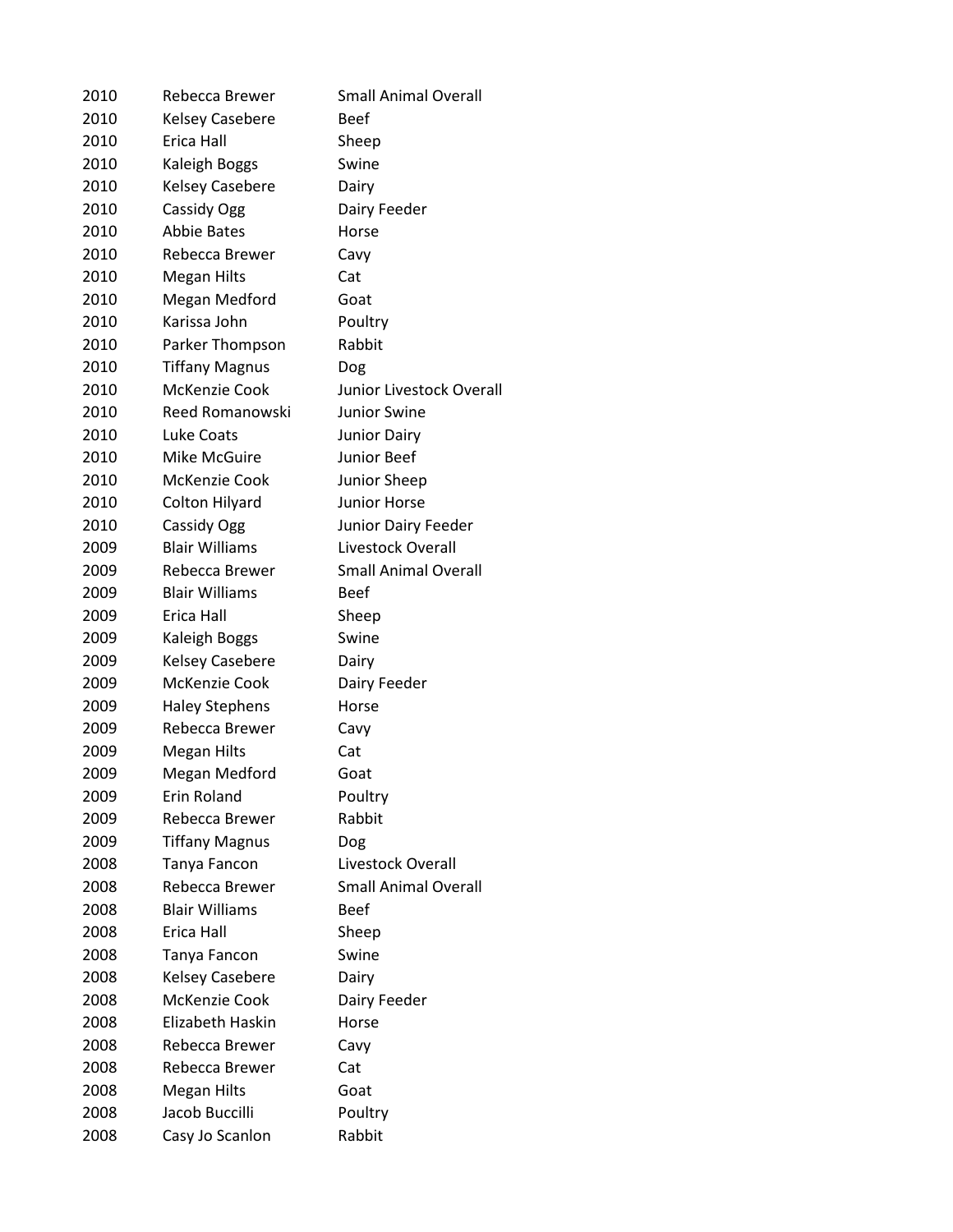| 2008 | <b>Tiffany Magnus</b>       | Dog                         |
|------|-----------------------------|-----------------------------|
| 2007 | <b>Blair Williams</b>       | Livestock Overall           |
| 2007 | <b>Becky Davis</b>          | <b>Small Animal Overall</b> |
| 2007 | <b>Blair Williams</b>       | Beef                        |
| 2007 | Megan Rodgers               | Sheep                       |
| 2007 | Josh Langlois               | Swine                       |
| 2007 | <b>Kelsey Casebere</b>      | Dairy                       |
| 2007 | Josh Langlois               | Dairy Feeder                |
| 2007 | Cody Hilyard                | Horse                       |
| 2007 | <b>Stacey Landon</b>        | Cavy                        |
| 2007 | <b>Becky Davis</b>          | Cat                         |
| 2007 | <b>Becky Davis</b>          | Goat                        |
| 2007 | Erin Rolland                | Poultry                     |
| 2007 | <b>Becky Davis</b>          | Rabbit                      |
| 2007 | Charlene Valletta           | Dog                         |
| 2006 | Katie Chichester            | Livestock Overall           |
| 2006 | Jaylea-Mae Wiley            | Livestock Overall           |
| 2006 | Danielle Magnus             | <b>Beef</b>                 |
| 2006 | Jaylea Mae Wiley            | Sheep                       |
| 2006 | Katie Chichester            | Swine                       |
| 2006 | <b>Kelsey Casebere</b>      | Dairy                       |
| 2006 | Josh Langlois               | Dairy Feeder                |
| 2006 | Kayla Stephens              | Horse                       |
| 2006 | <b>Meaghan McInnis</b>      | Cavy                        |
| 2006 | <b>Becky Davis</b>          | Cat                         |
| 2006 | <b>Heather Dickey</b>       | Goat                        |
| 2006 | <b>Meaghan McInnis</b>      | Poultry                     |
| 2006 | Kourtney John               | Rabbit                      |
| 2006 | Jeanette Laffy              | Dog                         |
| 2005 | David Magnus                | Livestock Overall           |
| 2005 | <b>Small Animal Overall</b> | <b>Becky Davis</b>          |
| 2005 | Ashley Schunk               | <b>Beef</b>                 |
| 2005 | Ashley Schunk               | Sheep                       |
| 2005 | David Magnus                | Swine                       |
| 2005 | Nicole Liddy                | Dairy                       |
| 2005 | McKenzie Cook               | Dairy Feeder                |
| 2005 | Liz Haskin                  | Horse                       |
| 2005 | <b>Meaghan McInnis</b>      | Cavy                        |
| 2005 | <b>Becky Davis</b>          | Cat                         |
| 2005 | Dakota DuVall               | Goat                        |
| 2005 | Janelle Wehrly              | Poultry                     |
| 2005 | <b>Becky Davis</b>          | Rabbit                      |
| 2005 | Jeanette Laffy              | Dog                         |
| 2004 | Livestock Overall           | Ashley Schunk - W           |
| 2004 | <b>Small Animal Overall</b> | Holly Halstead - W          |
| 2004 | Ashley SChunk               | <b>Beef</b>                 |
| 2004 | Ashley Schunk               | Sheep                       |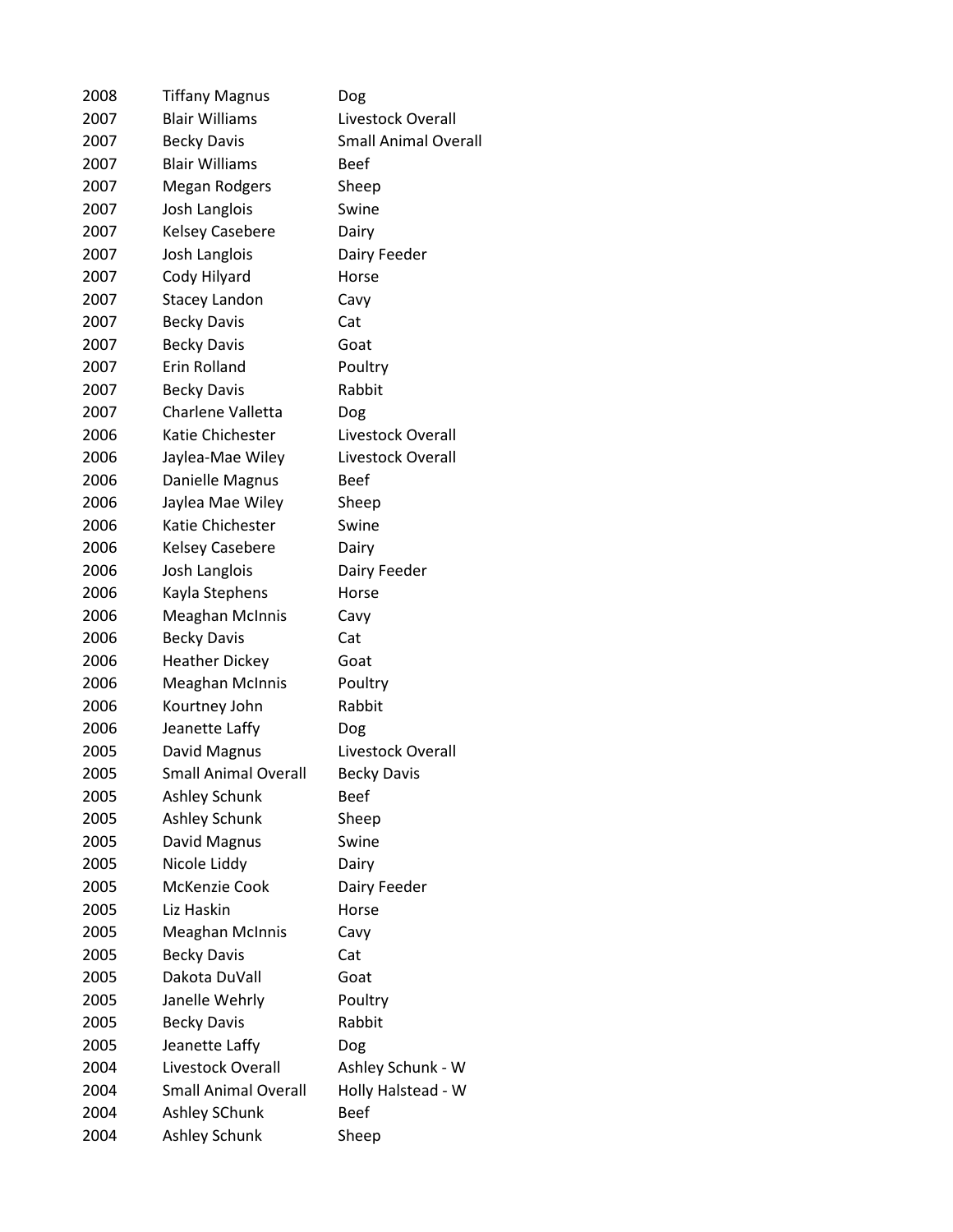| 2004 | Alison Gunden               | Swine - W                   |
|------|-----------------------------|-----------------------------|
| 2004 | <b>Kelsey Casebere</b>      | Dairy - W                   |
| 2004 | <b>Kelsey Casebere</b>      | Dairy Feeder                |
| 2004 | Lindsey Weaver              | Horse - W                   |
| 2004 | Meaghan McInnis             | Cavy - W                    |
| 2004 | <b>Erin Rolland</b>         | Cat - W                     |
| 2004 | <b>Holly Halstead</b>       | Goat                        |
| 2004 | Janell Wehrly               | Poultry - W                 |
| 2004 | <b>Holly Halstead</b>       | Rabbit                      |
| 2004 | Jessica Smock               | Dog - W                     |
| 2003 | Ashley Schunk               | Livestock Overall           |
| 2003 | <b>Holly Halstead</b>       | <b>Small Animal Overall</b> |
| 2003 | Ashley Schunk               | <b>Beef</b>                 |
| 2003 | Jaylea-Mae Wiley            | Sheep                       |
| 2003 | Alison Gunden               | Swine                       |
| 2003 | Cody Hileman                | Dairy                       |
| 2003 | Marliana Warner             | Dairy Feeder                |
| 2003 | Jessica Gross               | Horse                       |
| 2003 | <b>Holly Halstead</b>       | Cavy                        |
| 2003 | <b>Ashley Castrop</b>       | Cat                         |
| 2003 | <b>Holly Halstead</b>       | Goat                        |
| 2003 | <b>Meagan McInnis</b>       | Poultry                     |
| 2003 | <b>Meagan McInnis</b>       | Rabbits                     |
| 2003 | Dakota Duvall               | Dog                         |
| 2002 | Live Stock Overall          | Alison Gunden               |
| 2002 | <b>Small Animal Overall</b> | Jessica Smock               |
| 2002 | Ashley Schunk               | <b>Beef</b>                 |
| 2002 | Alison Gunden               | Sheep                       |
| 2002 | David Magnus                | Swine                       |
| 2002 | Andrea Cotter               | Dairy                       |
| 2002 | <b>Melissa Townsend</b>     | Dairy Feeder                |
| 2002 | Jessica Gross               | Horse                       |
| 2002 | Katrina Agle                | Cavy                        |
| 2002 | Rebecca Brewer              | Cat                         |
| 2002 | <b>Holly Halstead</b>       | Goat                        |
| 2002 | <b>Meaghan McInnis</b>      | Poultry                     |
| 2002 | <b>Holly Halstead</b>       | Rabbits                     |
| 2002 | Jessica Smock               | Dog                         |
| 2001 | <b>Ashley Schunk</b>        | Livestock Overall           |
| 2001 | Katrina Agle                | <b>Small Animal Overall</b> |
| 2001 | <b>Travis Schunk</b>        | <b>Beef</b>                 |
| 2001 | Ashley Schunk               | Sheep                       |
| 2001 | Phillip Gunden              | Swine                       |
| 2001 | LeAnn Krchmar               | Dairy                       |
| 2001 | <b>Kevin Bates</b>          | Dairy Feeder                |
| 2001 | Kacie Kleinhardt            | Horse                       |
| 2001 | Katrina Agle                | Cavy                        |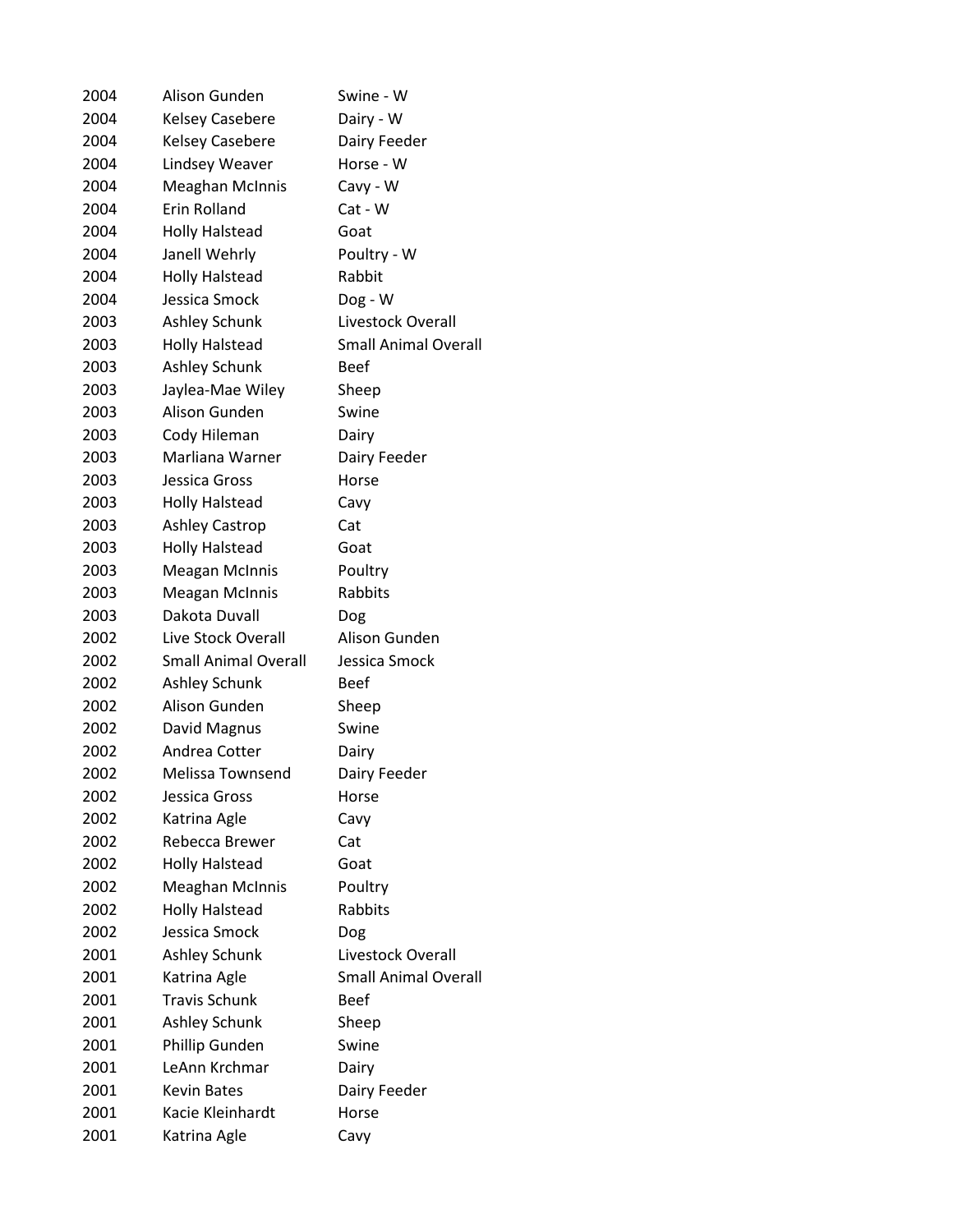| 2001 | Danielle Montini       | Cat                         |
|------|------------------------|-----------------------------|
| 2001 | <b>Holly Halstead</b>  | Goat                        |
| 2001 | Katrina Agle           | Poultry                     |
| 2001 | Chelsea Greer          | Rabbits                     |
| 2001 | Jessica Smock          | Dog                         |
| 2000 | <b>Travis Schunk</b>   | Livestock Overall           |
| 2000 | <b>Holly Hallstead</b> | <b>Small Animal Overall</b> |
| 2000 | <b>Travis Schunk</b>   | Beef                        |
| 2000 | <b>Ashley Schunk</b>   | Sheep                       |
| 2000 | Steve Schunk           | Swine                       |
| 2000 | Marliana Warner        | Dairy Feeder                |
| 2000 | <b>Allison Cotter</b>  | Horse                       |
| 2000 | Katrina Agle           | Cavy                        |
| 2000 | Janet Pletz            | Cat                         |
| 2000 | <b>Holly Halstead</b>  | Goat                        |
| 2000 | Katrina Agle           | Poultry                     |
| 2000 | Katrina Agle           | Rabbits                     |
| 2000 | Jessica Smock          | Dog                         |
| 1998 | Alicia Morley          | Cavy                        |
| 1998 | Alicia Morley          | Rabbits                     |
| 1998 | Jeanine Paul           | Rabbits                     |
| 1998 | <b>Traci Sthough</b>   | Poultry                     |
| 1998 | Katrina Agle           | Poultry                     |
| 1998 | James Roland           | Cat                         |
| 1998 | <b>Ashley Higgins</b>  | Cat                         |
| 1998 | Alan Zebrowski         | Dog                         |
| 1998 | Anna Wilson            | Dog                         |
| 1998 | <b>Megan McNeilly</b>  | Horse                       |
| 1998 | Michelle Hilliard      | <b>Beef</b>                 |
| 1998 | Michelle Hilliard      | Sheep                       |
| 1998 | Amy Gleason            | Swine                       |
| 1998 | LeAnn Krchmar          | Dairy Feeder                |
|      |                        |                             |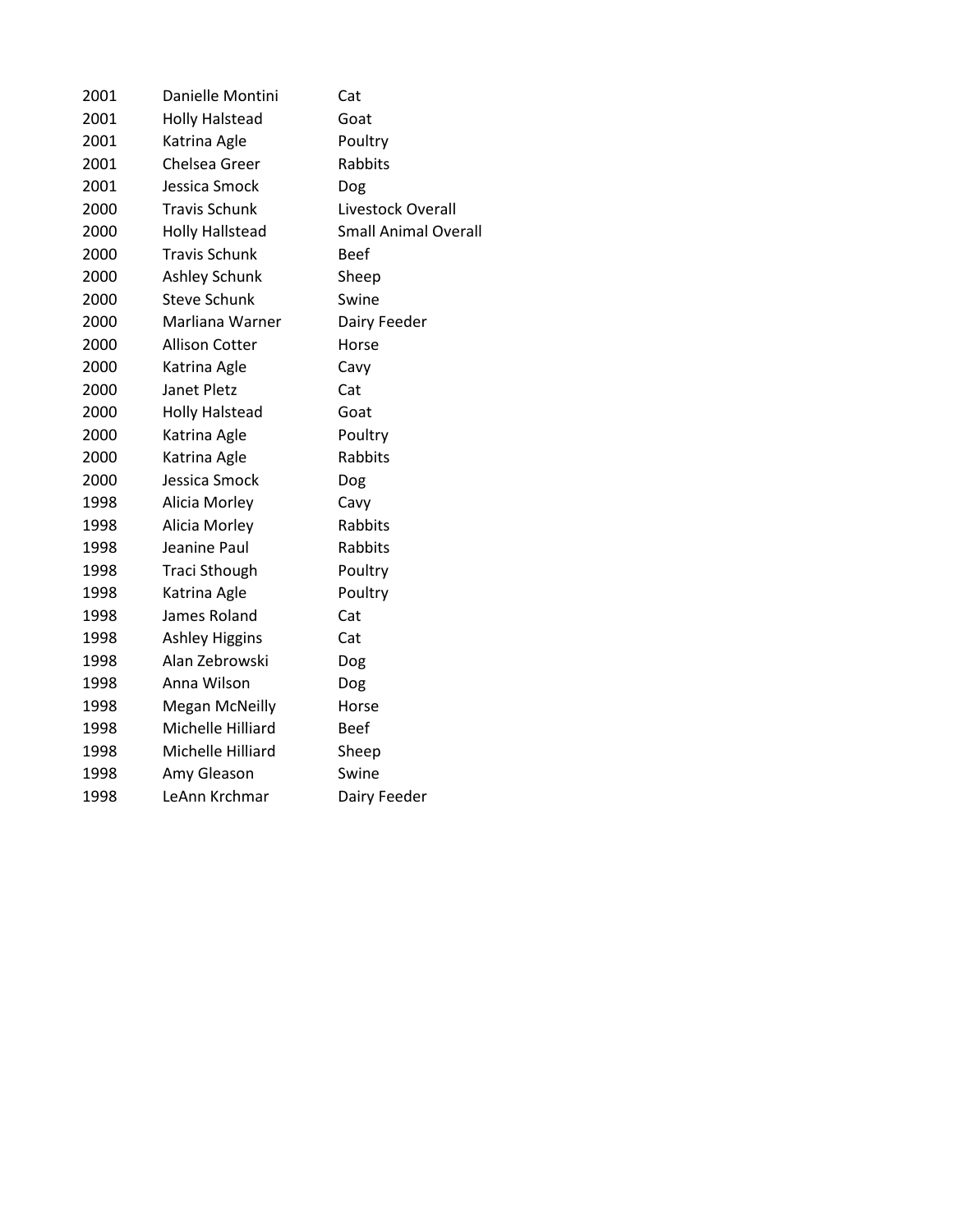# **4-H PARENT OF THE YEAR AWARD**

| YEAR | <b>WINNER</b>                                       |
|------|-----------------------------------------------------|
| 2019 | <b>Shawn Armstrong</b>                              |
| 2019 | Carrie Whitaker                                     |
| 2018 | Zelt, Shannon                                       |
| 2018 | Mast, Ella & Elmer                                  |
| 2017 | Haag, Keith                                         |
| 2017 | Sheldon, Lynette                                    |
| 2016 | Forster, Gina                                       |
| 2016 | Shae, Nate                                          |
| 2015 | Hamilton, Luke                                      |
| 2015 | Ogg, Justin                                         |
| 2014 | Haag, Keith                                         |
| 2014 | Foster, Shane                                       |
| 2013 | Brugger, Russ                                       |
| 2013 | Millhisler, Paul                                    |
| 2012 | David, Bob                                          |
| 2012 | Schwerin, Gary                                      |
| 2011 | Given, Mark                                         |
| 2011 | DeMoines, Mark                                      |
| 2010 | Williams, Judy                                      |
| 2010 | Reinhardt, Mary                                     |
| 2009 | Filhard, Christy                                    |
| 2009 | Demoins, Stacey                                     |
| 2008 | Gott, Elizabeth                                     |
| 2008 | Given, Mark                                         |
| 2007 | Landon, Steve & Sherry                              |
| 2007 | DeGeer, Jamie                                       |
| 2006 | Casebere, Mary                                      |
| 2006 | Schunk, Bobbie                                      |
| 2005 | Martin, Kim                                         |
| 2005 | Romanowski, Ron                                     |
| 2004 | Brewer, Penny                                       |
| 2004 | Zelt, Jody                                          |
| 2003 | Cardwell, Dolly<br><b>Clare County Archery Team</b> |
| 2003 | Thompson, Donna Busy Bunny Raisers                  |
| 2002 | Magnus, Rich                                        |
| 2002 | Miller, Denise                                      |
| 2001 | Greer, Michael                                      |
| 2001 | Simon, Ernie                                        |
| 2000 | lutzi, Mike                                         |
| 2000 | Dodd, Sheryl & Brett                                |
| 2000 | Agle, Neil                                          |
| 2000 | Thompson, Mark                                      |
| 1999 | Briggs, Bob                                         |
| 1998 | Price, Mary                                         |
| 1997 | Stough, Cindy                                       |
|      |                                                     |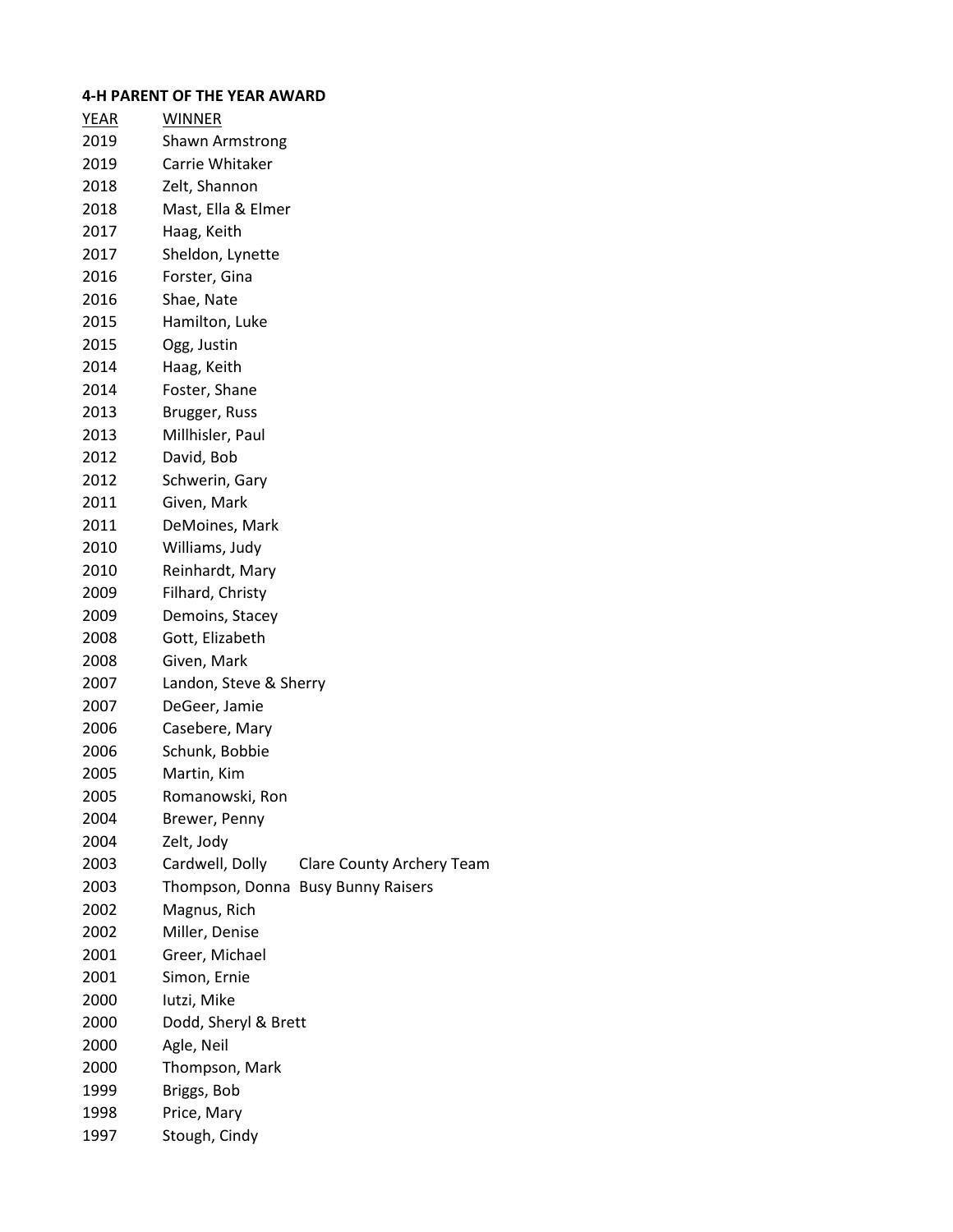| 1996 | Lloyd, Dave      |
|------|------------------|
| 1995 | Casteel, Nan     |
| 1994 | Hudson, Vicki    |
| 1993 | Hicks, Rudy      |
| 1993 | Paul, Ira & Tony |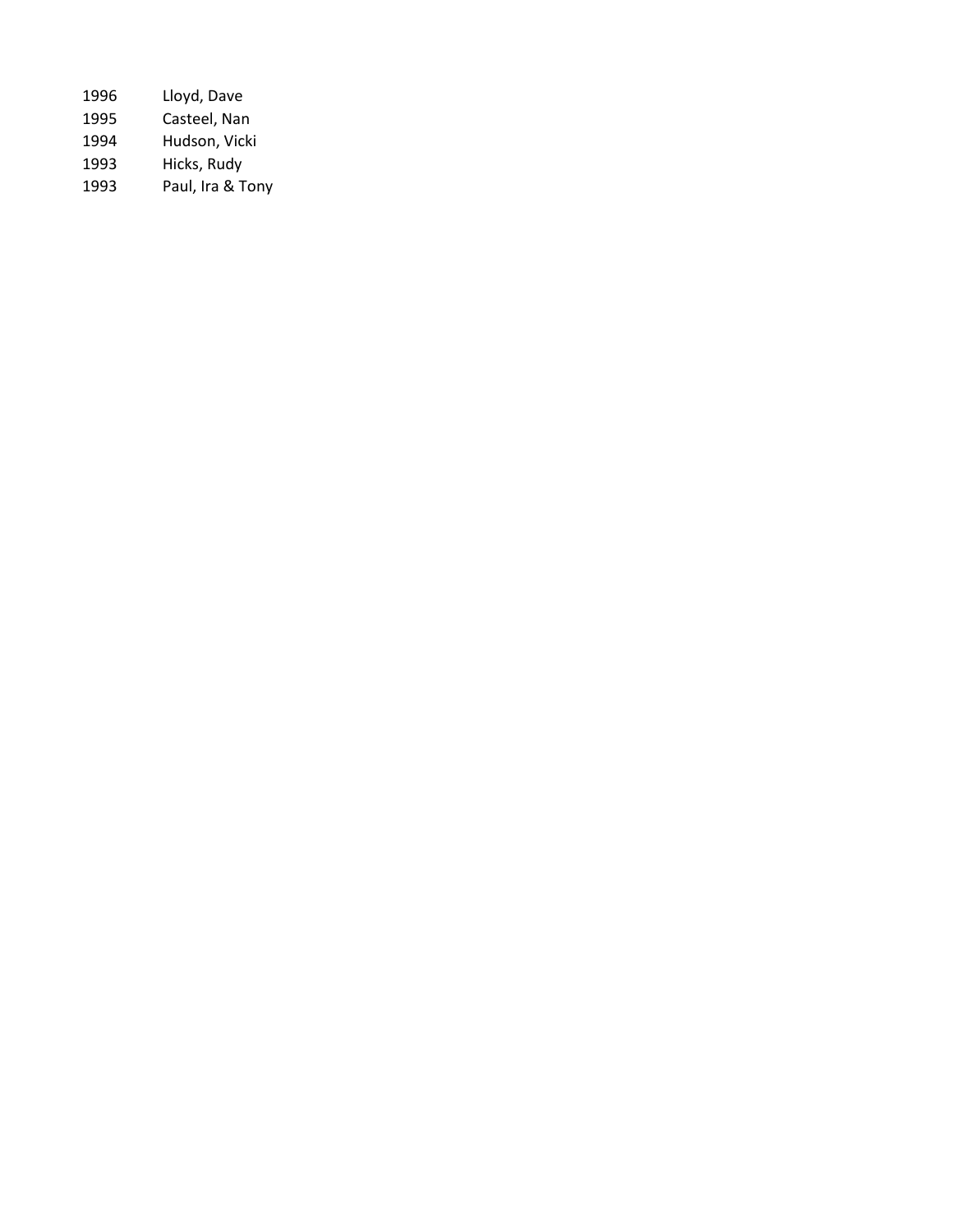# **PARENT LEADER SCHOLARSHIP**

| Year | Name              |
|------|-------------------|
| 1991 | Haskin, Shane     |
| 1990 | Simons, Molly Joe |
| 1988 | Sigsbee, Ginny    |
| 1988 | Corlew, Mallisa   |
|      |                   |

Hackworth, Stacey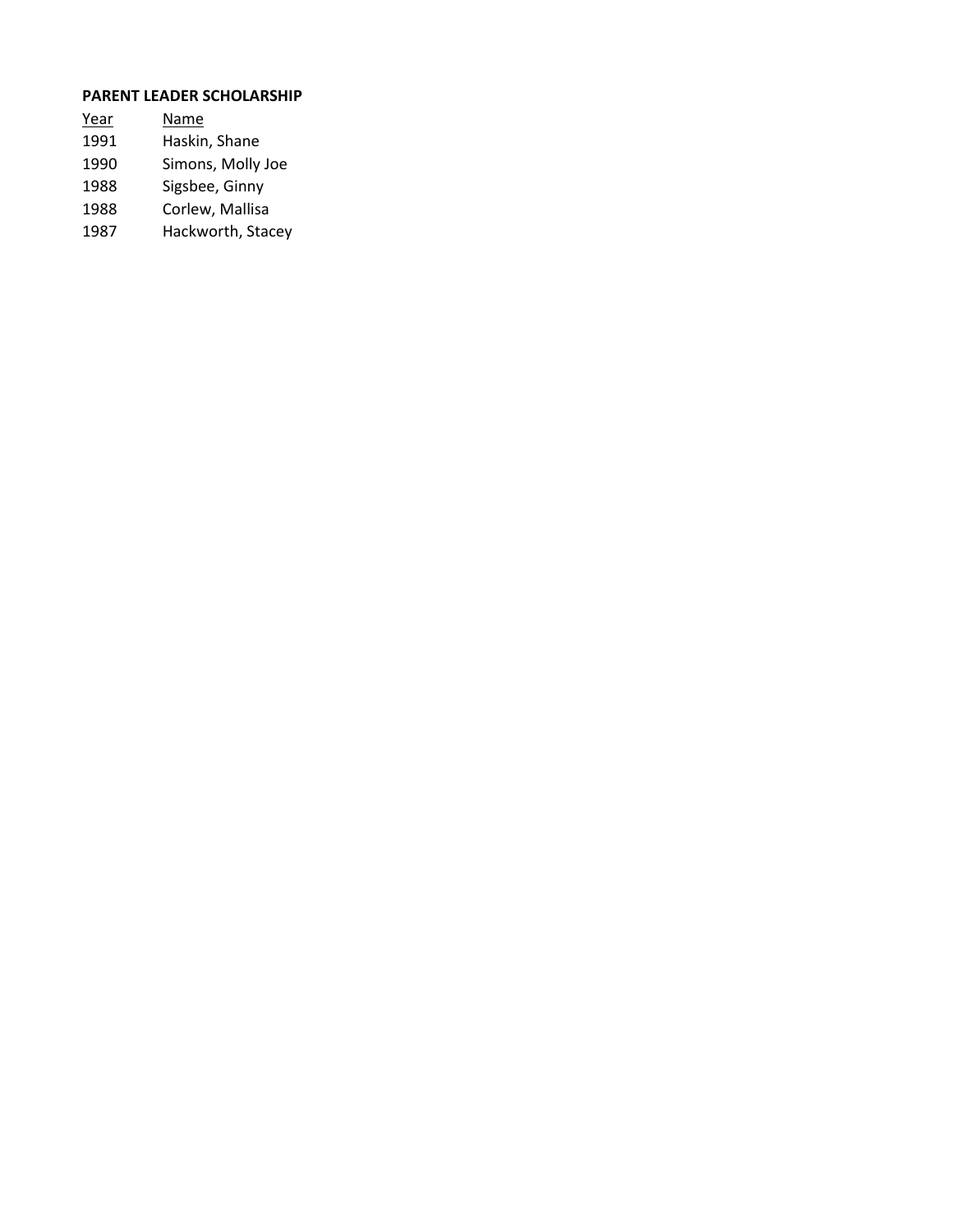### **REGIONAL AWARDS**

| Year | Name         |
|------|--------------|
| 1997 | Paul, Joleen |
| 1997 | Paul, Janell |
| 1996 | Agle, Alisa  |
| 1996 | Paul, Joleen |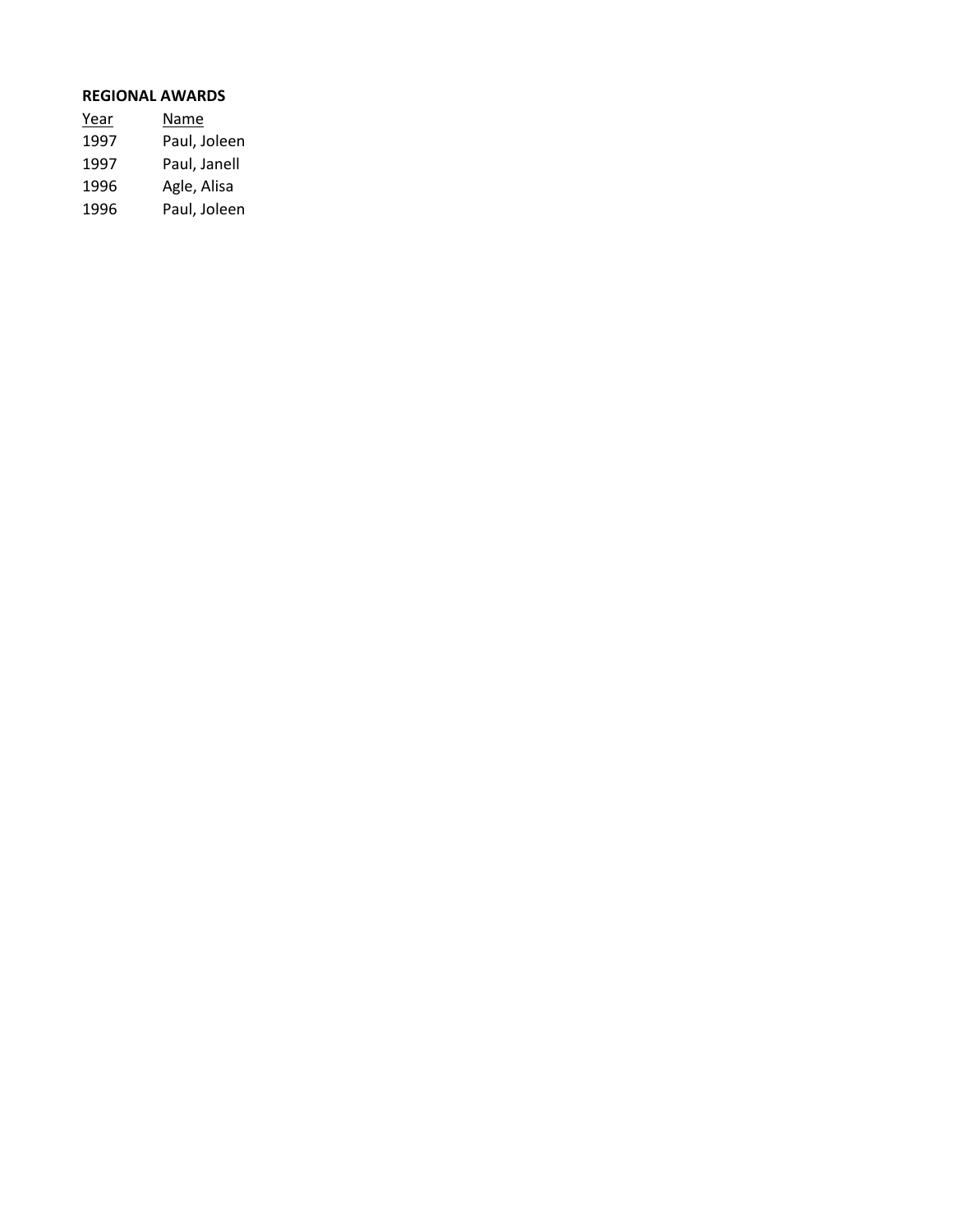RIGHT HAND MAN 1982 Jim Schilling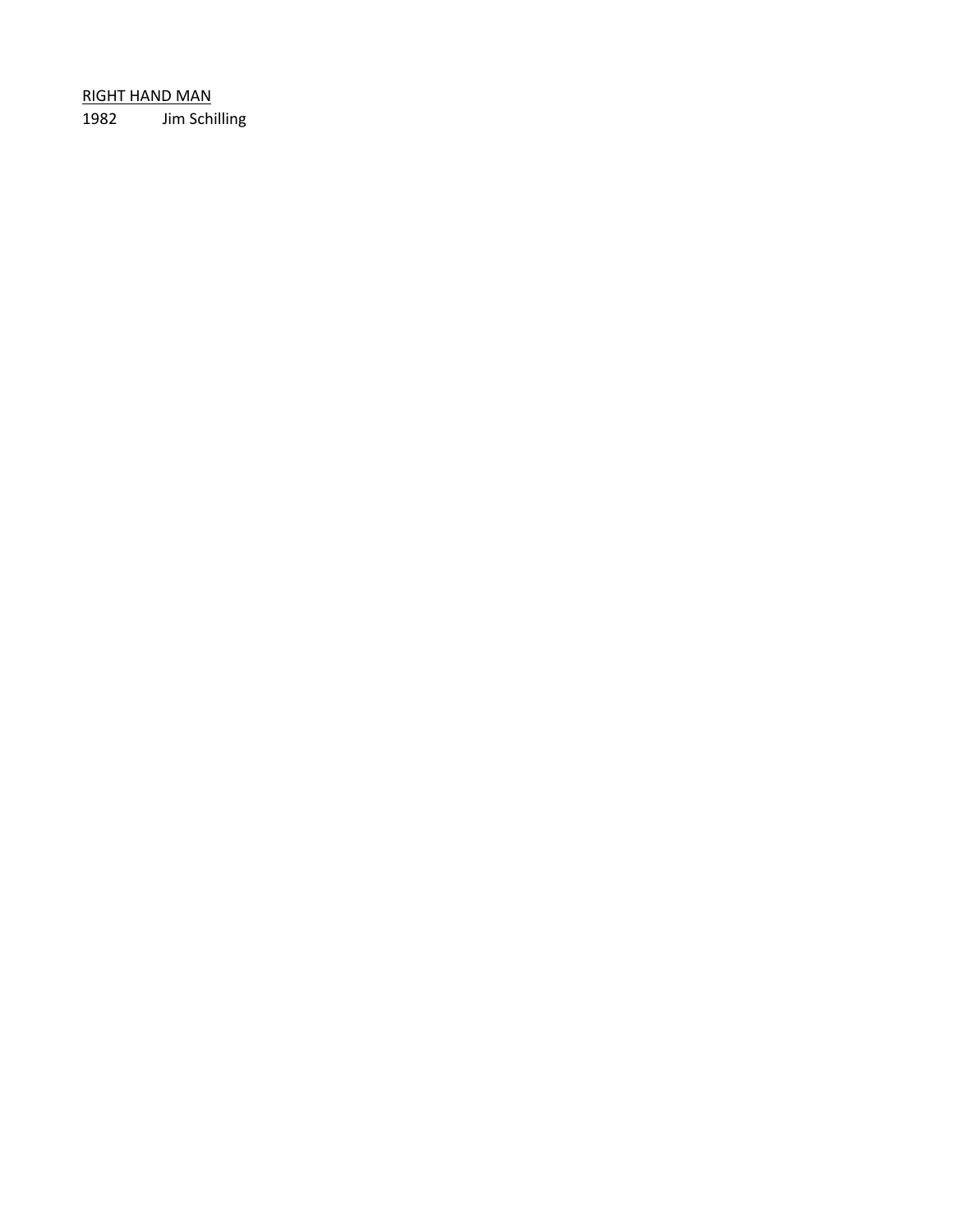# **ROOKIE AWARD**

| <b>YEAR</b> | <b>WINNER</b>      | <b>AGE GROUP</b> | 4-H CLUB                         |
|-------------|--------------------|------------------|----------------------------------|
| 2019        | Connor Heaven      | $8 - 11$         | Hill Top 4-H                     |
| 2019        | Sam Wormsley       | $8 - 11$         | <b>Hide N Hares</b>              |
| 2019        | Mekayla Keelean    | 15-19            | Hill Top 4-H                     |
| 2019        | Naomi Wormsley     | 15-19            | <b>Hide N Hares</b>              |
| 2018        | Whittaker, Allison | $9 - 11$         | Millennium Showmen               |
| 2018        | Zrojewski, Ben     | $9 - 11$         | Denim & Dust                     |
| 2018        | Mills, Syerra      | $9 - 11$         | <b>Busy Bunny Raisers</b>        |
| 2018        | Cook, Ethan        | 12-14            | <b>Country Neighbors</b>         |
| 2017        | Cook, Olivia       | 12-14            |                                  |
| 2017        | McPhall, Monica    | 12-14            |                                  |
| 2016        | Shellito, Alleah   | 15-19            | <b>Country Neighbors</b>         |
| 2016        | McGuirk, Paige     | 15-19            | <b>East Country Trail Riders</b> |
| 2015        | Calkins, Amanda    | 15-19            | <b>Hide N Hares</b>              |
| 2015        | Robison, Bailey    | $9 - 11$         | <b>Country Neighbors</b>         |
| 2014        | Ficek, Lily        | $9 - 11$         | <b>Busy Bunny Raisers</b>        |
| 2014        | Sheldon, Cory      | $9 - 11$         | Millennium Showmen               |
| 2014        | Ficek, Skyler      | 12-14            | <b>Busy Bunny Raisers</b>        |
| 2014        | Veit, JoAnna       | 15-19            | Country Community                |
| 2013        | Rawson, Allison    | $9 - 11$         |                                  |
| 2012        | Kukulis, Johnathon | $9 - 11$         |                                  |
| 2012        | Foster, Vanessa    | 12-14            |                                  |
| 2011        | Fairchild, Lauren  | $9 - 11$         |                                  |
| 2011        | Bauer, Kristin     | $12 - 14$        |                                  |
| 2010        | Rossier, Marjorie  | $9 - 11$         |                                  |
| 2010        | Wilson, Cheryl     | 12-14            |                                  |
| 2009        | Wilson, Justin     | $9 - 11$         |                                  |
| 2008        | Spivey, Crysta     | $9 - 11$         | Hide N Hares                     |
| 2008        | Frasure, Ashley    | 12-14            | <b>Hide N Hares</b>              |
| 2008        | Magnus, Tiffany    | 15-19            | <b>Bow Wow Best</b>              |
| 2007        | Mathews, Makayla   | $9 - 11$         | Mavericks                        |
| 2006        | Maynard, Samantha  | $9 - 11$         | <b>Country Neighbors</b>         |
| 2006        | Reinhardt, Keith   | 12-14            | Millennium Showmen               |
| 2005        | Barnhart, Andrew   | 12-14            | <b>Hide N Hares</b>              |
| 2004        | Gilmore, Adam      | $9 - 11$         |                                  |
| 2004        | Spicer, Kyla       | 12-14            |                                  |
| 2004        | Wallace, Blake     | 15-19            |                                  |
| 2003        | Mielke, Kyle       | $5 - 8$          |                                  |
| 2003        | Carwell, Thomas    | $5 - 8$          |                                  |
| 2003        | Hales, Jordan      | $9 - 11$         |                                  |
| 2003        | Given, Cory        | $9 - 11$         |                                  |
| 2003        | Landon, Seth       | 15-19            |                                  |
| 2002        | Sweet, Kyle        | $5 - 8$          |                                  |
| 2002        | Tait, Christina    | $9 - 11$         |                                  |
| 2002        | Dickey, Heather    | 12-14            |                                  |
| 2002        | Dickey, Samantha   | 15-19            |                                  |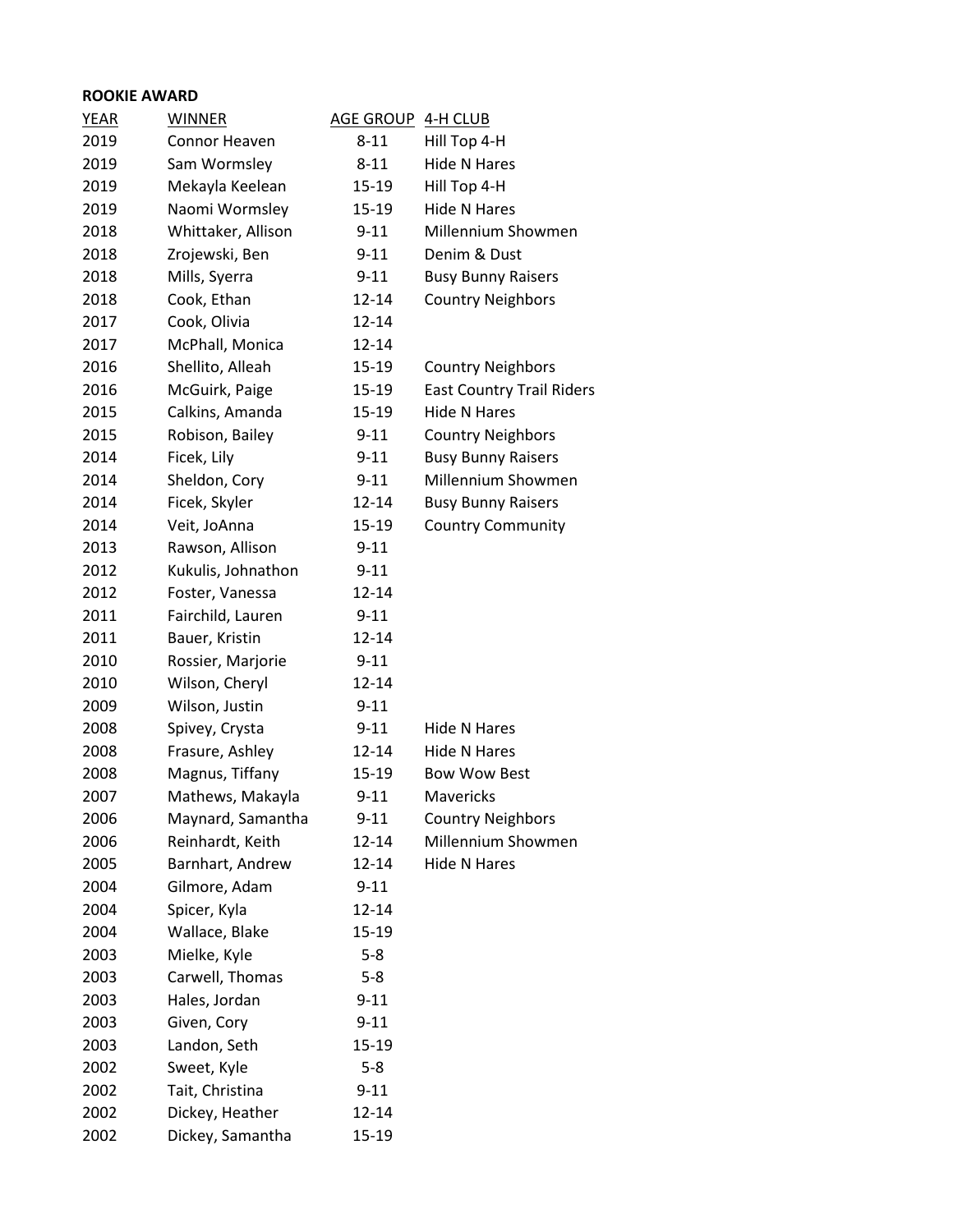| 2001 | Schunk, Dean        | $5 - 8$   |                    |
|------|---------------------|-----------|--------------------|
| 2001 | Hubbard, Alexandria | $9 - 11$  |                    |
| 2001 | Richards, Nicole    | $12 - 14$ |                    |
| 2001 | Fisch, Kaelea       | 15-19     |                    |
| 2000 | St. Denis, Cory     | $12 - 14$ | Swine              |
| 2000 | Gamble, Ellie       | $9 - 11$  | Poultry            |
| 2000 | Thompson, Garrett   | $5-8$     | Poultry, Rabbits + |
| 1999 | Thompson, Parker    | $5-8$     |                    |
| 1999 | Newman, Dave        | 15-19     |                    |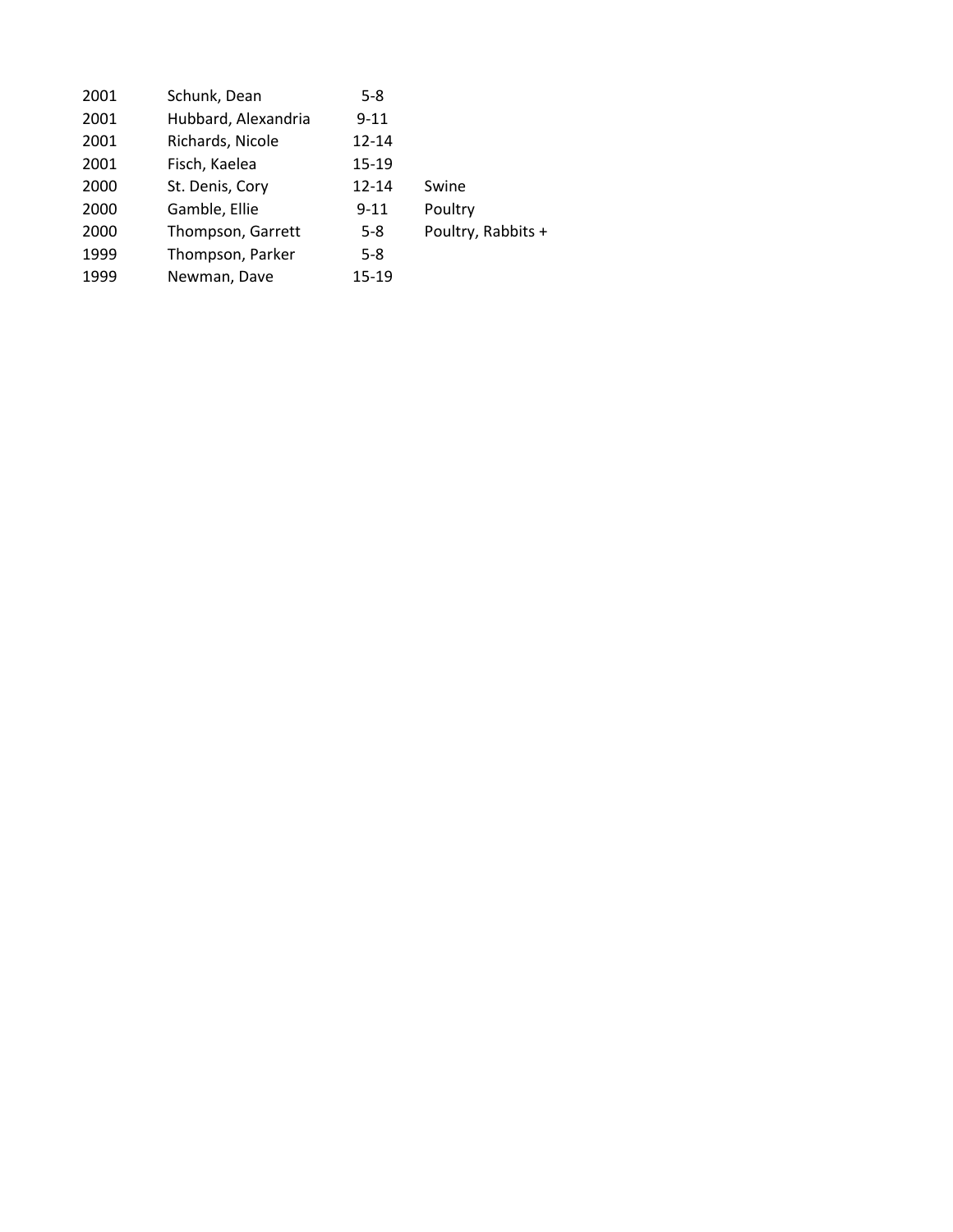# **SMALL ANIMAL MOST OUTSTANDING MEMBER**

| <b>YEAR</b> | <b>WINNER</b>     |
|-------------|-------------------|
| 2019        | Jeffrey Carncross |
| 2018        | Taylor, Grace     |
| 2017        | Brewer, Corbin    |
| 2016        | Sheldon, Corey    |
| 2015        | Jehnzen, Faith    |
| 2014        | Hathaway, Michael |
| 2013        | McInnis, Patrick  |
| 2012        | Kinberg, Joshua   |
| 2011        | Spivey, Crysta    |
| 2010        | Hilts, Megan      |
| 2009        | Brewer, Rebecca   |
| 2008        | Hilts, Megan      |
| 2007        | No Recipient      |
| 2006        | Romanowski, Remi  |
| 2005        | Davis, Becky      |
| 2004        | Williams, Rene    |
| 2003        | McInnis. Meaghan  |
| 2002        | Halstead, Holly   |
| 2001        | Erickson, Kristen |
| 2000        | Thompson, Garrett |
| 1997        | Zebrowski, Alan   |
| 1995        | Lloyd, Whitney    |
| 1994        | Paul, Janelle     |
| 1993        | Blain, Montey     |
| 1983        | Johnston, Kathy   |
| 1980        | Moline, Patricia  |
| 1979        | Walters, Becky    |
| 1978        | Lenning, Kim      |
| 1977        | Wade, Amy         |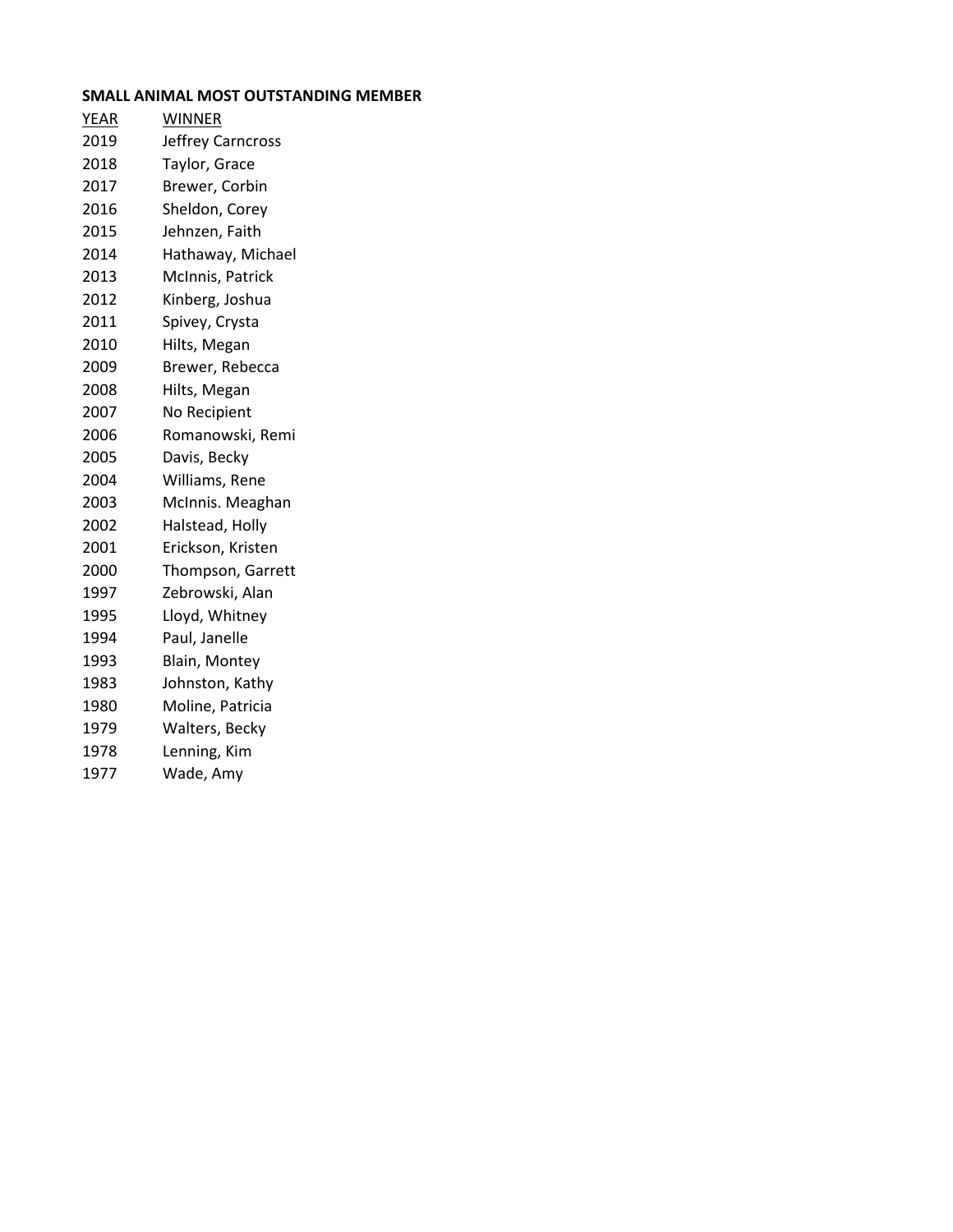# **SENIOR OF THE YEAR AWARD**

| YEAR | <b>WINNER</b>          |
|------|------------------------|
| 2019 | <b>Tyler Brandt</b>    |
| 2018 | No Recipient           |
| 2017 | Ogg, Makayla           |
| 2016 | Jehnzen, Katherina     |
| 2015 | Wilson Kinberg, Cheryl |
| 2014 | Coats, Lyle            |
| 2013 | Schunk, Kyle           |
| 2012 | None                   |
| 2011 | Schunk, Alexandria     |
| 2010 | Williams, Blair        |
| 2009 | Erickson, Kristen      |
| 2008 | lutzi, John            |
| 2007 | Wiley, Jaylea-Mae      |
| 2006 | McInnis, Meaghan       |
| 2005 | Mohr, Trisha           |
| 2004 | Halstead, Holly        |
| 2003 | Smock, Jessica         |
| 2002 | No Recipient           |
| 2001 | No Recipient           |
| 2000 | No Recipients          |
|      |                        |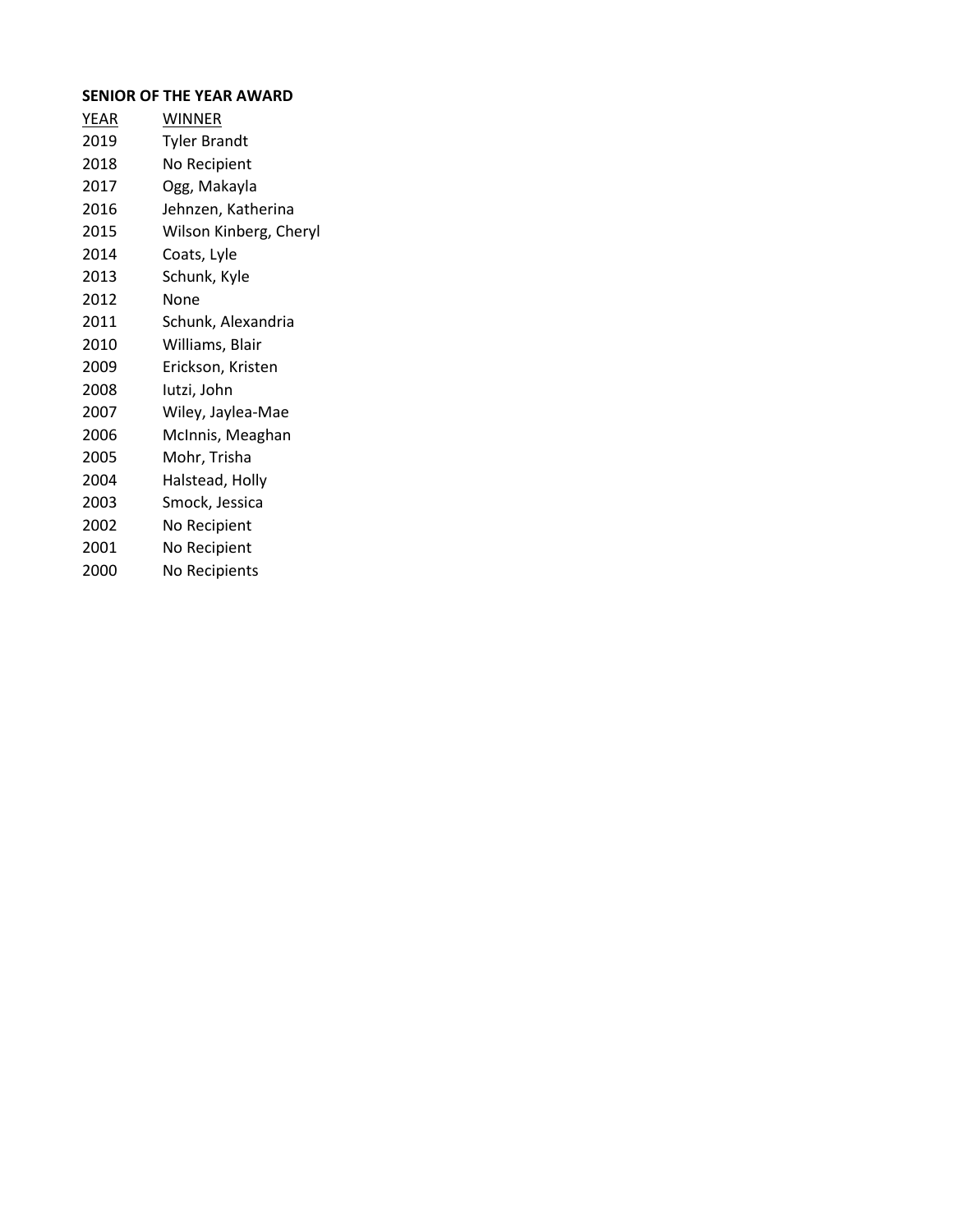# **Special Award (Adult)**

| Year | Winner                                   |
|------|------------------------------------------|
| 1990 | <b>Clare County Agricultural Scoiety</b> |
| 1988 | Hall, Earnie                             |
| 1987 | Hackworth, Mickie                        |
| 1976 | Hoag, Tanya                              |
| 1976 | Citizen's Bank & Trust                   |
| 1976 | Mid Michigan Bank                        |
| 1976 | First Savings & Loan                     |
| 1976 | Farwell Savings & Loan                   |
|      |                                          |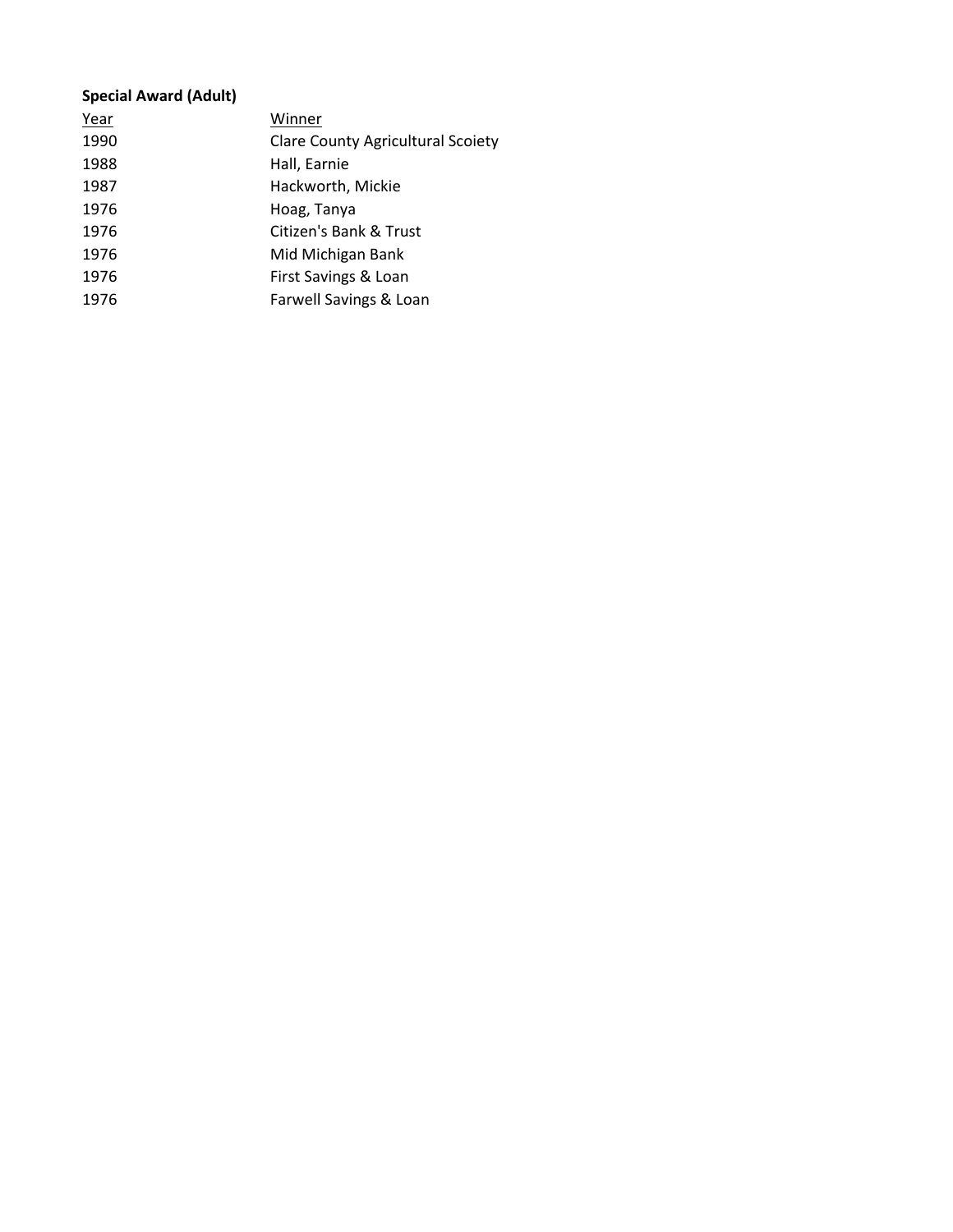## **SPECIALIST AWARD**

| <b>YEAR</b> | WINNER         |
|-------------|----------------|
| 2009        | No Recipient   |
| 2008        | No Recipient   |
| 2007        | No Recipient   |
| 2006        | Mielke, David  |
| 2005        | Leeth, Chris   |
| 2004        | No Recipient   |
| 2003        | No Recipient   |
| 2002        | No Recipient   |
| 2001        | No Recipient   |
| 2000        | Schunk, Travis |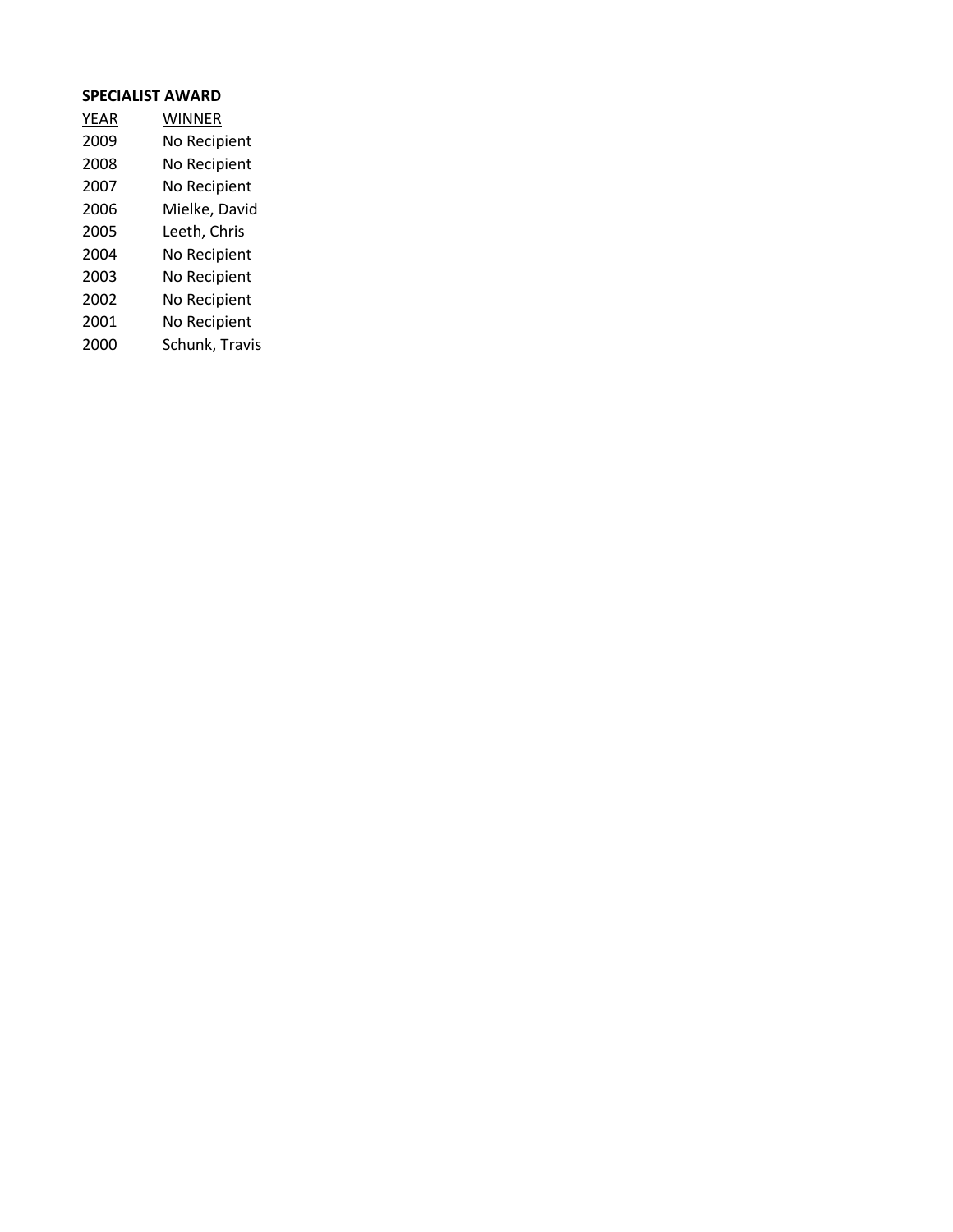# **SPECIAL RECOGNITION**

- Year Winner
- Clare County Agricultural Society
- Ernie Hall
- Tanya Hoag
- Citizens Bank & Trust
- Mid Michigan Bank
- First Savings & Loan
- Farwell Savings & Loan
- Clare Sentinel Al Bransdorfer
- Farwell News & Review Joe Grim
- Clare County Cleaver Glen Bucholz
- Harvey Armentrout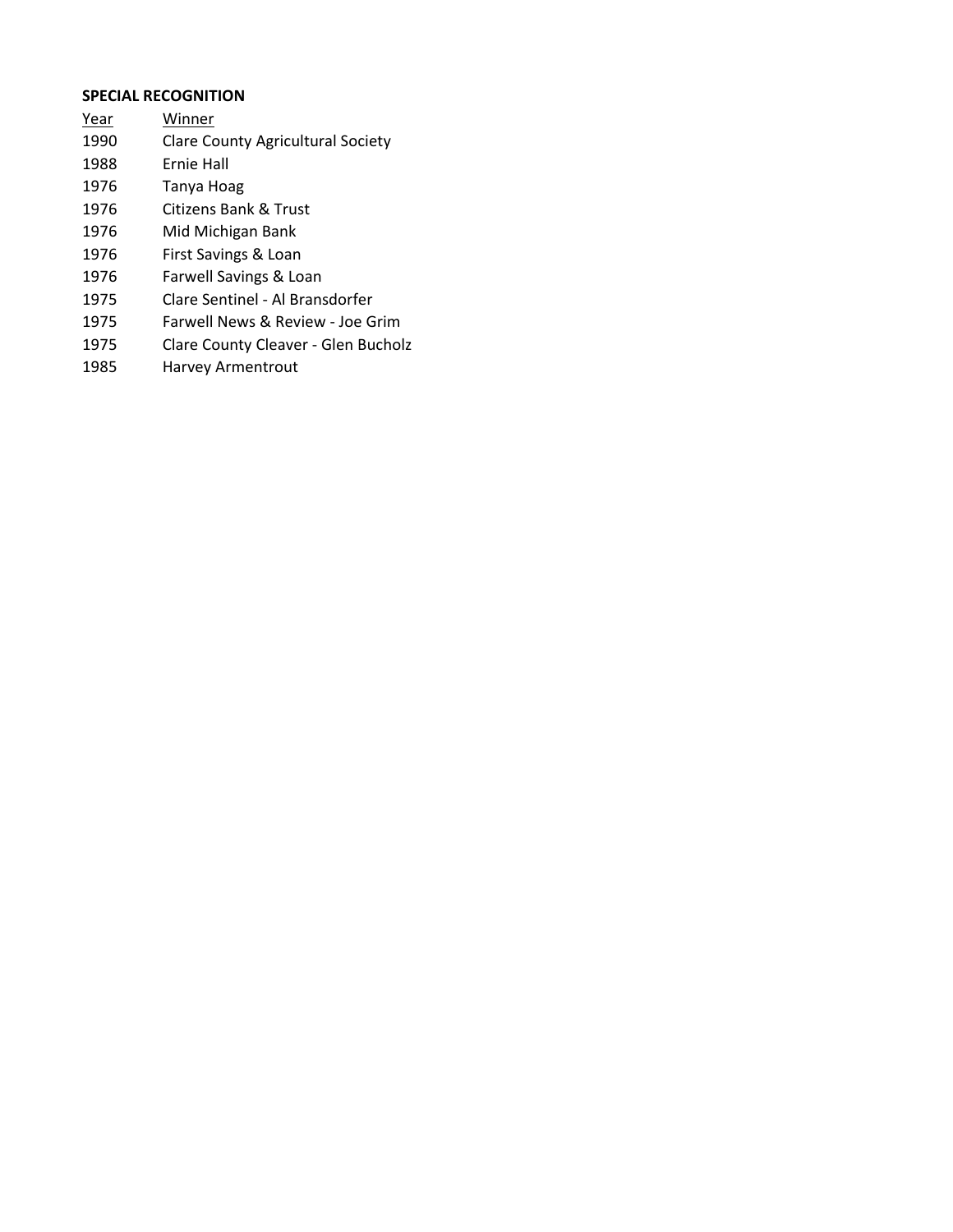# **SPONSOR AWARD**

YEAR WINNER Carols Beauty Shop The Horace Fancon Family Remedy Restaurant Johnston's Elevator Clare Tom Sales (Tom Weaver) Krapohl Ford Lincoln Mercury Ray Billsby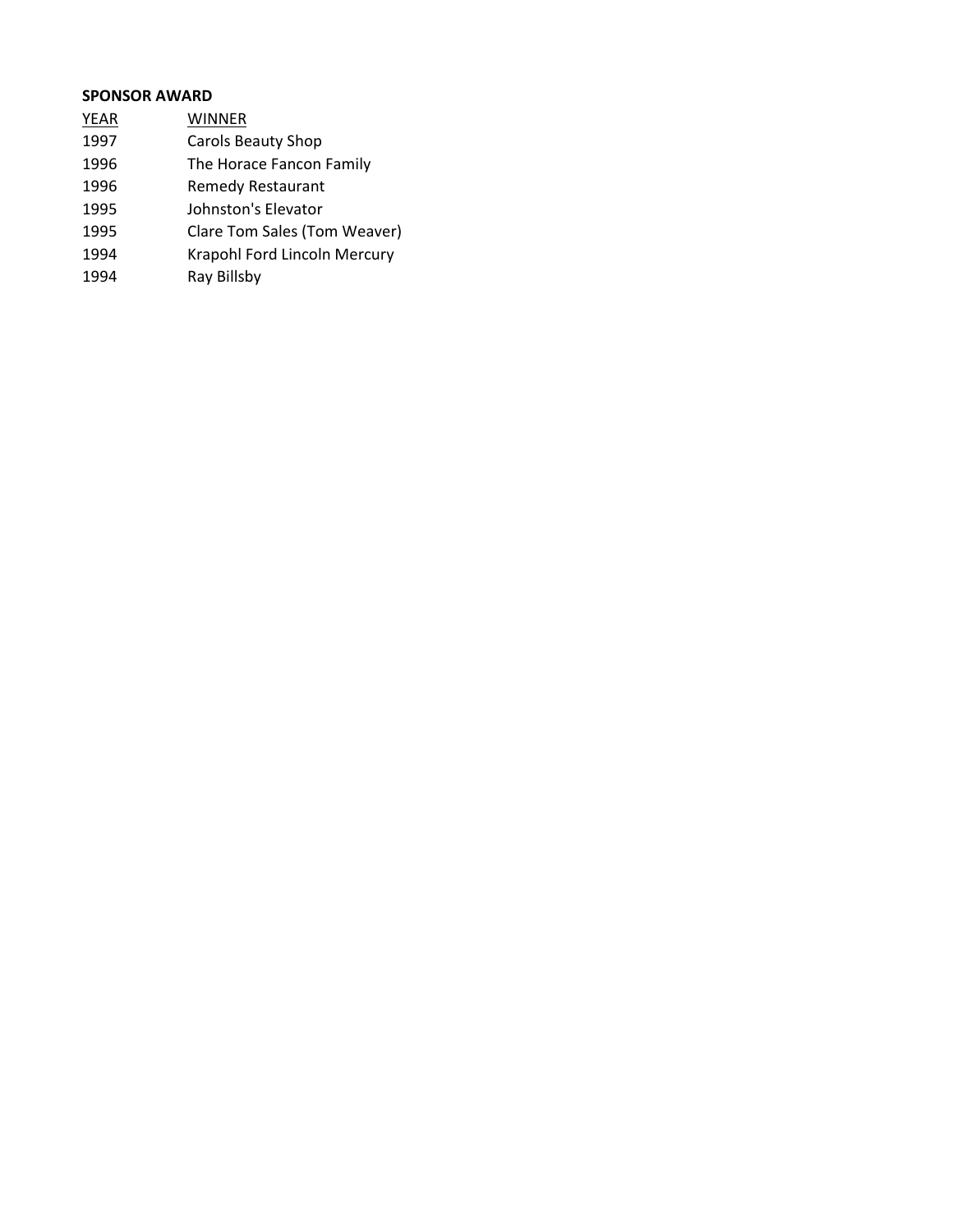# STATE AWARDS

| Year | Winner/Nomination      | <b>Category</b>                             |
|------|------------------------|---------------------------------------------|
| 2017 | Vanessa Foster         | <b>Communications &amp; Expressive Arts</b> |
| 2017 | <b>Cameron McInnis</b> | <b>Goat Science</b>                         |
| 2017 | <b>Ashley Boulis</b>   | <b>Beef Science</b>                         |
| 2017 | Corbin Brewer          | <b>Birds &amp; Poultry Science</b>          |
| 2017 | Jeffery Carncross      | <b>Companion Animal Science</b>             |
| 2017 | Luke Coats             | Dairy Cattle Science                        |
| 2017 | Taryn Millhisler       | <b>Equine Science</b>                       |
| 2017 | Makayla Ogg            | Sheep Science                               |
| 2017 | <b>Tyler Brandt</b>    | Rabbits and Cavy Science                    |
| 2017 | Corey Sheldon          | <b>Birds &amp; Poultry Science</b>          |
| 2016 | <b>Tyler Brandt</b>    | Rabbits & Cavy                              |
| 2016 | Leah Canal             | Swine                                       |
| 2016 | Katherina Jehnzen      | Leadership                                  |
| 2016 | Josiah Bear            | Group Award                                 |
| 2016 | Luke Coats             | Dairy Cattle Science                        |
| 2016 | Shanna Slater          | Swine                                       |
| 2016 | Moragn Shea            | Dairy Cattle Science                        |
| 2016 | Vanessa Foster         | Communication & Expressive Arts             |
| 2016 | <b>Hunter Forster</b>  | <b>Birds &amp; Poultry Science</b>          |
| 2015 | Lauryn Fairchild       | Horse & Pony                                |
| 2015 | Makayla Ogg            | <b>Beef</b>                                 |
| 2015 | Crysta Spivey          | Leadership & personal Development           |
| 2015 | Leah Canal             | Swine                                       |
| 2014 | Tessa Huovinen         | <b>Equine Science</b>                       |
| 2014 | Vanessa Foster         | <b>Communications &amp; Expressive Arts</b> |
| 2014 | Vanessa Foster         | Leadership and Personal Development         |
| 2014 | TLC - Group Award      | <b>Community Service</b>                    |
| 2014 | <b>Patrick McInnis</b> | <b>Goat Science</b>                         |
| 2013 | <b>Patrick McInnis</b> | Goats                                       |
| 2013 | Allison Rawson         | Horse                                       |
| 2013 | Josiah Bear            | Citizenship                                 |
| 2013 | Makayla Ogg            | <b>Beef</b>                                 |
| 2013 | Kristen Shoaf          | Poultry                                     |
| 2012 | Lyle Coats             | Dairy                                       |
| 2012 | Lee Cole               | Swine                                       |
| 2012 | Molly Cole             | Swine                                       |
| 2012 | Hannah David           | Swine                                       |
| 2012 | <b>Patrick McInnis</b> | Goats                                       |
| 2012 | <b>Patrick McInnis</b> | Poultry                                     |
| 2012 | Julia David            | Swine                                       |
| 2012 | Makayla Ogg            | <b>Beef</b>                                 |
| 2012 | Remi Romanowski        | Leadership                                  |
| 2012 | Dean Schunk            | Sheep                                       |
| 2012 | Kyle Schunk            | Communications                              |
| 2012 | Kyle Schunk            | Leadership                                  |
|      |                        |                                             |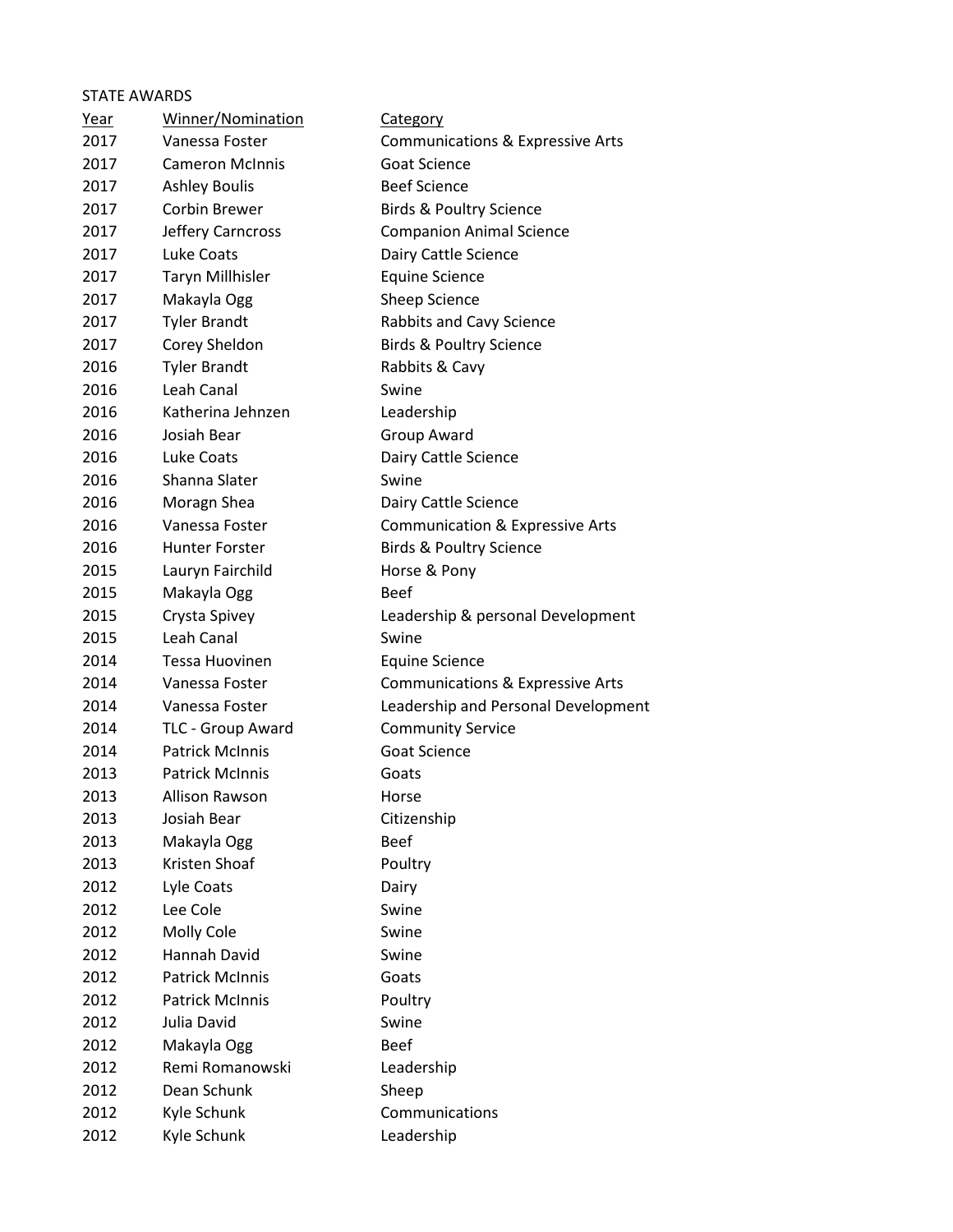| 2012 | Kristen Shoaf           | Poultry                  |
|------|-------------------------|--------------------------|
| 2012 | Macy Sykora             | Swine                    |
| 2012 | <b>Michael Mathews</b>  | Horse                    |
| 2012 | Joshua Langlois         | <b>Beef</b>              |
| 2012 | Erica Hall              | <b>Beef</b>              |
| 2012 | Kaitlyn Hall            | Sheep                    |
| 2012 | McKenzie Cook           | Sheep                    |
| 2012 | Kaci Garver             | Swine                    |
| 2012 | <b>Tayor Garver</b>     | Swine                    |
| 2012 | Makayla Mathews         | Horse                    |
| 2012 | <b>Garrett Thompson</b> | Horse                    |
| 2012 | Kayla Hill              | Horse                    |
| 2012 | <b>Tessa Huovinen</b>   | Horse                    |
| 2011 | Olivia Walworth         | Horse                    |
| 2011 | Alex Schunk             | Leadership               |
| 2011 | <b>Patrick McInnis</b>  | Goat                     |
| 2011 | <b>Patrick McInnis</b>  | Poultry                  |
| 2011 | Parker Thompson         | Rabbits                  |
| 2011 | <b>Garrett Thompson</b> | Horse                    |
| 2011 | Lyle Coats              | Dairy Cattle             |
| 2011 | Julia David             | Citizenship              |
| 2011 | Hunter Brumeister       | Swine                    |
| 2011 | Keith Reinhard          | Achievement              |
| 2011 | Kyle Schunk             | Citizenship              |
| 2011 | Dean Schunk             | Swine                    |
| 2011 | <b>Michael Mathews</b>  | Horse                    |
| 2011 | Aleta LaPage            | <b>Fine Arts</b>         |
| 2011 | Corey Given             | Horse                    |
| 2011 | Makayla Mathews         | Horse                    |
| 2011 | Shaylin Lester          | Citizenship              |
| 2011 | Kailyn Brugger          | Horse                    |
| 2011 | Jocy Fogle              | Horse                    |
| 2011 | Remi Romanowski         | Leadership               |
| 2010 | Olivia Walworth         | Fine Arts/Photography    |
| 2010 | Alex Schunk             | <b>Community Service</b> |
| 2010 | <b>Kristine Mussell</b> | Horse                    |
| 2010 | <b>Alex Stark</b>       | Horse                    |
| 2010 | <b>Patrick McInnis</b>  | Goat                     |
| 2010 | Parker Thompson         | Leadership/Rabbits       |
| 2010 | <b>Megan Hilts</b>      | Cat                      |
| 2010 | <b>Kelsey Casebere</b>  | Dairy                    |
| 2010 | Rachel Robinson         | Goats                    |
| 2010 | <b>Breanna Eagle</b>    | Citizenship              |
| 2010 | <b>Garrett Thompson</b> | <b>Horses</b>            |
| 2010 | Penny Price             | Fine Arts/Photography    |
| 2010 | Penny Price             | Rabbits                  |
| 2010 | Andrea McAulay          | Cats                     |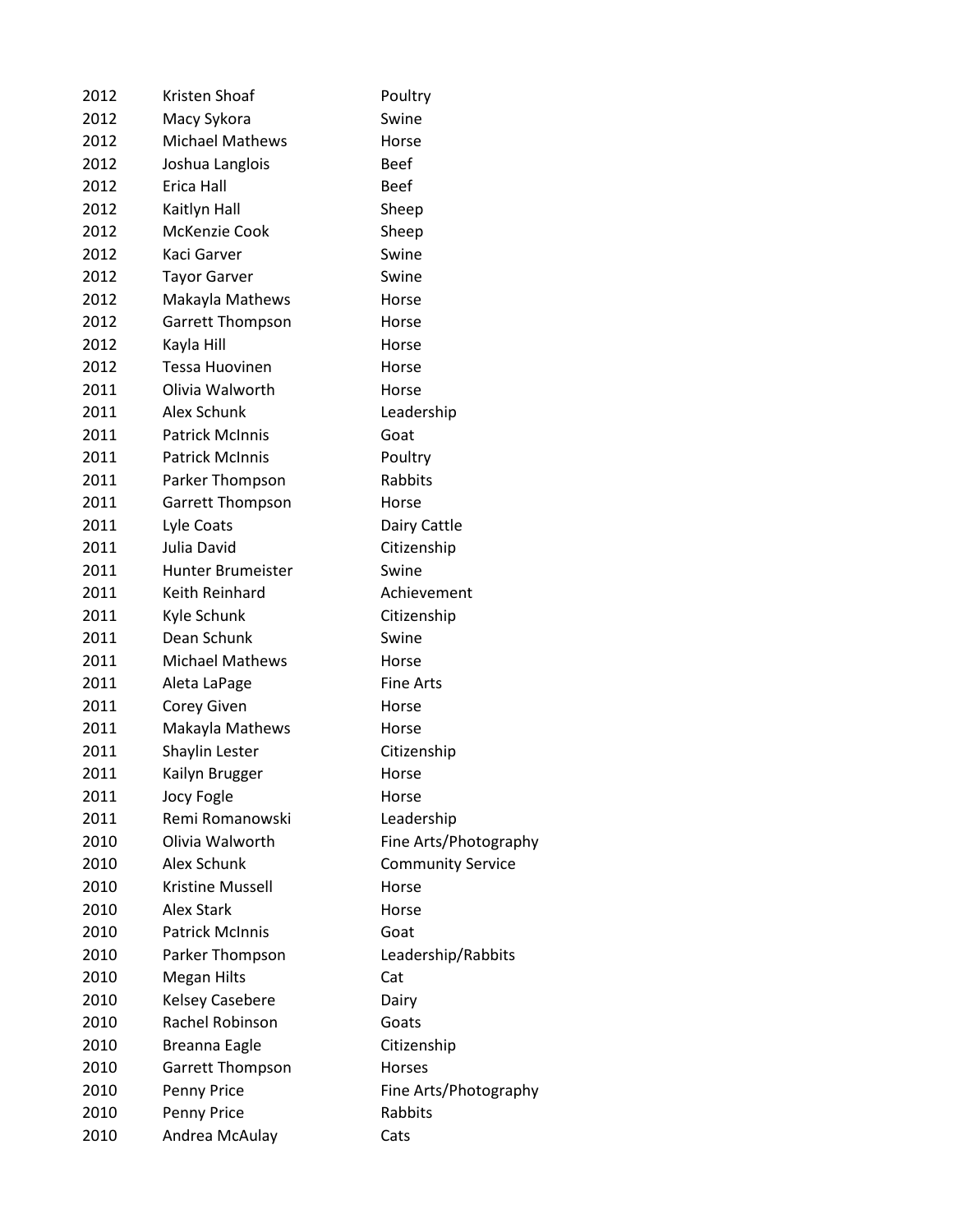| 2009 | <b>Patrick McInnis</b>          | Goat                      |
|------|---------------------------------|---------------------------|
| 2009 | Parker Thompson                 | Rabbits                   |
| 2009 | <b>Garrett Thompson</b>         | Horse                     |
| 2009 | Remi Romanowski                 | Photography               |
| 2009 | <b>Elizabeth Brooks</b>         | <b>Horses</b>             |
| 2009 | Kayla Stephens                  | <b>Horses</b>             |
| 2009 | <b>Teen Livestock Committee</b> | Project Area              |
| 2009 | Lee Cole                        | Swine                     |
| 2009 | Samantha Maynard                | <b>Visual Arts</b>        |
| 2009 | <b>Kelsey Casebere</b>          | Dairy                     |
| 2009 | <b>Danielle Davis</b>           | Swine                     |
| 2008 | Erin Roland                     | Poultry                   |
| 2008 | <b>Kelsey Casebere</b>          | Dairy                     |
| 2008 | <b>Blair Williams</b>           | <b>Beef</b>               |
| 2008 | Alex Schunk                     | Swine                     |
| 2008 | Nicole Iutzi                    | Swine                     |
| 2008 | James Brugger                   | Fine Arts/Photography     |
| 2008 | Danielle Davis                  | Swine                     |
| 2007 | Riley Romanowski                | Comm. Service, Leadership |
| 2007 | Danielle Davis                  | Swine                     |
| 2007 | Becca Brewer                    | <b>Companion Animals</b>  |
| 2007 | Addy Kleinhardt                 | Dod                       |
| 2007 | <b>Heather Dickey</b>           | Horse                     |
| 2007 | Parker Thompson                 | Citizenship               |
| 2007 | Parker Thompson                 | Rabbits                   |
| 2007 | <b>Becky Davis</b>              | Acheivement               |
| 2007 | Erin Roland                     | Poultry                   |
| 2007 | <b>Blair Williams</b>           | <b>Beef</b>               |
| 2007 | Alex Schunk                     | <b>Fine Arts</b>          |
| 2007 | Alex Schunk                     | <b>Beef</b>               |
| 2007 | <b>Whitney Conner</b>           | Swine                     |
| 2007 | <b>Tyler Warner</b>             | Swine                     |
| 2007 | Noelle Warner                   | Swine                     |
| 2007 | Kyle Schunk                     | <b>Beef</b>               |
| 2007 | Rebecca Davis                   | Rabbits                   |
| 2006 | Jeanette Laffy                  | Dogs                      |
| 2006 | Stacey Landon                   | Leadership                |
| 2006 | <b>Blair Williams</b>           | <b>Beef</b>               |
| 2005 | Stacey Landon                   | Dogs                      |
| 2004 | Danniele Croff                  | <b>Shooting Sports</b>    |
| 2003 | John Schug                      | <b>Shooting Sports</b>    |
| 2003 | Nate Stickland                  | <b>Shooting Sports</b>    |
| 2003 | <b>Holly Marshall</b>           | <b>Animal Science</b>     |
| 2003 | Ashley Schunk                   | <b>Animal Science</b>     |
| 2003 | Jessica Smock                   |                           |
| 2003 | <b>Holly Halstead</b>           |                           |
| 2003 | <b>Meagan McInnis</b>           | <b>Animal Science</b>     |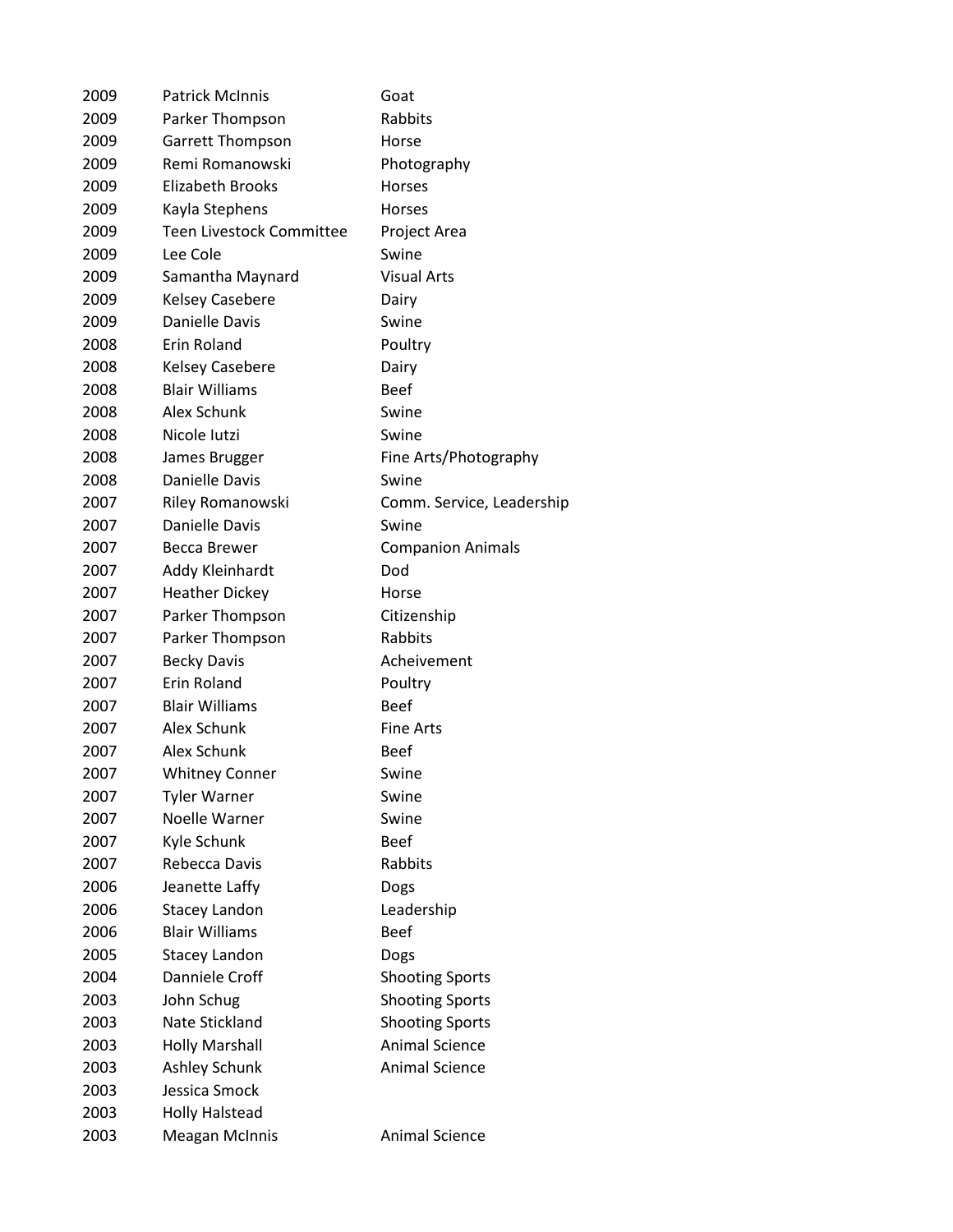| 2003 | Clare County Archery Team | <b>Shooting Sports</b>                                 |
|------|---------------------------|--------------------------------------------------------|
| 2002 | <b>Holly Halstead</b>     | Animal Science - Goat                                  |
| 2002 | Ashley Schunk             | Animal Science - Sheep                                 |
| 2002 | Jessica Smock             | Animal Science - Dog                                   |
| 2002 | Jessica Smock             | Acheievement                                           |
| 2001 | TGI 4-H Club              | Club Awards (Community Service)                        |
| 2001 | Amber Billman             | Individual Growth & Community Involvement (Leadership) |
| 2001 | <b>Travis Schunk</b>      | Animal Science - Beef                                  |
| 2000 | Amber Billman             | Visual Awards                                          |
| 2000 | Amber Billman             | Individual Growth & Community Involvement              |
| 2000 | Jessica Smock             | Individual Growth & Community Involvement              |
|      |                           |                                                        |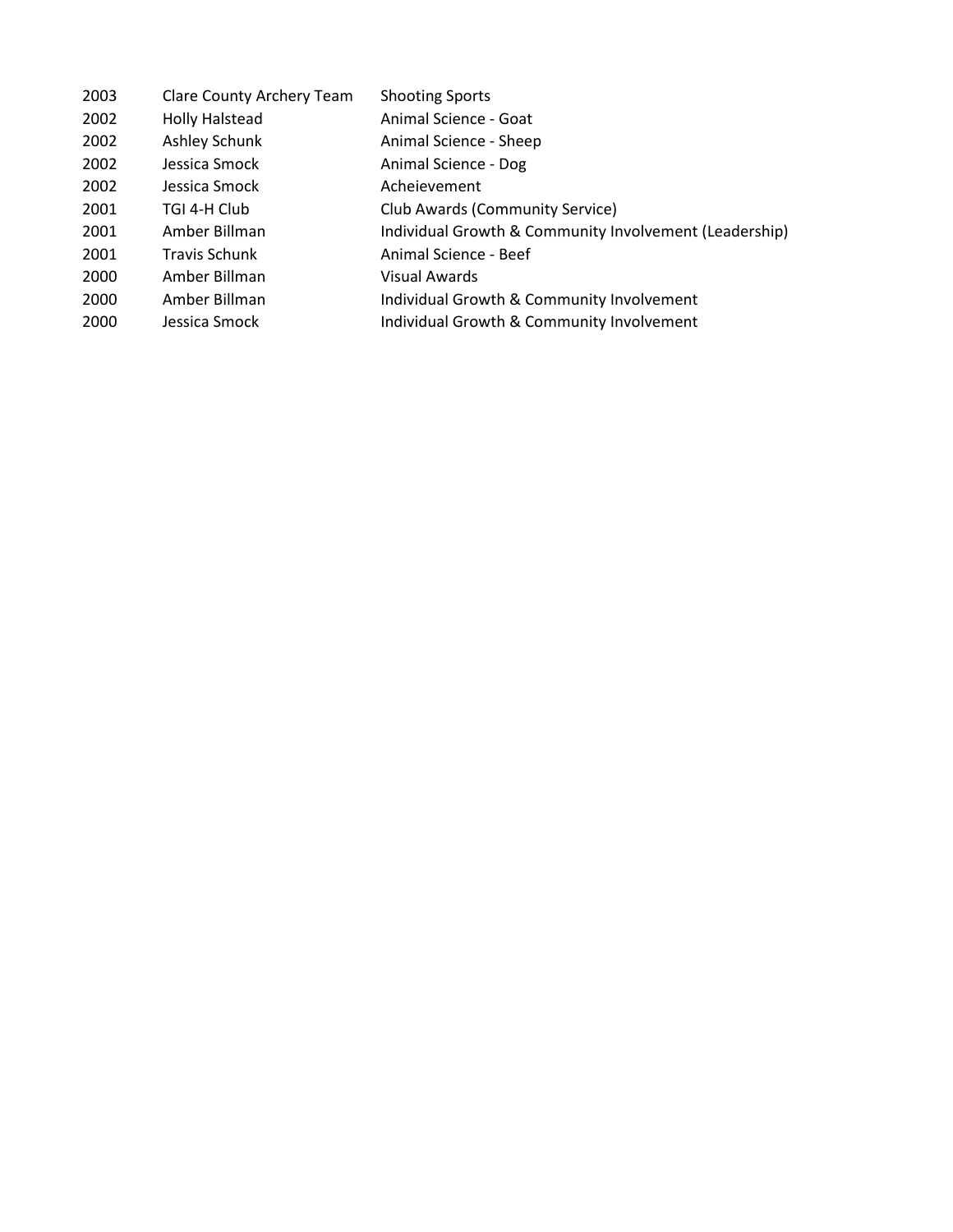### **SUPER SEW'ER AWARD**

| Year | Winner      | <u>Sponsor</u> |  |
|------|-------------|----------------|--|
| 1983 | King, Janet | DeVall, Kathy  |  |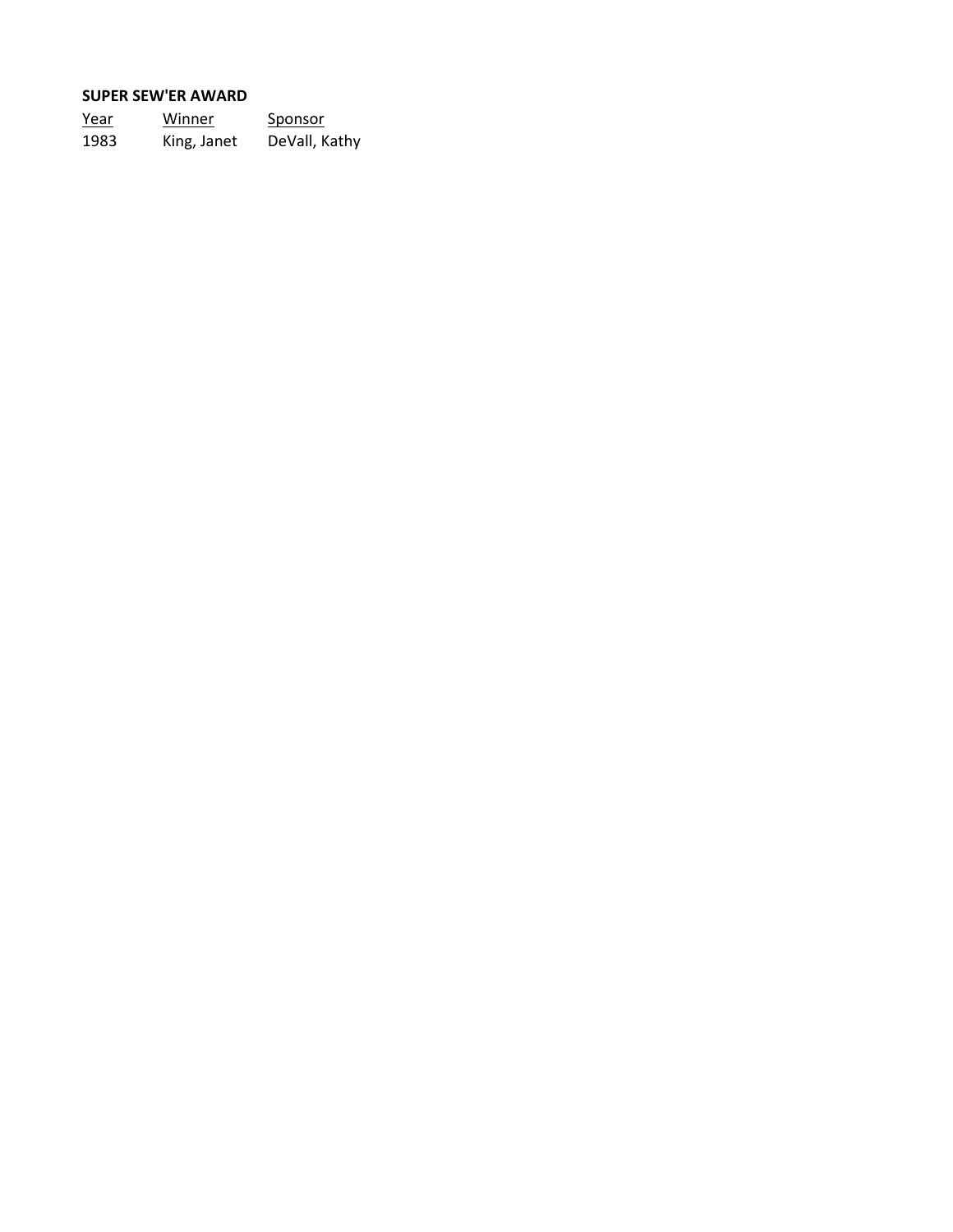# **TEEN LEADER AWARD**

| <u>Year</u> | <b>Winner</b>           |
|-------------|-------------------------|
| 1991        | Kinberg, Chris          |
| 1990        | Nevill, Jana            |
| 1990        | Brooks, Bobby           |
| 1988        | Loudenslager, Dottie    |
| 1988        | Chin, Stacy             |
| 1988        | Jenks, Tracy            |
| 1988        | Randall, Mindy          |
| 1987        | McRae, Martin           |
| 1987        | Beltz, Vicky            |
| 1987        | Jenks, Tracy            |
| 1987        | Warren, Tina            |
| 1987        | Clark, Jess             |
| 2010        | Parker Thompson         |
| 2010        | Garrett Thompson        |
| 2011        | Makayla Mathews         |
| 2011        | <b>Garrett Thompson</b> |
| 2011        | <b>Breanna Eagle</b>    |
| 2012        | Makayla Mathews         |
| 2012        | Christine Brooks        |
| 2012        | <b>Micheal Mathews</b>  |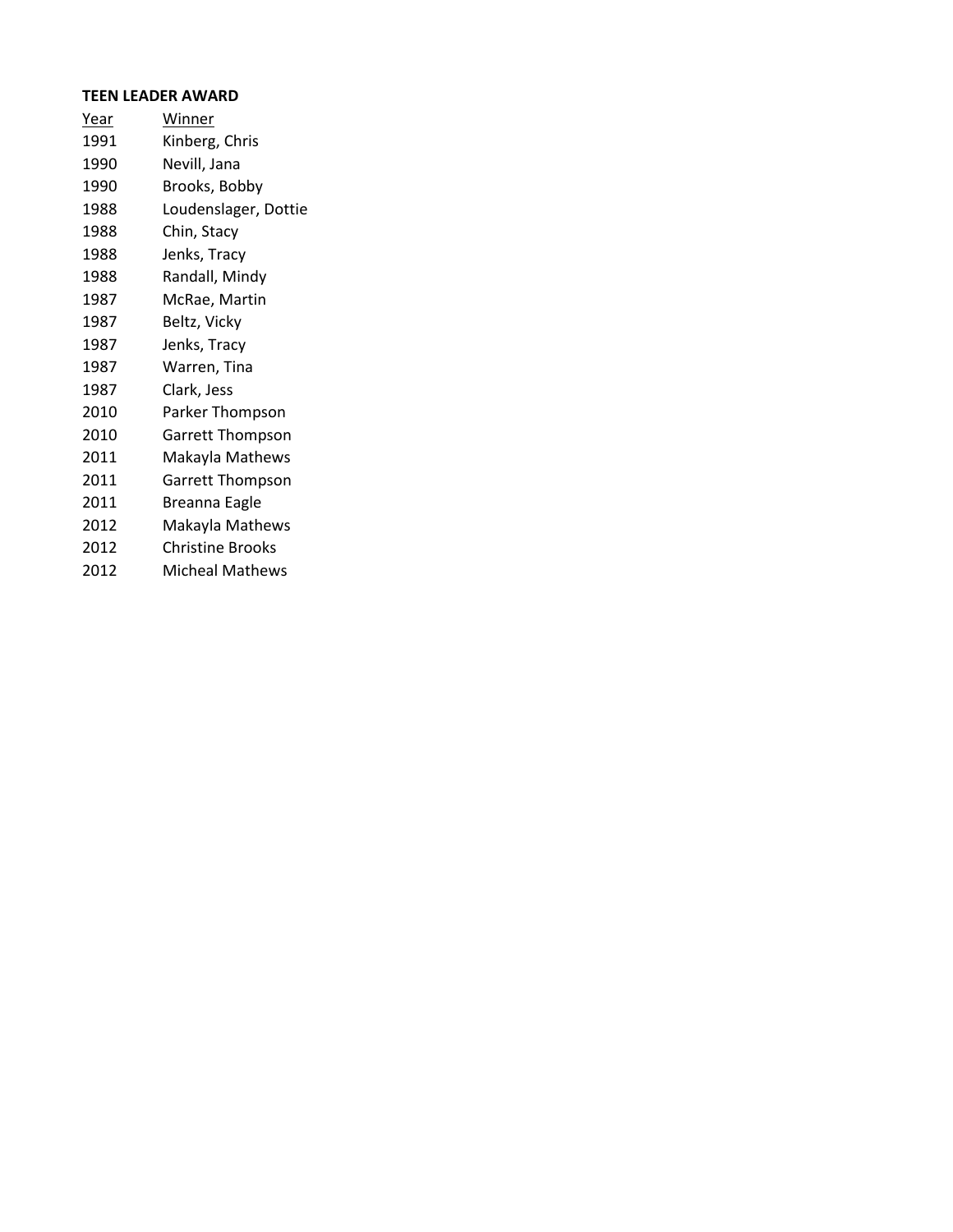# **TEL AWARD**

Date Winner 1979 Warner, Ken Jr. 1978 Carr, Tom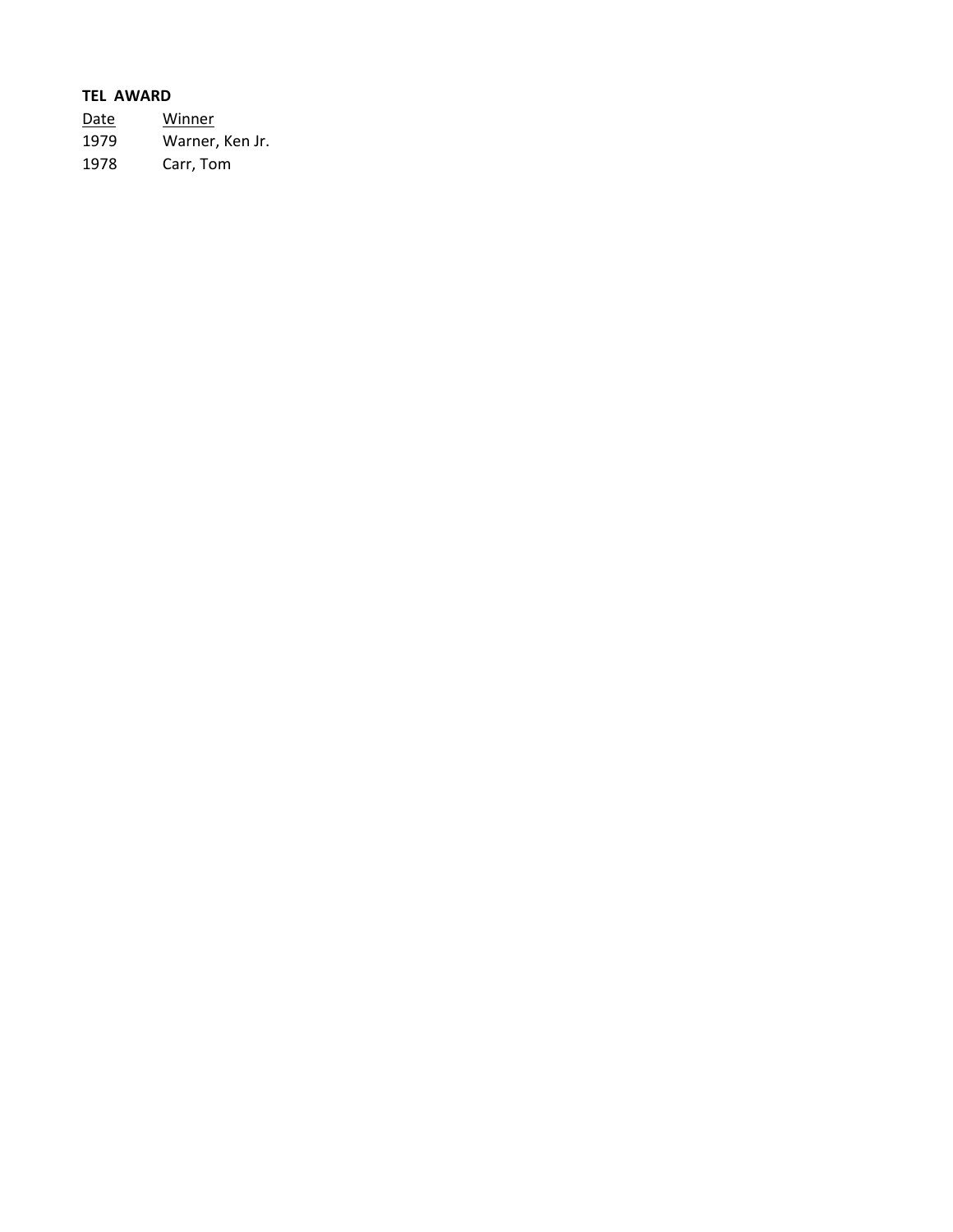# **UDDER DELIGHT AWARD**

| Year | Winner              |
|------|---------------------|
| 1980 | VanBlarcom, Linda   |
| 1979 | Lago, Blaize        |
| 1978 | <b>Fancon Tracy</b> |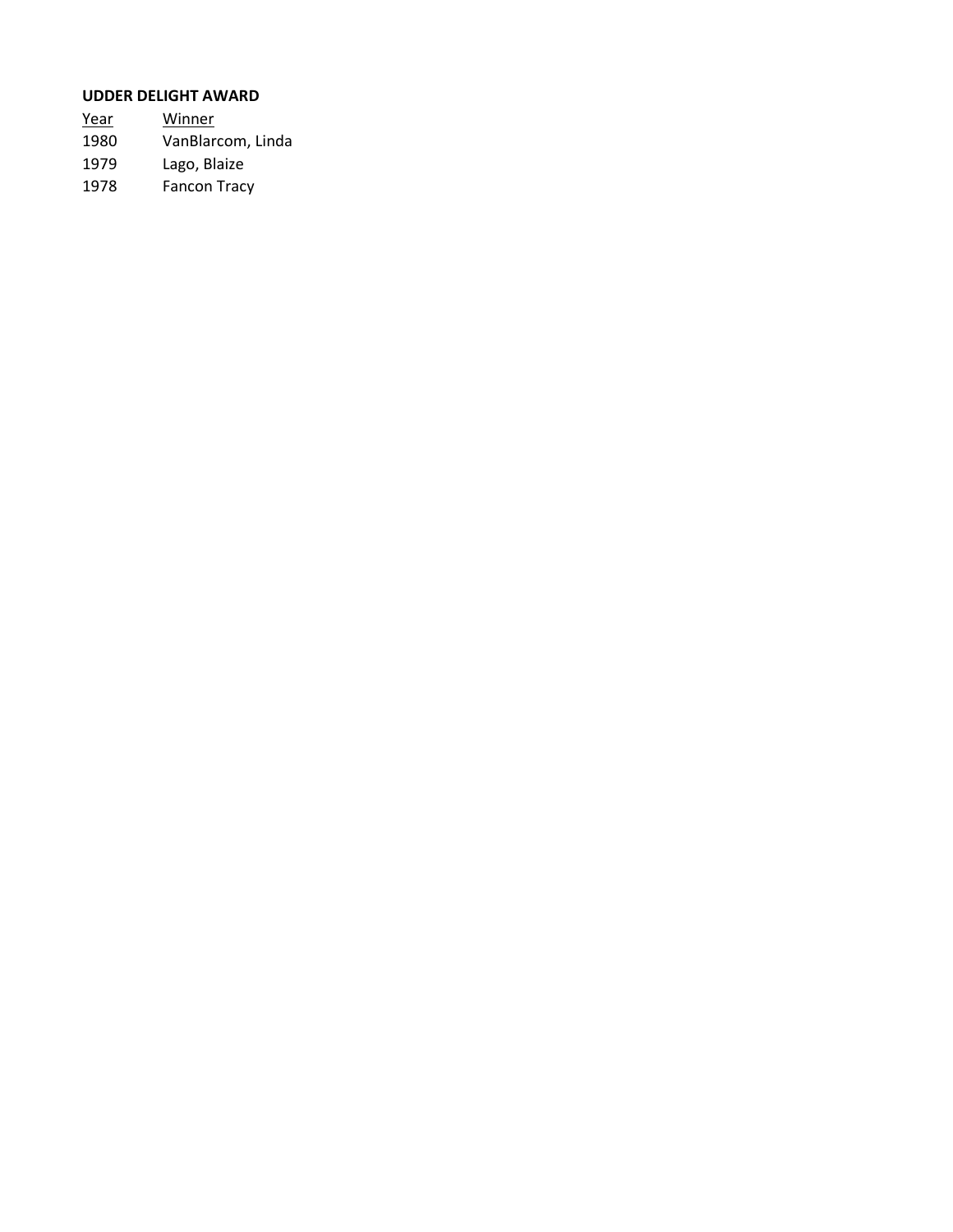# **VOLUNTEER OF THE YEAR AWARD**

- YEAR WINNER 1991 Ron & Pat Morley 1990 Cusmano, Phil
- 
- 1990 Prielipp, Andy<br>1989 Ferguson, Arth
- Ferguson, Arthur
- 1987 Day, Shannon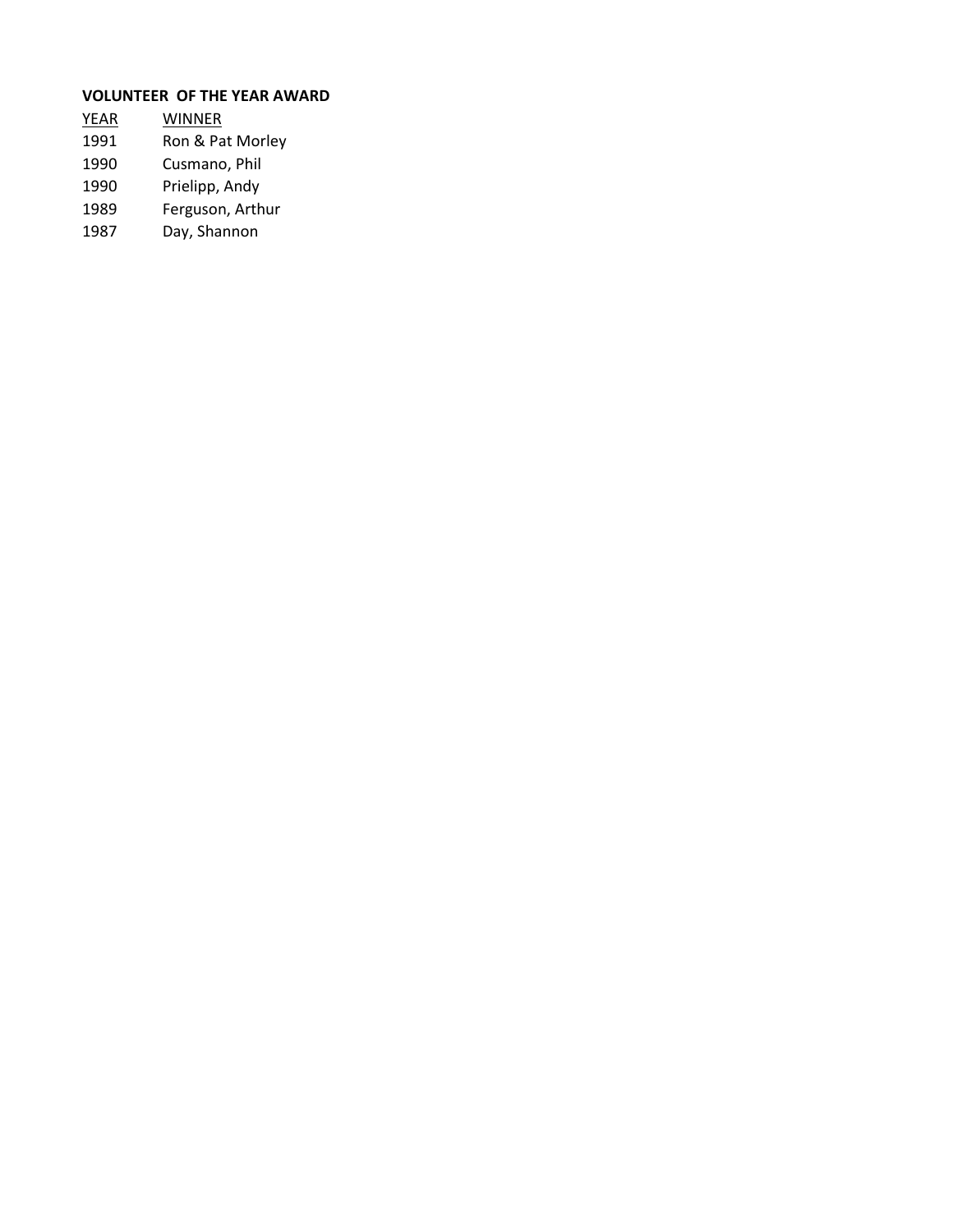# **PAST 4-H AWARD WINNERS**

#### **ROOKIE AWARD COUNTY MEDAL AWARD**

| <b>YEAR</b> | <b>WINNER</b>               | <b>AGE GROUP</b>   | <b>YEAR</b> | <b>WINNER</b>     | <b>PROJECT AREA</b>                         |
|-------------|-----------------------------|--------------------|-------------|-------------------|---------------------------------------------|
| 2018        | Whittaker, Allison          | $9 - 11$           | 2018        | Slater, Shania    | <b>Beef Science</b>                         |
| 2018        | Zrojewski, Ben              | $9 - 11$           | 2018        | Stillion, Wesley  | <b>Communications &amp; Expressive Arts</b> |
| 2018        | Mills, Syerra               | $9 - 11$           | 2018        | Brandt, Tyler     | <b>Companion Animal Science</b>             |
| 2018        | Cook, Ethan                 | $12 - 14$          | 2018        | Forster, Gianna   | Goat                                        |
| 2017        | Cook, Olivia                | $12 - 14$          | 2018        | Sheldon, Cory     | <b>Birds &amp; Poultry Science</b>          |
| 2017        | McPhall, Monica             | $12 - 14$          | 2018        | Taylor, Grace     | Rabbits & Cavy Science                      |
| 2016        | Shellito, Alleah            | $15 - 19$          | 2018        | Jordan, Jayce     | <b>Swine Science</b>                        |
| 2016        | McGuirk, Paige              | $15 - 19$          | 2018        | Carncross, Rylee  | Sheep Science                               |
| 2015        | Calkins, Amanda             | $15 - 19$          | 2017        | Coats, Luke       | Acheivement                                 |
| 2015        | Robison, Bailey             | 11-Sep             | 2017        | Shea, Travis      | Agriculture                                 |
| 2014        | Ficek, Lily                 | $9 - 11$           | 2017        | Boulis, Ashley    | <b>Beef</b>                                 |
| 2014        | Sheldon, Cory               | $9 - 11$           | 2017        | Brandt, Tyler     | Cat                                         |
| 2014        | Ficek, Skyler               | $12 - 14$          | 2017        | McInnis, Camron   | Cat                                         |
| 2014        | Veit, JoAnna                | $15 - 19$          | 2017        | Stillion, Breanna | Cavy                                        |
| 2013        | Rawson, Allison             | $9 - 11$           | 2017        | Stillion, Wesley  | Goats                                       |
| 2012        | Kukulis, Johnathon          | $9 - 11$           | 2017        | Shea, Morgan      | Dairy                                       |
| 2012        | Foster, Vanessa             | $12 - 14$          | 2017        | McInnis, Cameron  | Dog Care/Training                           |
| 2011        | Fairchild, Lauren           | $9 - 11$           | 2017        | Jehnzen, Rebecca  | Horse                                       |
| 2011        | Bauer, Kristin              | $12 - 14$          | 2017        | Shea, Morgan      | Judging                                     |
| 2010        | Rossier, Marjorie           | $9 - 11$           | 2017        | Stillion, Breanna | Leadership                                  |
| 2010        | Wilson, Cheryl              | $12 - 14$          | 2017        | Ogg, Cassidy      | <b>Plant Science</b>                        |
|             |                             |                    | 2017        | Ogg, Cassidy      | <b>Public Speaking</b>                      |
|             | <b>ACCOMPLISHMENT AWARD</b> |                    | 2017        | Brandt, Tyler     | Rabbits                                     |
| <b>YEAR</b> | <b>WINNER</b>               | 4-H CLUB           | 2017        | Jehnzen, Rebecca  | <b>Shooting Sports</b>                      |
| 2018        | Stoike, Lincoln             | Brushwood          | 2017        | Drake, Cole       | Swine                                       |
| 2018        | Schunk, Haley               | Denim & Dust       | 2017        | Stillion, Jayden  | <b>Visual Arts</b>                          |
| 2018        | Aldrich, Dawson             | Denim & Dust       | 2016        | Forester, Hunter  | Acheivement                                 |
| 2018        | Dietsch, Jennifer           | Hide N Hares       | 2016        | Coats, Luke       | Agriculture                                 |
| 2018        | DeGeer, devin               | Hill Top 4-H Club  | 2016        | Ogg, Makayla      | <b>Beef</b>                                 |
| 2017        | Jehnzen, Jonathon           | <b>BBGG</b>        | 2016        | Brandt, Tyler     | Cavy                                        |
| 2017        | Shea, Olivia                | Brushwood          | 2016        | Slater, Carla     | <b>Community Service</b>                    |
| 2017        | Sheldon, Katie              | Millennium Showmen | 2016        | Witbeck, Dallas   | Dairy                                       |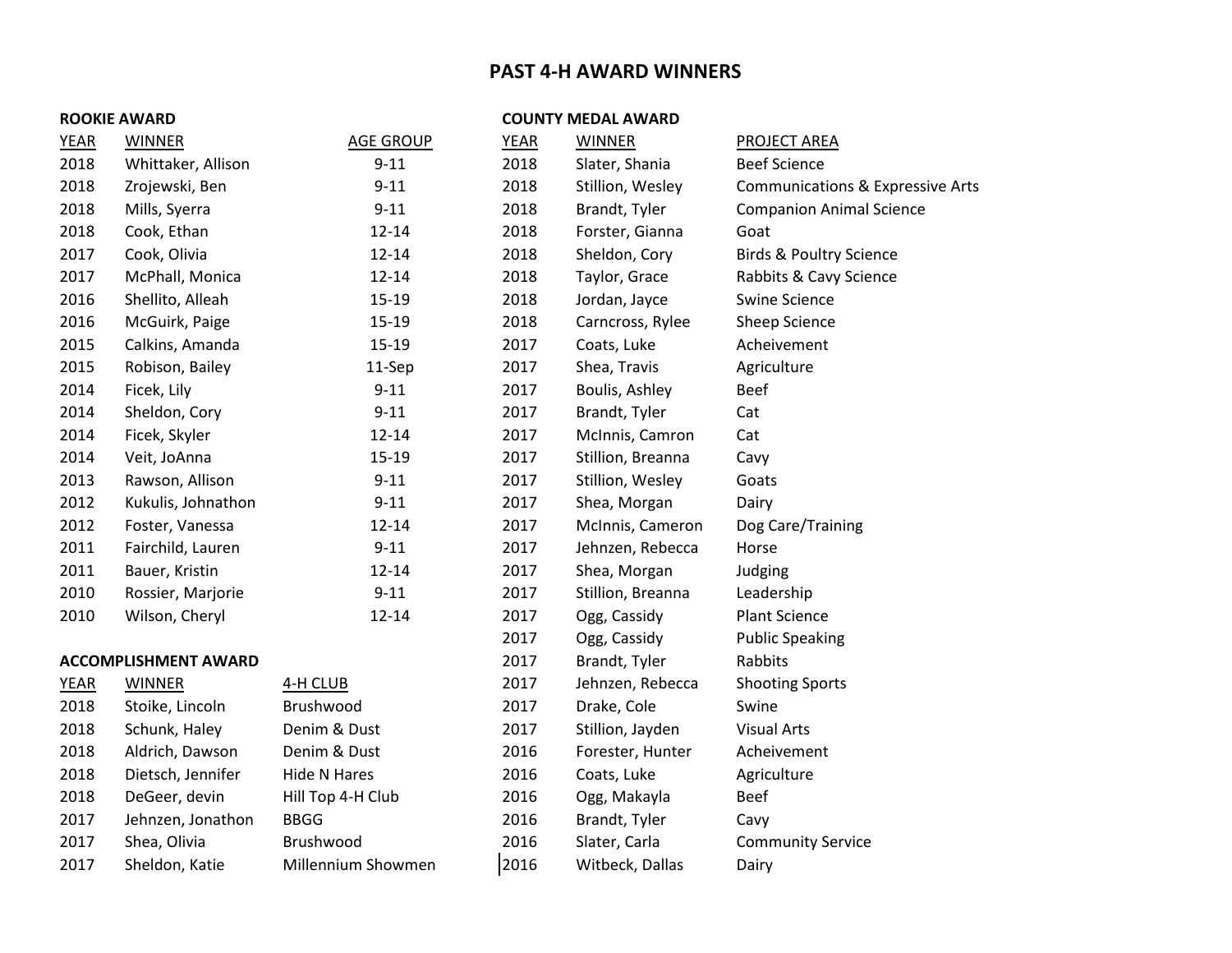| 2017 | Cingano, Gage      |
|------|--------------------|
| 2016 | Taylor, Grace      |
| 2016 | Ashcroft, Logan    |
| 2016 | Dietsch, Dietsch   |
| 2016 | Newman, Taylor     |
| 2016 | Stillion, Breanna  |
| 2015 | Forster, Gianna    |
| 2014 | Armstrong, Natalie |
| 2014 | McInnis, Cameron   |
| 2013 | Ashcroft, Cameron  |
| 2013 | Fetzer, Mia        |
| 2013 | Kinberg, Jonathon  |
| 2012 | None               |
| 2011 | Fillhard, Abigail  |
| 2011 | Ogg, Makayla       |
| 2011 | Clark, Mason       |
| 2010 | Dietsch, James     |
| 2010 | Hall, Kaitlyn      |
| 2010 | Brewer, Corbin     |
| 2010 | Mogg, Kristen      |

# **EXCELLENCE AWARD** 2015 2015 2015 2015 2015 2016

| YEAR                          | WINNER            |  |
|-------------------------------|-------------------|--|
| 2018                          | Forster, Gianna   |  |
| 2017                          | Sheldon, Corey    |  |
| 2016                          | Ogg, Cassidy      |  |
| 2015                          | Ashcroft, Cameron |  |
| 2014                          | Foster, Vanessa   |  |
| 2013                          | McLavy, Maddy     |  |
| 2012                          | Schunk, Dean      |  |
| 2011                          | Brugger, Kailyn   |  |
| 2010                          | Thompson, Garrett |  |
|                               |                   |  |
| <b>OVERALL ACHIFVEMENT AW</b> |                   |  |

| Over the County Line      |
|---------------------------|
| <b>Busy Bunny Raisers</b> |
| Millennium Showmen        |
| Hide N Hares              |
| <b>Country Neighbors</b>  |
| Hill Top 4-H Club         |
| BBGG                      |
| <b>Country Neighbors</b>  |
| <b>Busy Bunny Raisers</b> |
| Millennium Showmen        |
| <b>Top Shot Showmen</b>   |
| <b>Country Community</b>  |
|                           |
| <b>Busy Bunny Raisers</b> |
| Country Neighhors         |

| DUSY DUIIIIY NAISEIS     |
|--------------------------|
| <b>Country Neighbors</b> |
| Millennium Showmen       |
| <b>Bow Wow Best</b>      |
| Supreme Showmen          |
| Hides 'N' Hares          |
| The Double R's           |
|                          |

# **PAST 4-H AWARD WINNERS**

| 2017                             | Cingano, Gage           | Over the County Line      | 2016          | Ogg, Cassidy       | Demonstration                    |
|----------------------------------|-------------------------|---------------------------|---------------|--------------------|----------------------------------|
| 2016                             | Taylor, Grace           | <b>Busy Bunny Raisers</b> | 2016          | Spivey, Crysta     | Dog Care/Training                |
| 2016                             | Ashcroft, Logan         | Millennium Showmen        | 2016          | Shea, Travis       | Engines/Tractors/Field Equipment |
| 2016                             | Dietsch, Dietsch        | <b>Hide N Hares</b>       | 2016          | Stillion, Breanna  | Gardening & Horticulture         |
| 2016                             | Newman, Taylor          | <b>Country Neighbors</b>  | 2016          | Foster, Vanessa    | <b>Industrial Arts</b>           |
| 2016                             | Stillion, Breanna       | Hill Top 4-H Club         | 2016          | Rawson, Allison    | Horse                            |
| 2015                             | Forster, Gianna         | <b>BBGG</b>               | 2016          | Coats, Luke        | Judging                          |
| 2014                             | Armstrong, Natalie      | <b>Country Neighbors</b>  | 2016          | Spivey, Crysta     | Knowledge                        |
| 2014                             | McInnis, Cameron        | <b>Busy Bunny Raisers</b> | 2016          | Ogg, Makayla       | Leadership                       |
| 2013                             | Ashcroft, Cameron       | Millennium Showmen        | 2016          | Slater, Shania     | Personal Development             |
| 2013                             | Fetzer, Mia             | Top Shot Showmen          | 2016          | Stillion, Breanna  | Pets                             |
| 2013                             | Kinberg, Jonathon       | <b>Country Community</b>  | 2016          | Ficek, Skyler      | Poultry                          |
| 2012                             | None                    |                           | 2016          | Ficek, Lily        | Rabbits                          |
| 2011                             | Fillhard, Abigail       | <b>Busy Bunny Raisers</b> | 2016          | Stillion, Wesley   | Rabbits                          |
| 2011                             | Ogg, Makayla            | <b>Country Neighbors</b>  | 2016          | Jehnzen, Katherina | <b>Shooting Sports</b>           |
| 2011                             | Clark, Mason            | Millennium Showmen        | 2016          | Sheldon, Corey     | Swine                            |
| 2010                             | Dietsch, James          | <b>Bow Wow Best</b>       | 2016          | Stillion, Gerald   | <b>Visual Arts</b>               |
| 2010                             | Hall, Kaitlyn           | Supreme Showmen           | 2016          | Jehnzen, Faith     | Acheivement                      |
| 2010                             | Brewer, Corbin          | Hides 'N' Hares           | 2015          | McInnis, Cameron   | <b>Visual Arts</b>               |
| 2010                             | Mogg, Kristen           | The Double R's            | 2015          | Ogg, Cassidy       | Personal Development             |
|                                  |                         |                           | 2015          | Jehnzen, Rebecca   | Rabbit                           |
|                                  | <b>EXCELLENCE AWARD</b> |                           | 2015          | Spivey, Crysta     | Cats                             |
| <b>YEAR</b>                      | <b>WINNER</b>           |                           | 2015          | Ogg, Makayla       | <b>Community Service</b>         |
| 2018                             | Forster, Gianna         |                           | 2015          | Burmeister, Wyatt  | <b>Shooting Sports</b>           |
| 2017                             | Sheldon, Corey          |                           | 2015          | Gould, Paige       | Swine                            |
| 2016                             | Ogg, Cassidy            |                           | 2015          | Sheldon, Corey     | Poultry                          |
| 2015                             | Ashcroft, Cameron       |                           | 2015          | Ashcroft, Cameron  | <b>Beef</b>                      |
| 2014                             | Foster, Vanessa         |                           | 2015          | Millhisler, Taryn  | Horse                            |
| 2013                             | McLavy, Maddy           |                           | 2015          | Langlois, Joshua   | Knowledge                        |
| 2012                             | Schunk, Dean            |                           | 2015          | Langlois, Joshua   | Judjing                          |
| 2011                             | Brugger, Kailyn         |                           | 2015          | Coats, Luke        | Knowledge                        |
| 2010                             | Thompson, Garrett       |                           | 2014          | Foster, Vanessa    | Woodworking                      |
|                                  |                         |                           | 2014          | Kinberg, Anna      | Photography                      |
| <b>OVERALL ACHIEVEMENT AWARD</b> |                         | 2014                      | Kinberg, Anna | <b>Visual Arts</b> |                                  |
| <b>YEAR</b>                      | <b>WINNER</b>           |                           | 2014          | Kinberg, Jonathon  | Cavy                             |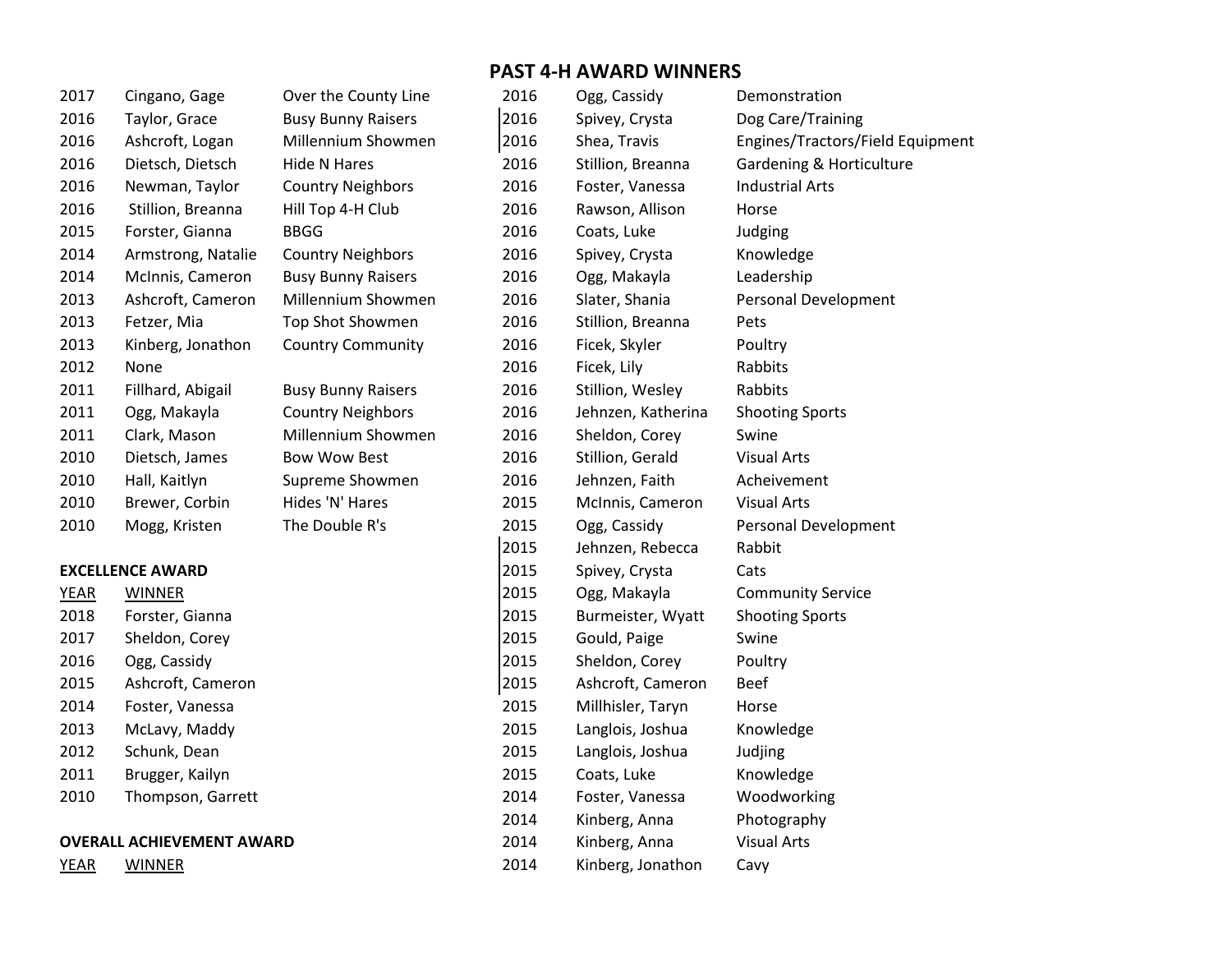| 2018 | Shea, Morgan       |
|------|--------------------|
| 2017 | Ogg, Makayla       |
| 2016 | Jehnzen, Katherina |
| 2015 | Spivey, Crysta     |
| 2014 | Langlois, Joshua   |
| 2013 | Schunk, Dean       |
| 2012 | Schunk, Kyle       |
| 2011 | Casebere, Kelsey   |
| 2010 | Eagle, Breana      |

#### **DIVISION AWARD**

| YEAK | <b>VVIIVIVEK</b>  |
|------|-------------------|
| 2018 | Sheldon, Katie    |
| 2018 | Schunk, Haley     |
| 2018 | Mitchell, Randle  |
| 2018 | Jehnzen, Rebecca  |
| 2017 | Dietsch, Jennifer |
| 2017 | Coats, Luke       |
| 2017 | Taylor, Grace     |
| 2016 | Foster, Vanessa   |
| 2016 | Ficek, Lily       |
| 2016 | Ashcroft, Cameron |
| 2015 | Jehnzen, Faith    |
| 2015 | Rawson, Allison   |
| 2014 | McInnis, Cameron  |
| 2013 | Ashcroft, Cameron |
| 2013 | Kinberg, Justin   |
| 2013 | McInnis, Patrick  |
| 2012 | Rauch, Jadyn      |
| 2011 | Eagle, Breanna    |
| 2011 | Brugger, Kailyn   |
| 2010 | Dietsch, James    |
| 2010 | Given, Jarod      |
|      |                   |

AYF NATIONAL LEADERSHIP 'I DARE YOU' AWARD 2012 Schunk, Dean Leadership

# **PAST 4-H AWARD WINNERS**

| 2018                                              | Shea, Morgan          |                     | 2014 | Kinberg, Justin   | <b>Shooting Sports</b>      |
|---------------------------------------------------|-----------------------|---------------------|------|-------------------|-----------------------------|
| 2017                                              | Ogg, Makayla          |                     | 2014 | McInnis, Cameron  | Rabbit                      |
| 2016                                              | Jehnzen, Katherina    |                     | 2014 | McInnis, Patrick  | Leadership                  |
| 2015                                              | Spivey, Crysta        |                     | 2014 | Newman, Taylor    | Dairy                       |
| 2014                                              | Langlois, Joshua      |                     | 2014 | Ogg, Makayla      | <b>Personal Development</b> |
| 2013                                              | Schunk, Dean          |                     | 2014 | Schunk, Dean      | <b>Beef</b>                 |
| 2012                                              | Schunk, Kyle          |                     | 2014 | Wilson, Cheryl    | Poultry                     |
| 2011                                              | Casebere, Kelsey      |                     | 2014 | McInnis, Cameron  | Cavy                        |
| 2010                                              | Eagle, Breana         |                     | 2013 | Bear, Josiah      | Citizenship                 |
|                                                   |                       |                     | 2013 | McInnis, Patrick  | <b>Community Service</b>    |
|                                                   | <b>DIVISION AWARD</b> |                     | 2013 | Coats, Luke       | Dairy                       |
| <b>YEAR</b>                                       | <b>WINNER</b>         | CATEGORY            | 2013 | Kinberg, Jonathon | Food/Nutrition              |
| 2018                                              | Sheldon, Katie        | <b>Small Animal</b> | 2013 | Sweet, Kyle       | Gardening                   |
| 2018                                              | Schunk, Haley         | Livestock           | 2013 | McInnis, Cameron  | Goats                       |
| 2018                                              | Mitchell, Randle      | Home Arts           | 2013 | McLavy, Maddy     | Leadership                  |
| 2018                                              | Jehnzen, Rebecca      | Horse               | 2013 | Bear, Josiah      | <b>Personal Development</b> |
| 2017                                              | Dietsch, Jennifer     | <b>Small Animal</b> | 2013 | Kinberg, Joshua   | Photography                 |
| 2017                                              | Coats, Luke           | Livestock           | 2013 | Kinberg, Anna     | Poultry                     |
| 2017                                              | Taylor, Grace         | Home Arts           | 2013 | Schunk, Kyle      | <b>Public Speaking</b>      |
| 2016                                              | Foster, Vanessa       | Home Arts           | 2013 | Wilson, Cheryl    | Rabbit                      |
| 2016                                              | Ficek, Lily           | <b>Small Animal</b> | 2013 | Schunk, Dean      | Sheep                       |
| 2016                                              | Ashcroft, Cameron     | Livestock           | 2013 | Fetzer, Mia       | <b>Shooting Sports</b>      |
| 2015                                              | Jehnzen, Faith        | <b>Small Animal</b> | 2013 | Given, Jarod      | Swine                       |
| 2015                                              | Rawson, Allison       | Horse               | 2013 | LaPage, Aleta     | <b>Visual Arts</b>          |
| 2014                                              | McInnis, Cameron      | <b>Small Animal</b> | 2013 | Given, Jarod      | Woodworking                 |
| 2013                                              | Ashcroft, Cameron     | Livestock           | 2013 | Ashcroft, Cameron | Swine                       |
| 2013                                              | Kinberg, Justin       | <b>Home Arts</b>    | 2012 | Denton, Chandler  | <b>Beef</b>                 |
| 2013                                              | McInnis, Patrick      | <b>Small Animal</b> | 2012 | Given, Jarod      | Goats                       |
| 2012                                              | Rauch, Jadyn          | Home Arts           | 2012 | Given, Jarod      | <b>Community Service</b>    |
| 2011                                              | Eagle, Breanna        | Home Arts           | 2012 | McLavy, Maddy     | Dog                         |
| 2011                                              | Brugger, Kailyn       | Horse               | 2012 | McLavy, Maddy     | <b>Visual Arts</b>          |
| 2010                                              | Dietsch, James        | <b>Small Animal</b> | 2012 | McInnis, Patrick  | Achievement                 |
| 2010                                              | Given, Jarod          | Home Arts           | 2012 | Ogg, Cassidy      | Dairy                       |
|                                                   |                       |                     | 2012 | Rauch, Jadyn      | Horse                       |
| <b>AYF NATIONAL LEADERSHIP 'I DARE YOU' AWARD</b> |                       |                     | 2012 | Schunk. Dean      | Leadership                  |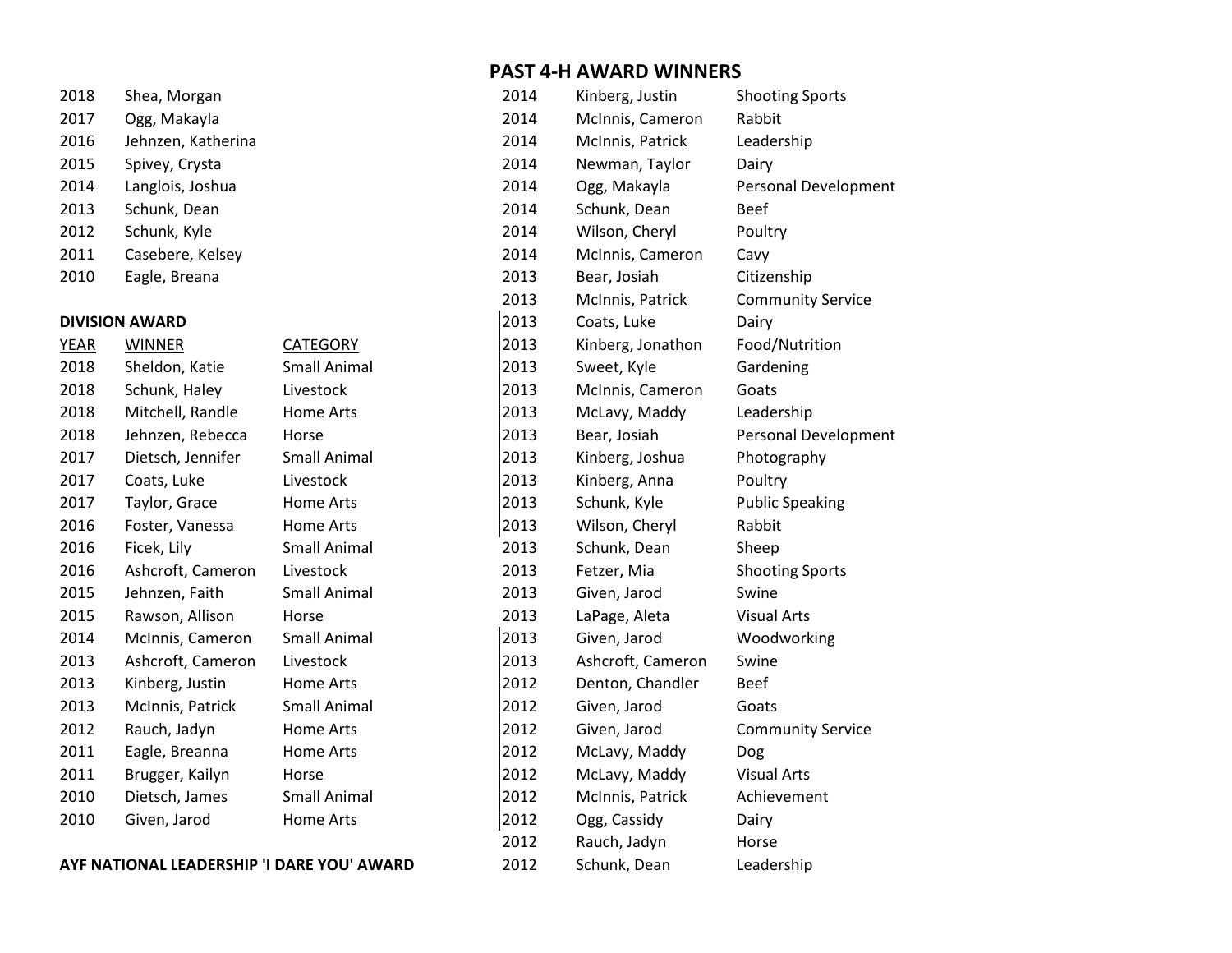# **PAST 4-H AWARD WINNERS**

| YEAR        | <b>WINNER</b>                   | 2012 | Thompson, Parker  | Rabbit                                    |
|-------------|---------------------------------|------|-------------------|-------------------------------------------|
| 2018        | Carncross, Jeffrey              | 2012 | Thompson, Parker  | Demonstration                             |
| 2017        | Brandt, Tyler                   | 2012 | Eagle, Breana     | Goats                                     |
| 2016        | No Recipient                    | 2011 | Casebere, Kelsey  | Achievement                               |
| 2015        | Jehnzen, Katherina              | 2011 | Dietsch, James    | <b>Dog</b>                                |
| 2014        | Schunk, Dean                    | 2011 | Dietsch, James    | <b>Shooting Sports</b>                    |
| 2013        | Langlois, Joshua                | 2011 | Ogg, Makayla      | Dairy                                     |
| 2012        | McInnis, Patrick                | 2011 | Thompson, Garrett | Judging                                   |
| 2012        | Thompson, Garrett               | 2011 | Given, Corey      | <b>Visual Arts</b>                        |
| 2011        | Dietsch, Joseph                 | 2011 | Schunk, Dean      | Swine                                     |
| 2010        | Thompson, Parker                | 2011 | Schunk, Kyle      | Leadership                                |
| 2010        | Langlois, Andrew                | 2011 | Schunk, Kyle      | <b>Community Service</b>                  |
|             |                                 | 2011 | Eagle, Breana     | Achievement                               |
|             | <b>4-H KEY CLUB AWARD</b>       | 2010 | Casebere, Kelsey  | <b>Beef</b>                               |
| <u>YEAR</u> | <b>WINNER</b>                   | 2010 | Casebere, Kelsey  | Leadership                                |
| 2018        | Brandt, Tyler                   | 2010 | Robinson, Rachel  | Goats                                     |
| 2017        | No Recipient                    | 2010 | Mathews, Makayla  | Knowledge                                 |
| 2016        | Ogg, Makayla                    | 2010 | Thompson, Garrett | Horse                                     |
| 2015        | Jehnzen, Katherina              | 2010 | Dietsch, Joseph   | <b>Outdoor Education &amp; Recreation</b> |
| 2014        | McInnis, Patrick                | 2010 | Reinhardt, Keith  | Photography                               |
| 2013        | Langlois, Joshua                | 2010 | Given, Jarod      | <b>Visual Arts</b>                        |
| 2012        | Spivey, Crysta                  | 2010 | Given, Corey      | Poultry                                   |
| 2011        | Schunk, Alexandria              | 2010 | Given, Corey      | Woodworking                               |
| 2010        | Langlois, Andrew                | 2010 | Williams, Blair   | <b>Public Speaking</b>                    |
|             |                                 | 2010 | McInnis, Patrick  | Rabbit                                    |
|             | <b>SENIOR OF THE YEAR AWARD</b> | 2010 | Hall, Kaitlyn     | Dairy                                     |
| YEAR        | <b>WINNER</b>                   | 2010 | Schunk, Kyle      | Swine                                     |
|             |                                 |      |                   |                                           |

#### **4-H CLUB OF THE YEAR AWARD**

| 2015<br>Wilson Kinberg, Cheryl<br>2018<br>Hill Top 4-H<br>AJ McInnis<br>2014<br>2017<br><b>Busy Bunny Raisers</b><br>Donna Thompson<br>Coats, Lyle<br>2013<br>Schunk, Kyle<br>2016<br>Hide N Hares<br>2012<br><b>Country Neighbors</b><br>Max & Joan Schunk<br>2015<br>None<br>2011<br>Millennium Showmen Marybeth Denton<br>Schunk, Alexandria<br>2014 | 2016 | Jehnzen, Katherina | YEAR | 4-H CLUB NAME | <b>LEADER NAME</b>        |
|---------------------------------------------------------------------------------------------------------------------------------------------------------------------------------------------------------------------------------------------------------------------------------------------------------------------------------------------------------|------|--------------------|------|---------------|---------------------------|
|                                                                                                                                                                                                                                                                                                                                                         |      |                    |      |               |                           |
|                                                                                                                                                                                                                                                                                                                                                         |      |                    |      |               |                           |
|                                                                                                                                                                                                                                                                                                                                                         |      |                    |      |               | Carol Forkum/Penny Brewer |
|                                                                                                                                                                                                                                                                                                                                                         |      |                    |      |               |                           |
|                                                                                                                                                                                                                                                                                                                                                         |      |                    |      |               |                           |

| ≀ ור⊿ו                    | <b>VVIIVIVLIV</b>  |  |
|---------------------------|--------------------|--|
| 2018                      | Carncross, Jeffrey |  |
| 2017                      | Brandt, Tyler      |  |
| 2016                      | No Recipient       |  |
| 2015                      | Jehnzen, Katherina |  |
| 2014                      | Schunk, Dean       |  |
| 2013                      | Langlois, Joshua   |  |
| 2012                      | McInnis, Patrick   |  |
| 2012                      | Thompson, Garrett  |  |
| 2011                      | Dietsch, Joseph    |  |
| 2010                      | Thompson, Parker   |  |
| 2010                      | Langlois, Andrew   |  |
|                           |                    |  |
| <b>1-H KEY CLUB AWARD</b> |                    |  |
| YEAR                      | WINNER             |  |

| <b>TEAR</b> | <b>VVIIVIVEK</b> |
|-------------|------------------|
| 2018        | Brandt, Tyler    |
| 2017        | No Recipient     |
| 2016        | Ogg, Makayla     |
| 2015        | Jehnzen, Kathe   |
| 2014        | McInnis, Patric  |
| 2013        | Langlois, Joshu  |
| 2012        | Spivey, Crysta   |
| 2011        | Schunk, Alexan   |
|             |                  |

# **SENIOR OF THE YEAR AWARD**

| YEAR | WINNER                 |                |
|------|------------------------|----------------|
| 2018 | No Recipient           |                |
| 2017 | Ogg, Makayla           | 4              |
| 2016 | Jehnzen, Katherina     | Υ              |
| 2015 | Wilson Kinberg, Cheryl | $\overline{2}$ |
| 2014 | Coats, Lyle            | 2              |
| 2013 | Schunk, Kyle           | $\overline{2}$ |
| 2012 | None                   | $\overline{2}$ |
| 2011 | Schunk, Alexandria     | 2              |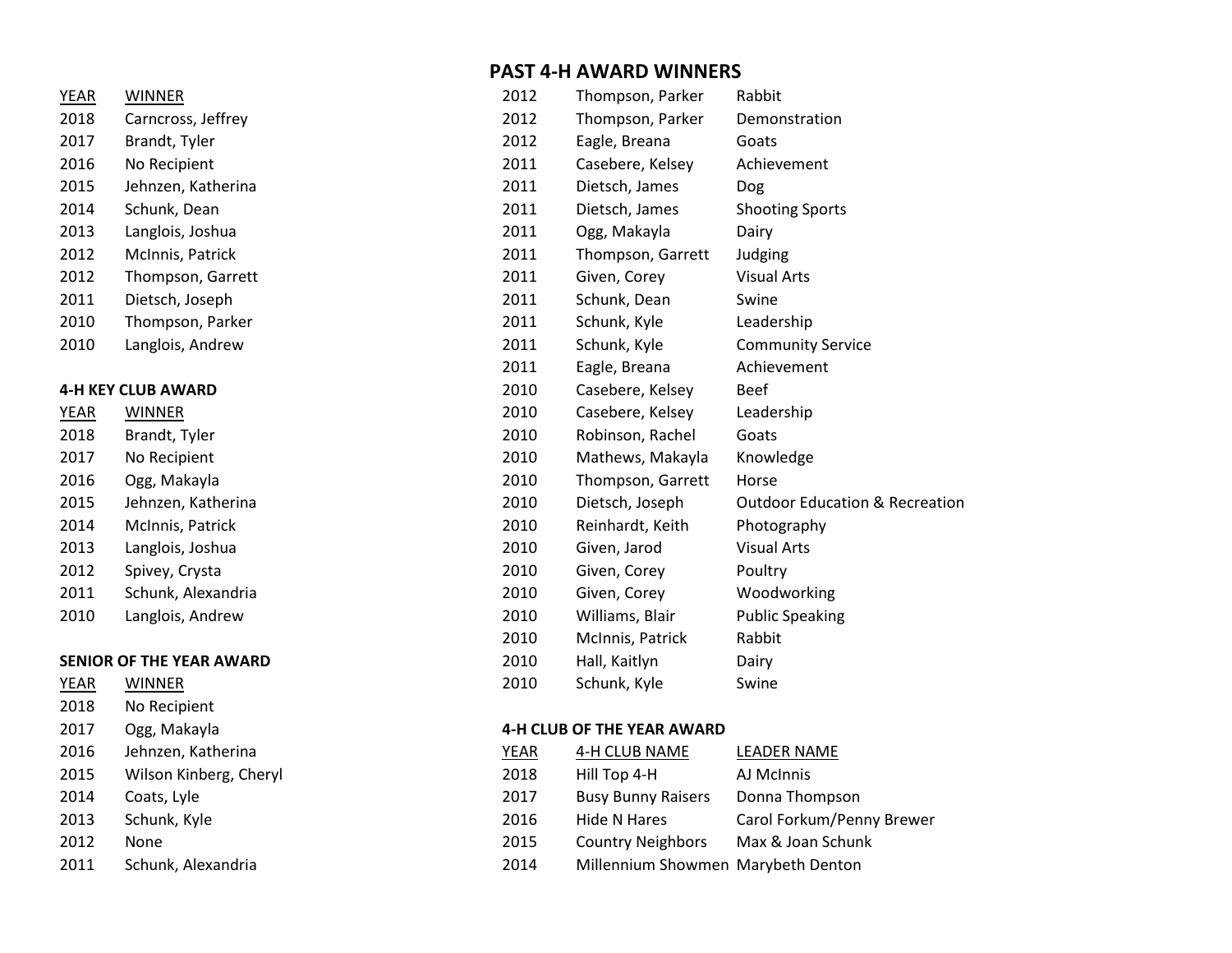# **DEDICATION AWARD** 2

- 2018 Shea, Morgan 2017 Coats, Luke 2008 Country New 2008 Country New 2008 Country New 2008 Country New 2008 Country New 2008 Country New 2008 Country New 2008 Country New 2008 Country New 2008 Country New 2008 Country New 2008 Country New 2 2016 Ashcroft, Logan 2007 Hides in the 2007 Hides of the 2007 Hides States in the 2007 Hides of 2007 Hides Carol Forkum 2007 Hides States in the 2007 Hides of 2007 Hides States in the 2007 Hides States in the 2007 Hides St 2015 Schunk, Dean 2006 2014 Langlois, Joshua **Bunny Raisers Route Ronald Raisers Ronald Raisers Ronald Raisers Ronald Raisers Ronald R** 2013 McInnis, Patrick 2004 Millennium Showmen Char Showmen Char Smooth Char Smooth Char Smooth Char Smooth Char Smooth Char Smooth Char Smooth Char Smooth Char Smooth Char Smooth Char Smooth Char Smooth Char Smooth Char Sm 2012 Schunk, Kyle
- 
- 2010 Schunk, Alexandria YEAR WINNER WINNER WINNER WINNER WINNER WINNER WINNER WINNER WINNER WINNER WINNER WINNER

# **4-H HIGHER EDUCATION SCHOLARSHIP** 2

| <b>YEAR</b> | WINNER             | 2017 | Harrison          |
|-------------|--------------------|------|-------------------|
| 2018        | Hall, Kaitlyn      | 2017 | Steve Hi          |
| 2018        | Rowell, Wyatt      | 2016 | <b>Trudy Fo</b>   |
| 2017        | Ogg, Makayla       | 2016 | MMCC -            |
| 2017        | Boulis, Ashley     | 2015 | <b>Witbeck</b>    |
| 2017        | Pummel, Holly      | 2015 | Caldwell          |
| 2016        | Bear, Josiah       | 2014 | Steve's C         |
| 2016        | Gould, Paige       | 2014 | Clare Co          |
| 2016        | Jehnzen, Katherina | 2013 | <b>Surrey P</b>   |
| 2015        | Huovinen, Tessa    | 2013 | M&MM              |
| 2015        | Schunk, Dean       | 2012 | Tommy             |
| 2015        | Simpkins, Laura    | 2012 | <b>Brian Elli</b> |
| 2014        | Barber, Kelsey     | 2011 | Doug Sto          |
| 2014        | Coats, Lyle        | 2011 | Jay's Spc         |
| 2014        | Kinberg, Joshua    | 2010 | Clare Ro          |
| 2013        | Schunk, Kyle       | 2010 | Steve Sto         |
| 2013        | Hall, Erica        |      |                   |
| 2013        | Thompson, Garrett  |      | 4-H ALUMNI OF TH  |
| 2012        | Romanowski, Riley  | YEAR | WINNER            |
|             |                    |      |                   |

2012 Reinhardt, Keith

# **PAST 4-H AWARD WINNERS**

| 2010 | Williams, Blair         | 2013 | <b>Country Neighbors</b>      | Joan Schunk    |
|------|-------------------------|------|-------------------------------|----------------|
|      |                         | 2012 | <b>Busy Bunny Raisers</b>     | Donna Thompson |
|      | <b>DEDICATION AWARD</b> | 2011 | <b>Country Neighbors</b>      | Joan Schunk    |
| YEAR | <b>WINNER</b>           | 2010 | <b>Bow Wow Best</b>           | Cindy Dietsch  |
| 2018 | Shea, Morgan            | 2009 |                               |                |
| 2017 | Coats, Luke             | 2008 | <b>Country Neighbors</b>      | Joan Schunk    |
| 2016 | Ashcroft, Logan         | 2007 | Hides 'N' Hares               | Carol Forkum   |
| 2015 | Schunk, Dean            | 2006 |                               |                |
| 2014 | Langlois, Joshua        | 2005 | <b>Busy Bunny Raisers</b>     | Ron/Pat Morley |
| 2013 | McInnis, Patrick        | 2004 | Millennium Showmen Char Smock |                |

#### 2011 Thompson, Parker **FRIEND OF 4-H AWARD**

| 2010        | Schunk, Alexandria                      | <b>YEAR</b> | WINNER                                | <b>AREA</b>     |  |
|-------------|-----------------------------------------|-------------|---------------------------------------|-----------------|--|
|             |                                         | 2018        | Sherry McClellan - She Harrison       |                 |  |
|             | <b>4-H HIGHER EDUCATION SCHOLARSHIP</b> | 2018        | <b>Stanford Propane</b>               |                 |  |
| <b>YEAR</b> | <b>WINNER</b>                           | 2017        | Harrison Sportsman Cl Harrison        |                 |  |
| 2018        | Hall, Kaitlyn                           | 2017        | Steve Hippler - Schwar Clare          |                 |  |
| 2018        | Rowell, Wyatt                           | 2016        | <b>Trudy Foster</b>                   | Farwell         |  |
| 2017        | Ogg, Makayla                            | 2016        | <b>MMCC - Matt Miller</b>             | <b>Harrison</b> |  |
| 2017        | Boulis, Ashley                          | 2015        | Witbecks/Jerry Witbec Clare           |                 |  |
| 2017        | Pummel, Holly                           | 2015        | Caldwell, MaryEllen                   |                 |  |
| 2016        | Bear, Josiah                            | 2014        | <b>Steve's Country Meats Harrison</b> |                 |  |
| 2016        | Gould, Paige                            | 2014        | <b>Clare County Review</b>            | Clare           |  |
| 2016        | Jehnzen, Katherina                      | 2013        | <b>Surrey Point</b>                   | Clare           |  |
| 2015        | Huovinen, Tessa                         | 2013        | M & M Meats                           | Clare           |  |
| 2015        | Schunk, Dean                            | 2012        | <b>Tommy Ellis</b>                    | Harrison        |  |
| 2015        | Simpkins, Laura                         | 2012        | <b>Brian Ellis</b>                    | Harrison        |  |
| 2014        | Barber, Kelsey                          | 2011        | Doug Stork                            | Clare           |  |
| 2014        | Coats, Lyle                             | 2011        | Jay's Sporting Goods                  | Clare           |  |
| 2014        | Kinberg, Joshua                         | 2010        | Clare Rod & Gun Club Clare            |                 |  |
| 2013        | Schunk, Kyle                            | 2010        | <b>Steve Stocking</b>                 | Harrison        |  |

### **2013 Thompson, Garrier 1913 Thompson, Garrier and American American American American American American American American American American American American American American American American American American American**

| YFAR | WINNER         |
|------|----------------|
| 2018 | Neff, Michelle |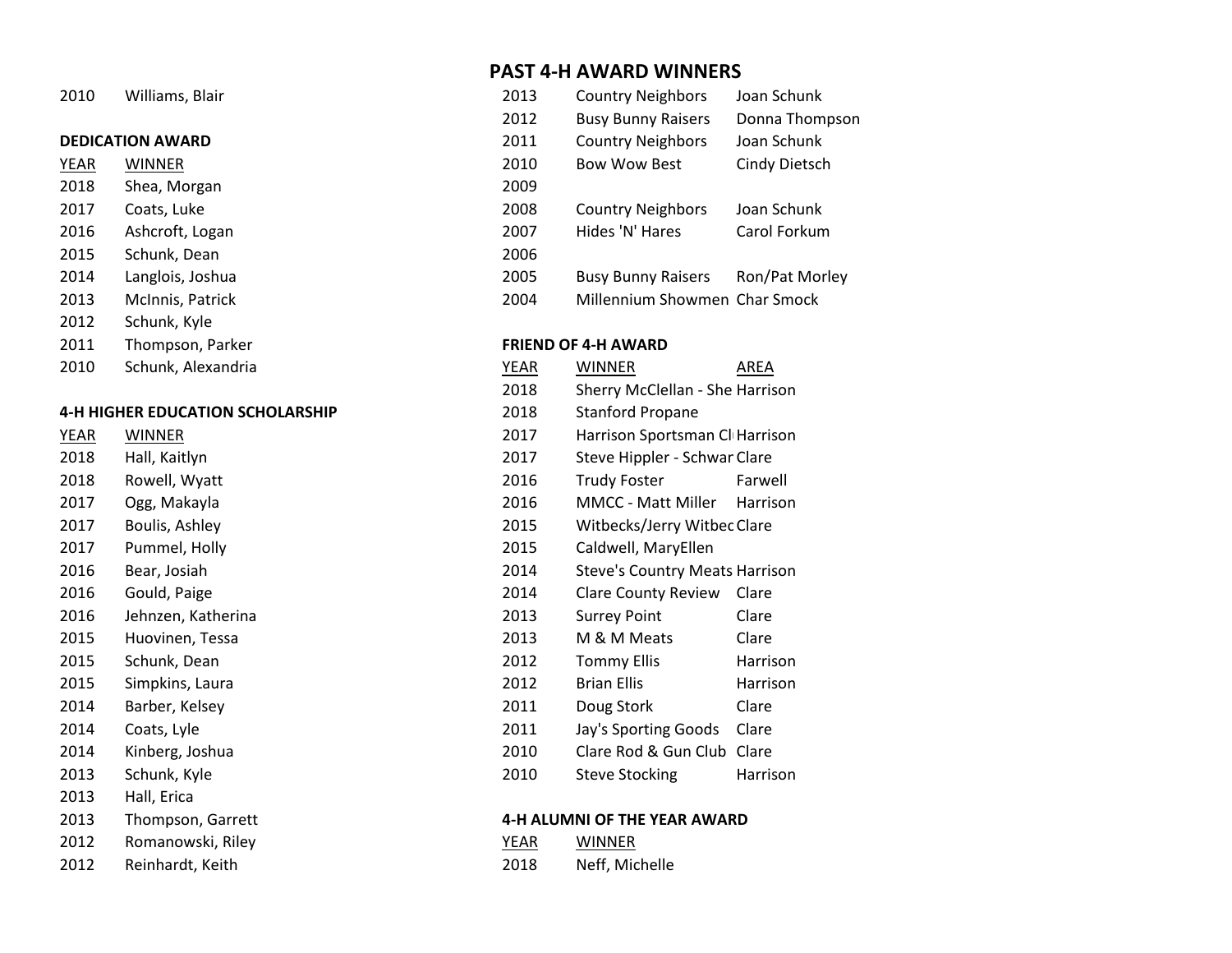# **PAST 4-H AWARD WINNERS**

| 2011 | Schunk, Alexandria                   | 2018 | Roland, Erin        |
|------|--------------------------------------|------|---------------------|
| 2011 | Casebere, Kelsey                     | 2017 | Krell, Joanna       |
| 2011 | Thompson, Parker                     | 2017 | Coats, Teresa       |
| 2010 | Williams, Blair                      | 2016 | Langlois, Kim       |
| 2010 | Geeck, Rochelle                      | 2016 | Thompson, Parker    |
|      |                                      | 2015 | Denton, Marybeth    |
|      | SMALL ANIMAL MOST OUTSTANDING MEMBER | 2015 | Gunden, Lamar       |
| YEAR | WINNER                               | 2014 | Thompson, Allyson   |
| 2018 | Taylor, Grace                        | 2014 | Kinberg, David      |
| 2017 | Brewer, Corbin                       | 2013 | Armstrong, Tammy    |
| 2016 | Sheldon, Corey                       | 2013 | McInnis, Meaghan    |
| 2015 | Jehnzen, Faith                       | 2012 | Williams, Jim       |
| 2014 | Hathaway, Michael                    | 2011 | Fetzer, Molly       |
| 2013 | McInnis, Patrick                     | 2011 | Kleinhardt, Charles |
| 2012 | Kinberg, Joshua                      | 2010 | Mussell, Cindy      |
| 2011 | Spivey, Crysta                       | 2010 | Witbeck, JoAnna     |
| 2010 | Hilts, Megan                         |      |                     |

| <b>YEAR</b> | <b>WINNER</b>      | <b>YEAR</b> | <b>WINNER</b>   |
|-------------|--------------------|-------------|-----------------|
| 2018        | Zelt, Shannon      | 2018        | Taylor, Dana    |
| 2018        | Mast, Ella & Elmer | 2017        | Cameron, Lori   |
| 2017        | Haag, Keith        | 2017        | Foster, Trudy   |
| 2017        | Sheldon, Lynette   | 2016        | Schunk, Jenny   |
| 2016        | Forster, Gina      | 2015        | Price, Margaret |
| 2016        | Shae, Nate         | 2015        | Jehnzen, Ursula |
| 2015        | Hamilton, Luke     | 2014        | Langlois, Kim   |
| 2015        | Ogg, Justin        | 2013        | Brugger, Dottie |
| 2014        | Haag, Keith        | 2012        | Mathews, Mary   |
| 2014        | Foster, Shane      | 2011        | Hubel, Dexter   |
| 2013        | Brugger, Russ      | 2011        | Thompson, Donna |
| 2013        | Millhisler, Paul   | 2010        | Mussell, Cindy  |
| 2012        | David, Bob         |             |                 |
| 2012        | Schwerin, Gary     |             |                 |

Given, Mark

# **4-H PARENT OF THE YEAR AWARD 4-H LEADER OF THE YEAR AWARD 2010-2018**

| YEAR | WINNER          |
|------|-----------------|
| 2018 | Taylor, Dana    |
| 2017 | Cameron, Lori   |
| 2017 | Foster, Trudy   |
| 2016 | Schunk, Jenny   |
| 2015 | Price, Margaret |
| 2015 | Jehnzen, Ursula |
| 2014 | Langlois, Kim   |
| 2013 | Brugger, Dottie |
| 2012 | Mathews, Mary   |
| 2011 | Hubel, Dexter   |
| 2011 | Thompson, Donna |
| 2010 | Mussell. Cindv  |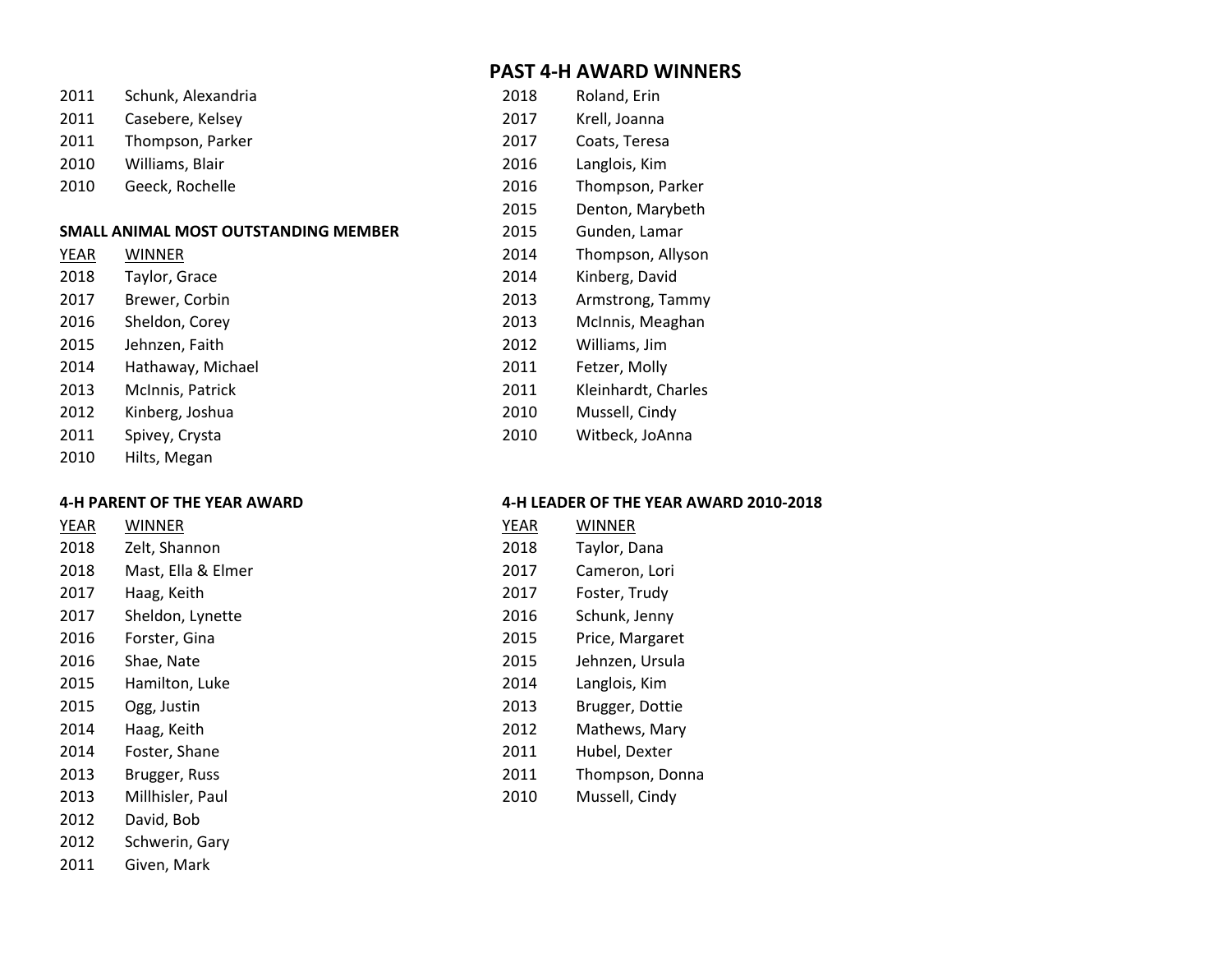# **PAST 4-H AWARD WINNERS**

- DeMoines, Mark
- Williams, Judy
- Reinhardt, Mary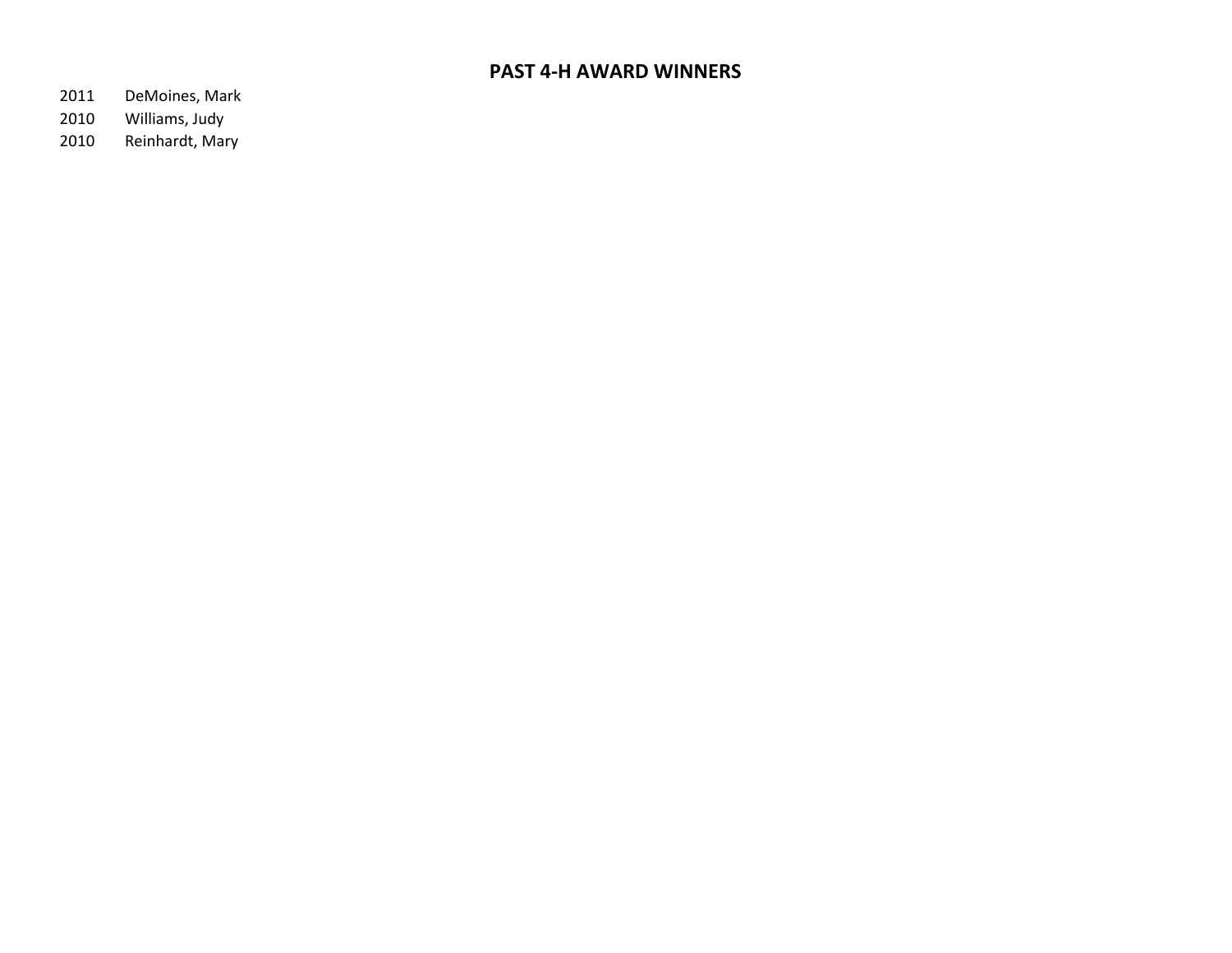# **HORSE & PONY RECORD KEEPING**

| <u>Year</u> | Winner              |                       | <u>Age</u> |
|-------------|---------------------|-----------------------|------------|
|             | 2019 Isabella Dring | Beginner Horse & Pony |            |
|             | 2019 Aubree Meyers  | Advanced Horse & Pony |            |